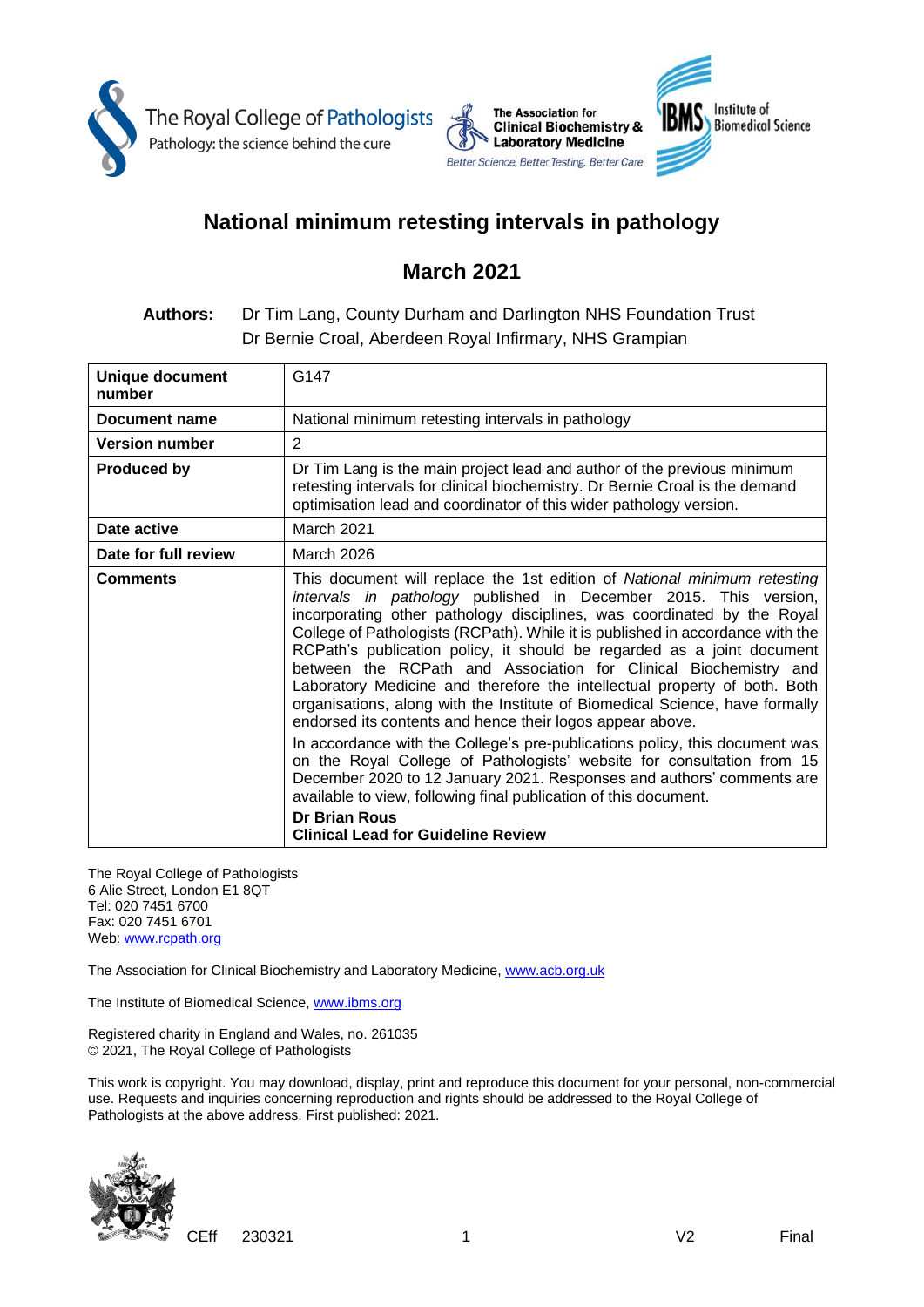### **Contents**

| $\mathbf 1$    |            |  |  |  |
|----------------|------------|--|--|--|
| 2              |            |  |  |  |
| 3              |            |  |  |  |
| 4              |            |  |  |  |
| 5              |            |  |  |  |
| 6              |            |  |  |  |
| $\overline{7}$ |            |  |  |  |
| 8              |            |  |  |  |
| 9              |            |  |  |  |
| 10             |            |  |  |  |
|                | Appendix A |  |  |  |
|                | Appendix B |  |  |  |



NICE has accredited the process used by the Royal College of Pathologists to produce its clinical guidelines. Accreditation is valid for five years from 25 July 2017. More information on accreditation can be viewed at www.nice.org.uk/accreditation.

For full details on our accreditation visit[: www.nice.org.uk/accreditation](http://www.nice.org.uk/accreditation).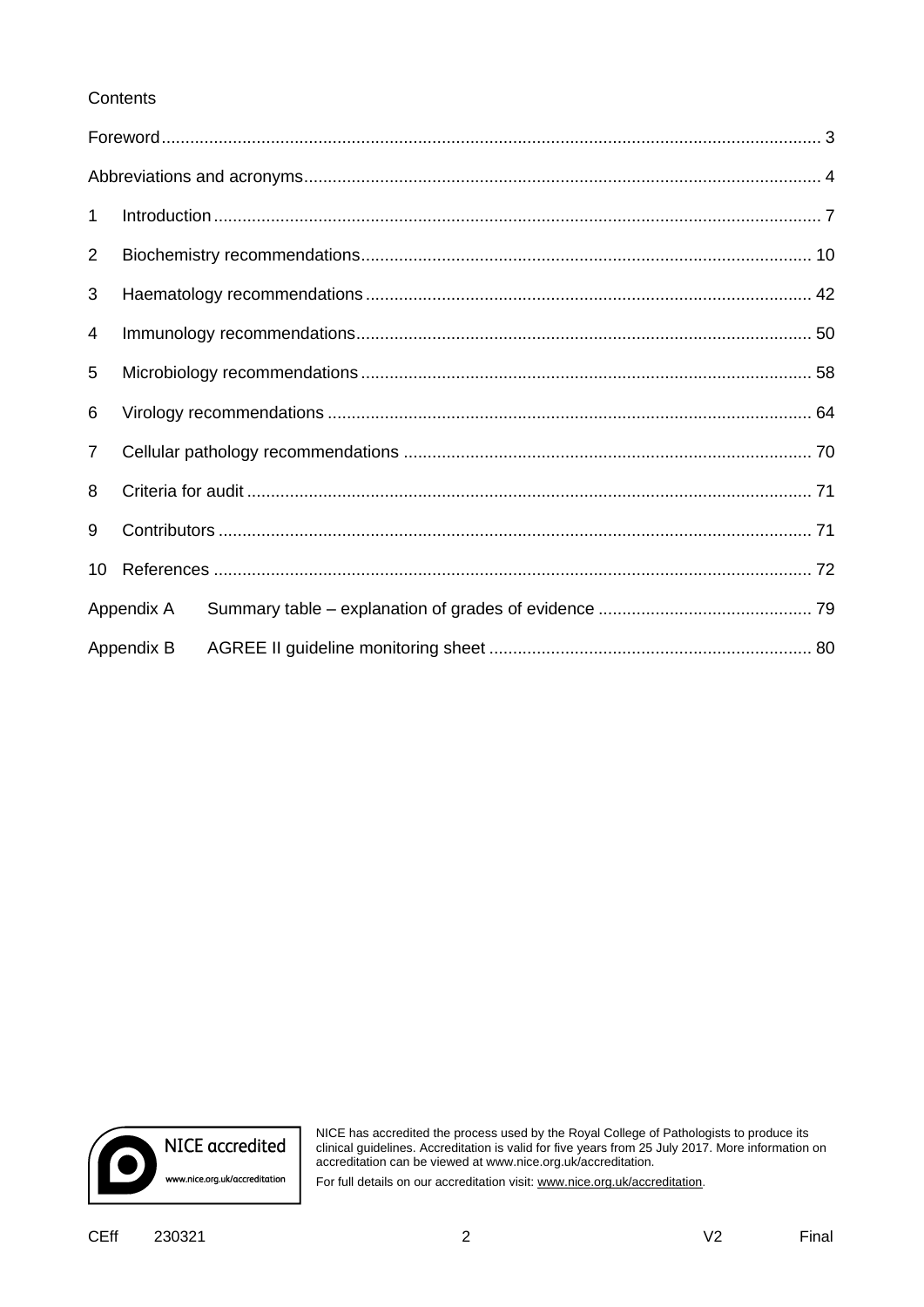### **Foreword**

The *National minimum retesting interval in pathology* guidelines published by the Royal College of Pathologists (RCPath) are guidelines which enable pathologists, clinical scientists and biomedical scientists to identify and deal with inappropriate requesting of samples performed in the management of patients in a consistent manner and to a high standard. Guidelines are systematically developed statements to assist the decisions of practitioners and patients about appropriate healthcare for specific clinical circumstances and are based on the best available evidence at the time the document was prepared. This guideline has been developed to cover most common circumstances. However, we recognise that guidelines cannot anticipate every pathological specimen type and clinical scenario. Occasional variation from the practice recommended in this guideline may therefore be required to report a result on a specimen in a way that maximises benefit to the patient.

The guidelines themselves constitute the tools for implementation and dissemination of good practice.

The following stakeholders were contacted to consult on this document:

- National Demand Optimisation Group Scotland
- GIRFT team for NHS England
- Association for Clinical Biochemistry and Laboratory Medicine
- Institute of Biomedical Scientists.

The information used to develop this guideline was collected from the current medical literature and a previous version of this guideline. Published evidence was evaluated using modified SIGN guidance (see Appendix A). Consensus of evidence in the guideline was achieved by expert review. Gaps in the evidence were identified by College Fellows via feedback received from consultation. The sections of this guideline that indicate compliance with each of the AGREE II standards are indicated in Appendix B.

No major organisational changes or cost implications have been identified that would hinder the implementation of the guideline. The remit of our guidelines (and the College) is to provide guidance on the quality of a diagnostic service and detailed consideration of costs is outside the College's remit.

A formal revision cycle for all guidelines takes place on a five-yearly basis. However, each year, the College will ask the author(s) of the guidelines, in conjunction with the relevant specialty advisers to the College, to consider whether or not the document needs to be updated or revised. A full consultation process will be undertaken if major revisions are required. If minor revisions are required, an abridged consultation process will be undertaken whereby a short note of the proposed changes will be placed on the College website for two weeks for members' attention. If members do not object to the changes, the changes will be incorporated into the guideline and the full revised version (incorporating the changes) will replace the existing version on the publications page of the College.

The pathway has been reviewed by the Clinical Effectiveness team, Lay Governance Group and the RCPath Specialty Advisory Committees and was placed on the College website for consultation with the membership from 15 December 2020 to 12 January 2021. All comments received from the membership were addressed by the authors to the satisfaction of the Clinical Lead for Guideline Review.

This guideline was developed without external funding to the writing group. The College requires the authors of guidelines to provide a list of potential conflicts of interest; these are monitored by the Clinical Effectiveness team and are available on request. The authors of this document have declared that there are no conflicts of interest.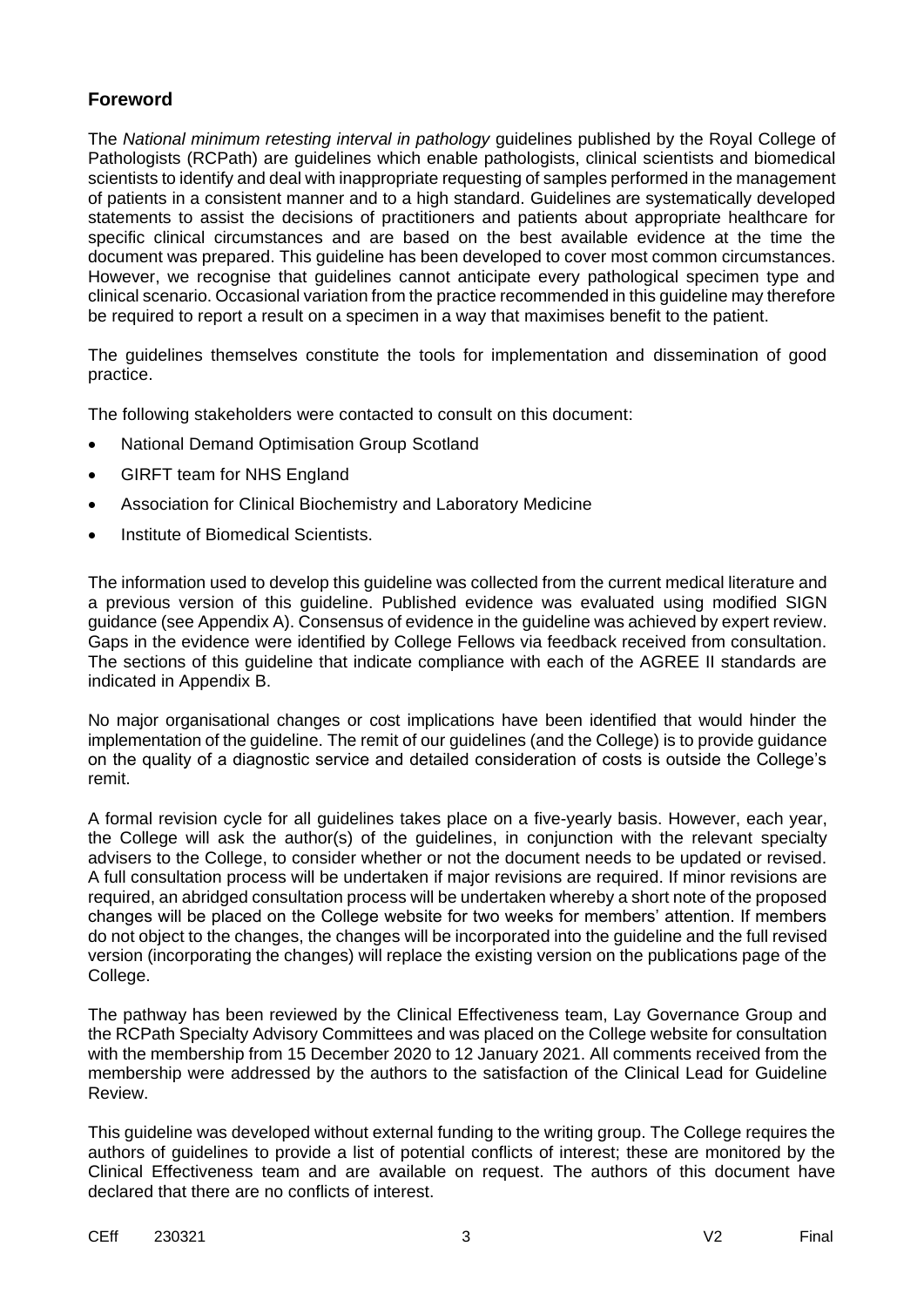# **Abbreviations and acronyms**

| <b>ACS</b>     | Acute coronary syndrome                                   |  |
|----------------|-----------------------------------------------------------|--|
| <b>AFB</b>     | Acid-fast bacilli                                         |  |
| AKI            | Acute kidney injury                                       |  |
| <b>ALP</b>     | Alkaline phosphatase                                      |  |
| <b>AMPA</b>    | 2-amino-3-(5-methyl-3-oxo-1,2-oxazol-4-yl) propanoic acid |  |
| <b>ANCA</b>    | Anti-neutrophil cytoplasmic antibody                      |  |
| Anti-HBc       | Hepatitis B total core antibody                           |  |
| Anti-HBs       | Hepatitis B surface antibody                              |  |
| Anti-HCV       | Hepatitis C antibody                                      |  |
| <b>APA</b>     | Anti-pneumococcal antibody                                |  |
| aPL            | Antiphospholipid                                          |  |
| <b>APTT</b>    | Activated partial thromboplastin time                     |  |
| <b>ASO</b>     | Antistreptolysin O                                        |  |
| <b>ATPOab</b>  | Anti-thyroid peroxidase antibodies                        |  |
| <b>BBV</b>     | Blood-borne virus                                         |  |
| <b>BCSH</b>    | British Committee for Standards in Haematology            |  |
| <b>BDG</b>     | $\beta$ -1-3-D-glucan                                     |  |
| <b>BMI</b>     | Body mass index                                           |  |
| <b>BNP</b>     | B-type natriuretic peptide                                |  |
| C <sub>3</sub> | Complement component C3                                   |  |
| C <sub>4</sub> | Complement component C4                                   |  |
| CA15.3         | Carbohydrate antigen 15.3                                 |  |
| CA19.9         | Carbohydrate antigen 19.9                                 |  |
| <b>CCP</b>     | Cyclic citrullinated peptide antibody                     |  |
| <b>CEA</b>     | Carcinoembryonic antigen                                  |  |
| <b>CFA</b>     | Coagulation factor assay                                  |  |
| <b>CFT</b>     | Complement fixation test                                  |  |
| CG             | <b>Clinical Guideline</b>                                 |  |
| <b>CKD</b>     | Chronic kidney disease                                    |  |
| <b>CRP</b>     | C-reactive protein                                        |  |
| <b>CS</b>      | Clotting screen                                           |  |
| <b>CSF</b>     | Cerebrospinal fluid                                       |  |
| <b>DIF</b>     | Direct immunofluorescence                                 |  |
| <b>EASL</b>    | European Association of the Study of the Liver            |  |
| ED             | Exposure day                                              |  |
| eGFR           | Estimated glomerular filtration rate                      |  |
| eGFR-EPI       | eGFR according to CKD Epidemiology Collaboration equation |  |
| <b>ENA</b>     | Extractable nuclear antigen                               |  |
| <b>ESR</b>     | Erythrocyte sedimentation rate                            |  |
| <b>FSH</b>     | Follicle stimulating hormone                              |  |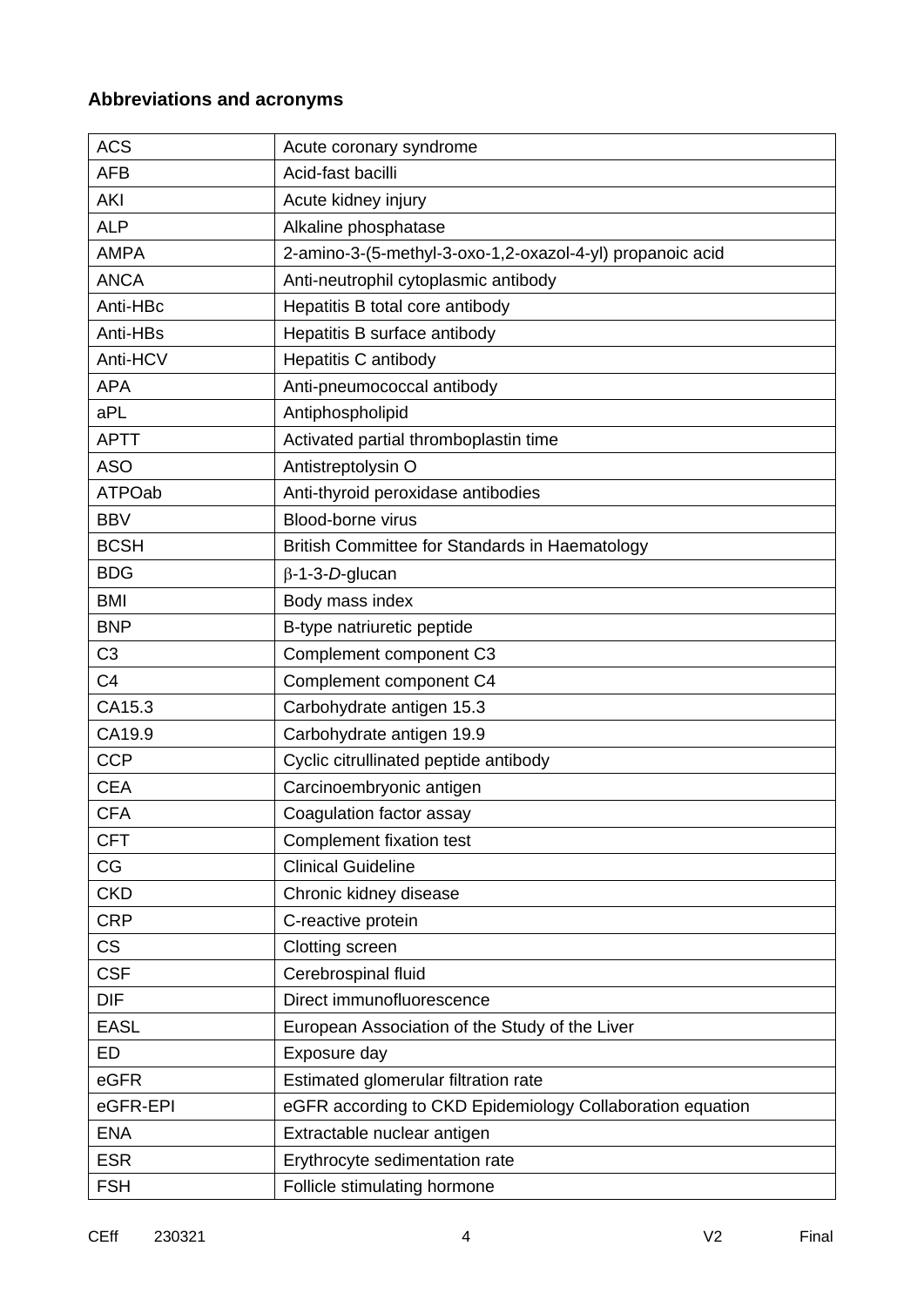| <b>FBC</b>         | Full blood count                              |  |
|--------------------|-----------------------------------------------|--|
| <b>FMH</b>         | Fetomaternal haemorrhage                      |  |
| fT <sub>3</sub>    | Free triiodothyronine                         |  |
| fT4                | Free thyroxine                                |  |
| GAD65              | Glutamic acid decarboxylase antibody          |  |
| <b>GAIN</b>        | Guidelines and Audit Implementation Network   |  |
| GC                 | Neisseria gonorrhoeae                         |  |
| <b>GDH</b>         | Glutamate dehydrogenase                       |  |
| <b>GGT</b>         | Gamma-glutamyltransferase                     |  |
| <b>GM</b>          | Galactomannan                                 |  |
| <b>GPC</b>         | Gastric parietal cell antibody                |  |
| Hb                 | Haemoglobin                                   |  |
| HbA1c              | Haemoglobin A1c                               |  |
| HBsAg              | Hepatitis B surface antigen                   |  |
| <b>HBV</b>         | <b>Hepatitis B virus</b>                      |  |
| <b>HCC</b>         | Hepatocellular carcinoma                      |  |
| hCG                | Human chorionic gonadotropin                  |  |
| <b>HCV</b>         | Hepatitis C virus                             |  |
| <b>HCV RNA PCR</b> | <b>Hepatitis C RNA PCR</b>                    |  |
| HD                 | Haemodialysis                                 |  |
| <b>HDL</b>         | High-density lipoprotein                      |  |
| Hib                | Haemophilus influenza type b                  |  |
| <b>HIV</b>         | Human immunodeficiency virus                  |  |
| HIV Ag/Ab          | Human immunodeficiency virus antigen/antibody |  |
| <b>HRT</b>         | Hormone replacement therapy                   |  |
| IA                 | Invasive aspergillosis                        |  |
| Ig                 | Immunoglobulin                                |  |
| IGF-1              | Insulin-like growth factor 1                  |  |
| <b>IHD</b>         | Ischaemic heart disease                       |  |
| <b>INR</b>         | International normalised ratio                |  |
| <b>ITT</b>         | Immune tolerance therapy                      |  |
| <b>ITU</b>         | Intensive treatment unit                      |  |
| <b>IUCD</b>        | Intrauterine contraceptive device             |  |
| IV                 | Intravenous                                   |  |
| <b>IVF</b>         | In vitro fertilisation                        |  |
| LA                 | Lupus anticoagulant                           |  |
| <b>LCMS</b>        | Liquid chromatography mass spectrometry       |  |
| LFT                | Liver function test                           |  |
| <b>LMWH</b>        | Low-molecular-weight heparin                  |  |
| <b>MAG</b>         | Myelin-associated glycoprotein                |  |
| <b>MBD</b>         | Mineral bone disease                          |  |
| <b>MDRD</b>        | Modification of diet in renal disease         |  |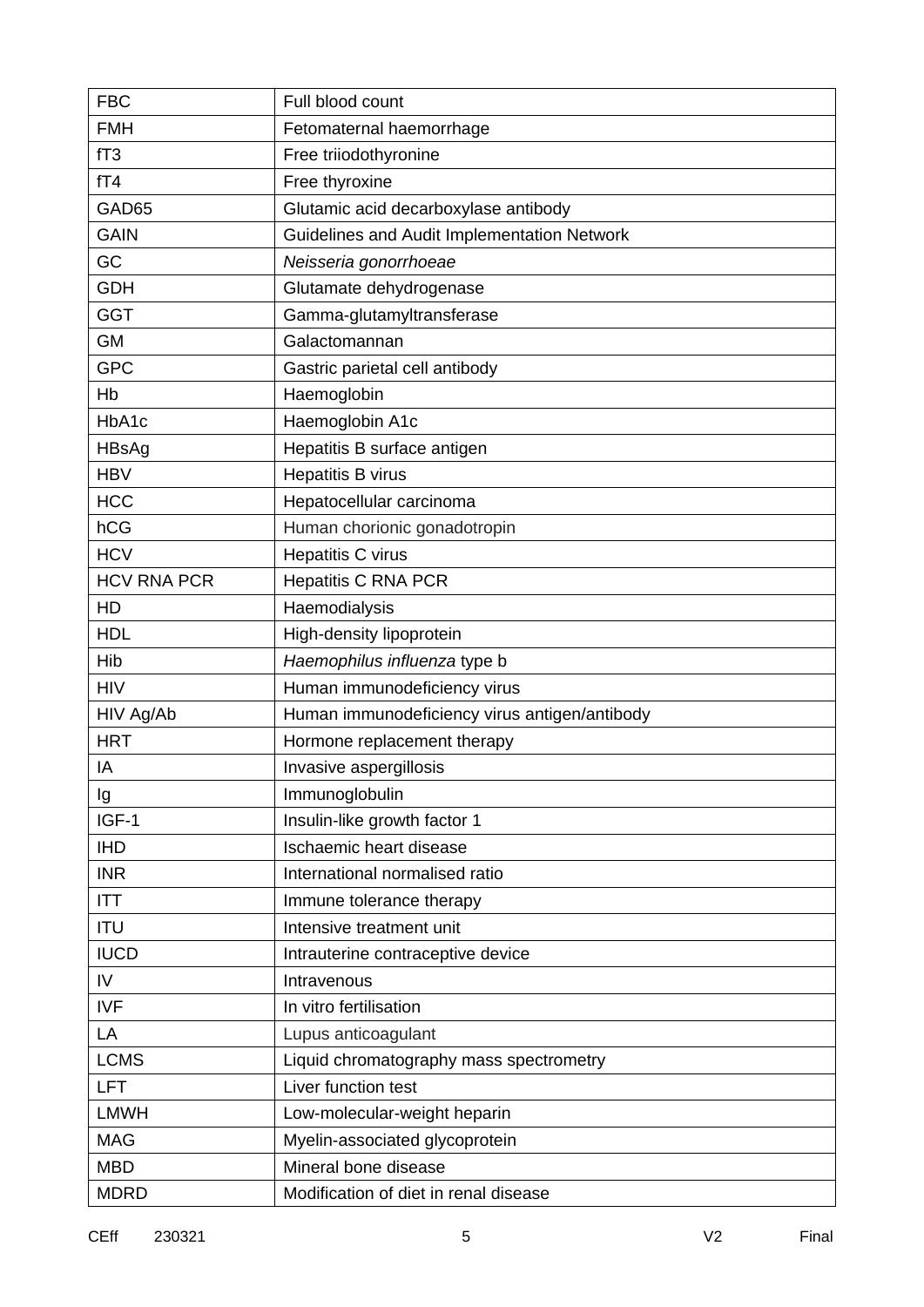| <b>MGUS</b>     | Monoclonal gammopathy of undetermined significance |  |  |
|-----------------|----------------------------------------------------|--|--|
| <b>MOG</b>      | Myelin oligodendrocyte                             |  |  |
| <b>MPO</b>      | Myeloperoxidase antibodies                         |  |  |
| <b>MRI</b>      | Minimum retesting interval                         |  |  |
| <b>MRSA</b>     | Methicillin-resistant Staphylococcus aureus        |  |  |
| <b>MTC</b>      | Medullary thyroid carcinoma                        |  |  |
| <b>NAAT</b>     | Nucleic acid amplification test                    |  |  |
| <b>NICE</b>     | National Institute for Health and Care Excellence  |  |  |
| <b>NMDA</b>     | N-methyl-D-aspartate                               |  |  |
| <b>NMO</b>      | Neuromyelitis optica                               |  |  |
| NT-ProBNP       | N-terminal pro-B-type natriuretic peptide          |  |  |
| <b>OGTT</b>     | Oral glucose tolerance test                        |  |  |
| OH              | <b>Occupational Health</b>                         |  |  |
| <b>PBLC</b>     | Peripheral blood lymphocyte cells                  |  |  |
| <b>PCC</b>      | Prothrombin complex concentrate                    |  |  |
| <b>PD</b>       | Peritoneal dialysis                                |  |  |
| Plt             | <b>Platelets</b>                                   |  |  |
| <b>PEP</b>      | Post-exposure prophylaxis                          |  |  |
| PR <sub>3</sub> | Proteinase 3 antibodies                            |  |  |
| <b>PSA</b>      | Prostate-specific antigen                          |  |  |
| PT              | Prothrombin time                                   |  |  |
| <b>PTH</b>      | Parathyroid hormone                                |  |  |
| <b>RCPath</b>   | The Royal College of Pathologists                  |  |  |
| <b>RPR</b>      | Rapid plasma regain                                |  |  |
| <b>SAC</b>      | Specialty Advisory Committee of the RCPath         |  |  |
| <b>SIGN</b>     | Scottish Intercollegiate Guidelines Network        |  |  |
| <b>TB IFN</b>   | Tuberculosis interferon                            |  |  |
| <b>TFT</b>      | Thyroid function tests                             |  |  |
| Tg              | Thyroglobulin                                      |  |  |
| TgAb            | Tg autoantibodies                                  |  |  |
| tlgE            | <b>Total IgE</b>                                   |  |  |
| <b>TPN</b>      | Total parenteral nutrition                         |  |  |
| <b>TSH</b>      | Thyroid stimulating hormone                        |  |  |
| tTG             | Tissue transglutaminase                            |  |  |
| U&E             | Urea and electrolytes                              |  |  |
| <b>VGCC</b>     | Voltage-gated calcium channel                      |  |  |
| <b>VGKC</b>     | Voltage-gated potassium channel                    |  |  |
| <b>VKA</b>      | Vitamin K antagonist                               |  |  |
| <b>WCC</b>      | White cell count                                   |  |  |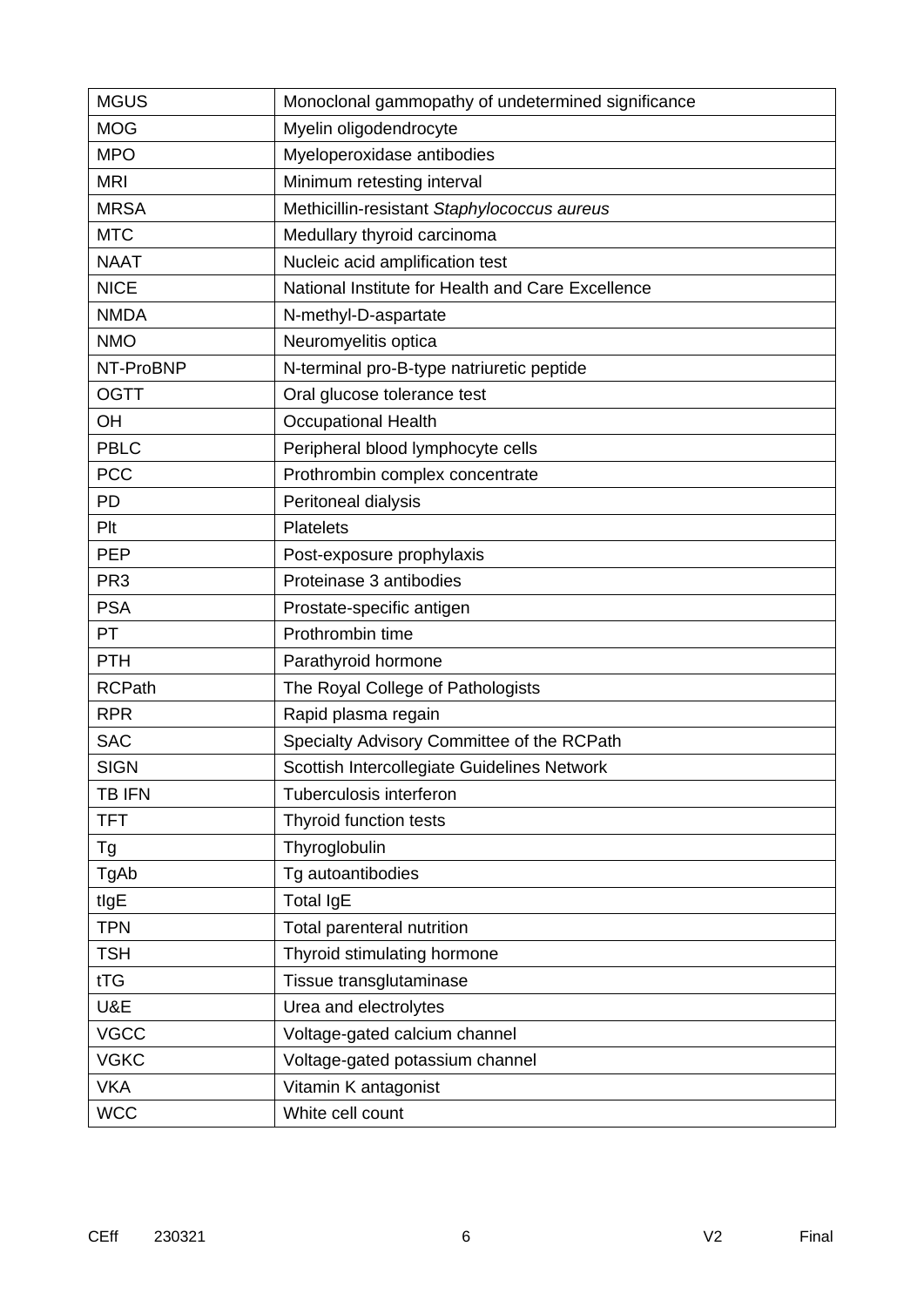### **1 Introduction**

There is currently a drive in pathology to harmonise processes and remove unnecessary waste, thereby saving money. In addition, any intervention that acts to reduce waste and avoid unnecessary phlebotomy/booking appointments for the patient can only be seen as contributing to the optimisation of patient care. At a time when many laboratories and providers are implementing electronic requesting of laboratory tests, which allows the requestor and the laboratory to manage what is requested, there needs to be a solution to support this process based on the best available evidence. Similar initiatives have been reported including the work of the Pathology Harmony Group and the recent proposal to standardise test profiles.<sup>1,2</sup> The frequency with which a test should be repeated, if at all, should be based upon a number of criteria:

- the physiological properties
- biological half-life
- analytical aspects
- treatment and monitoring requirements
- established guidance.

This report proposes a set of consensus recommendations from the perspective of pathology and laboratory medicine.

### **1.1 What is a minimal retesting interval?**

Minimal retesting intervals (MRI) are defined as the minimum time before a test should be repeated, based on the properties of the test and the clinical situation in which it is used.

Each MRI is proposed for a specific clinical scenario and therefore the population to which the guideline refers to is specific to that population described. This may be all patients being investigated, those in the general practice population, those in hospital population or a combination. If not stated specifically in the guideline, then it applies to all patients being managed.

### **1.2 Establishing MRI**

The original work on MRI was carried out with the support of the Association for Clinical Biochemistry and Laboratory Medicine (ACB) and was published in 2013.<sup>3</sup> It was prepared through the members of the Clinical Practice Section (CPS) of the ACB. This group represents the medically qualified practitioners in clinical biochemistry who are members of the ACB. The methodology is briefly described below.

A survey and a literature search were performed using a strategy previously used in this area.<sup>4</sup> However, little published evidence was identified on the use or production of MRI in clinical practice.

The next phase of the project was the convening of small groups, made up of invited members of the CPS of the ACB, to investigate the evidence and existing guidelines and prepare recommendations in a number of work streams. The method used was an approach based on that used by Glaser *et al* termed 'the state of the art'.<sup>5</sup>

The evidence or source for these recommendations has been taken from a number of authorities such as the National Institute for Health and Care Excellence (NICE), NHS Clinical Knowledge Summaries (formerly PRODIGY) and the SIGN. The Clinical Knowledge Summaries are a reliable source of evidence-based information and practical know-how about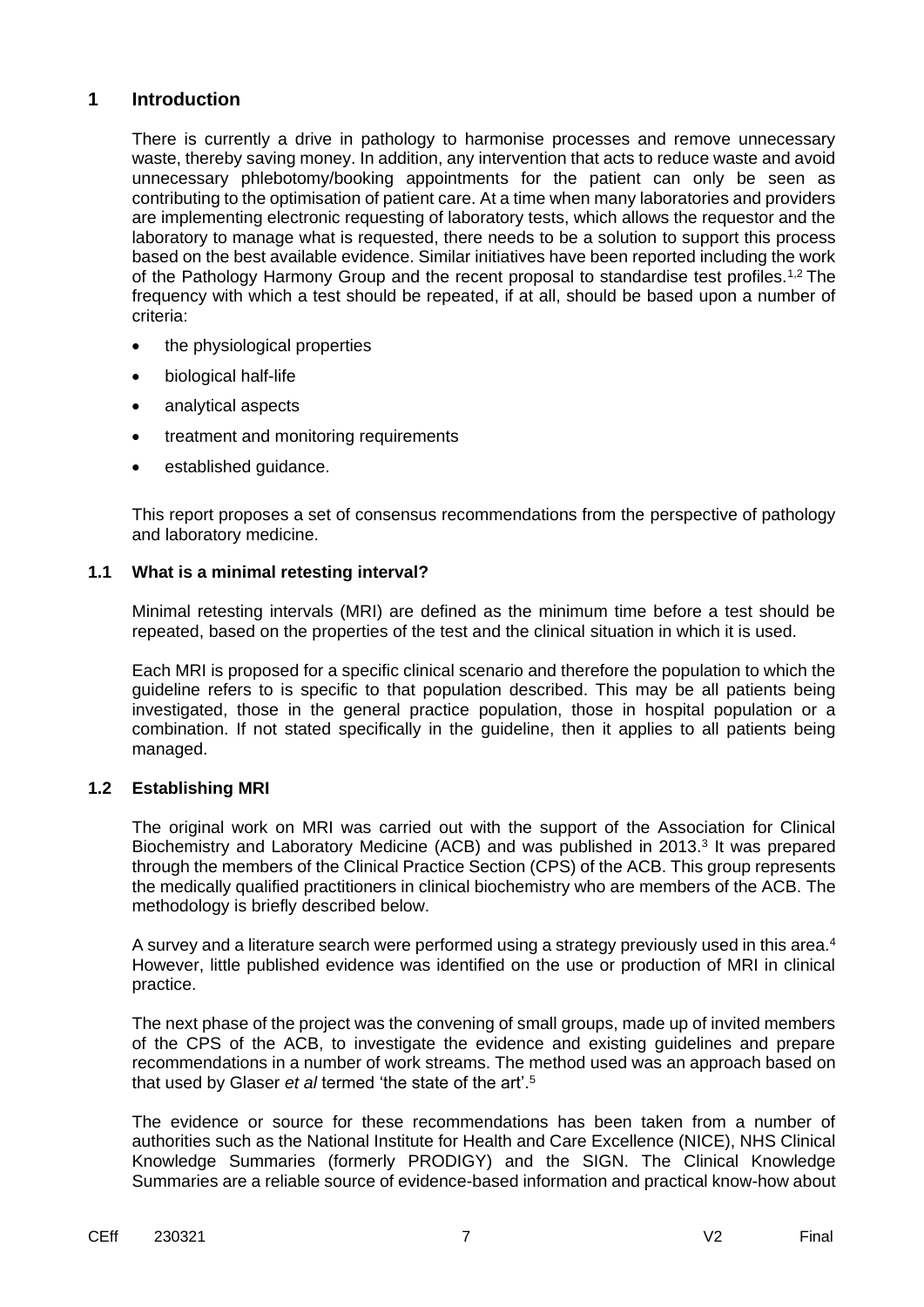the common conditions managed in primary care that were identified following a literature search and expert opinion strategy.

When the draft recommendations were completed, they were sent to an independent reviewer for assessment and comment.

The final stage of this project was a review of the prepared recommendations by a panel made up of representatives of the authors from each major region of the UK and invited members from the ACB Executive. The recommendations were discussed and accepted by consensus. Where no evidence-based guidance existed, either in the literature or published guidance, recommendations were prepared based on the consensus opinion of the working group. The final document was then sent out for final consultation by the full membership of the CPS and the chairs of each ACB region, before submission to the ACB Executive.

A similar approach was used in the preparation of these pan-pathology recommendations.

It should be noted that only disciplines with anticipated MRI development are included in this draft.

### **1.3 Target users and health benefits of these guidelines**

The primary users of these guidelines are trainee and consultant pathologists, biomedical and clinical scientists, and laboratory managers.

### **1.4 Using MRI in practice**

Information regarding College guidelines is via bulk email and the President's e-newsletter. Published guidelines can be downloaded free of charge from the College website [\(https://www.rcpath.org/profession/guidelines/cancer-datasets-and-tissue-pathways.html](https://www.rcpath.org/profession/guidelines/cancer-datasets-and-tissue-pathways.html)). The recommendations presented in this document provide assistance in appropriately managing test requesting at all levels of the request cycle. They can be used in a number of different scenarios, either delivered manually or via a laboratory/remote requesting computer system. The implementation of the guidelines may be supported by:

- education of requesters so that appropriate tests are requested at the right time and for the right patient using different sources of evidence such as case studies, published studies showing the clinical and financial benefits, benchmarking and clinical audit
- information on request cards or in pathology handbooks regarding when to repeat a test
- delivery of prompts to remind the requester at point of requesting via remote/ward requesting software that a request is either too soon or inappropriate, with the facility to review previous results or ask questions. There should also be an option to record the reason for overriding a MRI.
- implementation of logic rules in the laboratory to remove or restrict requests based on previous patient data.

Any MRI being used must reflect not only the assay being used, but also how it is being used – thus, the MRI must reflect the local protocol. It should also be implemented following full consultation with the users, ideally supported with an education package if required. It is important to understand the mechanism employed to restrict any test or its request so that it does not appear too restrictive. There must always be the option for the clinicians/requesters to override a rule if they feel that it is clinically appropriate to continue to request the test. The way in which this is managed will reflect the way a test is requested locally. Ideally, there must be an opportunity for requestors to record their reason to override a rule and conversely to inform the requestor, at the earliest opportunity, why it has been rejected. The availability of previously reported laboratory results at or before the time of requesting a new test would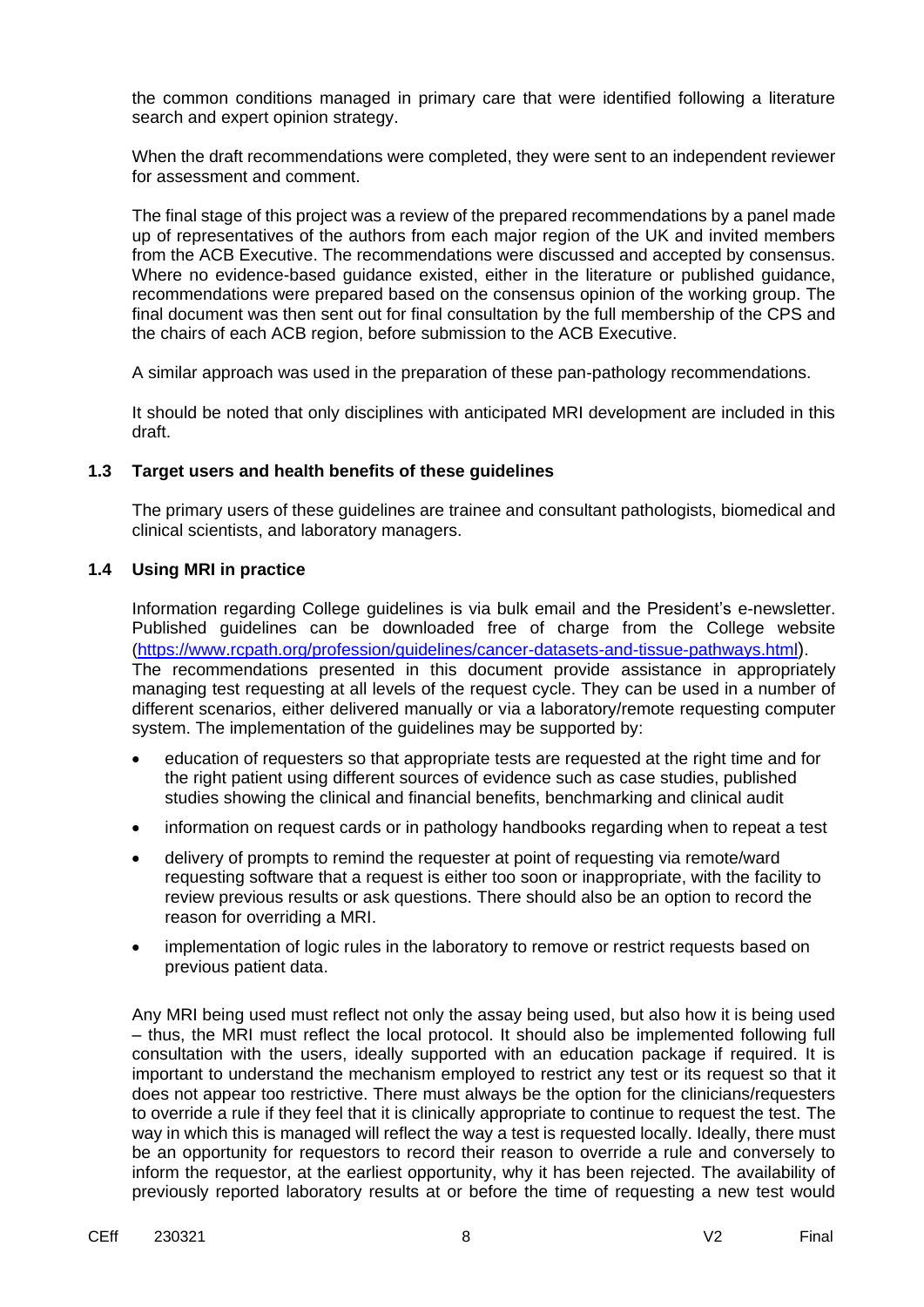greatly assist the requester in deciding whether a test was appropriate. To support this initiative, the availability of an up-to-date clinical history from the requester or the patient's electronic patient record is of paramount importance so that prepared logic rules or MRI can be correctly implemented. The implementation of electronic requesting of tests provides an opportunity to improve the quality of information received from the requester for the laboratory to use. When a profile is recommended, this refers to the standardised profile.<sup>2</sup> It may also be useful to allow the requester to request individual tests from a recognised profile so only the required and necessary tests are performed. Limiting a test's use may also be achieved by restricting the requesting of a repeat test to a particular grade or level of staff. Therefore, only those of an appropriate level may have access to a particular test.

If implementing the MRI into a laboratory information system or remote request system, the programmer must be aware of how the system counts time so that the correct unit is used.

Each recommendation specifies a time interval that may be used to audit the implementation and adherence to the recommendation in clinical practice by measuring the percentage of requests that reflect the specific MRI.

### **1.5 Terms and conditions of use**

These recommendations represent best practice in the opinion of the authors and have been reviewed through a consensus approach. However, new evidence at any time can invalidate these recommendations. No liability whatsoever can be taken as a result of using this information.

These recommendations should not be used in paediatric/neonatal patients unless specifically stated.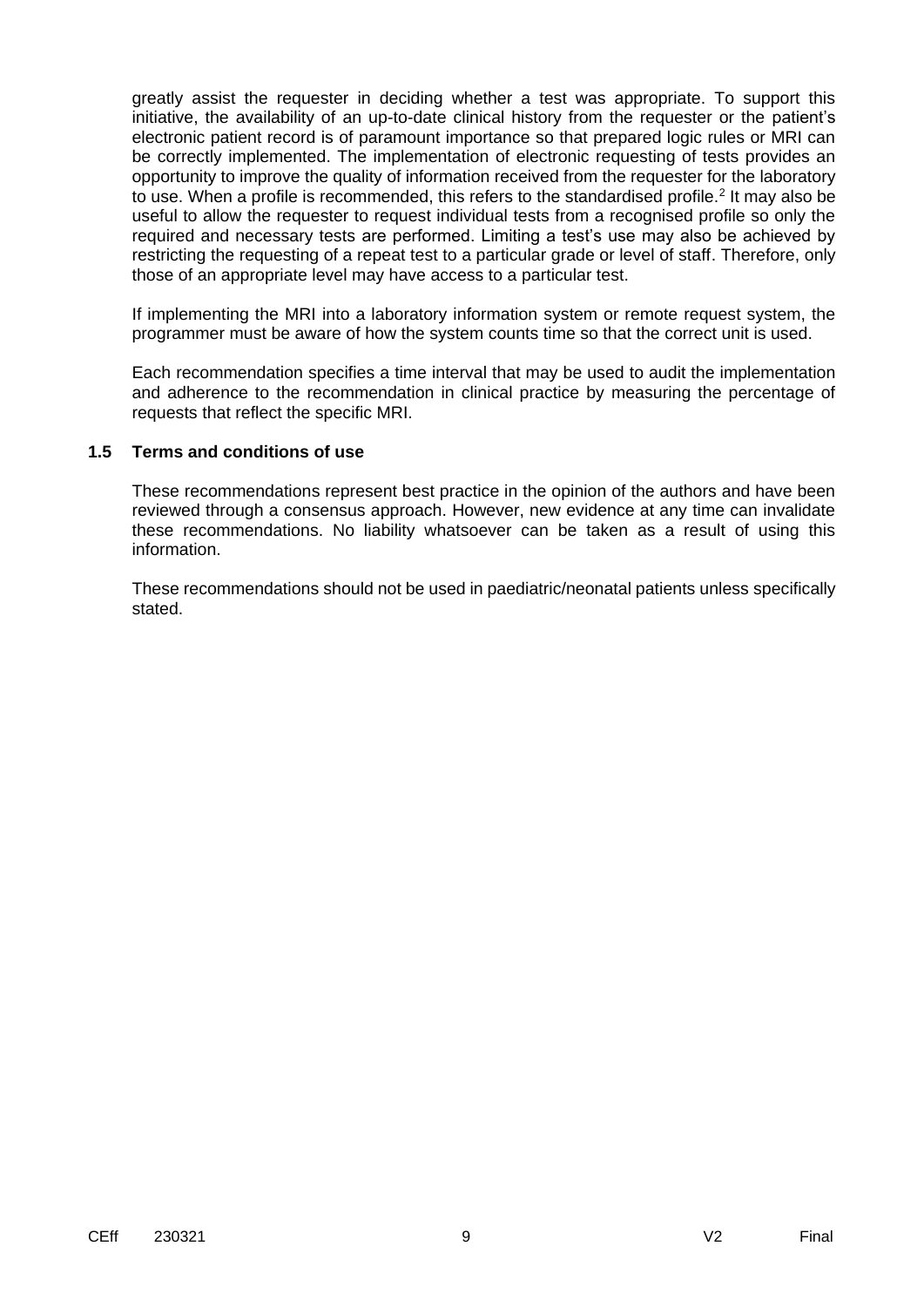## **2 Biochemistry recommendations**

## **2.1 Renal (refers to the measurement of U&E, unless otherwise stated)**

| <b>Ref</b> | <b>Clinical situation</b>                                                                   | <b>Recommendation</b>                                                                                                                                                                                                                                                                                                   | <b>Source</b>                                                                                    |
|------------|---------------------------------------------------------------------------------------------|-------------------------------------------------------------------------------------------------------------------------------------------------------------------------------------------------------------------------------------------------------------------------------------------------------------------------|--------------------------------------------------------------------------------------------------|
| $B-R1$     | Normal follow up                                                                            | A repeat would be indicated on<br>clinical grounds if there was a<br>significant change in the patient's<br>condition that indicated that an<br>acute renal (or other electrolyte-<br>related problem) was developing                                                                                                   | Consensus opinion<br>of the relevant<br>expert working<br>group<br>[Level of evidence -<br>GPP.] |
| $B-R2$     | Inpatient monitoring of<br>a stable patient not on<br>IV fluids                             | An inpatient with an admission<br>sodium within the reference range<br>should not have a repeat sodium<br>within the average length of stay of<br>four days                                                                                                                                                             | Consensus opinion<br>of the relevant<br>expert working<br>group<br>[Level of evidence -<br>GPP.] |
| $B-R3$     | Inpatient monitoring of<br>a stable patient on IV<br>fluids (adults as well as<br>children) | Daily monitoring of U&E and<br>glucose                                                                                                                                                                                                                                                                                  | GAIN, 2010.6<br>[Level of evidence -<br>$D$ .]                                                   |
| $B-R4$     | In symptomatic patients<br>or following<br>administering of<br>hypertonic saline            | Monitoring should be more<br>frequent, i.e. every two to four<br>hours                                                                                                                                                                                                                                                  | GAIN, 2010.6<br>[Level of evidence -<br>$D$ .]                                                   |
| $B-R5$     | Patient diagnosed with<br>AKI                                                               | U&E checked on admission and<br>within 24 hours                                                                                                                                                                                                                                                                         | The Renal<br>Association, 2011.7<br>[Level of evidence -<br>$A_{\cdot}$                          |
| $B-R6$     | Monitoring of ACE<br>inhibitors                                                             | Within one week of starting and<br>one week after each dose titration,<br>then annually (unless required<br>more frequently because of<br>impaired renal function)                                                                                                                                                      | <b>NICE Clinical</b><br>Knowledge<br>Summary, 2019.8                                             |
|            |                                                                                             | Drugs containing trimethoprim can<br>also result in a marked increase in<br>serum creatinine without directly<br>affecting kidney function. The<br>serum creatinine should be<br>repeated to obtain a more accurate<br>serum creatinine (and eGFR) 48<br>hours after trimethoprim containing<br>medications are stopped | GAIN, 2015.9<br>[Level of evidence -<br>D.                                                       |
| $B-R7$     | Diuretic therapy                                                                            | Before the initiation of therapy and<br>after four weeks, and then six<br>monthly/yearly or more frequently<br>in the elderly or in patients with<br>renal disease, disorders affecting<br>electrolyte status or patients taking<br>other drugs (e.g. corticosteroids,<br>digoxin)                                      | <b>NICE Clinical</b><br>Knowledge<br>Summary, 2019.8<br>[Level of evidence -<br>D.               |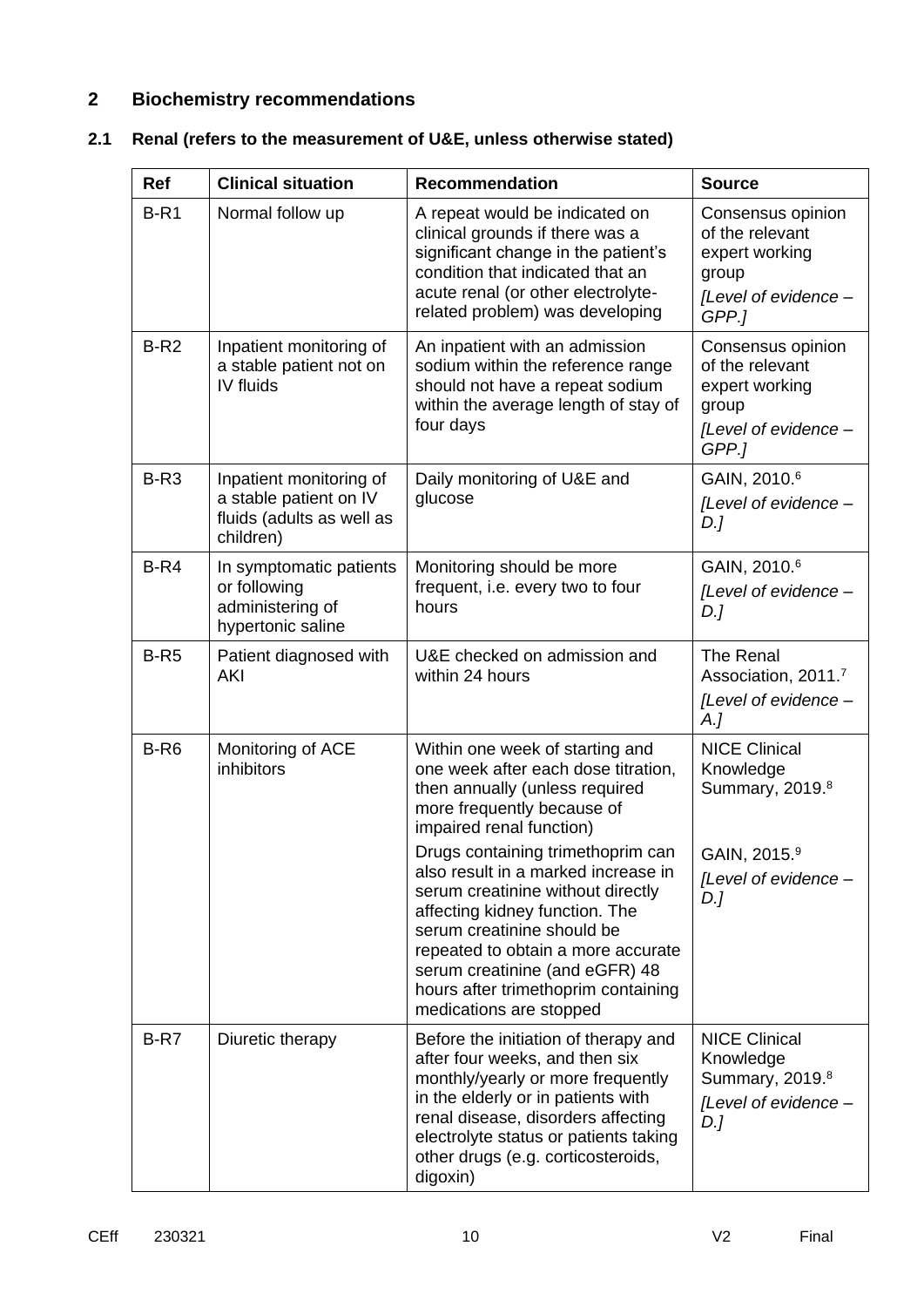| <b>Ref</b>                     | <b>Clinical situation</b>                                                                      | <b>Recommendation</b>                                                                                                                                                                                                                                                                                                                                                                                                                      | <b>Source</b>                                                                                                                                             |
|--------------------------------|------------------------------------------------------------------------------------------------|--------------------------------------------------------------------------------------------------------------------------------------------------------------------------------------------------------------------------------------------------------------------------------------------------------------------------------------------------------------------------------------------------------------------------------------------|-----------------------------------------------------------------------------------------------------------------------------------------------------------|
| B-R <sub>8</sub>               | Monitoring of<br>potassium<br>concentrations in<br>patients receiving<br>digoxin               | Eight days after initiation or change<br>in digoxin therapy and/or<br>addition/subtraction of interacting<br>drug, then annually if no change                                                                                                                                                                                                                                                                                              | <b>NICE Clinical</b><br>Knowledge<br>Summary, 2019.10<br><b>NICE Clinical</b><br>Knowledge<br>Summary, 2019. <sup>11</sup><br>[Level of evidence -<br>D.] |
| B-R9                           | Monitoring of<br>potassium<br>concentrations in<br>patients receiving<br>digoxin and diuretics | Regular monitoring                                                                                                                                                                                                                                                                                                                                                                                                                         | <b>National Public</b><br><b>Health Service for</b><br>Wales, 2008. <sup>12</sup><br>[Level of evidence -<br>$D$ .]                                       |
| <b>B-R10</b>                   | Aminosalicylates                                                                               | In the elderly, every three months<br>in first year, then every six months<br>for the next four years, then<br>annually after that based on<br>personal risk factors                                                                                                                                                                                                                                                                       | <b>NICE Clinical</b><br>Knowledge<br>Summary, 2019.13<br>[Level of evidence -<br>$D$ .]                                                                   |
| <b>B-R11</b>                   | Carbamazepine                                                                                  | Six months                                                                                                                                                                                                                                                                                                                                                                                                                                 | <b>NICE Clinical</b><br>Knowledge<br>Summary, 2019.13<br>[Level of evidence -<br>$D$ .]                                                                   |
| <b>B-R12</b>                   | Antipsychotics                                                                                 | 12 months                                                                                                                                                                                                                                                                                                                                                                                                                                  | <b>NICE Clinical</b><br>Knowledge<br>Summary, 2019. <sup>14</sup><br>[Level of evidence -<br>D.]                                                          |
| В-<br>R13a                     | eGFR-EPI: CKD                                                                                  | Repeat in 14 days if new finding of<br>reduced GFR and/or confirmation<br>of eGFR <60 mL/min/1.73 m <sup>2</sup><br>*eGFR by MDRD not valid in AKI                                                                                                                                                                                                                                                                                         | <b>NICE. CG182,</b><br>2014.15<br>[Level of evidence -<br>D.]                                                                                             |
| <b>B-</b><br>R <sub>13</sub> b | eGFR-EPI:<br>Radiological<br>procedures/contrast<br>administration                             | eGFR or creatinine within previous<br>seven days in patients with acute<br>illness or renal disease<br>eGFR for angiography: <60<br>mL/min/1.73 m <sup>2</sup> should trigger local<br>guidelines for contrast dosage<br>eGFR for gadolinium: < 30<br>$mL/min/1.73$ m <sup>2</sup> high-risk agents<br>contraindicated<br>eGFR: 30-59 mL/min/1.73 m <sup>2</sup><br>lowest dose possible can be used<br>and not repeated within seven days | Royal College of<br>Radiologists, 2015. <sup>16</sup><br>[Level of evidence -<br>GPP.]                                                                    |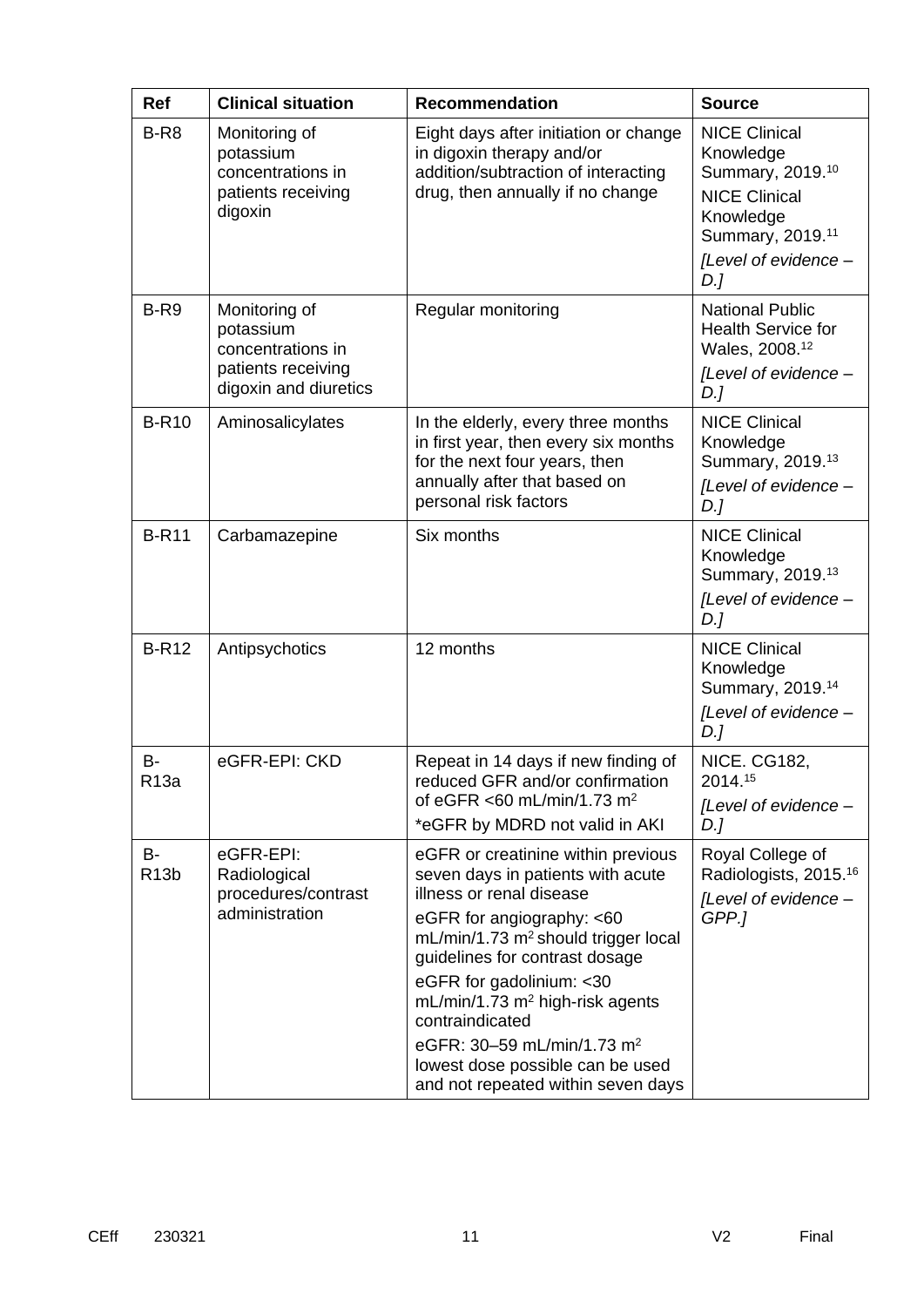| <b>Ref</b>        | <b>Clinical situation</b> | <b>Recommendation</b>                                                                                                                     | <b>Source</b>                                                                                  |
|-------------------|---------------------------|-------------------------------------------------------------------------------------------------------------------------------------------|------------------------------------------------------------------------------------------------|
| $B-R13c$          | eGFR: Cockcroft-Gault     | For estimating chemotherapy and<br>drug dosages. Within 24 hours<br>unless rapidly changing creatinine<br>concentrations or fluid balance | None (inferred from<br><b>British National</b><br>Formulary)<br>[Level of evidence -<br>GPP.1  |
| B-<br><b>R13d</b> | <b>Iohexol GFR</b>        | 72 hours to avoid contamination<br>(based on half-life of iohexol of two<br>hours)                                                        | Krutzén E et al. J<br>Lab Clin Med<br>1984;104:955-<br>961.17<br>[Level of evidence -<br>GPP.1 |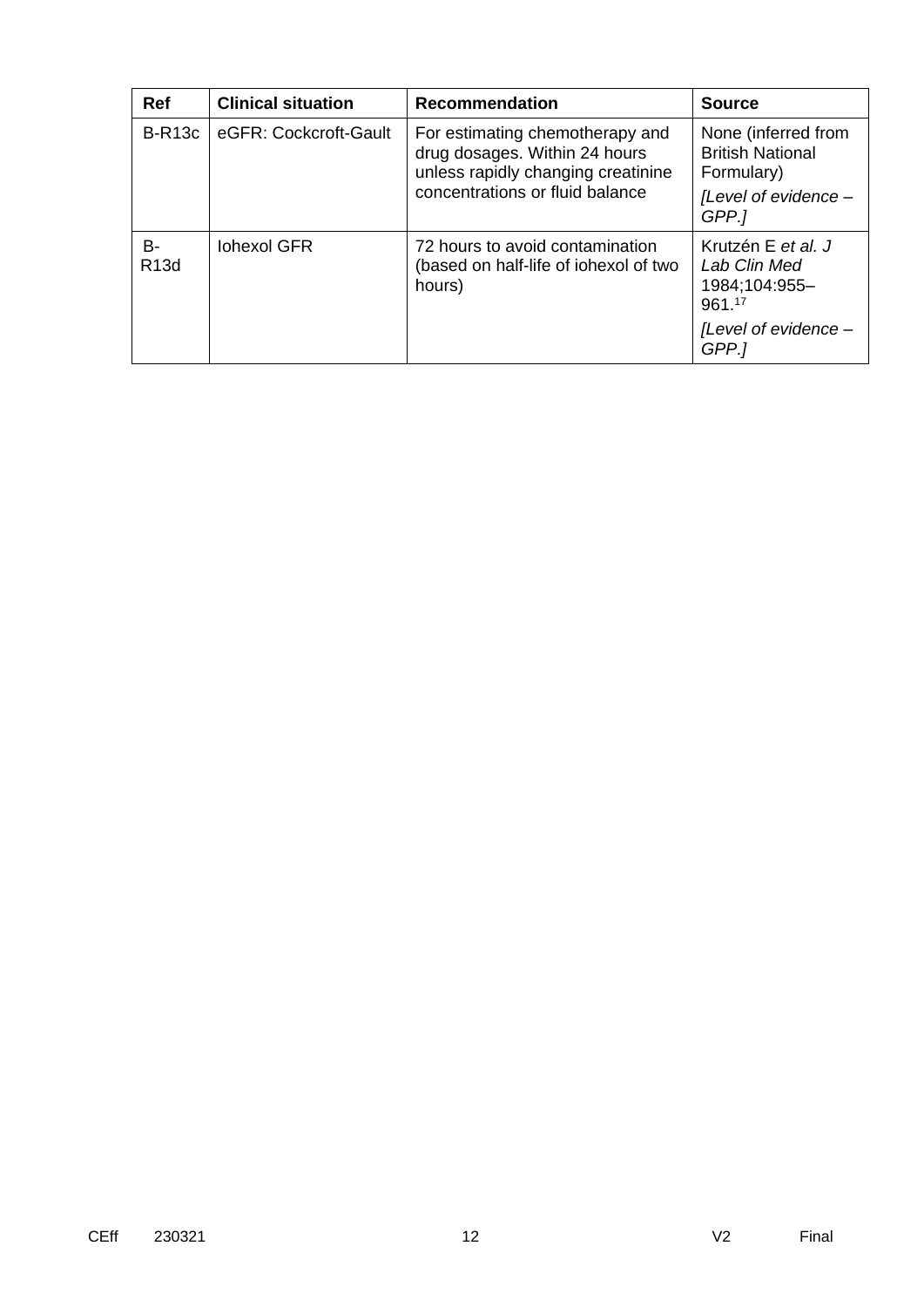# **2.2 Bone (refers to the measurement of the bone profile, unless otherwise stated)**

| <b>Ref</b> | <b>Clinical situation</b>                                                                                                                                               | <b>Recommendation</b>                                                                                                                                                                | <b>Source</b>                                                                                                                        |
|------------|-------------------------------------------------------------------------------------------------------------------------------------------------------------------------|--------------------------------------------------------------------------------------------------------------------------------------------------------------------------------------|--------------------------------------------------------------------------------------------------------------------------------------|
| $B-B1$     | Non-acute setting<br>unless there are other<br>clinical indications                                                                                                     | Testing at three-monthly intervals                                                                                                                                                   | Consensus opinion<br>of the relevant<br>expert working<br>group<br>[Level of evidence -<br>GPP.]                                     |
| $B-B2$     | Acute settings                                                                                                                                                          | Testing at 48-hour intervals                                                                                                                                                         | Consensus opinion<br>of the relevant<br>expert working<br>group<br>[Level of evidence -<br>GPP.]                                     |
| $B-B3$     | Acute hypo/<br>hypercalcaemia, TPN<br>and ITU patients                                                                                                                  | May require more frequent<br>monitoring                                                                                                                                              | Consensus opinion<br>of the relevant<br>expert working<br>group<br>[Level of evidence -<br>GPP.]                                     |
| $B-B4$     | ALP and total protein in<br>acute setting                                                                                                                               | Testing at weekly intervals. ALP<br>may need checking more often, but<br>probably only in the context of<br>acute cholestatic changes. See<br>Liver recommendations (section<br>2.3) | Consensus opinion<br>of the relevant<br>expert working<br>group<br>[Level of evidence -<br>GPP.]                                     |
| $B-B5$     | Vitamin D request: no<br>clinical signs and<br>symptoms                                                                                                                 | Do not retest (whatever the result<br>as there may be no indication to<br>test in the first place)                                                                                   | Consensus opinion<br>of the relevant<br>expert working<br>group<br>[Level of evidence -<br>GPP.]                                     |
| $B-6$      | Vitamin D request:<br>cholecalciferol or<br>ergocalciferol therapy<br>for whatever clinical<br>indication, where<br>baseline vitamin D<br>concentration was<br>adequate | Do not retest, unless otherwise<br>clinically indicated, e.g. sick coeliac<br>or Crohn's patient                                                                                     | Sattar N et al.<br>Lancet<br>2012;379:95-96.18<br>Sattar N et al.<br>Lancet 2012;379:<br>1700-1701.19<br>[Level of evidence -<br>D.J |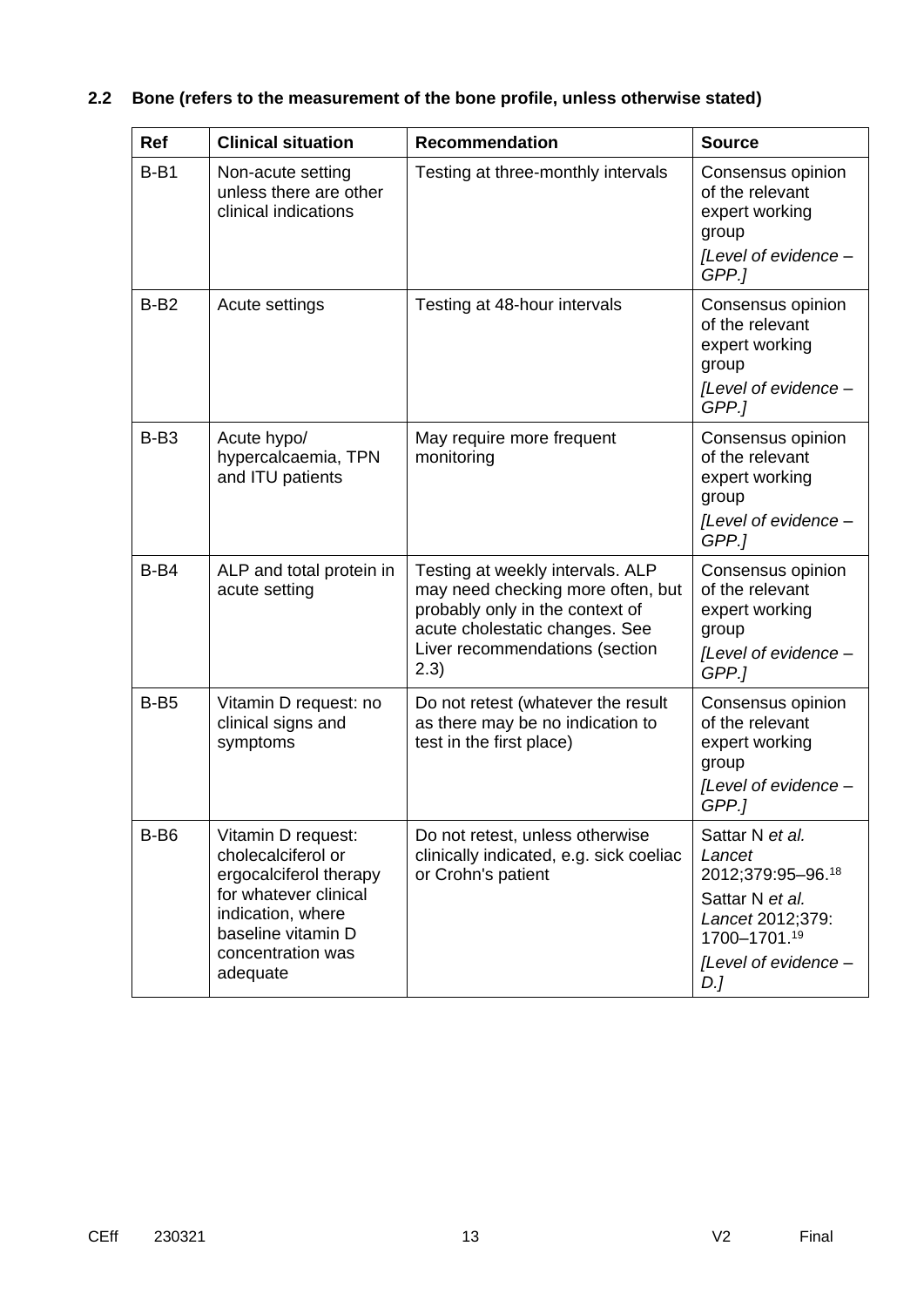| <b>Ref</b> | <b>Clinical situation</b>                                                                                                                                                                                                                                    | <b>Recommendation</b>                                                                                                                                                                                                                                                                                                                                                                                                             | <b>Source</b>                                                                                          |
|------------|--------------------------------------------------------------------------------------------------------------------------------------------------------------------------------------------------------------------------------------------------------------|-----------------------------------------------------------------------------------------------------------------------------------------------------------------------------------------------------------------------------------------------------------------------------------------------------------------------------------------------------------------------------------------------------------------------------------|--------------------------------------------------------------------------------------------------------|
| $B-B7$     | Vitamin D request:<br>cholecalciferol or<br>ergocalciferol therapy<br>for whatever clinical<br>indication, where<br>baseline vitamin D<br>concentration was low<br>and where there is<br>underlying disease that<br>might impact negatively<br>on absorption | Repeat after three to six months on<br>recommended replacement dose                                                                                                                                                                                                                                                                                                                                                               | Consensus opinion<br>of the relevant<br>expert working<br>group<br>[Level of evidence -<br>GPP.1       |
| $B-B8$     | Vitamin D request:<br>calcitriol or<br>alphacalcidol therapy                                                                                                                                                                                                 | Do not measure vitamin D                                                                                                                                                                                                                                                                                                                                                                                                          | Consensus opinion<br>of the relevant<br>expert working<br>group (GPP)<br>[Level of evidence -<br>GPP.1 |
| $B-B9$     | Biochemical testing in<br><b>CKD-MBD: CKD stages</b><br>$3 - 5$                                                                                                                                                                                              | For stage 3b progressive, test bone<br>profile every six months, PTH at<br>baseline and 25OHVitD at baseline<br>For stage 4, test bone profile every<br>three months, PTH every six<br>months and 25OHVitD at baseline<br>For stage 5, test bone profile every<br>month, PTH every three months<br>and 25OHVitD at baseline<br>For stage 5D, test bone profile<br>every month, PTH every three<br>months and 25OHVitD at baseline | The Renal<br>Association, 2015. <sup>20</sup><br>[Level of evidence -<br>GPP.1                         |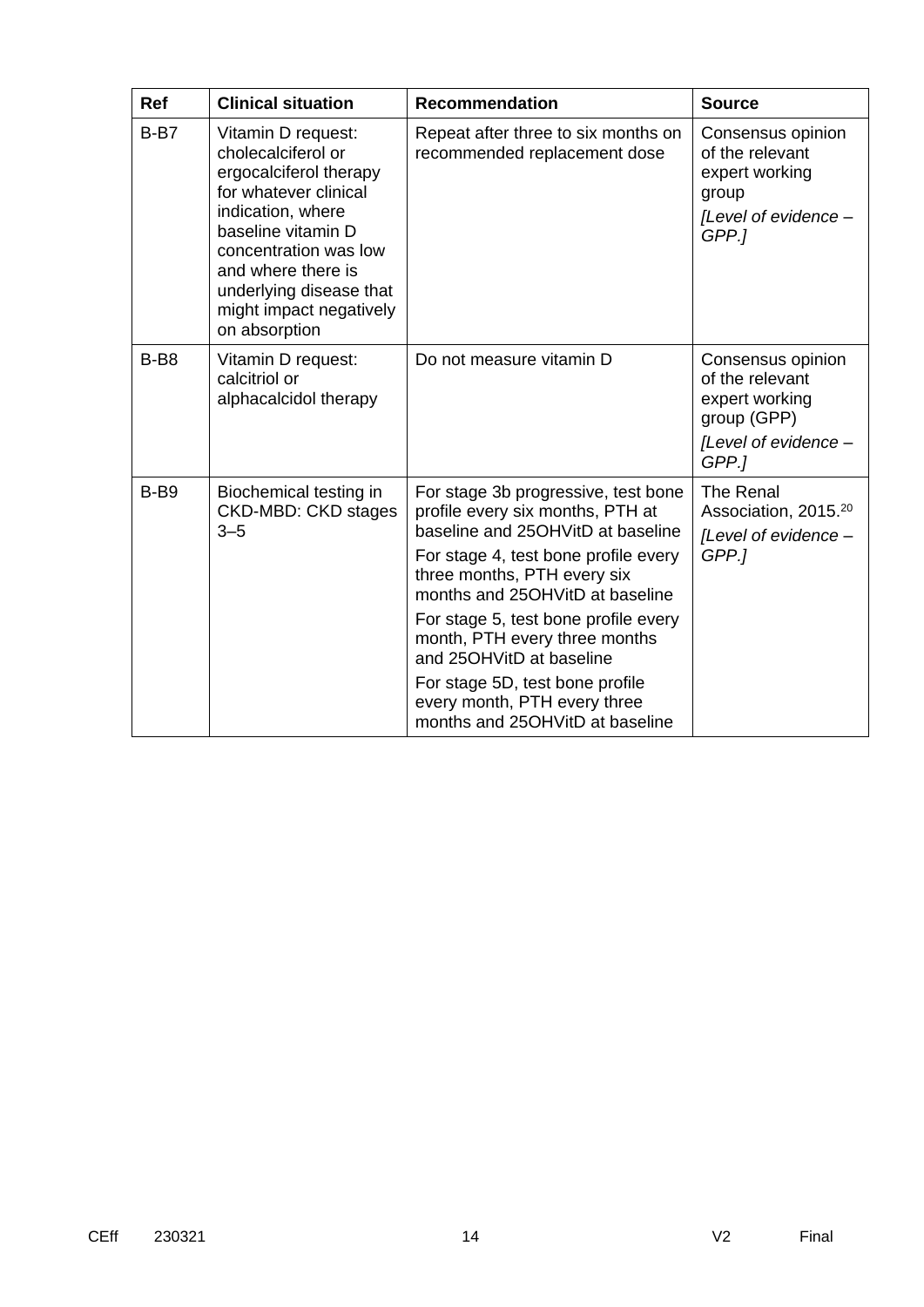| Ref    | <b>Clinical situation</b>                                                                                      | <b>Recommendation</b>                                                                        | <b>Source</b>                                                                                       |
|--------|----------------------------------------------------------------------------------------------------------------|----------------------------------------------------------------------------------------------|-----------------------------------------------------------------------------------------------------|
| $B-L1$ | Non-acute setting                                                                                              | Testing at one- to three-month<br>intervals                                                  | Smellie S et al. ACB<br>Venture<br>Publications, 2011. <sup>21</sup><br>[Level of evidence -<br>D.  |
| $B-L2$ | Acute inpatient setting                                                                                        | Testing at 72-hour intervals in<br>acute setting (apart from those in<br>$\lfloor 4 \rfloor$ | Consensus opinion<br>of the relevant<br>expert working<br>group<br>[Level of evidence -<br>GPP.]    |
| $B-L3$ | GGT and conjugated<br>bilirubin in acute setting                                                               | Testing at weekly intervals                                                                  | Consensus opinion<br>of the relevant<br>expert working<br>group<br>[Level of evidence -<br>GPP.]    |
| $B-L4$ | Acute poisoning (e.g.<br>paracetamol), TPN,<br>liver unit, acute liver<br>injury and ITU patients              | May require more frequent<br>monitoring                                                      | Consensus opinion<br>of the relevant<br>expert working<br>group<br>[Level of evidence -<br>GPP.]    |
| $B-L5$ | Neonatal jaundice                                                                                              | These recommendations must not<br>be used in the management of<br>neonatal jaundice          | N/A                                                                                                 |
| $B-L6$ | Initiating or changing<br>therapies for primary or<br>secondary<br>cardiovascular disease<br>prevention (LFTs) | Three months                                                                                 | <b>NICE Clinical</b><br>Knowledge<br>Summary, 2019. <sup>22</sup><br>[Level of evidence -<br>$C$ .] |

# **2.3 Liver (refers to the measurement of LFTs, unless otherwise stated)**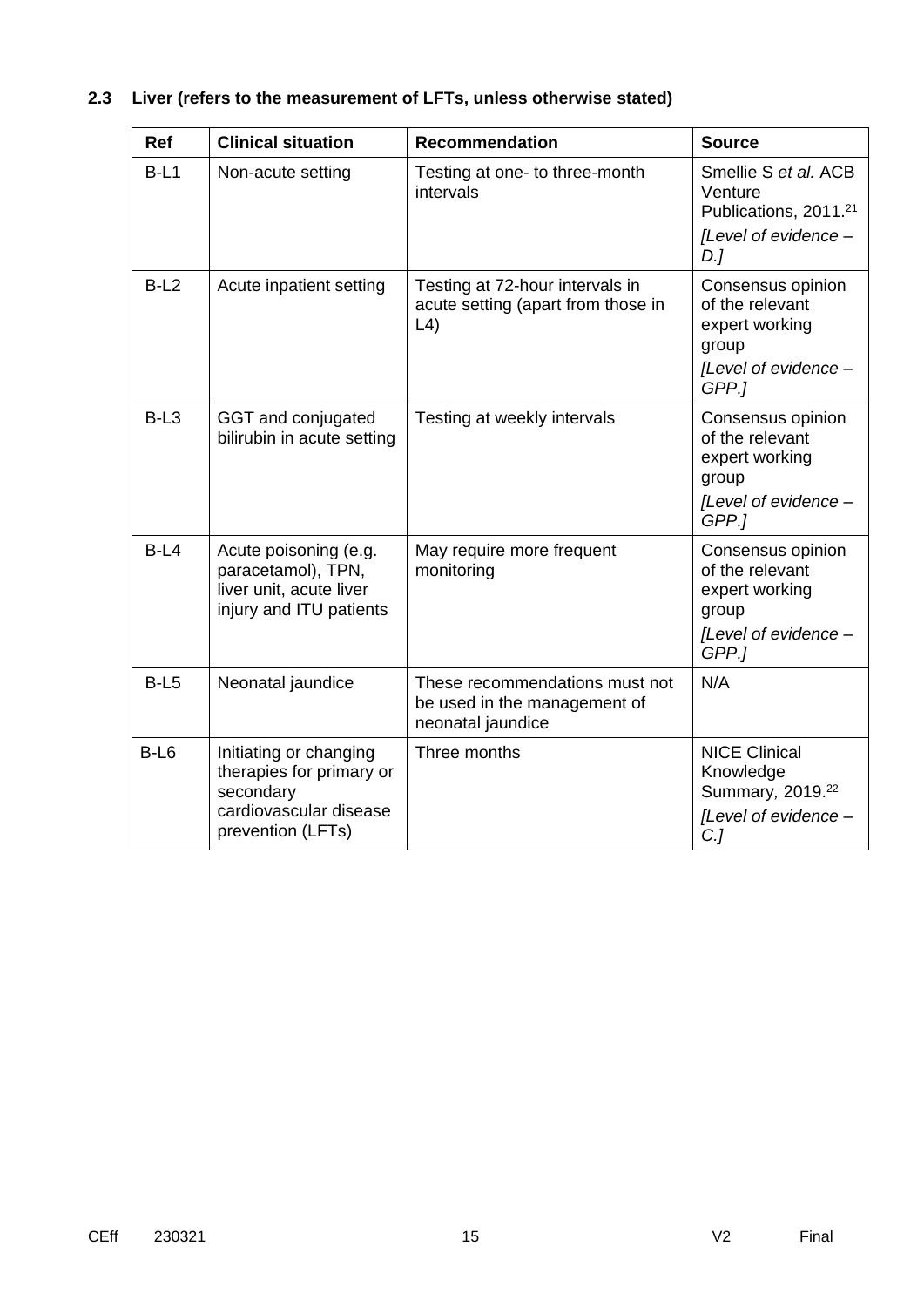| <b>Ref</b>        | <b>Clinical situation</b>                                                                                      | <b>Recommendation</b> | <b>Source</b>                                                                                               |
|-------------------|----------------------------------------------------------------------------------------------------------------|-----------------------|-------------------------------------------------------------------------------------------------------------|
| B-LP1             | Low-risk cases for IHD<br>assessment                                                                           | Three years           | Smellie WS et al.<br>J Clin Pathol<br>2005;58:1016-<br>1024.23                                              |
|                   |                                                                                                                |                       | [Level of evidence -<br>D.1                                                                                 |
| B-LP <sub>2</sub> | Higher risk cases for<br><b>IHD assessment and</b><br>those on stable<br>treatment                             | One year              | Consensus opinion<br>of the relevant<br>expert working<br>group<br>[Level of evidence -<br>GPP.]            |
| B-LP3             | Initiating or changing<br>therapies for primary or<br>secondary prevention<br>(include non-HDL<br>cholesterol) | Three months          | <b>NICE Clinical</b><br>Knowledge<br>Summary, 2019. <sup>22</sup><br>[Level of evidence -<br>B <sub>l</sub> |
| B-LP4             | When assessing<br>triglyceridaemia to see<br>effects of changing diet<br>and alcohol                           | One week              | Consensus opinion<br>of the relevant<br>expert working<br>group<br>[Level of evidence -<br>GPP.1            |
| B-LP5             | In patients on TPN or<br>who have<br>hypertriglyceridaemia-<br>induced pancreatitis                            | One day               | Consensus opinion<br>of the relevant<br>expert working<br>group<br>[Level of evidence -<br>GPP.1            |

### **2.4 Lipids (refers to the measurement of lipid profile [non-fasting], unless otherwise stated)**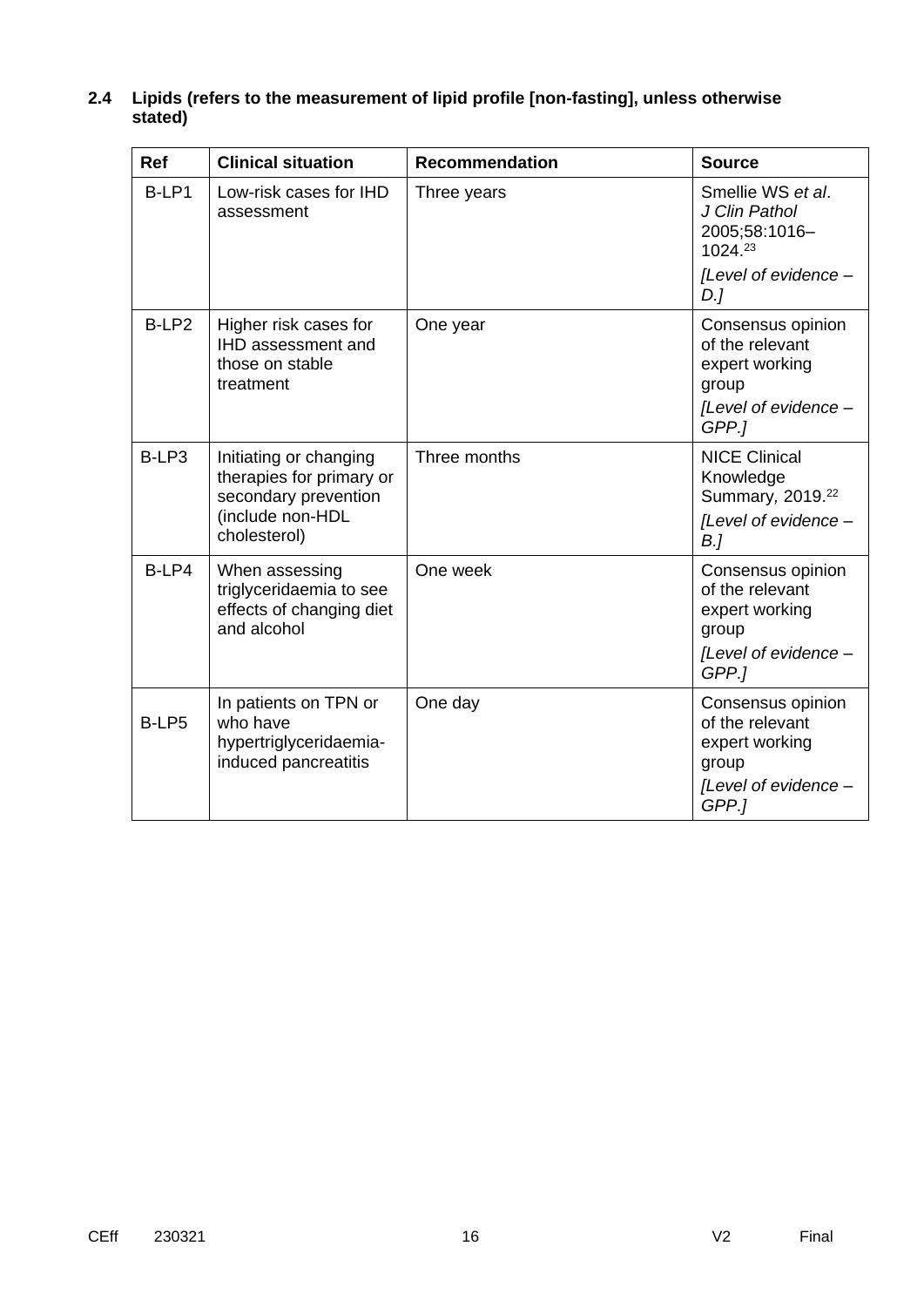# **2.5 Endocrine related (for pregnancy-related endocrinology, see 2.12)**

| Ref    | <b>Clinical situation</b>                                                                        | <b>Recommendation</b>                                                                                                                                                                                                                                                                                                                                                                                                                                                                                                                                                                          | <b>Source</b>                                                                                                                                      |
|--------|--------------------------------------------------------------------------------------------------|------------------------------------------------------------------------------------------------------------------------------------------------------------------------------------------------------------------------------------------------------------------------------------------------------------------------------------------------------------------------------------------------------------------------------------------------------------------------------------------------------------------------------------------------------------------------------------------------|----------------------------------------------------------------------------------------------------------------------------------------------------|
| $B-E1$ | Thyroid function testing<br>in a healthy person in<br>the absence of any<br>clinical symptoms    | Three years                                                                                                                                                                                                                                                                                                                                                                                                                                                                                                                                                                                    | Consensus opinion<br>of the relevant<br>expert working<br>group<br>[Level of evidence -<br>GPP.1                                                   |
| $B-E2$ | Hyperthyroid:<br>monitoring of treatment<br>in Graves' disease                                   | Follow up in first one to two months<br>after radioactive iodine treatment<br>for Graves'. Measure fT4 and total<br>T3. If patient remains thyrotoxic,<br>biochemical monitoring should<br>continue at four- to six-week<br>intervals<br>Following thyroidectomy for<br>Graves' disease (and<br>commencement of levothyroxine),<br>serum TSH should be measured<br>six to eight weeks post-op                                                                                                                                                                                                  | Bahn Chair RS et al.<br><b>Thyroid</b><br>2011;21:593-646.24<br>[Level of evidence D<br>$-1/100 =$ strong<br>recommendation but<br>weak evidence.] |
| $B-E3$ | Hyperthyroid:<br>monitoring of treatment<br>in toxic multinodular<br>goitre and toxic<br>adenoma | Follow up in first one to two months<br>after radioactive iodine treatment<br>for toxic multinodular goitre and<br>toxic adenoma. Measure fT4 and<br>total T3 and TSH. Should be<br>repeated at one- to two-month<br>intervals until stable results, and<br>then annually thereafter<br>Following surgery for toxic<br>multinodular goitre and start of<br>thyroxine therapy, TSH should be<br>measured one to two monthly until<br>stable and annually thereafter<br>Following surgery for toxic<br>adenoma, TSH and fT4<br>concentrations should be<br>measured four to six weeks<br>post-op | Bahn Chair RS et al.<br><b>Thyroid</b><br>2011;21:593-646.24<br>[Level of evidence D<br>$-1/100 =$ strong<br>recommendation but<br>weak evidence.] |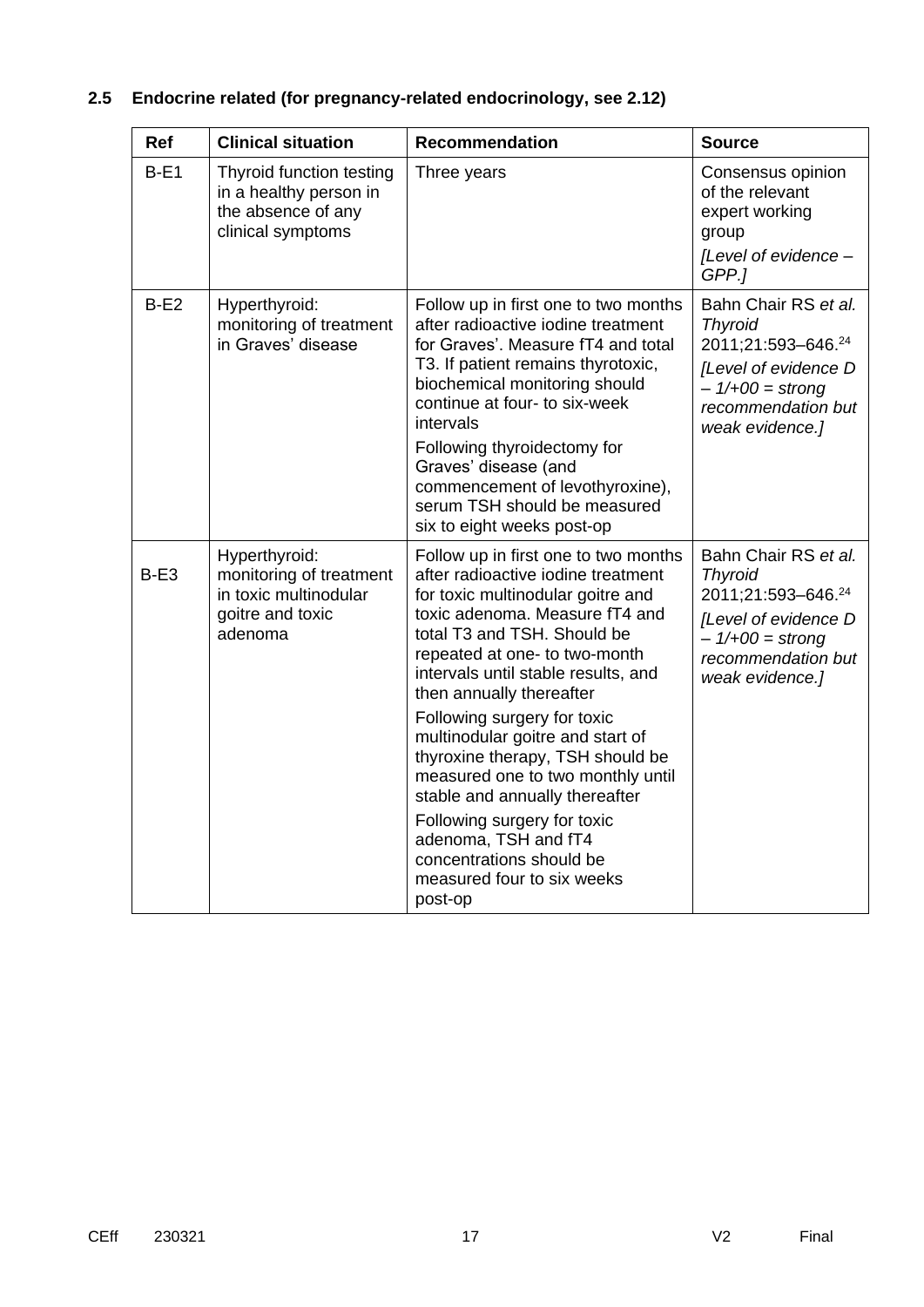| <b>Ref</b> | <b>Clinical situation</b>               | <b>Recommendation</b>                                                                                                                                                                                                                                                                                                                                                                                                                                                                                                                                                                                                                                                                                                                                                                                                                                                                                                                                                       | <b>Source</b>                                                                                                                                                               |
|------------|-----------------------------------------|-----------------------------------------------------------------------------------------------------------------------------------------------------------------------------------------------------------------------------------------------------------------------------------------------------------------------------------------------------------------------------------------------------------------------------------------------------------------------------------------------------------------------------------------------------------------------------------------------------------------------------------------------------------------------------------------------------------------------------------------------------------------------------------------------------------------------------------------------------------------------------------------------------------------------------------------------------------------------------|-----------------------------------------------------------------------------------------------------------------------------------------------------------------------------|
| $B-E4$     | UK Thyroid guidelines                   | TFTs should be performed every<br>four to six weeks for at least six<br>months following radioiodine<br>treatment. Once fT4 remains in<br>reference range then frequency of<br>testing should be reduced to<br>annually. Lifelong annual follow up<br>is required<br>Indefinite surveillance required<br>following radioiodine or<br>thyroidectomy for the development<br>of hypothyroidism or recurrence of<br>hyperthyroidism. TFTs should be<br>assessed four to eight weeks post-<br>treatment, then three monthly for<br>up to one year, then annually<br>thereafter. TFTs should be<br>performed every four to six weeks<br>after commencing thionamides.<br>Testing at three-monthly intervals<br>is recommended once<br>maintenance dose achieved<br>In patients treated with 'block and<br>replace', assess TSH and T4 at<br>four- to six-weekly intervals, then<br>after a further three months once<br>maintenance dose achieved, then<br>six monthly thereafter | Association for<br>Clinical<br>Biochemistry, British<br><b>Thyroid Association</b><br>and British Thyroid<br>Foundation, 2006. <sup>25</sup><br>[Level of evidence -<br>B.] |
| $B-E5$     | Hypothyroidism:<br>monitoring treatment | The minimum period to achieve<br>stable concentrations after a<br>change of dose of thyroxine is two<br>months and TFTs should not<br>normally be assessed before this<br>period has elapsed<br>Patients stabilised on long-term<br>thyroxine therapy should have<br>serum TSH checked annually<br>An annual fT4 should be performed                                                                                                                                                                                                                                                                                                                                                                                                                                                                                                                                                                                                                                        | Association for<br>Clinical<br>Biochemistry, British<br><b>Thyroid Association</b><br>and British Thyroid<br>Foundation, 2006. <sup>25</sup><br>[Level of evidence -<br>B.] |
|            |                                         | in all patients with secondary<br>hypothyroidism stabilised on<br>thyroxine therapy                                                                                                                                                                                                                                                                                                                                                                                                                                                                                                                                                                                                                                                                                                                                                                                                                                                                                         |                                                                                                                                                                             |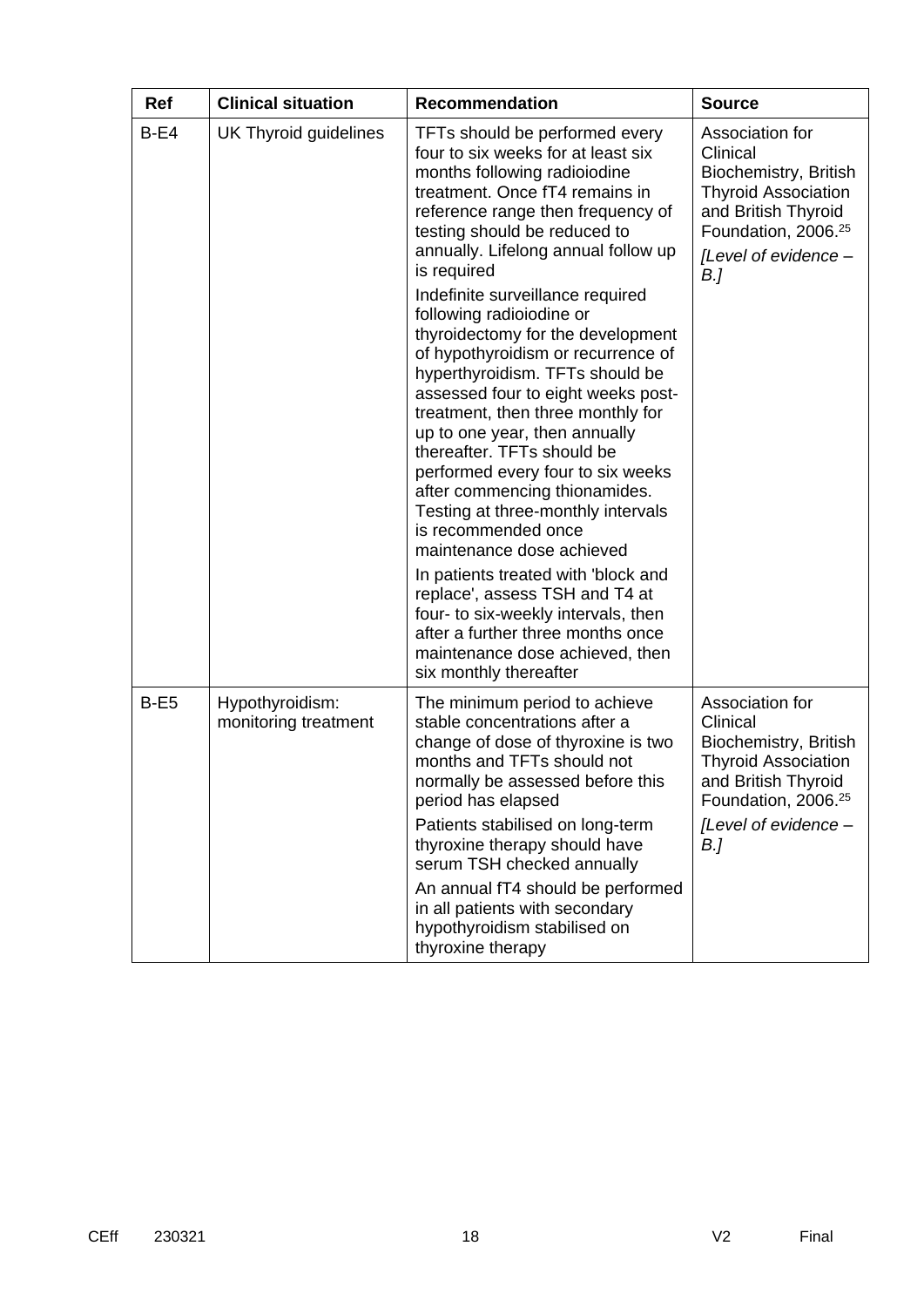| <b>Ref</b> | <b>Clinical situation</b>                                                                                                                                    | <b>Recommendation</b>                                                                                                                                                                                                                                                                                                                                                                                                                                                                                                                 | <b>Source</b>                                                                                                                                                               |
|------------|--------------------------------------------------------------------------------------------------------------------------------------------------------------|---------------------------------------------------------------------------------------------------------------------------------------------------------------------------------------------------------------------------------------------------------------------------------------------------------------------------------------------------------------------------------------------------------------------------------------------------------------------------------------------------------------------------------------|-----------------------------------------------------------------------------------------------------------------------------------------------------------------------------|
| $B-E6$     | Monitoring adult<br>subclinical<br>hyperthyroidism                                                                                                           | If a serum TSH below reference<br>range but > 0.1 mU/L is found, then<br>the measurement should be<br>repeated one to two months later<br>along with T4 and T3 after<br>excluding non-thyroidal illness and<br>drug interferences. This is<br>contradicted later in the guidelines<br>when the authors state that a<br>three- to six-month repeat interval<br>is appropriate unless the patient is<br>elderly or has underlying vascular<br>disease<br>If treatment is not undertaken, then                                           | Association for<br>Clinical<br>Biochemistry, British<br><b>Thyroid Association</b><br>and British Thyroid<br>Foundation, 2006. <sup>25</sup><br>[Level of evidence -<br>B.] |
|            |                                                                                                                                                              | serum TSH should be measured in<br>the long term every six to 12<br>months, with follow up with fT4 and<br>fT3 if serum TSH result is low                                                                                                                                                                                                                                                                                                                                                                                             |                                                                                                                                                                             |
| $B-E7$     | Monitoring adult<br>subclinical<br>hypothyroidism                                                                                                            | Patients with subclinical<br>hypothyroidism should have the<br>pattern confirmed within three to<br>six months to exclude transient<br>causes of elevated TSH<br>Subjects with subclinical<br>hypothyroidism who are ATPOab<br>positive should have TSH and fT4<br>checked annually<br>Subjects with subclinical<br>hypothyroidism who are ATPOab<br>neg should have TSH and fT4<br>checked every three years                                                                                                                         | Association for<br>Clinical<br>Biochemistry, British<br><b>Thyroid Association</b><br>and British Thyroid<br>Foundation, 2006. <sup>25</sup><br>[Level of evidence -<br>B.] |
| $B-E8$     | Follow up of patients<br>who have had<br>differentiated (papillary<br>and follicular) thyroid<br>carcinoma and a total<br>thyroidectomy and 1311<br>ablation | TSH and fT4 should be measured<br>as dose of levothyroxine increases<br>(every six weeks) until the serum<br>TSH is <0.1 mIU/L. Thereafter,<br>they should be measured annually<br>unless clinically indicated/pregnant<br>Samples for Tg should not be<br>collected sooner than six weeks<br>post-thyroidectomy or 1311<br>ablation/therapy. TSH, fT4/fT3<br>(whichever is being supplemented)<br>and TgAb should be requested<br>when Tg is measured. If TgAb are<br>detectable, measurement should<br>be repeated every six months | <b>British Thyroid</b><br>Association, Royal<br>College of<br>Physicians, 2014. <sup>26</sup><br>[Level of evidence -<br>C <sub>1</sub>                                     |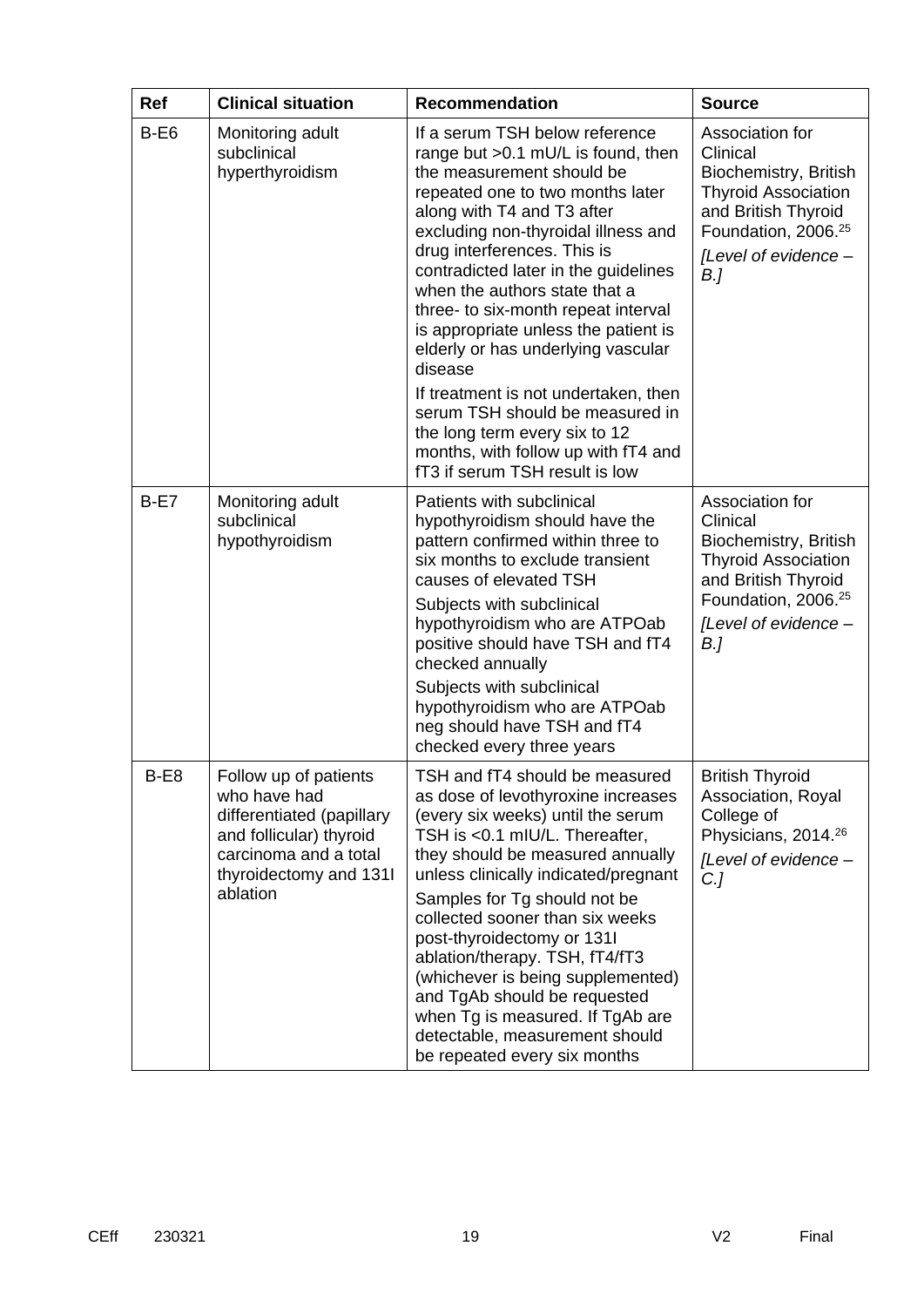| <b>Ref</b>   | <b>Clinical situation</b>                                                                      | <b>Recommendation</b>                                                                                                                                                                                                                                                                                                                                                                                                                                                                                                                                                                                                                                                                                                                  | <b>Source</b>                                                                                                                                                                                                      |
|--------------|------------------------------------------------------------------------------------------------|----------------------------------------------------------------------------------------------------------------------------------------------------------------------------------------------------------------------------------------------------------------------------------------------------------------------------------------------------------------------------------------------------------------------------------------------------------------------------------------------------------------------------------------------------------------------------------------------------------------------------------------------------------------------------------------------------------------------------------------|--------------------------------------------------------------------------------------------------------------------------------------------------------------------------------------------------------------------|
| $B-E9$       | Follow up of patients<br>who have had<br>medullary thyroid<br>cancer and surgical<br>resection | A baseline CEA and fasting<br>calcitonin should be taken prior to<br>operation. Postoperative samples<br>should be measured no earlier than<br>15 days after thyroidectomy and<br>plasma calcitonin concentrations<br>are most informative six months<br>after surgery<br>At least four measurements of<br>calcitonin over a two- to three-year<br>period can be taken to provide an<br>accurate estimate of the calcitonin<br>doubling time. CEA is elevated in<br>approximately 30% of MTC<br>patients and in those patients, CEA<br>doubling time is comparably<br>informative to calcitonin doubling<br>time<br>Calcitonin monitoring should<br>continue lifelong<br>TFTs should be measured as per<br>guidance for hypothyroidism | <b>British Thyroid</b><br>Association, Royal<br>College of<br>Physicians, 2014. <sup>26</sup><br>Laure Giraudet A et<br>al. Eur J Endocrinol<br>2008;158: 239-<br>246.27<br>[Level of evidence -<br>C <sub>1</sub> |
| <b>B-E10</b> | Anaplastic thyroid<br>cancer                                                                   | There is no need for any<br>monitoring of thyroid function<br>unless patient is on thyroid<br>replacement, then as per<br>hypothyroidism                                                                                                                                                                                                                                                                                                                                                                                                                                                                                                                                                                                               | <b>British Thyroid</b><br>Association, Royal<br>College of<br>Physicians, 2014. <sup>26</sup><br>[Level of evidence -<br>$C$ .]                                                                                    |
| <b>B-E11</b> | Patients on amiodarone                                                                         | Should have thyroid function tested<br>before commencing treatment and<br>then should be routinely monitored<br>every six months thereafter while<br>on treatment and up to 12 months<br>after cessation of therapy                                                                                                                                                                                                                                                                                                                                                                                                                                                                                                                    | Association for<br>Clinical<br>Biochemistry, British<br><b>Thyroid Association</b><br>and British Thyroid<br>Foundation, 2006. <sup>25</sup><br>[Level of evidence -<br>B.]                                        |
| <b>B-E12</b> | Patients on lithium                                                                            | Thyroid function tested before<br>commencing treatment and then<br>should be routinely monitored<br>every six to 12 months while on<br>treatment                                                                                                                                                                                                                                                                                                                                                                                                                                                                                                                                                                                       | Association for<br>Clinical<br>Biochemistry, British<br><b>Thyroid Association</b><br>and British Thyroid<br>Foundation, 2006. <sup>25</sup><br>[Level of evidence -<br>B.]                                        |
| <b>B-E13</b> | Progesterone testing in<br>women with prolonged<br>irregular menstrual<br>cycles               | Testing weekly in patients with<br>irregular cycle from day 21 until<br>next menstrual period                                                                                                                                                                                                                                                                                                                                                                                                                                                                                                                                                                                                                                          | <b>NICE. CG156,</b><br>2013.28<br>[Level of evidence -<br>D.]                                                                                                                                                      |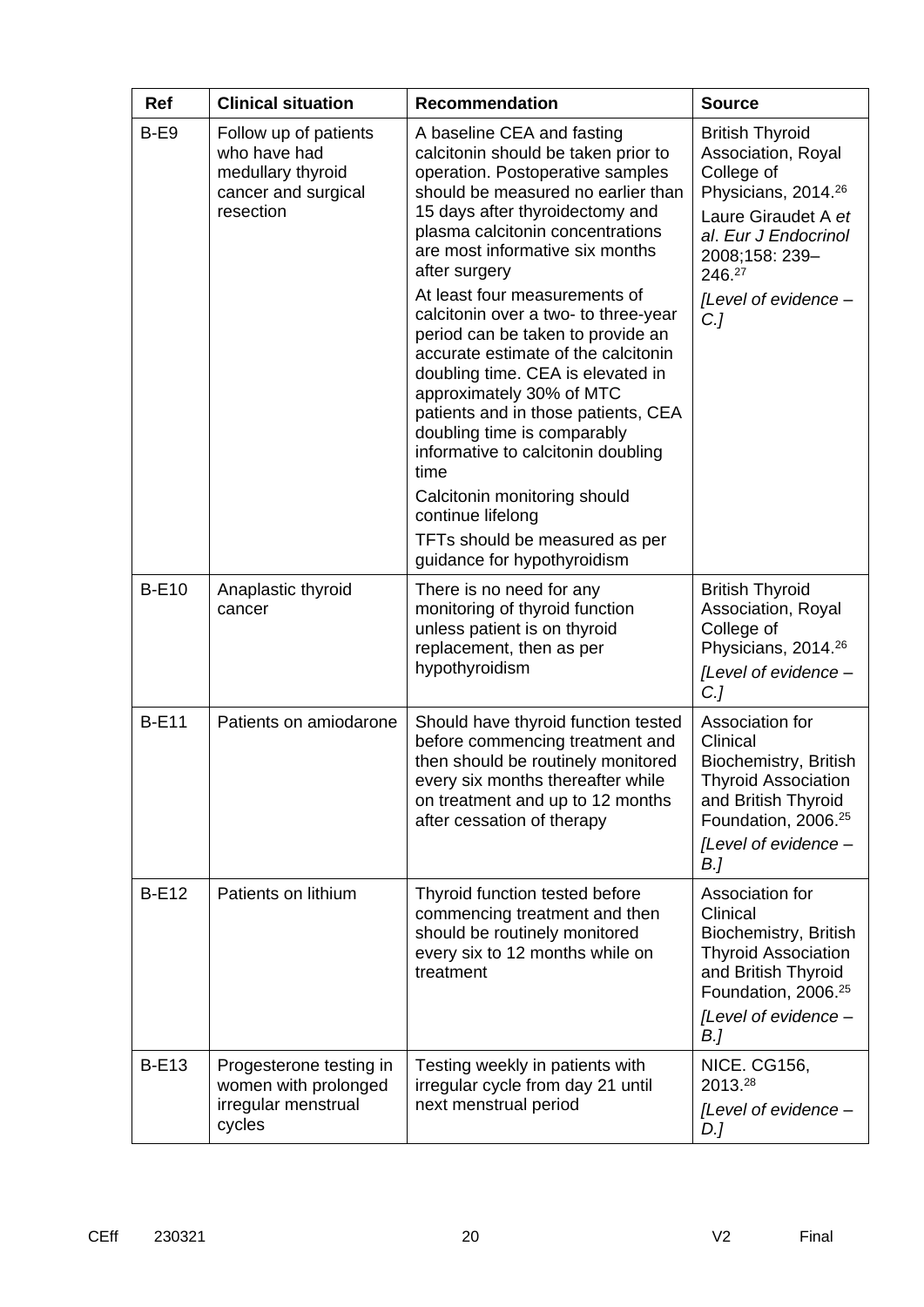| <b>Ref</b>   | <b>Clinical situation</b>                                                                                              | <b>Recommendation</b>                                                                                                                                                                                                                                                                                                                                                                                                | <b>Source</b>                                                                                                                                                                   |
|--------------|------------------------------------------------------------------------------------------------------------------------|----------------------------------------------------------------------------------------------------------------------------------------------------------------------------------------------------------------------------------------------------------------------------------------------------------------------------------------------------------------------------------------------------------------------|---------------------------------------------------------------------------------------------------------------------------------------------------------------------------------|
| <b>B-E14</b> | Diagnosing premature<br>ovarian insufficiency in<br>women aged under 40<br>years with possible<br>menopausal symptoms  | Two tests four to six weeks apart in<br>women with possible early or<br>premature menopause                                                                                                                                                                                                                                                                                                                          | NICE NG23 2019.29<br>[Level of evidence -<br>A.                                                                                                                                 |
| <b>B-E15</b> | Patients with suspected<br>drug-induced<br>hyperprolactinaemia                                                         | Discontinue medication for three<br>days and re-measure prolactin                                                                                                                                                                                                                                                                                                                                                    | Casanueva FFet al.<br>Clin Endocrinol (Oxf)<br>2006;65:265-273.30<br>Melmed S et al. J<br><b>Clin Endocrinol</b><br>Metab 2011;96:273-<br>288.31<br>[Level of evidence -<br>D.] |
| <b>B-E16</b> | Patients with<br>hyperprolactinaemia<br>commencing dopamine<br>agonist therapy                                         | Repeat prolactin measurement<br>after one month to guide therapy                                                                                                                                                                                                                                                                                                                                                     | Melmed S et al. J<br><b>Clin Endocrinol</b><br>Metab 2011;96:273-<br>288.31<br>[Level of evidence -<br>D.]                                                                      |
| <b>B-E17</b> | Screening for diabetes<br>in asymptomatic<br>patients                                                                  | Adults <45 years old with normal<br>weight and no risk factor: screening<br>not recommended<br>Adults >45 years old with normal<br>weight (BMI $<$ 25 kg/m <sup>2</sup> ) and no risk<br>factor*: three years<br>Adults >18 years old with BMI ≥25<br>kg/m <sup>2</sup> and 1 risk factor*: three<br>years, if result is normal<br>*Risk(s) factors listed in Table 4 of<br>Diabetes Care 2012;35(S1):S11-<br>S63.32 | <b>Diabetes Care</b><br>2012;35(S1):S11-<br>S63.32<br>[Level of evidence -<br>B.]<br>[Level of evidence -<br>GPP.]<br>[Level of evidence -<br>B.]                               |
| <b>B-E18</b> | Diagnosing diabetes<br>using HbA1c in an<br>asymptomatic patient<br>(not to be used in<br>children or young<br>adults) | Diagnosis should not be made on<br>the basis of a single abnormal<br>plasma glucose or HbA1c value. At<br>least one additional HbA1c or<br>plasma glucose test result with a<br>value in the diabetic range is<br>required within two weeks of the<br>initial measurement, either fasting,<br>from a random (casual) sample, or<br>from the OGTT                                                                     | WHO, 2011.33<br>[Level of evidence -<br>B.                                                                                                                                      |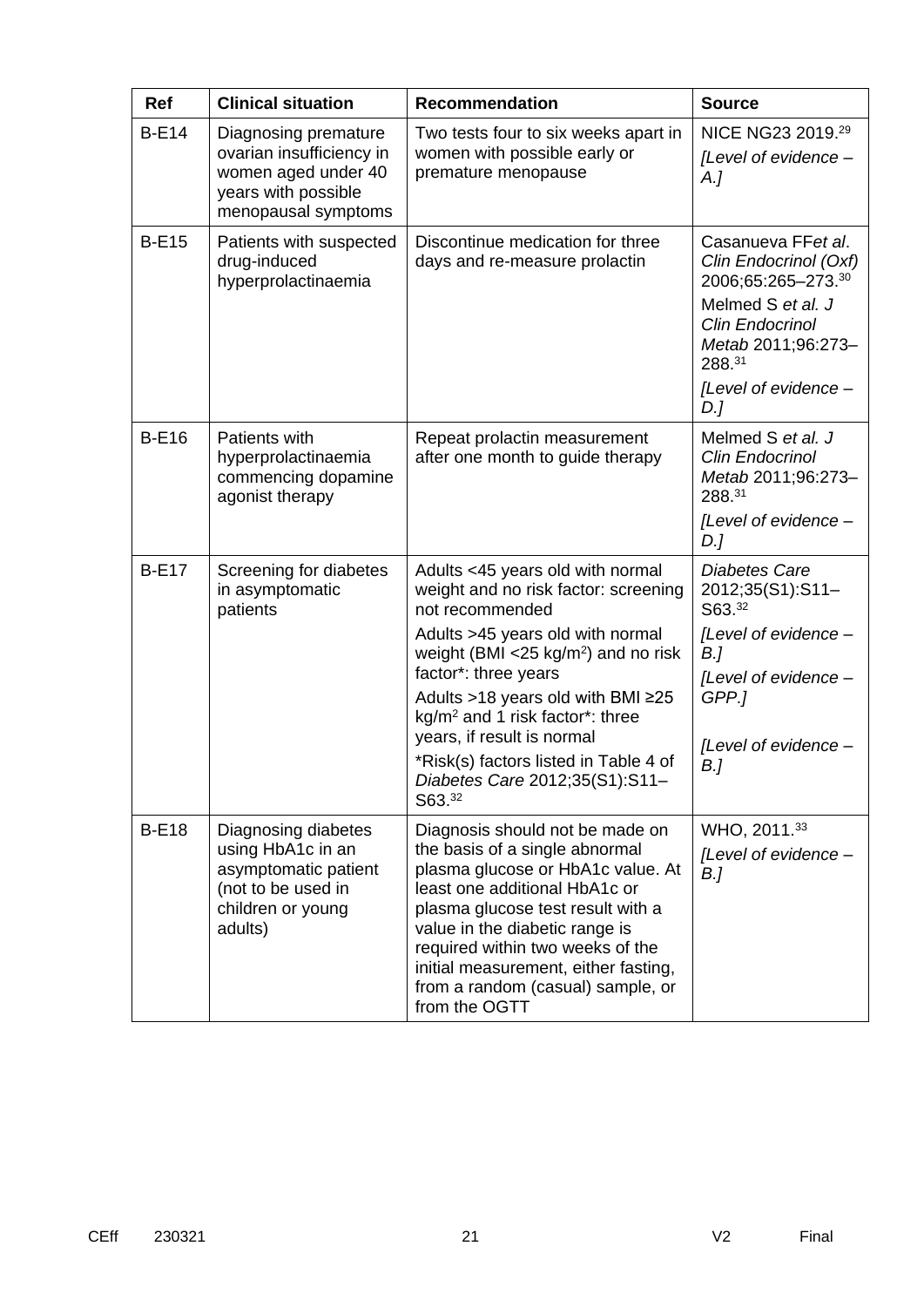| <b>Ref</b>   | <b>Clinical situation</b>                                                           | <b>Recommendation</b>                                                                                                                                                                                                                                                                                                                                                                                                  | <b>Source</b>                                                                                                                                                                                              |
|--------------|-------------------------------------------------------------------------------------|------------------------------------------------------------------------------------------------------------------------------------------------------------------------------------------------------------------------------------------------------------------------------------------------------------------------------------------------------------------------------------------------------------------------|------------------------------------------------------------------------------------------------------------------------------------------------------------------------------------------------------------|
| <b>B-E19</b> | HbA1c monitoring of<br>patients with type 2<br>diabetes                             | Two to six-monthly intervals<br>(tailored to individual needs) until<br>the blood glucose concentration is<br>stable on unchanging therapy; use<br>a measurement made at an interval<br>of less than three months as an<br>indicator of direction of change,<br>rather than as a new steady state<br>Six-monthly intervals once the<br>blood glucose concentration and<br>blood glucose lowering therapy are<br>stable | NICE. NG28, 2015.34<br>[Level of evidence -<br>B <sub>l</sub>                                                                                                                                              |
| <b>B-E20</b> | Diagnosis of male<br>androgen deficiency                                            | Repeat testosterone measurement<br>to confirm diagnosis recommended                                                                                                                                                                                                                                                                                                                                                    | Bhasin S et al. J Clin<br><b>Endocrinol Metab</b><br>2010;95:2536-<br>2559.35<br>[Level of evidence -<br>D.]                                                                                               |
| <b>B-E21</b> | Monitoring of male<br>patient with androgen<br>deficiency on<br>replacement therapy | Measure testosterone value three<br>to six months after initiation of<br>testosterone therapy<br>Measure testosterone every three<br>to four months for first year<br>Measurement of PSA. Please refer<br>to B-TM7                                                                                                                                                                                                     | Bhasin S et al. J Clin<br><b>Endocrinol Metab</b><br>2010;95:2536-<br>2559.35<br>[Level of evidence -<br>D.]<br>Petak SM et al.<br><b>Endocr Pract</b><br>2002;8:440-456.36<br>[Level of evidence -<br>D.] |
| <b>B-E22</b> | Female androgen<br>excess                                                           | If testosterone measurement found<br>to be raised by an immunoassay<br>method, confirm measurement with<br>a LCMS method<br>Thereafter, measurement should<br>be repeated yearly                                                                                                                                                                                                                                       | Martin KA et al. J<br>Clin Endocrinol<br>Metab<br>2008;93:1105-<br>1120.37<br>Consensus opinion<br>of the relevant<br>expert working<br>group<br>[Level of evidence -<br>GPP.]                             |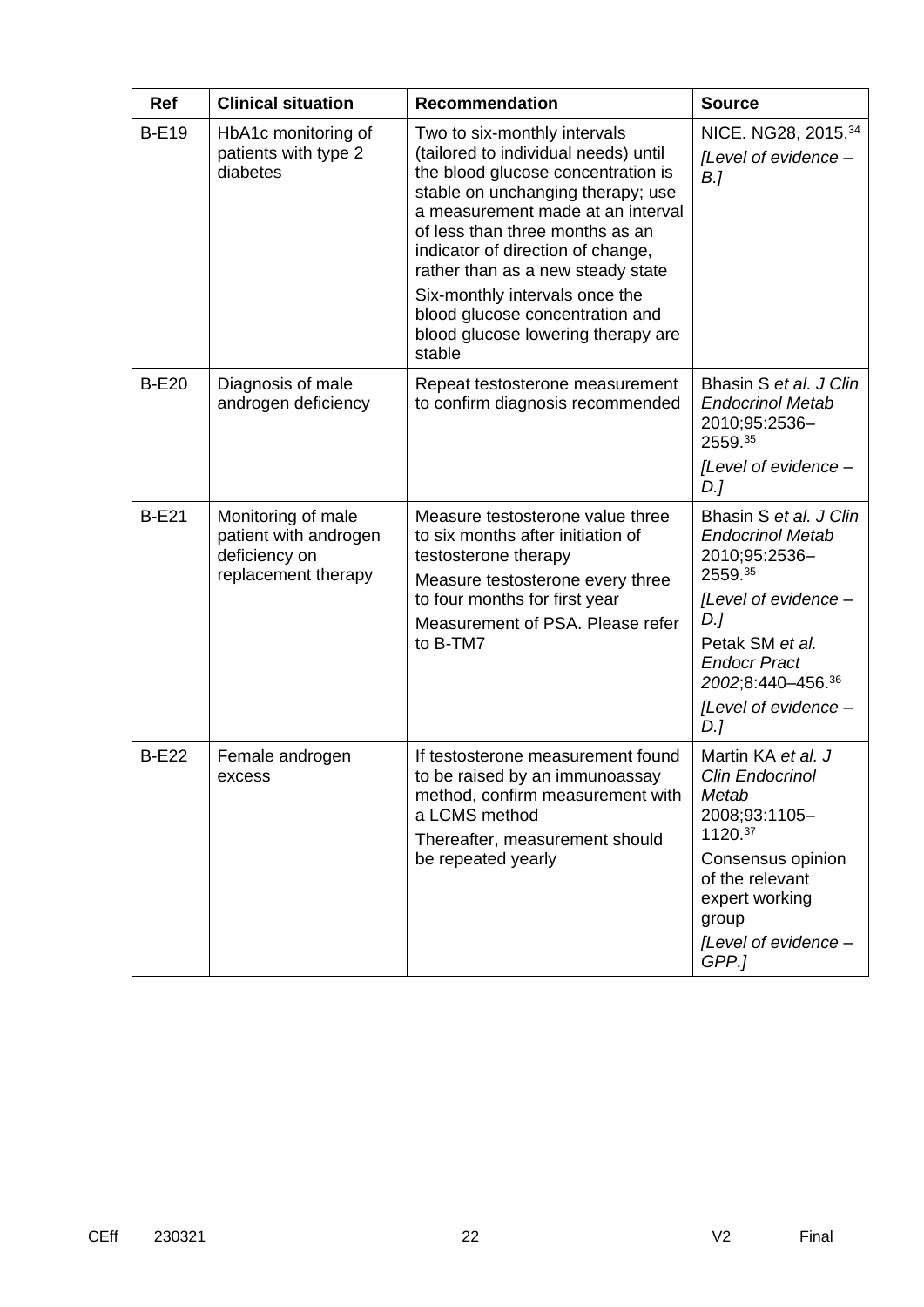| <b>Ref</b>   | <b>Clinical situation</b>                                       | <b>Recommendation</b>                                                                                                                                                                  | <b>Source</b>                                                                       |
|--------------|-----------------------------------------------------------------|----------------------------------------------------------------------------------------------------------------------------------------------------------------------------------------|-------------------------------------------------------------------------------------|
| <b>B-E23</b> | Oestradiol                                                      | No evidence, guideline or<br>consensus exists for repeat<br>frequency                                                                                                                  | [Level of evidence -<br>GPP.1                                                       |
|              |                                                                 | For patients undergoing IVF<br>samples may be taken daily                                                                                                                              |                                                                                     |
|              |                                                                 | For patients receiving implant<br>treatment (HRT) a pre-implant<br>value is checked to avoid<br>tachyphylaxis. Frequency depends<br>on frequency of implant                            |                                                                                     |
|              |                                                                 | For patients receiving implant<br>treatment a pre-implant value is<br>checked to avoid tachyphylaxis                                                                                   |                                                                                     |
| <b>B-E24</b> | Growth hormone<br>deficiency                                    | IGF-1 is the most useful marker for<br>monitoring and should be<br>measured at least yearly.<br>Assessment should be performed<br>no earlier than six weeks following<br>a dose change | Ho KK et al. Eur J<br>Endocrinol<br>2007;157:695-<br>700.38<br>[Level of evidence - |
|              |                                                                 |                                                                                                                                                                                        | D.                                                                                  |
| <b>B-E25</b> | Acromegaly: post-<br>surgery                                    | Measure both GH and IGF-1 at<br>three months. If normal, then at<br>annual follow up                                                                                                   | Growth Hormone<br>Research Society,<br>Pituitary Society. J                         |
|              | Acromegaly: medical<br>therapy                                  | Measure both GH and IGF-1 at<br>three months. If normal, then at<br>annual follow up                                                                                                   | <b>Clin Endocrinol</b><br>Metab<br>2004;89:3099-<br>3102.39                         |
|              | Acromegaly: medical<br>therapy using GH<br>receptor antagonists | Measure only IGF-1 at six-monthly<br>intervals after dose titration.<br>Monthly monitoring of LFTs for first<br>six months                                                             | [Level of evidence -<br>$D$ .]                                                      |
|              | Acromegaly: post-<br>radiotherapy                               | Measurement of GH and IGF-1<br>annually                                                                                                                                                |                                                                                     |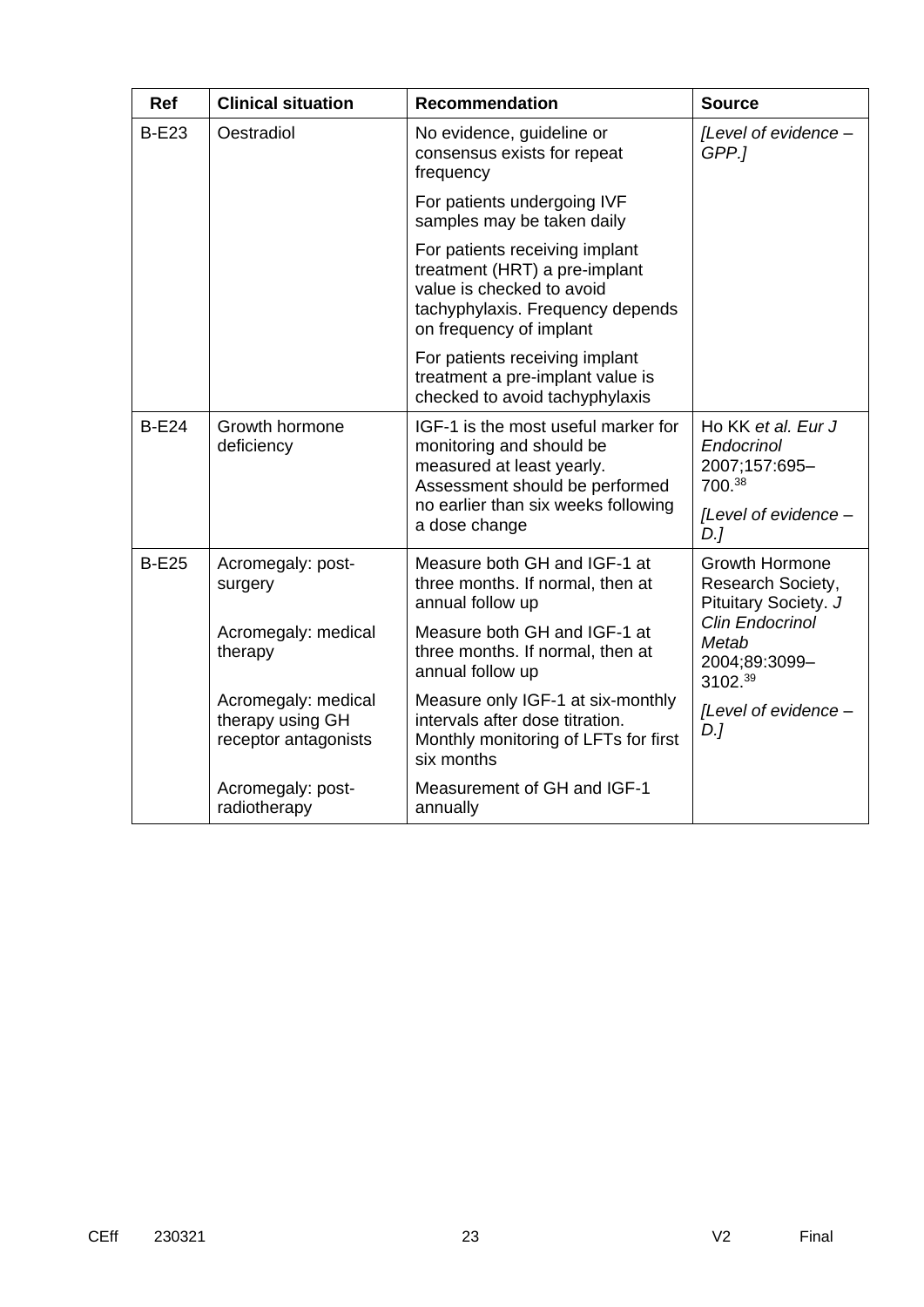## **2.6 Cardiac**

| Ref    | <b>Clinical situation</b>          | <b>Recommendation</b>                                                                                                                                                                                                | <b>Source</b>                                                   |
|--------|------------------------------------|----------------------------------------------------------------------------------------------------------------------------------------------------------------------------------------------------------------------|-----------------------------------------------------------------|
| $B-C1$ | Using troponin: general            | MRI largely dependent on the<br>manufacturers' assay being used<br>and the clinical scenario. MRI                                                                                                                    | Wu AHB et al. Clin<br>Chem 2018;64:645-<br>655.40               |
|        |                                    | should be implemented according<br>to the local protocol used                                                                                                                                                        | [Level of evidence -<br>$A_{\cdot}$                             |
|        | Using troponin: ACS                | Algorithms that have been<br>developed using high-sensitivity<br>troponin assays will usually require<br>several samples. A second sample<br>is required one to two hours after<br>presentation. The sensitivity for | Boeddinghaus J et<br>al. Clin Chem<br>2018;64:1347-<br>1360.41  |
|        |                                    |                                                                                                                                                                                                                      |                                                                 |
|        |                                    | myocardial infarction is almost<br>100%                                                                                                                                                                              | Hamm CW et al. Eur<br>Heart J                                   |
|        |                                    | For standard troponin assays: if the<br>first blood sample for troponin is<br>not elevated, a second sample<br>should be obtained after six to nine<br>hours. Sometimes a third sample                               | 2011;32:2999-<br>3054.42                                        |
|        |                                    |                                                                                                                                                                                                                      | [Level of evidence -<br>A.J                                     |
|        | after 12-24 hours is required      |                                                                                                                                                                                                                      | Thygesen K et al.<br>Eur Heart J                                |
|        | Using troponin: cardiac<br>surgery | Single measurement at 24 hours<br>post-surgery gives best correlation                                                                                                                                                | 2010;31:2197-<br>2204.43                                        |
|        |                                    | with outcome. Serial samples<br>justified if clinical condition worsens<br>and/or new ECG changes to                                                                                                                 | [Level of evidence -<br>$A_{\cdot}$                             |
|        |                                    | assess ACS                                                                                                                                                                                                           | Croal BL et al.<br>Circulation                                  |
|        | Using troponin: renal<br>failure   | Concentrations of troponin are<br>usually increased in CKD patients                                                                                                                                                  | 2006;114:1468-<br>1475.44                                       |
|        |                                    | (especially using high sensitivity<br>assays). Serial samples will be                                                                                                                                                | [Level of evidence -<br>C.]                                     |
|        |                                    | required if suspected ACS as<br>above                                                                                                                                                                                | Khan NA et al.<br>Circulation<br>2005;112:3088-<br>3096.45      |
|        |                                    |                                                                                                                                                                                                                      | [Level of evidence -<br>$C$ .]                                  |
|        |                                    |                                                                                                                                                                                                                      | Consensus opinion<br>of the relevant<br>expert working<br>group |
|        |                                    |                                                                                                                                                                                                                      | [Level of evidence -<br>GPP.1                                   |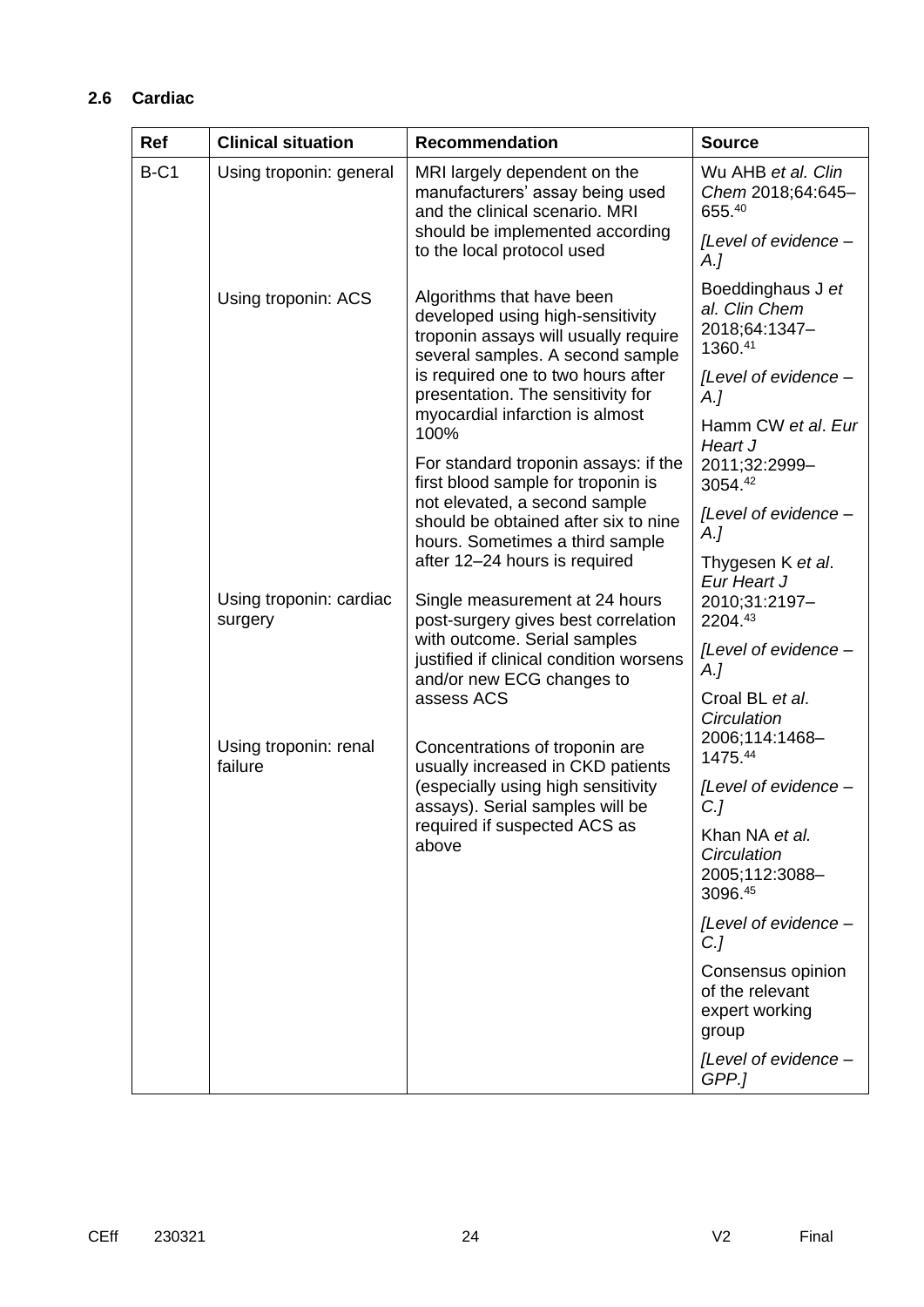| <b>Ref</b> | <b>Clinical situation</b>                                                                                                                                                                                | <b>Recommendation</b>                                                                                                                                                                 | <b>Source</b>                      |
|------------|----------------------------------------------------------------------------------------------------------------------------------------------------------------------------------------------------------|---------------------------------------------------------------------------------------------------------------------------------------------------------------------------------------|------------------------------------|
| $B-C2$     | Using BNP (NT-<br>ProBNP):                                                                                                                                                                               |                                                                                                                                                                                       |                                    |
|            | Primary care<br>(heart failure triage)                                                                                                                                                                   | Should only be measured once<br>unless there is a repeat episode of                                                                                                                   | <b>NICE. CG108,</b><br>2010.46     |
|            | suspected heart failure with a<br>change in clinical presentation and<br>the diagnosis of heart failure has<br>previously been excluded. Single<br>time point use adequate for NICE<br>guidance purposes | [Level of evidence -<br>$A_{\cdot}$                                                                                                                                                   |                                    |
|            | In people presenting with new<br>Secondary care<br>(acute failure)                                                                                                                                       | suspected acute heart failure, use                                                                                                                                                    | <b>NICE. CG187,</b><br>$2014^{47}$ |
| ProBNP)    | a single measurement of serum<br>natriuretic peptides (BNP or NT-                                                                                                                                        | [Level of evidence -<br>A.]                                                                                                                                                           |                                    |
|            | Therapeutic guidance<br>in heart failure                                                                                                                                                                 | <b>Consider measuring NT-ProBNP</b><br>as part of a treatment optimisation                                                                                                            | <b>NICE. NG106,</b><br>2018.48     |
|            |                                                                                                                                                                                                          | protocol only in a specialist care<br>setting for people aged under 75<br>who have heart failure with<br>reduced ejection fraction and an<br>eGFR above 60 ml/min/1.73 m <sup>2</sup> | [Level of evidence -<br>A.]        |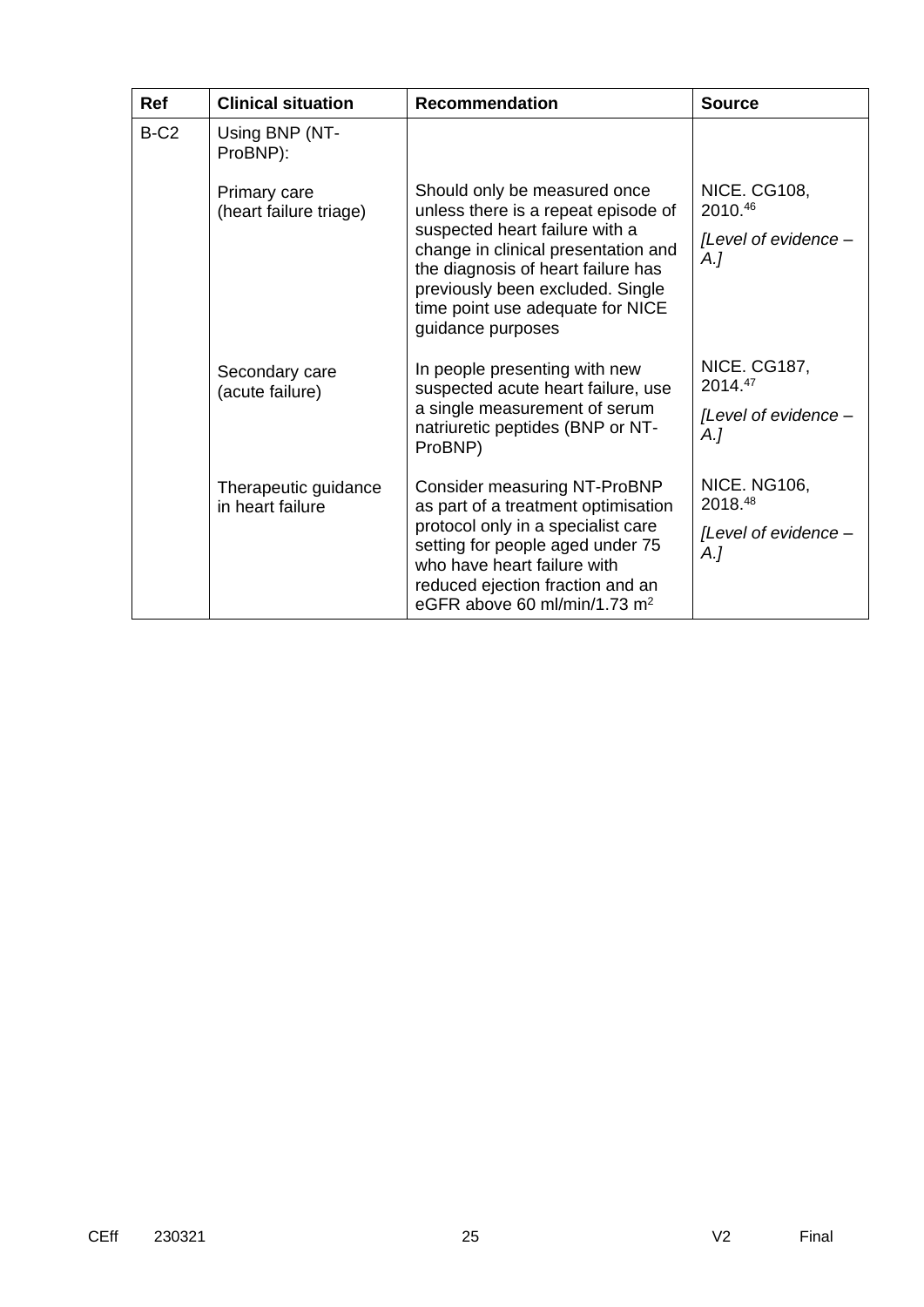## **2.7 Gastrointestinal**

| <b>Ref</b> | <b>Clinical situation</b>                                                                                                                                                                              | <b>Recommendation</b>                                                                                                                                                                                                                          | <b>Source</b>                                                                                         |
|------------|--------------------------------------------------------------------------------------------------------------------------------------------------------------------------------------------------------|------------------------------------------------------------------------------------------------------------------------------------------------------------------------------------------------------------------------------------------------|-------------------------------------------------------------------------------------------------------|
| $B-G1$     | Coeliac serology in<br>known adult patients on<br>follow up                                                                                                                                            | IgA tTG can be used to monitor<br>response to a gluten-free diet.<br>Retesting at six to twelve months<br>depending on pre-treatment value                                                                                                     | Wolters Kluwer,<br>2019.49<br>[Level of evidence -<br>$D$ .]                                          |
| $B-G2$     | Faecal elastase                                                                                                                                                                                        | MRI is six months                                                                                                                                                                                                                              | Molinari I et al. Clin<br><b>Biochem</b><br>2004;37:758-763.50<br>[Level of evidence -<br>D.          |
| $B-G3$     | Faecal calprotectin                                                                                                                                                                                    | MRI is six months                                                                                                                                                                                                                              | van Rheenen PF et<br>al. BMJ<br>2010;341:c3369.51<br>[Level of evidence -<br>A.I                      |
|            | Faecal calprotectin<br>being used to<br>discriminate irritable<br>bowel syndrome from<br>inflammatory bowel<br>disease in primary care<br>using the York Faecal<br><b>Calprotectin Care</b><br>Pathway | <b>Change due to York pathway</b><br>If initial sample is $<100$ mcg/g, then<br>retesting not required<br>If initial sample is $>100$ mcg/g, the<br>MRI is two weeks.<br>If repeat sample is >250 mcg/g,<br>refer to gastroenterology urgently | Turvill J et al.<br>Frontline<br>Gastroenterol<br>2018;9:285-294.52<br>[Level of evidence -<br>$D$ .] |
| $B-G4$     | Trace elements<br>(copper, zinc,<br>selenium) in the<br>monitoring of nutrition<br>support                                                                                                             | Baseline then every two to four<br>weeks depending upon results                                                                                                                                                                                | NICE.CG32, 2006.53<br>[Level of evidence -<br>$A_{\cdot}$                                             |
| $B-G5$     | Ferritin monitoring for<br>haemochromatosis                                                                                                                                                            | EASL recommends an initial<br>retesting interval of three months,<br>but this should be tested more<br>frequently as ferritin approaches<br>normal range                                                                                       | European<br>Association for the<br>Study of the Liver. J<br>Hepatol 2010;53:3-<br>22.54               |
|            |                                                                                                                                                                                                        | BCSH 2000 recommends monthly<br>ferritin during venesection                                                                                                                                                                                    | <b>British Society for</b><br>Haematology,<br>2018.55<br>[Level of evidence -<br>B.]                  |
| $B-G6$     | Iron deficiency<br>diagnosis                                                                                                                                                                           | Repeat iron measurement not<br>required unless doubt regarding<br>diagnosis                                                                                                                                                                    | Goddard AF et al.<br>Gut 2011;60:1309-<br>1316.56<br>[Level of evidence -<br>$D$ .]                   |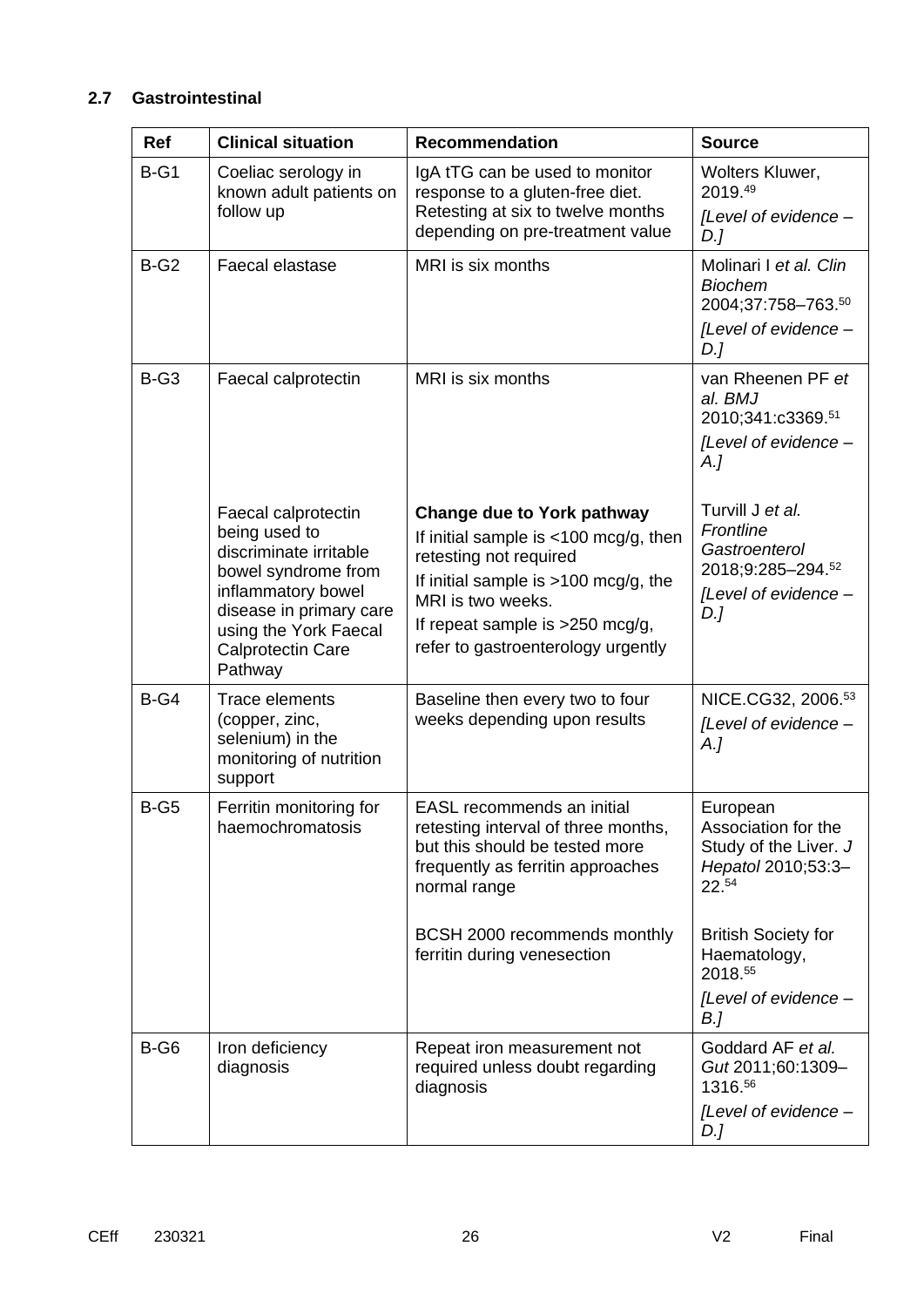| <b>Ref</b>   | <b>Clinical situation</b>                       | <b>Recommendation</b>                                                                                                                                                                                                                                                                                                                                                        | <b>Source</b>                                                                                                                                            |
|--------------|-------------------------------------------------|------------------------------------------------------------------------------------------------------------------------------------------------------------------------------------------------------------------------------------------------------------------------------------------------------------------------------------------------------------------------------|----------------------------------------------------------------------------------------------------------------------------------------------------------|
| $B-G7$       | Iron deficiency<br>diagnosis                    | Check FBC two weeks post-iron<br>therapy<br>Once Hb normalised check FBC<br>after two months                                                                                                                                                                                                                                                                                 | GAIN, 2015.57<br>[Level of evidence -<br>D.1                                                                                                             |
| $B-G8$       | Iron status in CKD                              | Monitor iron status no earlier than<br>one week after receiving IV iron<br>and at intervals of one to three<br>months routinely                                                                                                                                                                                                                                              | NICE. NG8, 2015. <sup>58</sup><br>[Level of evidence -<br>A.                                                                                             |
| $B-G9$       | Iron profile/ferritin in a<br>normal patient    | One year                                                                                                                                                                                                                                                                                                                                                                     | NICE. CG32, 2006. <sup>53</sup><br>[Level of evidence -<br>A.<br>Smellie WS et al.<br>J Clin Pathol<br>2006;59:781-789.59<br>[Level of evidence -<br>D.1 |
| <b>B-G10</b> | Monitoring vitamin B12<br>and folate deficiency | Repeat measurement of vitamin<br>B12 and folate is unnecessary in<br>patients with vitamin B12 and folate<br>deficiency<br>However, vitamin B12 can be<br>measured one to two months after<br>starting treatment if there is no<br>response<br>Check FBC and reticulocyte count<br>ten days post-treatment for<br>response. Once Hb is normalised,<br>the MRI is eight weeks | <b>Clinical Knowledge</b><br>Summary, 2019.60<br>GAIN, 2015.57<br>[Level of evidence -<br>D.                                                             |

For more guidance on the laboratory monitoring of patients on nutritional support, particularly parenteral nutrition and those receiving enteral or oral feeds who are metabolically unstable or at risk of refeeding syndrome, please refer to the NICE Clinical Guideline CG32 *Nutrition support in adults*. 53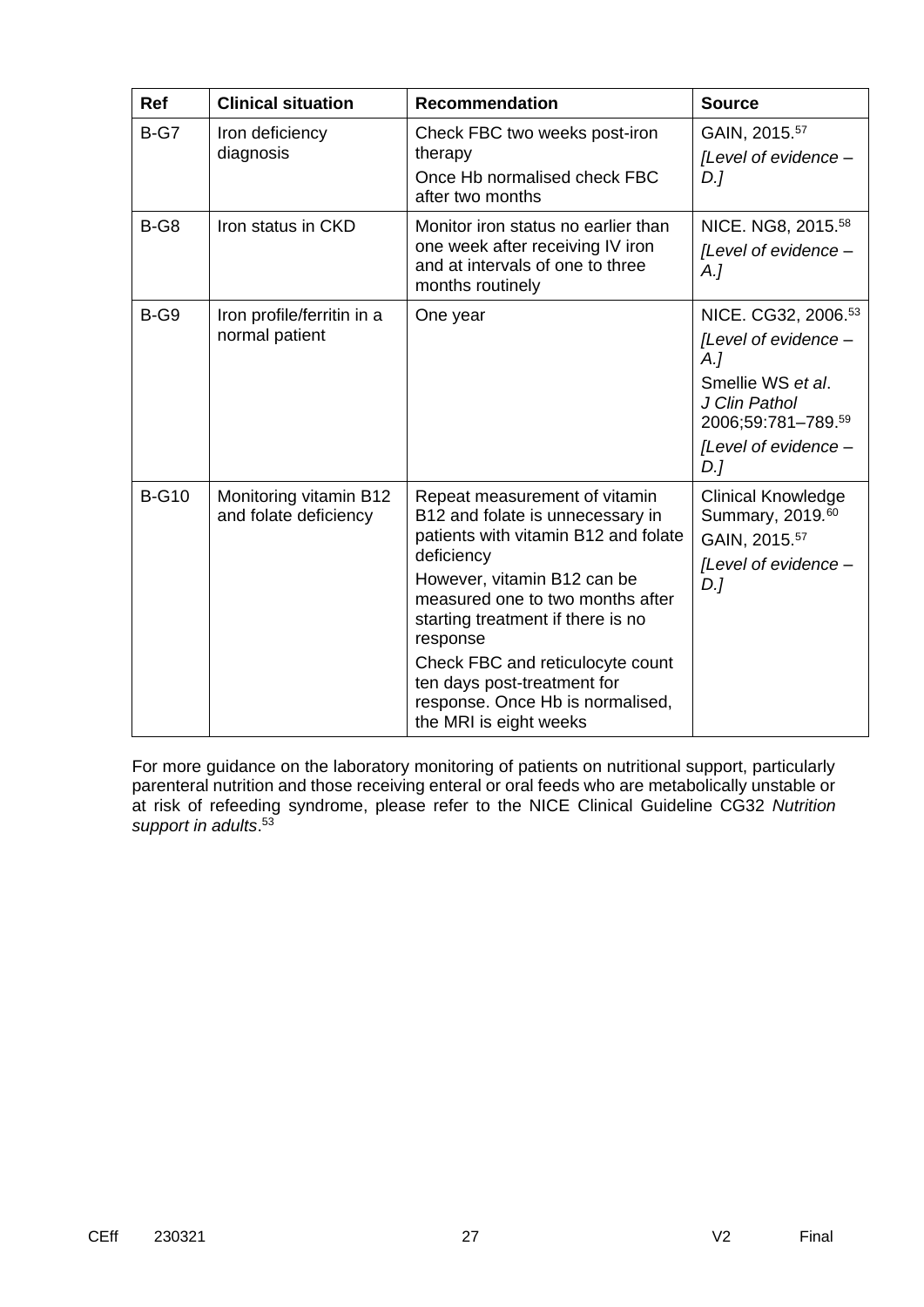## **2.8 Specific proteins**

| <b>Ref</b>        | <b>Clinical situation</b>                                                                                                                                                                                  | <b>Recommendation</b>                                                                                                                            | <b>Source</b>                                                                                    |
|-------------------|------------------------------------------------------------------------------------------------------------------------------------------------------------------------------------------------------------|--------------------------------------------------------------------------------------------------------------------------------------------------|--------------------------------------------------------------------------------------------------|
| B-SP1             | Paraproteins                                                                                                                                                                                               | Testing at three-month intervals<br>initially                                                                                                    | Smellie WS et al. J<br>Clin Pathol<br>2005;58:1016-<br>1024.23<br>[Level of evidence -           |
|                   |                                                                                                                                                                                                            |                                                                                                                                                  | D.1                                                                                              |
| B-SP <sub>2</sub> | Patients with no<br>features of plasma cell<br>dyscrasia (e.g.<br>anaemia, bone fracture<br>or pain located in bone,<br>suppression of other<br>immunoglobulin<br>classes, renal<br>impairment) and a band | Annual serum protein<br>electrophoresis and quantitation by<br>densitometry without need for<br>further immunofixation is<br>recommended         | Smellie WS et al. J<br>Clin Pathol<br>2005;58:1016-<br>1024.23<br>[Level of evidence -<br>D.]    |
|                   | of $<$ 15 g/L                                                                                                                                                                                              |                                                                                                                                                  |                                                                                                  |
| B-SP3             | Monoclonal<br>gammopathy of<br>undetermined                                                                                                                                                                | Test at three- to four-monthly<br>intervals within the first year of<br>identification. Then six to 12                                           | Bird J et al. Br J<br>Haematol<br>2009:147;22-42.61                                              |
|                   | significance                                                                                                                                                                                               | monthly as long as no symptoms of<br>progression                                                                                                 | [Level of evidence -<br>D.]                                                                      |
| B-SP4             | Immunoglobulins                                                                                                                                                                                            | Patients on immunoglobulin<br>replacement therapy must have<br>trough IgG concentrations and liver<br>function tests performed at least          | <b>UK Primary</b><br>Immunodeficiency<br>Network, 2011.62<br>[Level of evidence -                |
|                   |                                                                                                                                                                                                            | quarterly                                                                                                                                        | D.]                                                                                              |
| B-SP5             | Immunoglobulins                                                                                                                                                                                            | For other purposes, testing at a<br>minimum interval of six months is<br>recommended                                                             | Consensus opinion<br>of the relevant<br>expert working<br>group<br>[Level of evidence<br>GPP.]   |
| B-SP6             | Myeloma patients on<br>active treatment                                                                                                                                                                    | Local guidance and treatment<br>regimens should be followed when<br>requesting paraprotein<br>concentrations for patients on<br>active treatment | Consensus opinion<br>of the relevant<br>expert working<br>group<br>[Level of evidence -<br>GPP.1 |
| B-SP7             | <b>CRP</b>                                                                                                                                                                                                 | Should not be retested within a 24-<br>hour period following an initial<br>request with the exception of<br>paediatric requests                  | Hutton HD et al. Ann<br><b>Clin Biochem</b><br>2009;46:155-158.63<br>[Level of evidence -<br>D.] |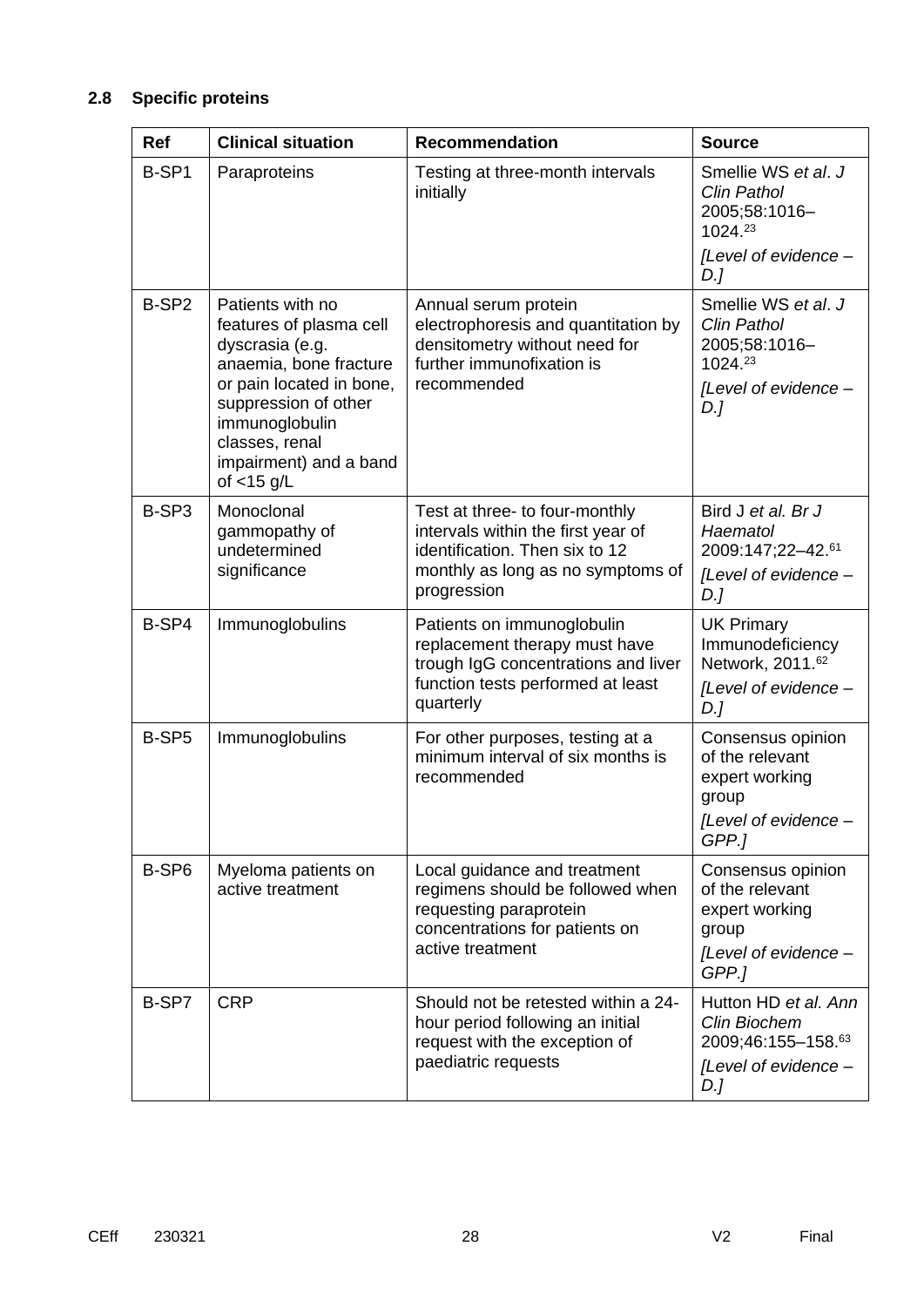| Ref   | <b>Clinical situation</b> | <b>Recommendation</b> | <b>Source</b>                                            |
|-------|---------------------------|-----------------------|----------------------------------------------------------|
| B-SP8 | Procalcitonin             | 24 hours              | Hochreiter M et al.<br>Crit Care 2009;<br>13:R83.64      |
|       |                           |                       | Seguela PE et al.<br>Cardiol Young<br>2011;21:392-399.65 |
|       |                           |                       | [Level of evidence -<br>D.,                              |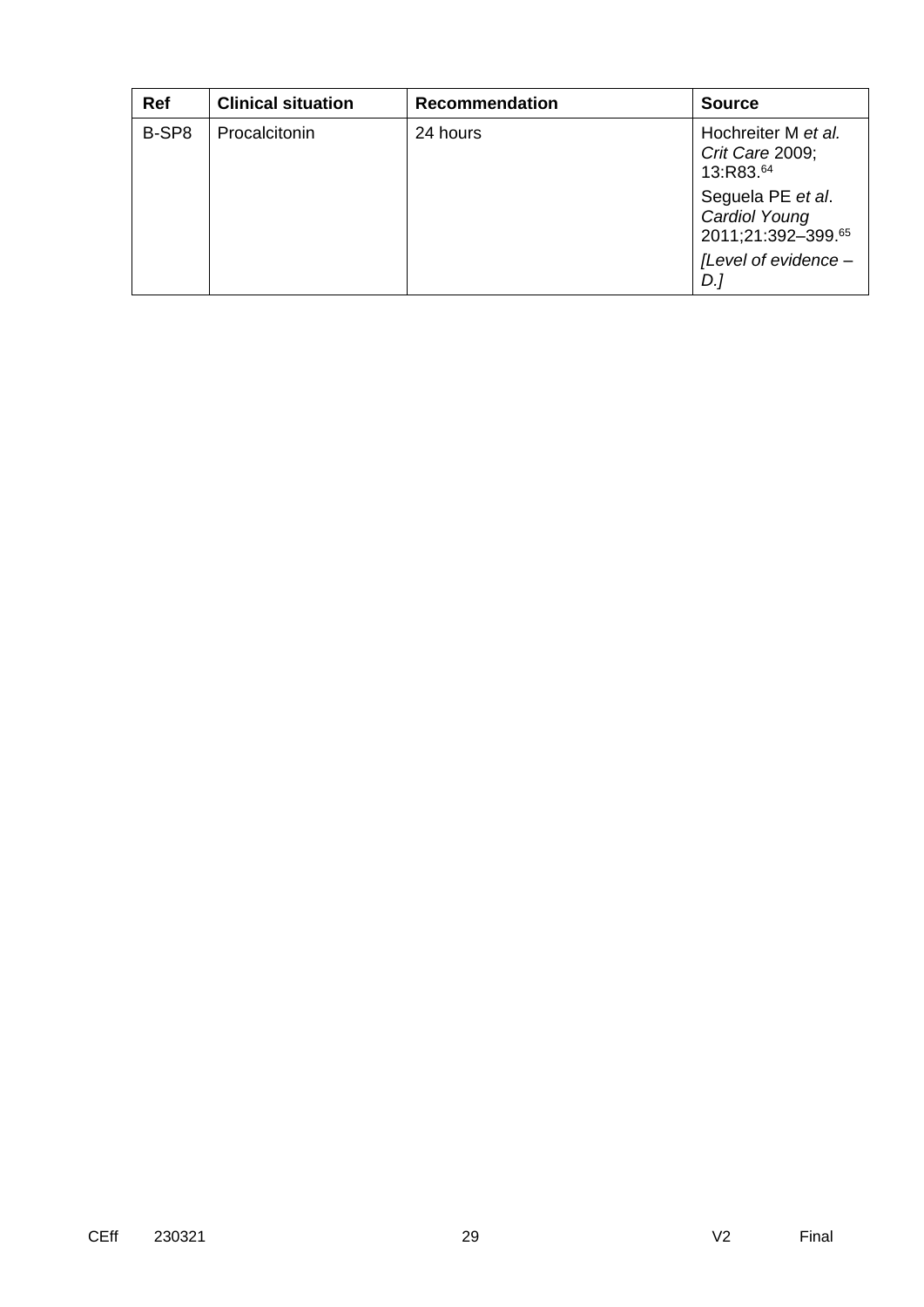## **2.9 Tumour markers**

| <b>Ref</b> | <b>Clinical situation</b>                                                        | <b>Recommendation</b>                                                                       | <b>Source</b>                                                                       |
|------------|----------------------------------------------------------------------------------|---------------------------------------------------------------------------------------------|-------------------------------------------------------------------------------------|
| B-TM1      | α-fetoprotein for HCC<br>surveillance: screening<br>patients at high HCC<br>risk | Six months (UK)                                                                             | Sturgeon CM et al.<br>Clin Chem<br>2010:56;e1-48.66<br>[Level of evidence -         |
|            |                                                                                  |                                                                                             | A.I                                                                                 |
| B-TM2      | a-fetoprotein for<br>monitoring disease<br>recurrence in HCC                     | Three to six months                                                                         | Sturgeon CM et al.<br>Clin Chem<br>2010:56;e1-48.66<br>[Level of evidence -<br>A.   |
| B-TM3      | Screening women with<br>a family history of<br>ovarian cancer with<br>CA125      | 12 months                                                                                   | Sturgeon CM et al.<br>Clin Chem<br>2008:54:e11-79.66<br>[Level of evidence -<br>A.  |
| B-TM4      | Using CA125 in                                                                   | Retesting CA125 when imaging is                                                             | NICE. CG122,                                                                        |
|            | diagnostic strategies                                                            | negative within one month                                                                   | 2011.67<br>[Level of evidence -<br>A.                                               |
| B-TM5      | Monitoring CA125 in<br>disease recurrence                                        | One month                                                                                   | Sturgeon CM et al.<br>Clin Chem<br>2008:54:e11-79.66                                |
|            |                                                                                  |                                                                                             | [Level of evidence -<br>$A_{\cdot}$                                                 |
| B-TM6      | Monitoring disease<br>recurrence with CA19.9                                     | One month                                                                                   | No available<br>evidence. All Wales<br><b>Consensus Group</b>                       |
|            |                                                                                  |                                                                                             | [Level of evidence -<br>GPP.]                                                       |
| B-TM7      | <b>PSA</b> screening                                                             | When first result is raised, repeat<br>once in the following 6 weeks to<br>assess the trend | <b>Public Health</b><br>England, 2019. <sup>68</sup><br>[Level of evidence -<br>D.] |
| B-TM8      | Monitoring disease with<br><b>PSA</b>                                            | Every three months for first one to<br>two years<br>Every six months for two years          | Smellie WS et al. J<br><b>Clin Pathol</b><br>2006;59:1116.69                        |
|            |                                                                                  | Annually thereafter                                                                         | [Level of evidence -<br>D.]                                                         |
| B-TM9      | Monitoring disease<br>recurrence with CA15.3                                     | Two months                                                                                  | Molina R et al.<br><b>Tumour Biol</b><br>2005;26;281-293.70                         |
|            |                                                                                  |                                                                                             | [Level of evidence -<br>B.]                                                         |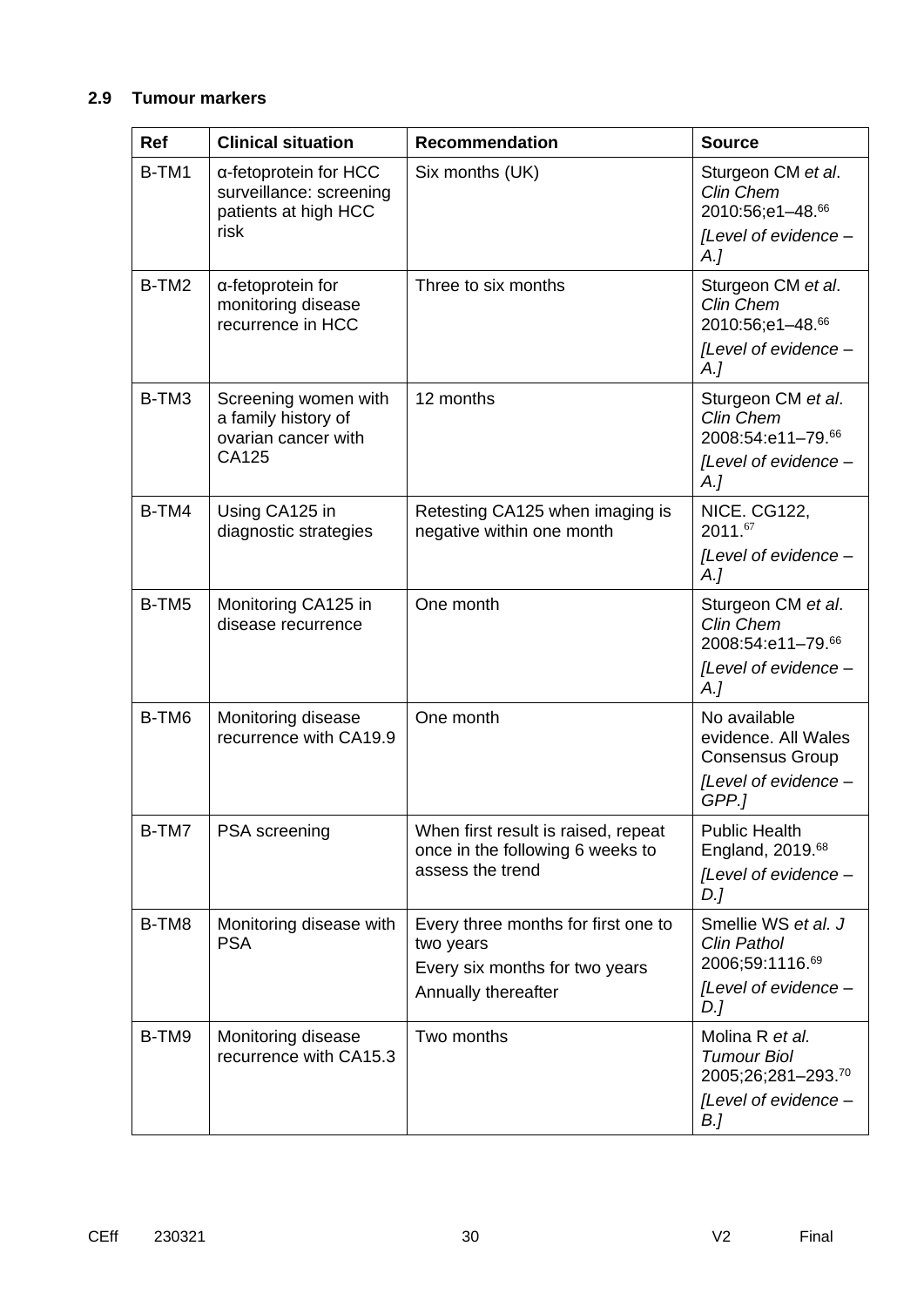| <b>Ref</b>               | <b>Clinical situation</b>            | <b>Recommendation</b>                                                                                                                                          | <b>Source</b>                                               |
|--------------------------|--------------------------------------|----------------------------------------------------------------------------------------------------------------------------------------------------------------|-------------------------------------------------------------|
| <b>B-TM10</b><br>marker) | $Serum \beta-hCG$ (tumour            | After evacuation of a molar<br>pregnancy, hCG concentration<br>should be monitored every week<br>until normalisation then every<br>month during the first year | Bidart JM et al.<br>Clin Chem<br>1999;45:1695-<br>1707.71   |
|                          |                                      |                                                                                                                                                                | [Level of evidence -<br>C <sub>1</sub>                      |
| <b>B-TM11</b>            | $Serum \beta-hCG$ (tumour<br>marker) | After resection, prolonged marker<br>half-life $(>3$ days for hCG) is a<br>reliable indicator of residual tumour<br>and a significant predictor of             | Bidart JM et al.<br>Clin Chem<br>1999;45:1695-<br>1707.71   |
|                          | survival                             |                                                                                                                                                                | [Level of evidence -<br>$C$ .]                              |
| <b>B-TM12</b>            | Serum β-hCG (tumour<br>marker)       | If rate of change in tumour marker<br>concentration changes velocity, an<br>urgent repeat to confirm the result<br>is reasonable                               | Sturgeon CM et al.<br>Clin Chem<br>2008;54:1935-<br>1939.72 |
|                          |                                      |                                                                                                                                                                | [Level of evidence -<br>A.]                                 |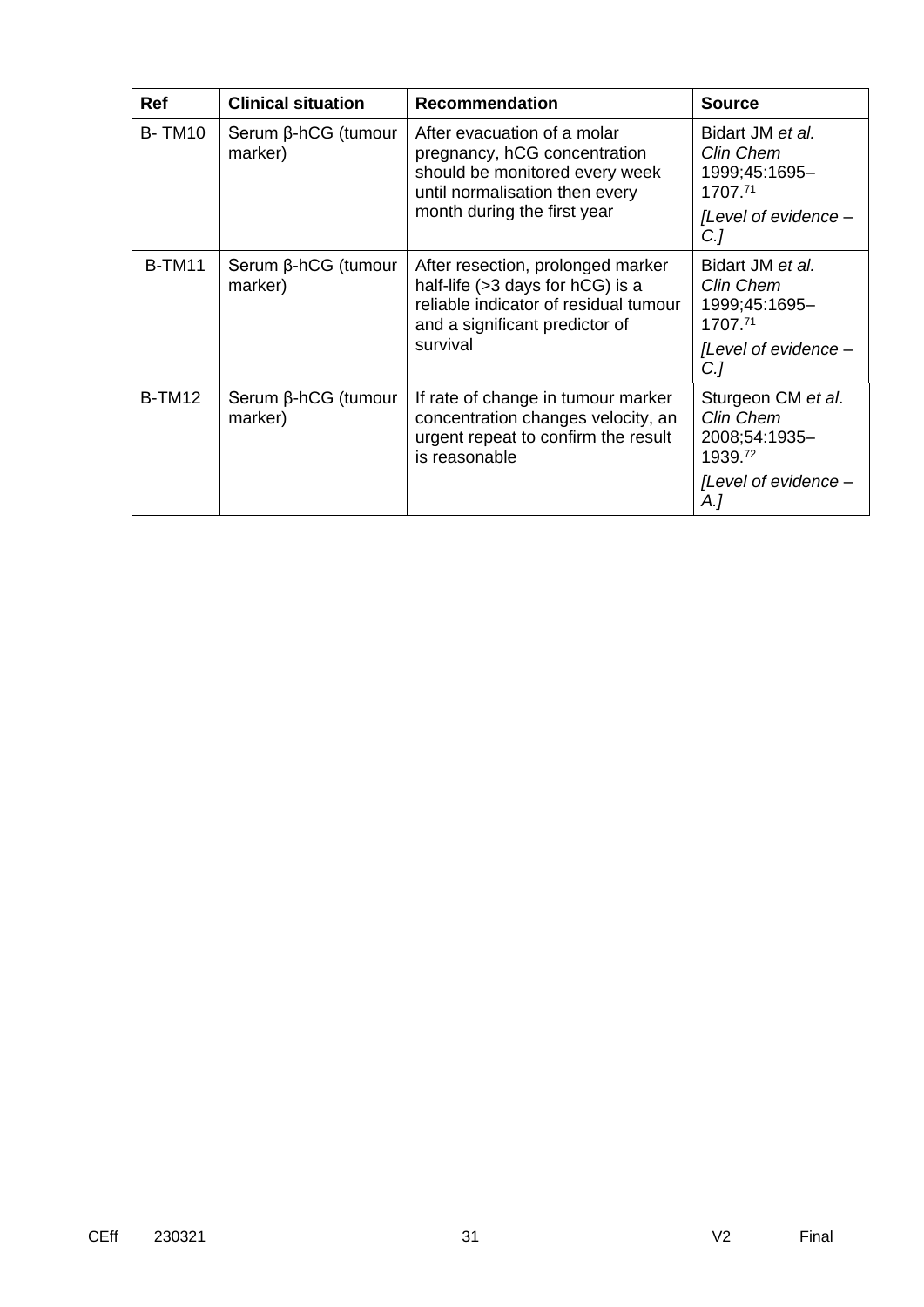### **2.10 Therapeutic drug monitoring**

As drugs are xenobiotics, the time for significant change is based on the kinetics of absorption and clearance. Steady state concentrations on new dose regimens are normally established after five plasma half-lives have elapsed.

For drugs where over 30% of clearance is renal, dosing and half-life are reflected by the creatinine clearance calculated using the Cockcroft & Gault formula (eGFR is less reliable though widely used). Tables of half-lives for most drugs are given and referenced in Brunton *et al*. 73

Some drugs induce their own metabolism, e.g. carbamazepine, or can have hepatic clearance induced by another drug; specific details need to be checked with the literature; other xenobiotic interactions may significantly affect half-lives, e.g. smoking and clozapine.

Depending on the metabolic pathway, an individual's pharmacogenetic phenotype may result in more rapid or much slower metabolism than the general population. Therefore, the half-lives will be shorter or longer, respectively, and the five half-life rule applies, but using a half-life specific to the individual.

As there are so many different combinations of interaction, the advice given above is a general guide and the specific classes discussed below are for high-level guidance.

| <b>Ref</b> | <b>Clinical situation</b>                             | <b>Recommendation</b>                                                                                                                                                                                                                                                                                                                                                                                                                                                                                                                                                                                                                                                                                                                        | <b>Source</b>                                                                                    |
|------------|-------------------------------------------------------|----------------------------------------------------------------------------------------------------------------------------------------------------------------------------------------------------------------------------------------------------------------------------------------------------------------------------------------------------------------------------------------------------------------------------------------------------------------------------------------------------------------------------------------------------------------------------------------------------------------------------------------------------------------------------------------------------------------------------------------------|--------------------------------------------------------------------------------------------------|
| B-TD1      | Anticonvulsant drugs<br>(carbamazepine,<br>phenytoin) | Five half-lives after dosage change<br>(four to five days) during initial<br>dose optimisation, unless toxicity is<br>suspected. The kinetics of<br>phenytoin are highly variable<br>between individuals and when<br>metabolism is saturated, a small<br>dose change results in a<br>disproportionate increase in<br>plasma concentration. There is a<br>significant risk of overdose and<br>therefore when titrating dose<br>changes check up to every 12<br>hours depending on clinical<br>condition and therapy. This will be<br>more frequent on IV therapy for<br>status epilepticus.<br>Note: carbamazepine induces its<br>own metabolism and<br>concentrations should be<br>confirmed two to three months after<br>commencing therapy | Consensus opinion<br>of the relevant<br>expert working<br>group<br>[Level of evidence –<br>GPP.] |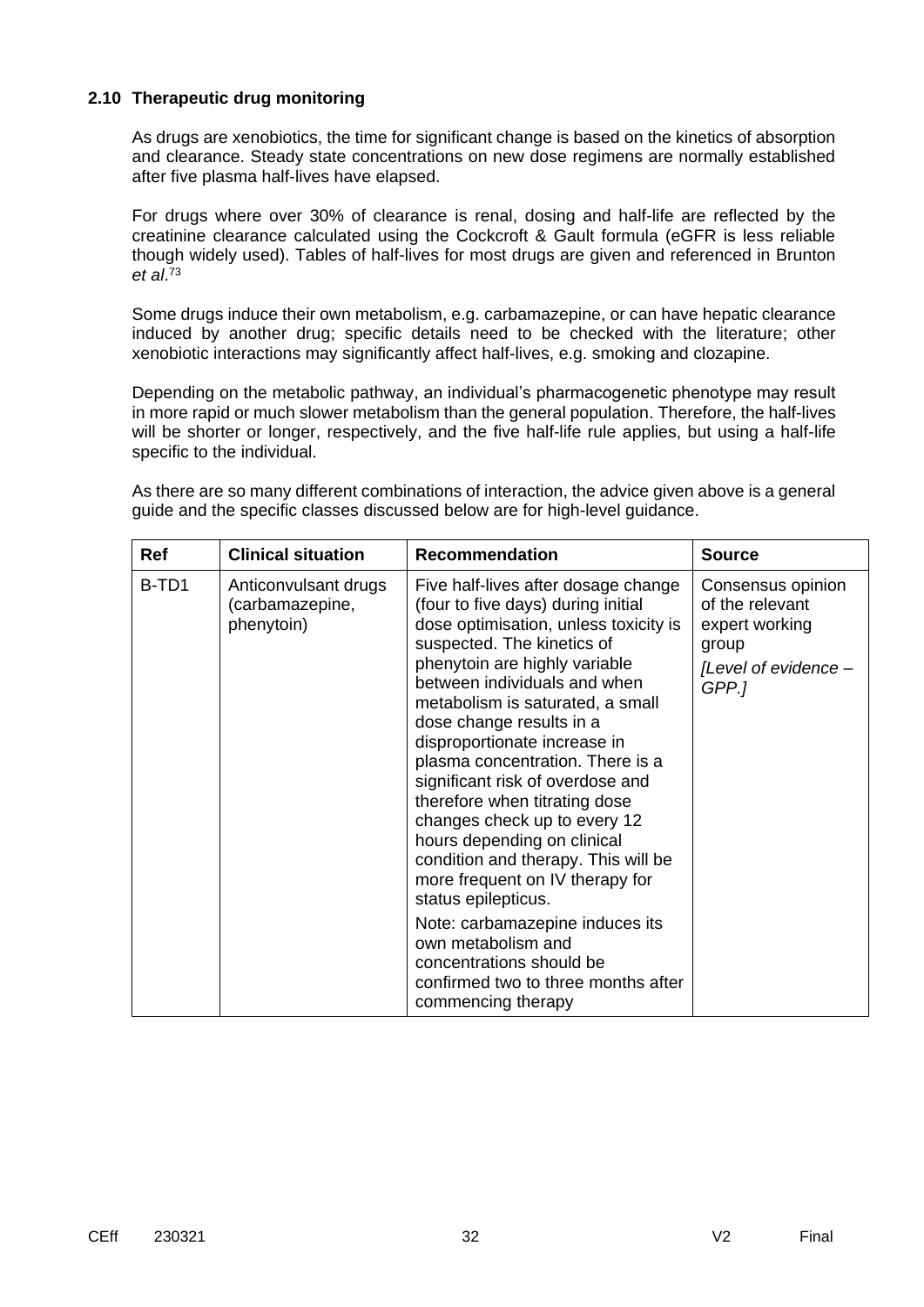| <b>Ref</b>        | <b>Clinical situation</b>                                          | <b>Recommendation</b>                                                                                                                                                                                                                                                                                                                                | <b>Source</b>                                                                                                                       |
|-------------------|--------------------------------------------------------------------|------------------------------------------------------------------------------------------------------------------------------------------------------------------------------------------------------------------------------------------------------------------------------------------------------------------------------------------------------|-------------------------------------------------------------------------------------------------------------------------------------|
| B-TD <sub>2</sub> | Digoxin                                                            | Five half-lives after dosage change<br>(i.e. approx. seven days) during<br>initial dose optimisation, unless<br>toxicity is suspected. When renal<br>function has changed significantly<br>recognise the proportionate<br>decrease in clearance. In overdose<br>situations, up to every four hours<br>depending on clinical condition and<br>therapy | Consensus opinion<br>of the relevant<br>expert working<br>group<br>[Level of evidence -<br>GPP.1                                    |
| B-TD <sub>3</sub> | Aminoglycoside<br>antibiotics<br>(gentamicin,<br>tobramycin)       | Every 24 hours at start of therapy<br>on high-dose parenteral regimens,<br>less frequently when stable.<br>Especially important in the elderly,<br>patients with impaired renal<br>function and those with cystic<br>fibrosis. This only applies to once-<br>daily dosing. If patient is on<br>multiple doses per day, refer to<br>local guidance    | <b>Consult local</b><br>hospital guidelines<br>[Level of evidence -<br>GPP.]                                                        |
| B-TD4             | Immunosuppressive<br>drugs (ciclosporin,<br>tacrolimus, sirolimus) | Initially three per week after<br>transplantation, less frequently<br>when stable. Concentrations<br>should also be checked when any<br>medication with possible<br>interactions is prescribed, the<br>dosage is changed, the formulation<br>is changed or when there is<br>unexplained graft dysfunction                                            | Baker R et al. The<br>Renal Association,<br>2011.74<br>[Level of evidence -<br>$C$ .]                                               |
| B-TD <sub>5</sub> | Theophylline                                                       | Five half-lives after dosage change<br>(i.e. approx. two days) during initial<br>dose optimisation on oral<br>regimens. Note smoking<br>significantly reduces the half-life.<br>Daily on IV aminophylline. In<br>overdose situations requiring<br>haemodialysis, every four hours                                                                    | Consensus opinion<br>of the relevant<br>expert working<br>group.<br>[Level of evidence -<br>GPP.]                                   |
| B-TD <sub>6</sub> | Methotrexate (high<br>dose IV)                                     | 24 hours after completion of<br>therapy then every 24 hours until<br>plasma methotrexate is below cut-<br>off concentration for toxicity<br>(1 $\mu$ mol/L at 48 hours or according<br>to local protocol)                                                                                                                                            | See product<br>literature.<br>Plard C et al. Cancer<br>Chemother<br>Pharmacol 2007;60:<br>609-620.75<br>[Level of evidence -<br>D.] |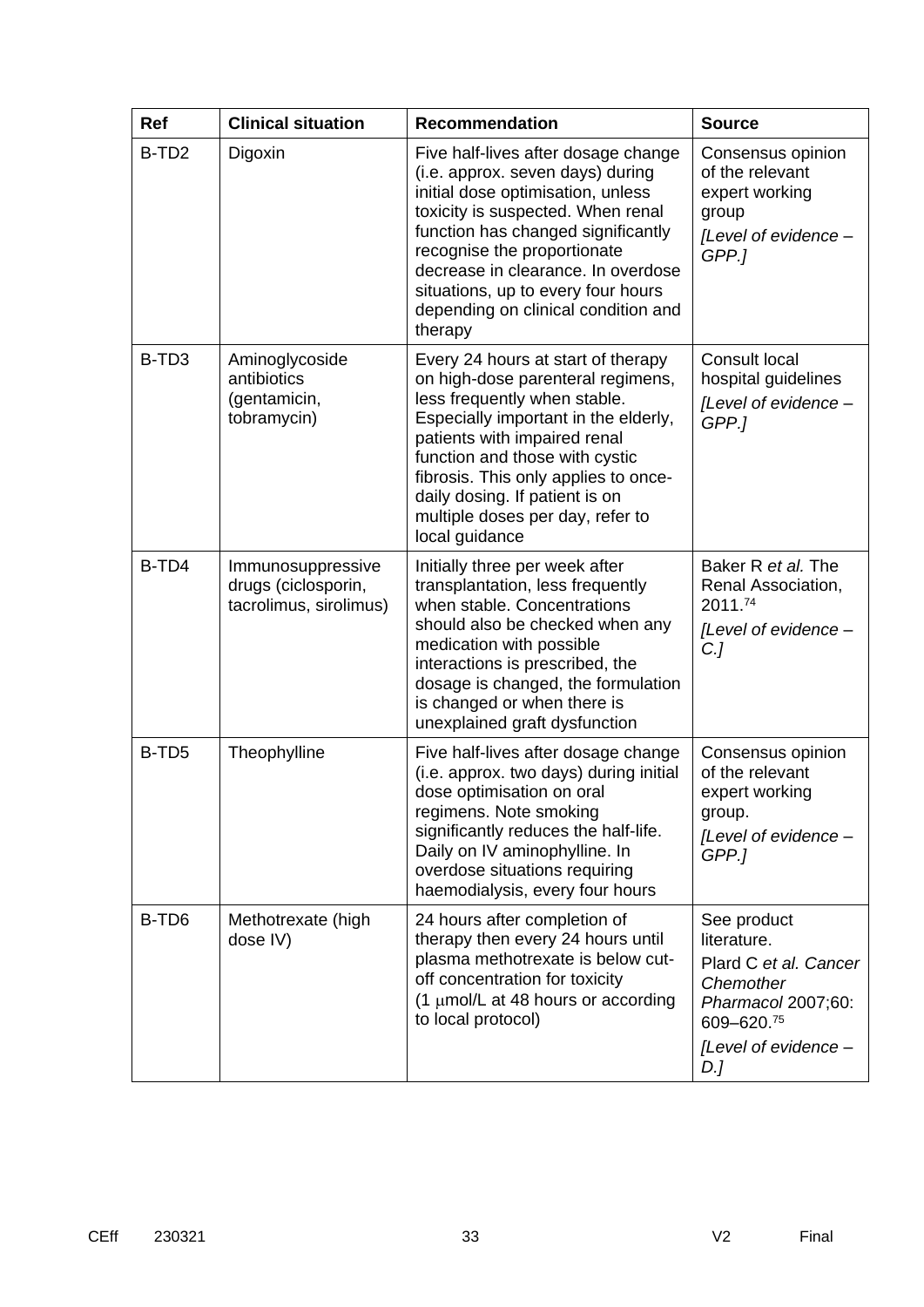| Ref               | <b>Clinical situation</b> | <b>Recommendation</b>                                                                                                                                                                                                                                                                                                                                                                                                                            | <b>Source</b>                                                                                                                     |
|-------------------|---------------------------|--------------------------------------------------------------------------------------------------------------------------------------------------------------------------------------------------------------------------------------------------------------------------------------------------------------------------------------------------------------------------------------------------------------------------------------------------|-----------------------------------------------------------------------------------------------------------------------------------|
| B-TD7             | Lithium                   | Days four to seven of treatment<br>then every week until dosage has<br>remained constant for four weeks,<br>then every three months on<br>stabilised regimens. Check<br>concentration when preparation<br>changed, when fluid intake<br>changes or when interacting drugs<br>are added/withdrawn, 100% renal<br>clearance, so is dependent on<br>renal function. Up to every four<br>hours in overdose situations<br>requiring intensive therapy | Joint Formulary<br>Committee, British<br><b>National Formulary</b><br>(77th edition),<br>2019.76<br>[Level of evidence -<br>GPP.1 |
| B-TD <sub>8</sub> | Clozapine                 | Induces its own metabolism and is<br>induced further by smoking.<br>Approximately four days to reach<br>new steady-state after dose<br>change or smoking cessation with<br>potentially fatal consequences due<br>to the rapid increase to toxic<br>concentrations                                                                                                                                                                                | Consensus opinion<br>of the relevant<br>expert working<br>group<br>[Level of evidence -<br>GPP.1                                  |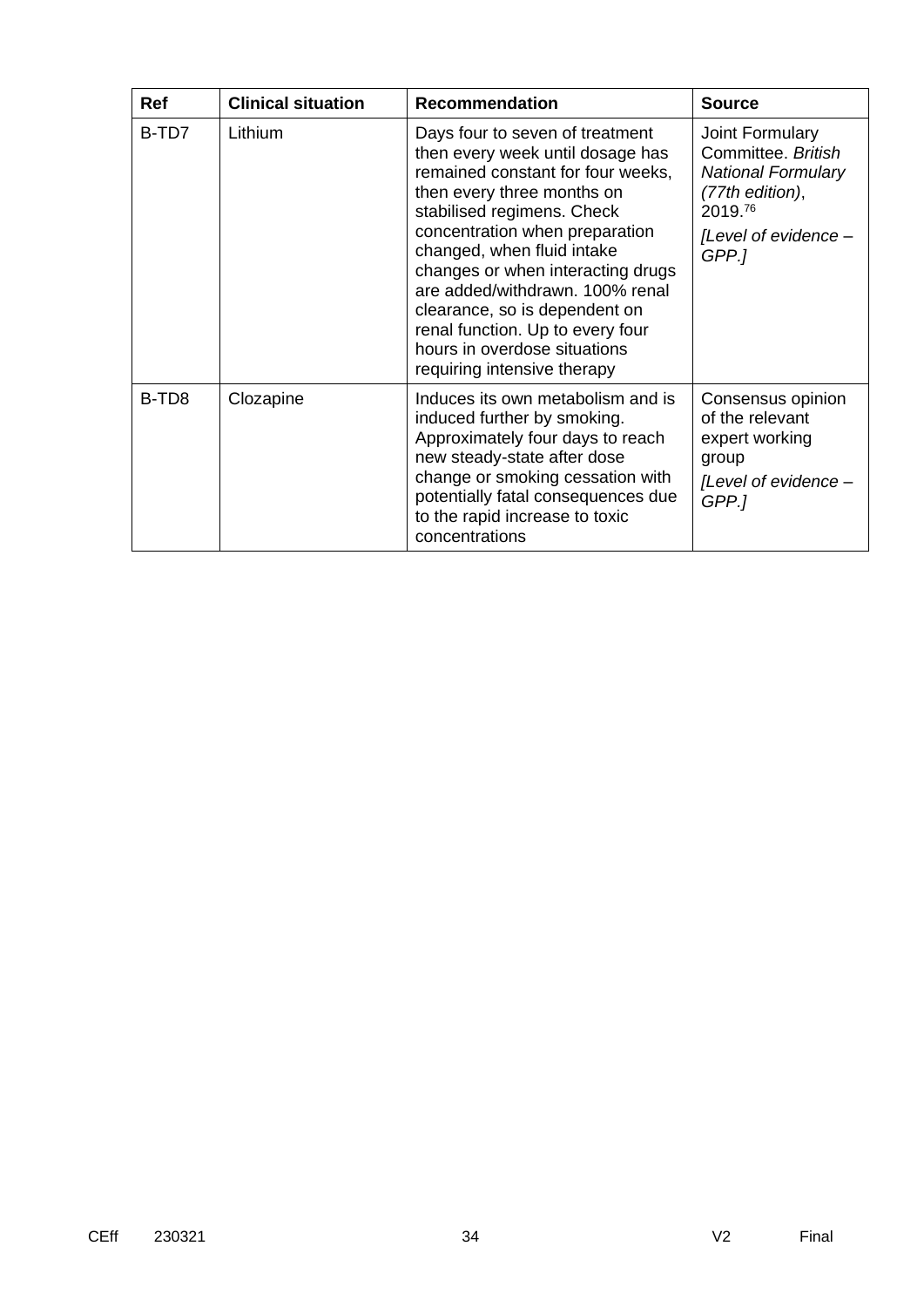# **2.11 Occupational/toxicology**

| <b>Ref</b>  | <b>Clinical situation</b>               | <b>Recommendation</b>                                                                                                                                                                                                                                                                                                        | <b>Source</b>                                           |
|-------------|-----------------------------------------|------------------------------------------------------------------------------------------------------------------------------------------------------------------------------------------------------------------------------------------------------------------------------------------------------------------------------|---------------------------------------------------------|
| <b>B-O1</b> | Occupational lead<br>exposure (chronic) | Initial blood lead concentration<br>before commencing work or within<br>14 days of starting                                                                                                                                                                                                                                  | <b>Health and Safety</b><br>Executive Books,<br>2002.77 |
|             |                                         | <b>Blood lead concentration</b><br>monitoring performed at least every<br>12 months unless significantly<br>exposed to metallic lead and its<br>compounds, in which case the<br>blood lead should be measured<br>every three months                                                                                          | [Level of evidence -<br>D.                              |
|             |                                         | If the blood lead concentration is<br>≥30 µg/dL in adult males (≥20<br>µg/dL in women of childbearing<br>age), monitor at least every six<br>months                                                                                                                                                                          |                                                         |
|             |                                         | If the blood lead concentration is<br>≥40 µg/dL in adult males (≥25<br>µg/dL in women of childbearing<br>age), monitor at least every three<br>months                                                                                                                                                                        |                                                         |
|             |                                         | If the blood lead concentration is<br>≥60 µg/dL in adult males (≥30<br>µg/dL in women of childbearing<br>age), repeat measurement of blood<br>lead within two weeks                                                                                                                                                          |                                                         |
| <b>B-O2</b> | Acute lead poisoning<br>in adults       | If baseline blood lead concentration<br>is <50 µg/dL and the patient is<br>asymptomatic and not pregnant,<br>repeat blood lead concentration<br>after two weeks following removal<br>from exposure                                                                                                                           | TOXBASE. <sup>78</sup><br>[Level of evidence -<br>D.]   |
|             |                                         | If baseline blood lead concentration<br>is $\geq$ 50 µg/dL, monitor blood lead<br>concentrations daily during<br>chelation therapy and measure 24-<br>hour urine lead excretion to assist<br>in deciding the duration of<br>treatment. Repeat the blood lead<br>measurement one week after the<br>end of chelation treatment |                                                         |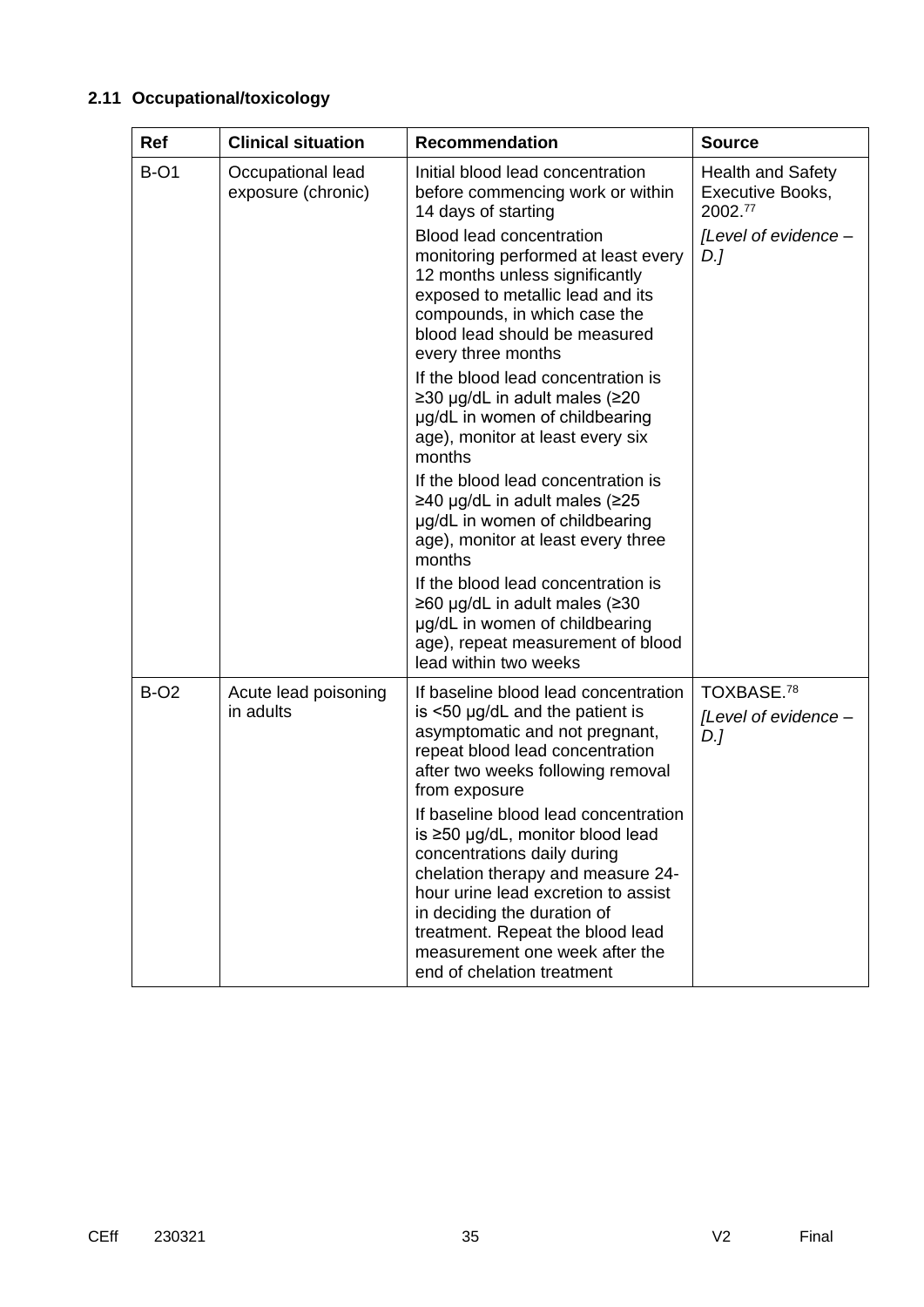| <b>Ref</b>          | <b>Clinical situation</b>                                    | <b>Recommendation</b>                                                                                                                                                                                                                                                                                                                                                                                                               | <b>Source</b>                                                                                    |
|---------------------|--------------------------------------------------------------|-------------------------------------------------------------------------------------------------------------------------------------------------------------------------------------------------------------------------------------------------------------------------------------------------------------------------------------------------------------------------------------------------------------------------------------|--------------------------------------------------------------------------------------------------|
| <b>B-O3</b>         | Acute lead poisoning<br>in children                          | If baseline blood lead concentration<br>is 10-50 µg/dL, repeat blood lead<br>measurement in one month<br>following removal from exposure<br>If baseline blood lead concentration<br>is >50 µg/dL, monitor blood lead<br>daily during chelation therapy and<br>measure 24-hour urine lead<br>excretion to assist in deciding the<br>duration of therapy. Repeat the<br>blood lead measurement one week<br>after the end of treatment | TOXBASE.78<br>[Level of evidence -<br>D.]                                                        |
| $B-O4$              | Amphetamine toxicity                                         | Retesting is not indicated in the<br>same acute episode                                                                                                                                                                                                                                                                                                                                                                             | Consensus opinion<br>of the relevant<br>expert working<br>group<br>[Level of evidence -<br>GPP.] |
| $B$ -O <sub>5</sub> | Benzodiazepine<br>toxicity                                   | Retesting is not indicated in the<br>same acute episode                                                                                                                                                                                                                                                                                                                                                                             | Consensus opinion<br>of the relevant<br>expert working<br>group<br>[Level of evidence -<br>GPP.1 |
| <b>B-O6</b>         | Cocaine toxicity                                             | Retesting is not indicated in the<br>same acute episode                                                                                                                                                                                                                                                                                                                                                                             | Consensus opinion<br>of the relevant<br>expert working<br>group<br>[Level of evidence -<br>GPP.1 |
| <b>B-O7</b>         | Opiate toxicity<br>including morphine,<br>codeine and heroin | Retesting is not indicated in the<br>same acute episode                                                                                                                                                                                                                                                                                                                                                                             | Consensus opinion<br>of the relevant<br>expert working<br>group<br>[Level of evidence -<br>GPP.1 |
| <b>B-O8</b>         | Opioid toxicity<br>including methadone                       | Retesting is not indicated in the<br>same acute episode                                                                                                                                                                                                                                                                                                                                                                             | Consensus opinion<br>of the relevant<br>expert working<br>group<br>[Level of evidence -<br>GPP.] |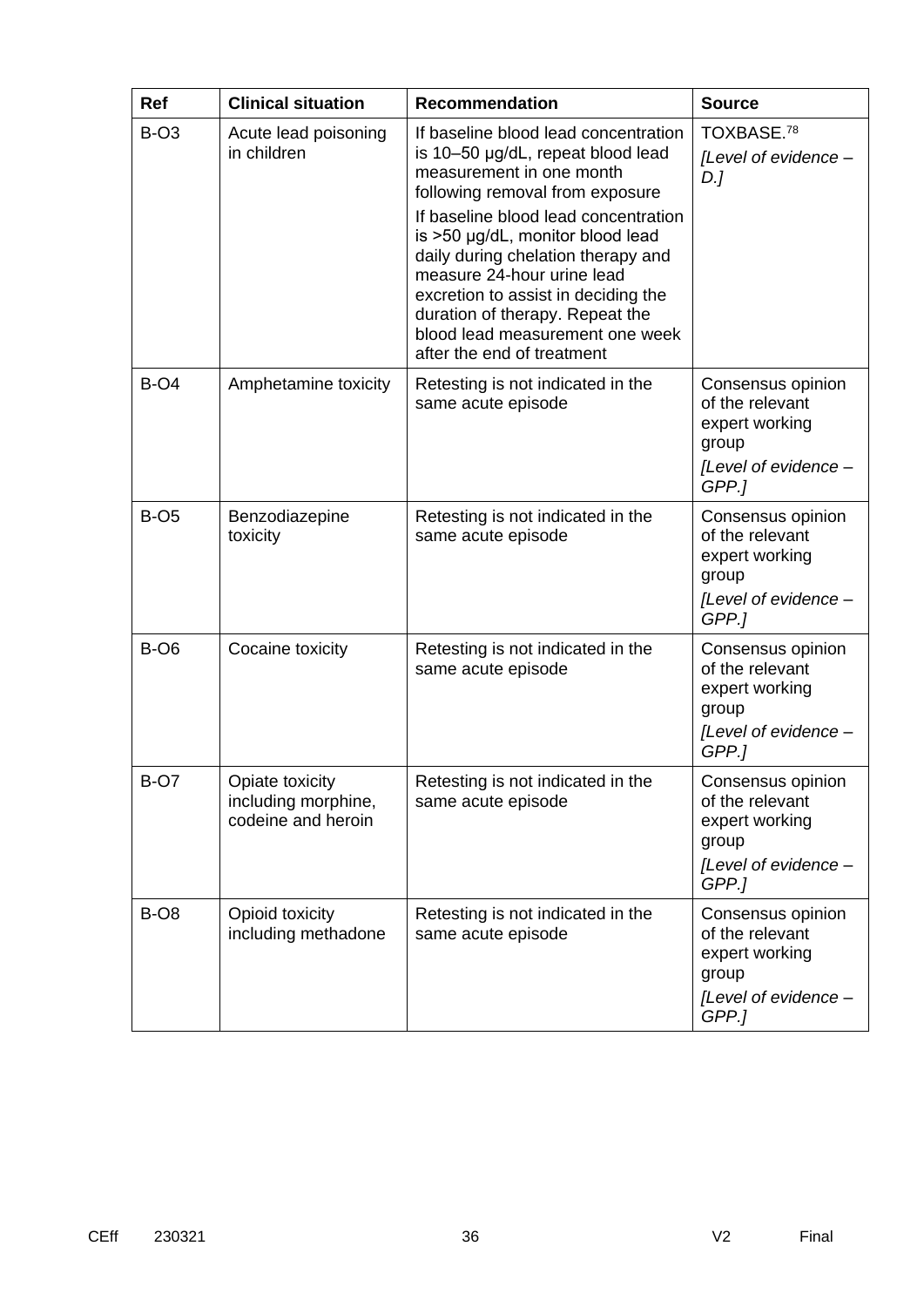# **2.12 Pregnancy related**

| <b>Ref</b> | <b>Clinical situation</b>                | <b>Recommendation</b>                                                                                                                                                              | <b>Source</b>                                                                                 |
|------------|------------------------------------------|------------------------------------------------------------------------------------------------------------------------------------------------------------------------------------|-----------------------------------------------------------------------------------------------|
| $B-P1$     | Urine $\beta$ -hCG<br>(pregnancy)        | Urine pregnancy test can be<br>repeated at three days after a<br>negative result or approx. 28 days<br>after period commences                                                      | Manufacturer's<br>instructions<br>[Level of evidence -                                        |
| $B-P2$     | $Serum \beta-hCG$                        | Serum $\beta$ -hCG test: do not repeat if                                                                                                                                          | GPP.]<br>$Serum \beta-hCG$                                                                    |
|            | (pregnancy)                              | positive. Repeat after three days if<br>negative and no menstrual period                                                                                                           | doubling time $= 1.5 -$<br>2 days                                                             |
|            |                                          | has occurred                                                                                                                                                                       | [Level of evidence -<br>GPP.1                                                                 |
| $B-P3$     | Serum β-hCG (ectopic<br>pregnancy)       | 48-hour repeat interval                                                                                                                                                            | NICE. NG126,<br>2019.79                                                                       |
|            |                                          |                                                                                                                                                                                    | [Level of evidence -<br>C <sub>1</sub>                                                        |
| $B-P4$     | Serum β-hCG (tumour<br>marker)           | After evacuation of a molar<br>pregnancy, the $\beta$ -hCG<br>concentration should be monitored<br>every week until normalisation and<br>then every month during the first<br>year | Bidart JM et al.<br>Clin Chem<br>1999;45:1695-<br>1707.71                                     |
|            |                                          |                                                                                                                                                                                    | [Level of evidence -<br>C <sub>1</sub>                                                        |
| $B-P5$     | LFTs in obstetric<br>cholestasis         | Once obstetric cholestasis is<br>diagnosed, it is reasonable to<br>measure LFTs weekly until delivery<br>Postnatally, LFTs should be<br>deferred for at least 10 days              | RCOG. Obstetric<br>Cholestasis: Green-<br>top Guideline No 43,<br>2011.80                     |
|            |                                          |                                                                                                                                                                                    | [Level of evidence -<br>$D$ .]                                                                |
| $B-P6$     | Bile acids in obstetric<br>cholestasis   | Weekly monitoring.<br>Twice-weekly monitoring advised in<br>later weeks if clinical state<br>changing                                                                              | No evidence<br>available but reflects<br>expert opinion and<br>practice<br>[Level of evidence |
|            |                                          |                                                                                                                                                                                    | GPP.]                                                                                         |
| $B-PT$     | Measurement of urate<br>in pre-eclampsia | Awaiting expert advice whilst not<br>admitted: twice-weekly urate                                                                                                                  | No evidence but<br>reflects the practice<br>of tertiary centre of<br>excellent                |
|            |                                          |                                                                                                                                                                                    | [Level of evidence -<br>GPP.]                                                                 |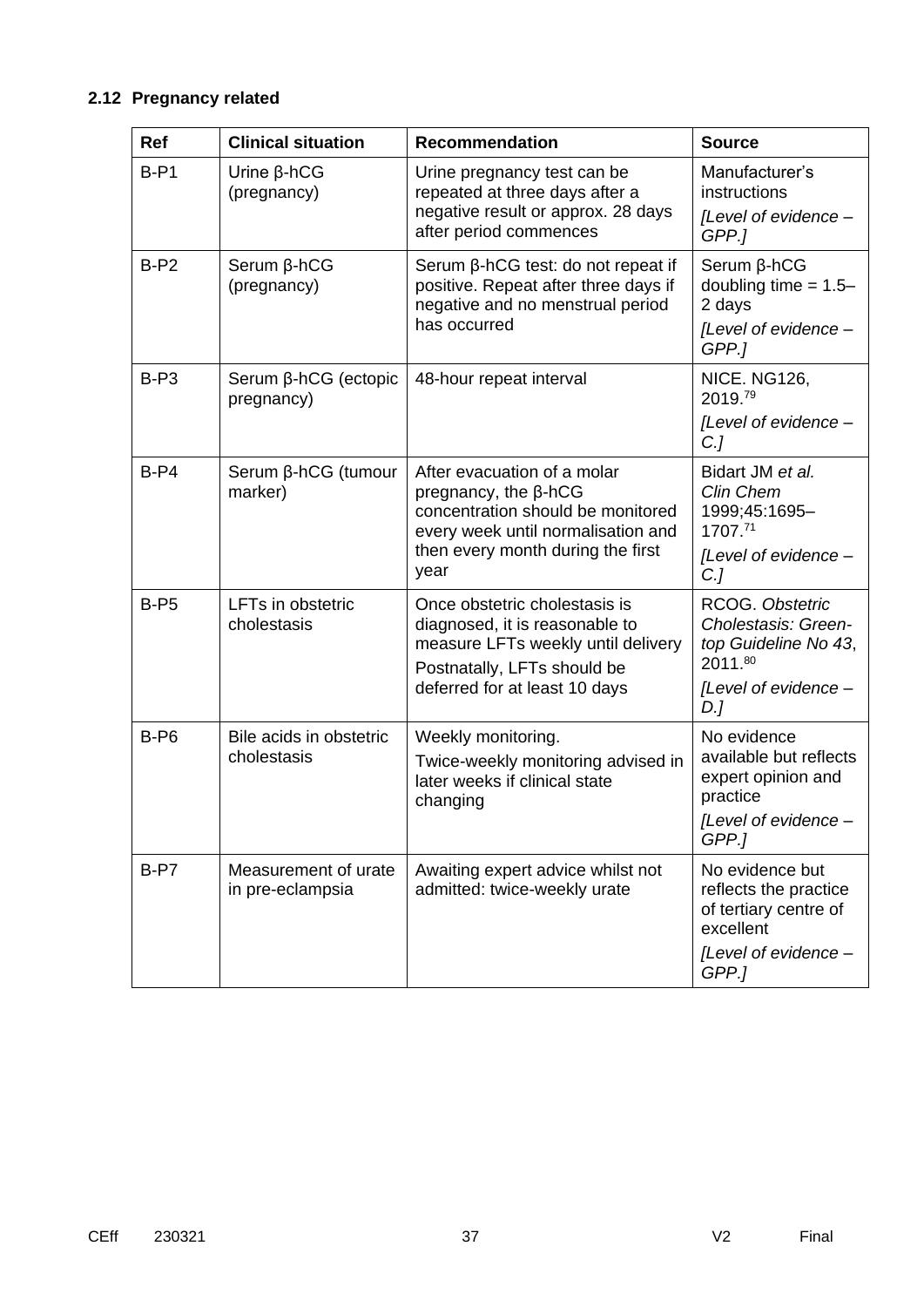| Ref          | <b>Clinical situation</b>                                               | <b>Recommendation</b>                                                                                                                                                                                                                                                                                                                                                   | <b>Source</b>                                                                                                                                                                          |
|--------------|-------------------------------------------------------------------------|-------------------------------------------------------------------------------------------------------------------------------------------------------------------------------------------------------------------------------------------------------------------------------------------------------------------------------------------------------------------------|----------------------------------------------------------------------------------------------------------------------------------------------------------------------------------------|
| $B-P8$       | Urine protein in pre-<br>eclampsia                                      | At each antenatal visit to screen for<br>pre-eclampsia<br>Once diagnosed do not repeat<br>quantification of proteinuria<br>Only repeat if clinically indicated,<br>for example, if new symptoms and<br>signs develop or if there is<br>uncertainty over diagnosis                                                                                                       | NICE. CG62, 2008.81<br><b>NICE. NG133,</b><br>2019.82<br>[Level of evidence -<br>$B$ .]                                                                                                |
| $B- P9$      | LFT/renal in pre-<br>eclampsia                                          | At least daily when the results are<br>abnormal but more often if the<br>clinical condition<br>If mild hypertension*, perform tests<br>twice weekly<br>If moderate hypertension*, perform<br>tests three times a week<br>If severe hypertension*, perform<br>tests three times a week<br>*See source guidelines for<br>definitions of hypertension                      | RCOG. Green-top<br>Guideline No 10A,<br>2006.83<br><b>NICE. NG133,</b><br>2019.82<br>[Level of evidence -<br>$B$ .]                                                                    |
| <b>B-P10</b> | Monitoring of<br>thyrotoxicosis<br>treatment in pregnant<br>women (UK)  | In women taking anti-thyroid drugs,<br>TFTs should be performed prior to<br>conception, at time of confirmation<br>of pregnancy or at antenatal<br>booking<br>Newly diagnosed hyperthyroid<br>patients require monthly testing<br>during pregnancy until stabilised<br>Pregnant women receiving anti-<br>thyroid drugs should be tested<br>frequently (perhaps monthly) | Association for<br>Clinical<br>Biochemistry, British<br><b>Thyroid Association</b><br>and British Thyroid<br>Foundation, 2006. <sup>25</sup><br>[Level of evidence -<br>C <sub>1</sub> |
| <b>B-P11</b> | Monitoring of<br>thyrotoxicosis<br>treatment in pregnant<br>women (USA) | fT4 and TSH should be monitored<br>approximately every two to six<br>weeks in women treated with anti-<br>thyroid drugs in pregnancy                                                                                                                                                                                                                                    | Stagnaro-Green A<br>et al. Thyroid<br>2011;21:1081-<br>1125.84<br>[Level of evidence -<br>$C$ .]                                                                                       |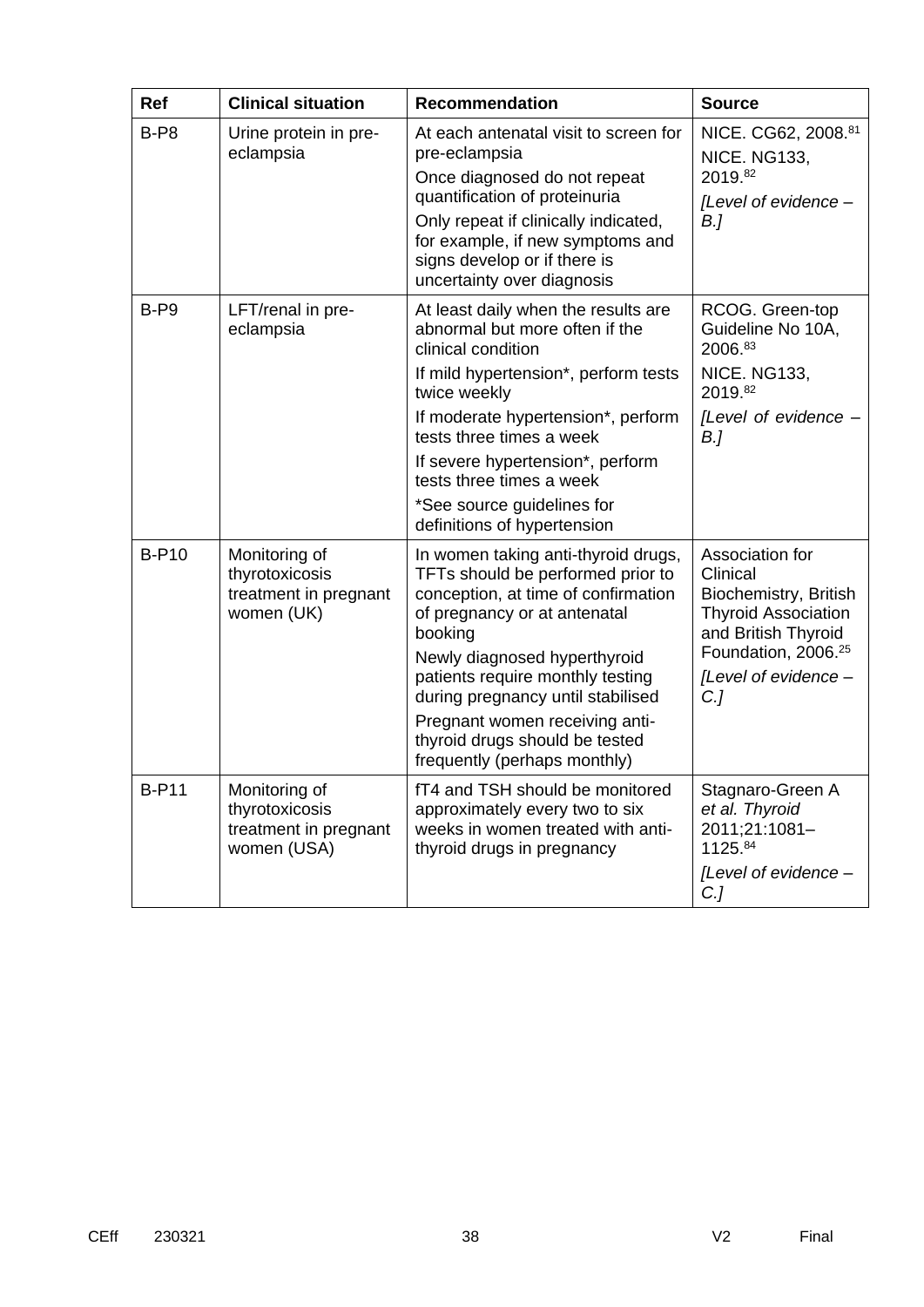| <b>Ref</b>   | <b>Clinical situation</b>                                                                                                                                                                                                                                                                                                                                                                                                                                                                                              | <b>Recommendation</b>                                                                                                                                                                                                                                                                                                                                                                                                                                                         | <b>Source</b>                                                                                    |
|--------------|------------------------------------------------------------------------------------------------------------------------------------------------------------------------------------------------------------------------------------------------------------------------------------------------------------------------------------------------------------------------------------------------------------------------------------------------------------------------------------------------------------------------|-------------------------------------------------------------------------------------------------------------------------------------------------------------------------------------------------------------------------------------------------------------------------------------------------------------------------------------------------------------------------------------------------------------------------------------------------------------------------------|--------------------------------------------------------------------------------------------------|
| <b>B-P12</b> | Pregnancy subclinical<br>hypothyroidism                                                                                                                                                                                                                                                                                                                                                                                                                                                                                | Women with subclinical<br>hypothyroidism who are not<br>initially treated should be<br>monitored for progression to overt<br>hypothyroidism. Serum fT4 and<br>TSH should be measured every<br>four weeks until 16-20 weeks<br>gestation and at least once<br>between 26-32 weeks<br>(Euthyroid women [not receiving<br>LT4] who are anti-thyroid antibody                                                                                                                     | Stagnaro-Green A et<br>al. Thyroid<br>2011;21:1081-<br>1125.84<br>[Level of evidence -<br>$C$ .] |
|              |                                                                                                                                                                                                                                                                                                                                                                                                                                                                                                                        | positive should be monitored<br>during pregnancy. Serum fT4 and<br>TSH should be measured every<br>four weeks until 16-20 weeks<br>gestation and at least once<br>between 26 and 32 weeks)                                                                                                                                                                                                                                                                                    |                                                                                                  |
| <b>B-P13</b> | Women with diabetes<br>who are planning to<br>become pregnant                                                                                                                                                                                                                                                                                                                                                                                                                                                          | Monthly measurement of HbA1C                                                                                                                                                                                                                                                                                                                                                                                                                                                  | NICE. NG3, 2015.85<br>[Level of evidence -<br>$A_{\cdot}$                                        |
| $B-P14$      | Assessing glycaemic<br>control using HbA1c in<br>pregnancy                                                                                                                                                                                                                                                                                                                                                                                                                                                             | HbA1C should not be used<br>routinely for assessing glycaemic<br>control in the second and third<br>trimesters of pregnancy however<br>consider measuring HbA1C for<br>women with pre-existing diabetes<br>to assess risk to pregnancy                                                                                                                                                                                                                                        | NICE. NG3, 2015.85<br>[Level of evidence -<br>$A_{\cdot}$                                        |
| <b>B-P15</b> | For management of<br>hyponatraemia in<br>labour and the<br>immediate postpartum<br>period, women require<br>sodium monitoring if<br>they are:<br>on an oxytocin<br>infusion (includes<br>induction and<br>augmentation of<br>labour, treatment of<br>postpartum<br>haemorrhage)<br>in labour and require<br>$\bullet$<br>IV insulin and<br>dextrose<br>noted to have a<br>$\bullet$<br>blood sodium below<br>130 mmol/L for any<br>reason<br>have a positive fluid<br>$\bullet$<br>balance of greater<br>than 1,500 ml | Refers to measurement of sodium<br>Women on insulin infusions:<br>MRI is 4 hours<br><b>During labour:</b><br>Sodium >129 mmol/L<br>MRI is 8 hours<br>Sodium 129-125 mmol/L<br>MRI is 4 hours<br>Sodium <125 mmol/L<br>MRI is 2 hours<br>Delivery or completion of<br>oxytocin infusion:<br>Sodium >129 mmol/L<br>Retesting not required<br>Sodium 129-125 mmol/L AND<br>asymptomatics<br>MRI is 4 hours<br>Sodium <125 mmol/L OR<br>symptomatic <130 mmol/L<br>MRI is 2 hours | GAIN, 2017.86<br>[Level of evidence -<br>A.]                                                     |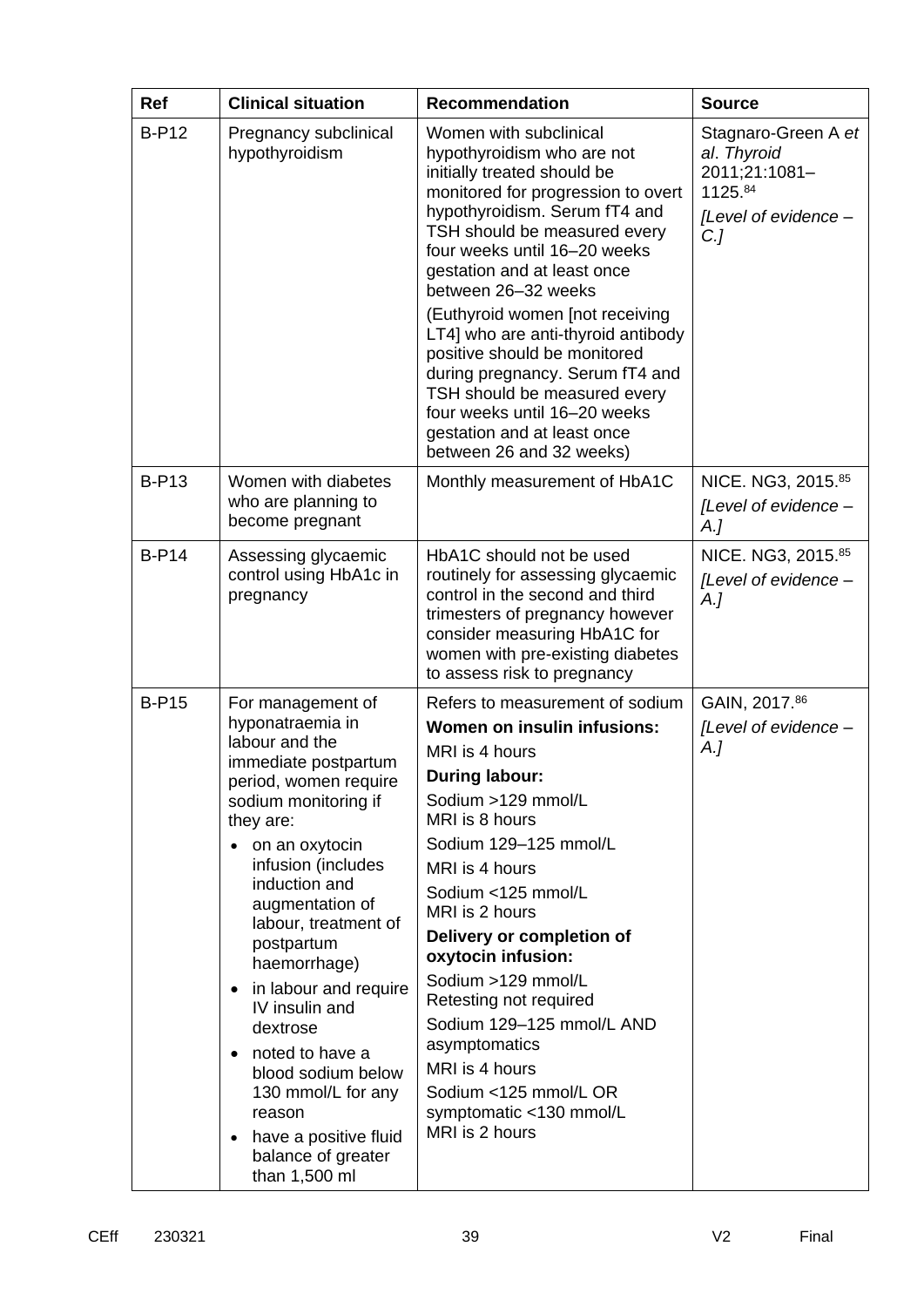| <b>Ref</b> | <b>Clinical situation</b>                                                                                      | <b>Recommendation</b>                                                                                                                                           | <b>Source</b>                                                                                                                                                                       |
|------------|----------------------------------------------------------------------------------------------------------------|-----------------------------------------------------------------------------------------------------------------------------------------------------------------|-------------------------------------------------------------------------------------------------------------------------------------------------------------------------------------|
| $B-P16$    | Women with type 1<br>diabetes are three-<br>times more likely to<br>develop post-partum<br>thyroid dysfunction | Serum TSH, fT4 and thyroid<br>peroxidase antibody status should<br>be established preconception, at<br>booking when pregnant and at<br>three months post-partum | Association for<br>Clinical<br>Biochemistry, British<br><b>Thyroid Association</b><br>and British Thyroid<br>Foundation, 2006. <sup>25</sup><br>[Level of evidence -<br>$C_{\cdot}$ |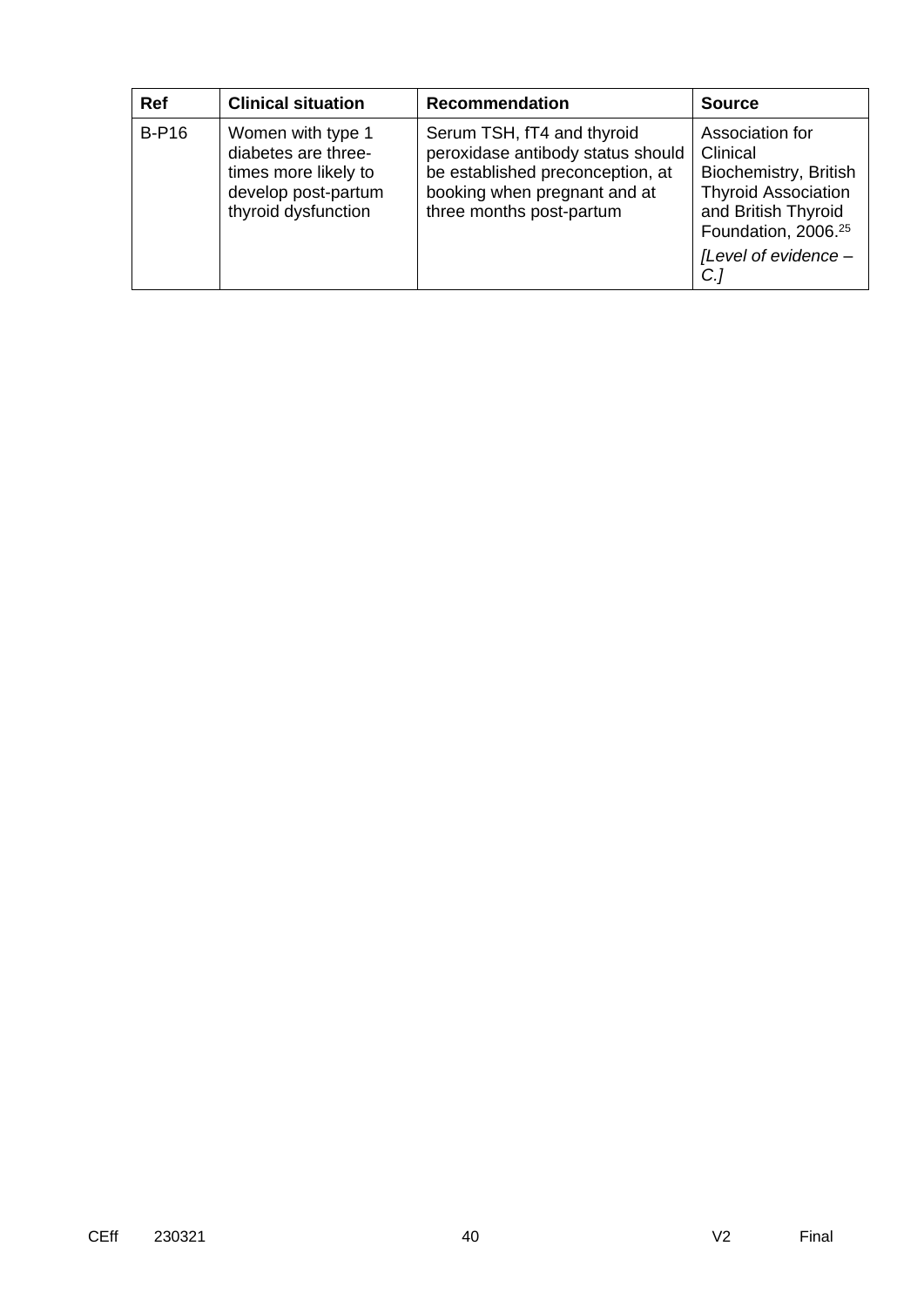# **2.13 Paediatric related**

| <b>Ref</b>        | <b>Clinical situation</b>                                                   | Recommendation                    | <b>Source</b>                                                                         |
|-------------------|-----------------------------------------------------------------------------|-----------------------------------|---------------------------------------------------------------------------------------|
| B-CH <sub>1</sub> | HbA1C monitoring in<br>children and young<br>people with type 1<br>diabetes | Two months                        | NICE. NG18, 2004.87<br>[Level of evidence -<br>$A$ .]                                 |
| B-CH <sub>2</sub> | Coeliac serology in<br>known paediatric<br>patients on follow up            | Testing at six months in children | Murch S et al.<br>Arch Dis Child<br>2013;98:806-811.88<br>[Level of evidence -<br>D.] |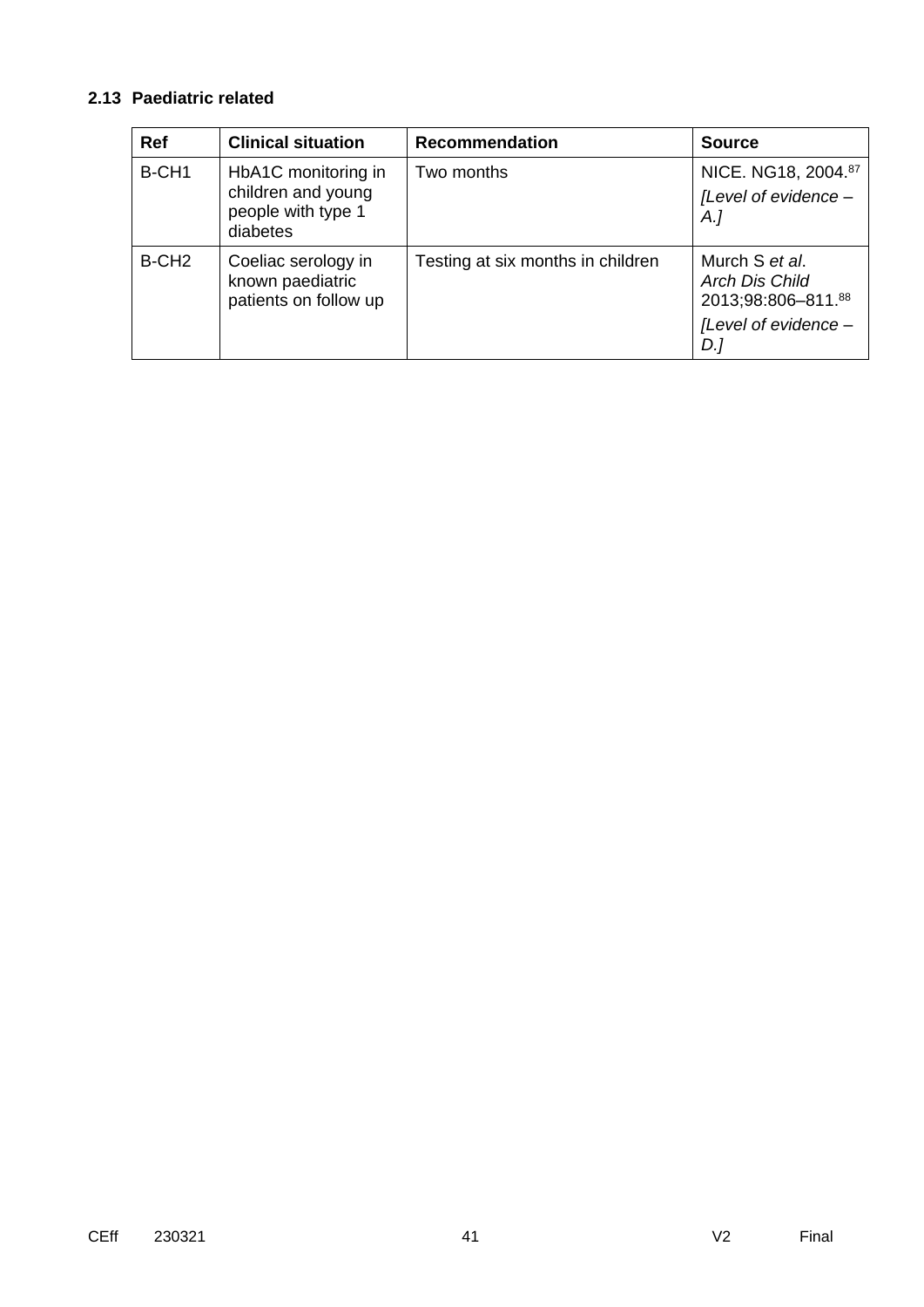# **3 Haematology recommendations**

### **3.1 Haematology general**

Note: FBC refers to the measurement of Hb, WCC and Plt count unless otherwise stated.

| <b>Ref</b>         | <b>Clinical situation</b>                                                                                                      | Recommendation                                                                                                                          | <b>Source</b>                                                                                        |
|--------------------|--------------------------------------------------------------------------------------------------------------------------------|-----------------------------------------------------------------------------------------------------------------------------------------|------------------------------------------------------------------------------------------------------|
| <b>FBC</b>         |                                                                                                                                |                                                                                                                                         |                                                                                                      |
| H-FBC1             | Normal follow up                                                                                                               | A repeat would be indicated on<br>clinical grounds if there were a<br>significant change in the patient's<br>condition                  | Consensus of the<br>haematology<br>working group<br>[Level of evidence -<br>GPP.1                    |
| H-FBC <sub>2</sub> | Inpatient monitoring of<br>a stable patient                                                                                    | An inpatient with a normal<br>admission FBC should not have a<br>repeat within the average length of<br>stay of four days               | Consensus of the<br>haematology<br>working group<br>[Level of evidence -<br>GPP.1                    |
| H-FBC3             | Inpatient monitoring of<br>an unstable patient<br>who is not actively<br>bleeding or a patient<br>receiving cytotoxic<br>drugs | Not usually required more than<br>once daily                                                                                            | Consensus of the<br>haematology<br>working group<br>[Level of evidence -<br>GPP.]                    |
| H-FBC4             | Patients with major<br>bleeding                                                                                                | Repeat interval should be<br>determined by the clinical situation.<br>Should be repeated at least every<br>hour for massive haemorrhage | Thomas D et al.<br>Anaesthesia<br>2010;65:1153-<br>1161.89<br>[Level of evidence -<br>$D$ .]         |
| H-FBC5             | Pregnant on<br>haematinic<br>supplements (iron,<br>folate, B12)                                                                | Repeat after at least 14 days                                                                                                           | BCSH, 2011.90<br>[Level of evidence -<br>B <sub>l</sub>                                              |
| H-FBC6             | Routine pregnancy<br>monitoring                                                                                                | At booking, 28 weeks and<br>postpartum                                                                                                  | NICE. CG62, 2008.81<br>[Level of evidence -<br>A.<br>BCSH, 2011.90<br>[Level of evidence -<br>$B$ .] |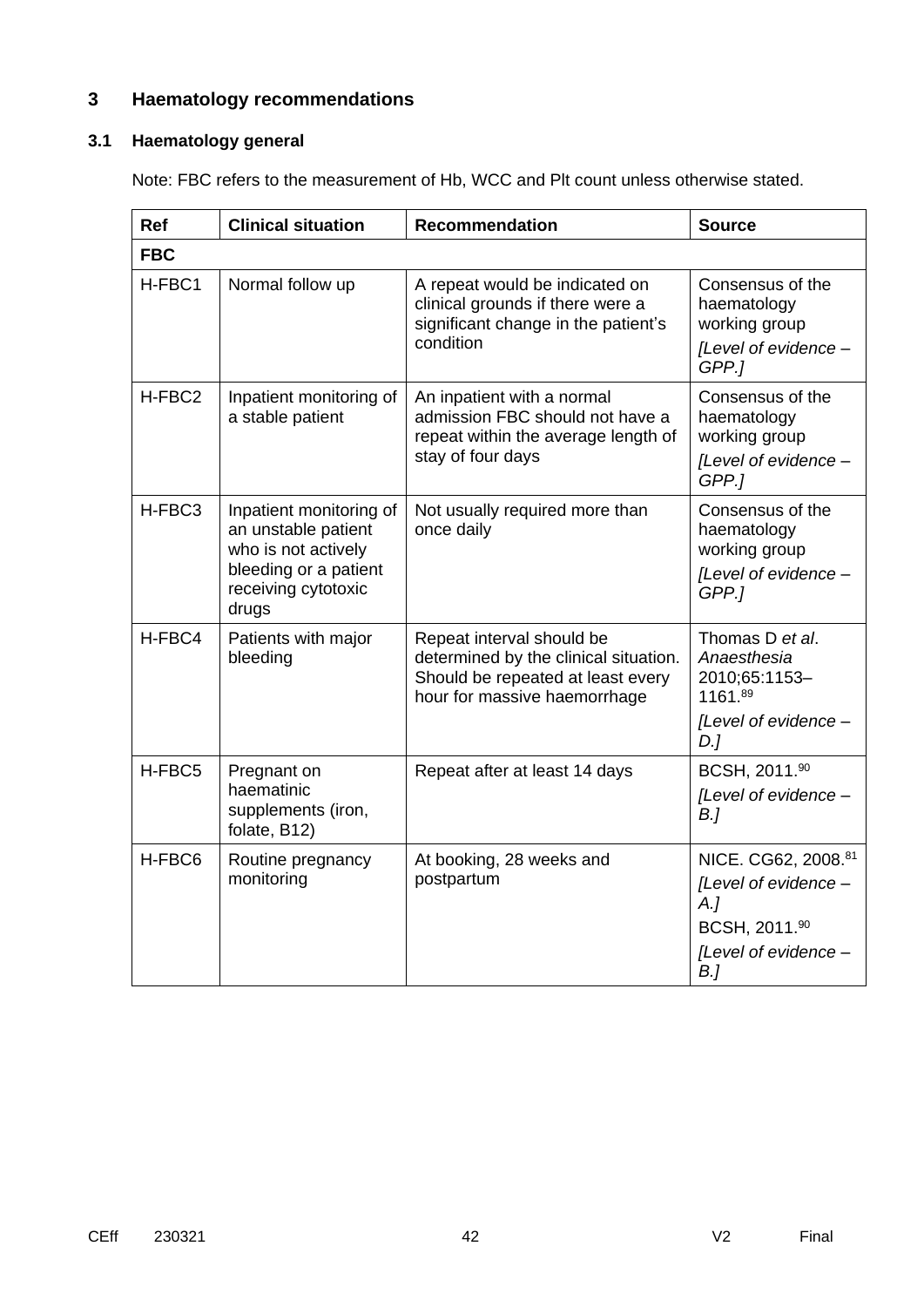| <b>Ref</b> | <b>Clinical situation</b>                                                                             | <b>Recommendation</b>                                                                                                                                                                                                                                                                                                                                                                                                                                                                     | <b>Source</b>                                                                                     |
|------------|-------------------------------------------------------------------------------------------------------|-------------------------------------------------------------------------------------------------------------------------------------------------------------------------------------------------------------------------------------------------------------------------------------------------------------------------------------------------------------------------------------------------------------------------------------------------------------------------------------------|---------------------------------------------------------------------------------------------------|
| H-FBC7     | Hypertensive<br>disorders of<br>pregnancy*<br>*FBC in combination<br>with renal and liver<br>function | Once only if moderate antenatal<br>gestational hypertension<br>(<160/110) without proteinuria.<br>Weekly if severe gestational<br>hypertension. Twice weekly if mild<br>antenatal hypertension with pre-<br>eclampsia, three times weekly if<br>moderate to severe. As clinically<br>indicated in peripartum period (may<br>require multiple repeats over 24<br>hours) and then repeat 48 hours<br>after delivery/step down from<br>critical care and stop monitoring if<br>normal values | <b>NICE. NG133,</b><br>2019.82<br>[Level of evidence -<br>A.                                      |
| H-FBC8     | Inpatients with<br>suspected platelet<br>alloantibodies or<br>receiving HLA<br>matched platelets      | Repeat one hour after completion<br>of platelet transfusion                                                                                                                                                                                                                                                                                                                                                                                                                               | [Level of evidence -<br>GPP.1                                                                     |
| H-FBC9     | Patients with anaemia<br>of chronic kidney<br>disease                                                 | Every two to four weeks in the<br>induction phase of ESA therapy<br>and every one to three months in<br>the maintenance phase of ESA<br>therapy                                                                                                                                                                                                                                                                                                                                           | NICE. NG8, 2015. <sup>58</sup><br>[Level of evidence -<br>$A_{\cdot}$                             |
| <b>ESR</b> |                                                                                                       |                                                                                                                                                                                                                                                                                                                                                                                                                                                                                           |                                                                                                   |
| H-ESR1     | Temporal<br>arteritis/polymyalgia<br>rheumatica                                                       | Every three months following first<br>month of treatment                                                                                                                                                                                                                                                                                                                                                                                                                                  | Dasgupta B et al.<br>Rheumatology<br>2010;49:186-190.91<br>[Level of evidence -<br>B <sub>l</sub> |
| H-ESR2     | <b>Rheumatoid arthritis</b>                                                                           | Every month until treatment has<br>controlled the disease (NICE CG79<br>recommends use of CRP)                                                                                                                                                                                                                                                                                                                                                                                            | NICE. CG79, 2009.92<br>[Level of evidence -<br>A.]                                                |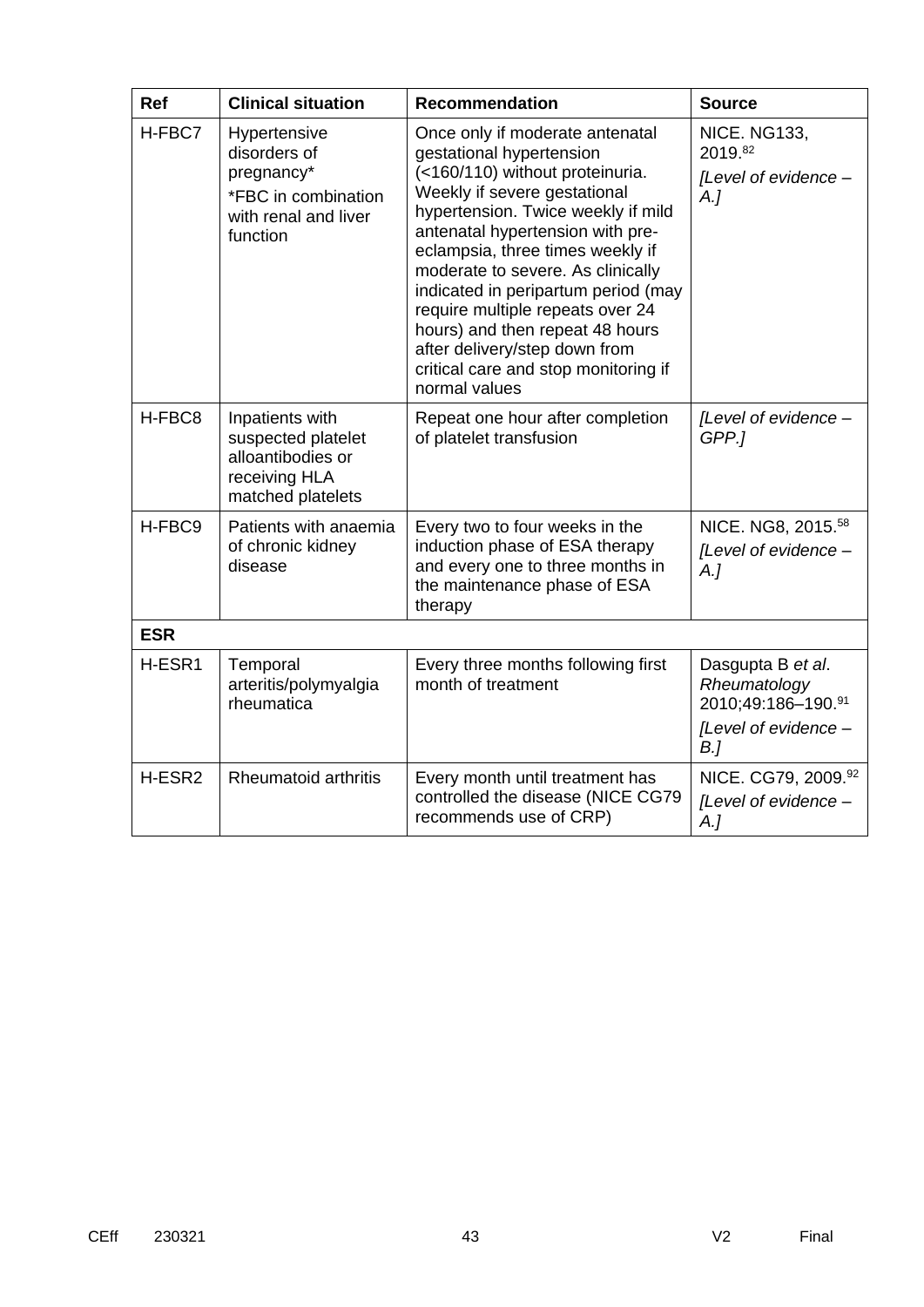#### **3.2 Haematology coagulation**

Notes: Basic CS refers to the combined measurement of PT and APTT unless otherwise stated. PT expressed as time in seconds. APTT expressed as time in seconds and/or as a ratio with normal. CFA refers to the measurement of antigen and/or activity of a coagulation factor (procoagulant or anticoagulant). Coagulation factor inhibitor testing including the use of a Bethesda assay or equivalent, other inhibitor screens, ELISA or trough factor measurement.

| Ref        | <b>Clinical situation</b>              | <b>Recommendation</b>                                                                                                                                                                            | <b>Source</b>                                                                             |
|------------|----------------------------------------|--------------------------------------------------------------------------------------------------------------------------------------------------------------------------------------------------|-------------------------------------------------------------------------------------------|
| H-CS1      | Patients with major<br>bleeding        | Repeat interval should be<br>determined by the clinical situation<br>and the coagulation screen must<br>include fibrinogen. Should be<br>repeated at least every hour for<br>massive haemorrhage | Thomas D et al.<br>Anaesthesia<br>2010;65:1153-<br>1161.89<br>[Level of evidence -<br>D.1 |
| $H-CS2$    | Patients with acute<br>coagulopathy    | Usually no more than once daily if<br>not receiving coagulation factors<br>and no active bleeding                                                                                                | Consensus of the<br>haematology<br>working group<br>[Level of evidence -<br>GPP.1         |
| <b>PT</b>  |                                        |                                                                                                                                                                                                  |                                                                                           |
| H-PT1      | Patients with chronic<br>liver disease | Every three months if otherwise<br>stable                                                                                                                                                        | Consensus of the<br>haematology<br>working group<br>[Level of evidence -<br>GPP.]         |
| <b>INR</b> |                                        |                                                                                                                                                                                                  |                                                                                           |
| H-INR1     | Patients being<br>initiated on VKA     | No more than once daily                                                                                                                                                                          | Consensus of the<br>haematology<br>working group<br>[Level of evidence -<br>GPP.]         |
| H-INR2     | Unstable inpatient<br>on VKA           | No more than once daily                                                                                                                                                                          | Consensus of the<br>haematology<br>working group<br>[Level of evidence -<br>GPP.]         |
| H-INR3     | Stable outpatient on<br><b>VKA</b>     | Usually no more than once weekly<br>and up to 12 weeks when very<br>stable                                                                                                                       | Consensus of the<br>haematology<br>working group<br>[Level of evidence -<br>GPP.1         |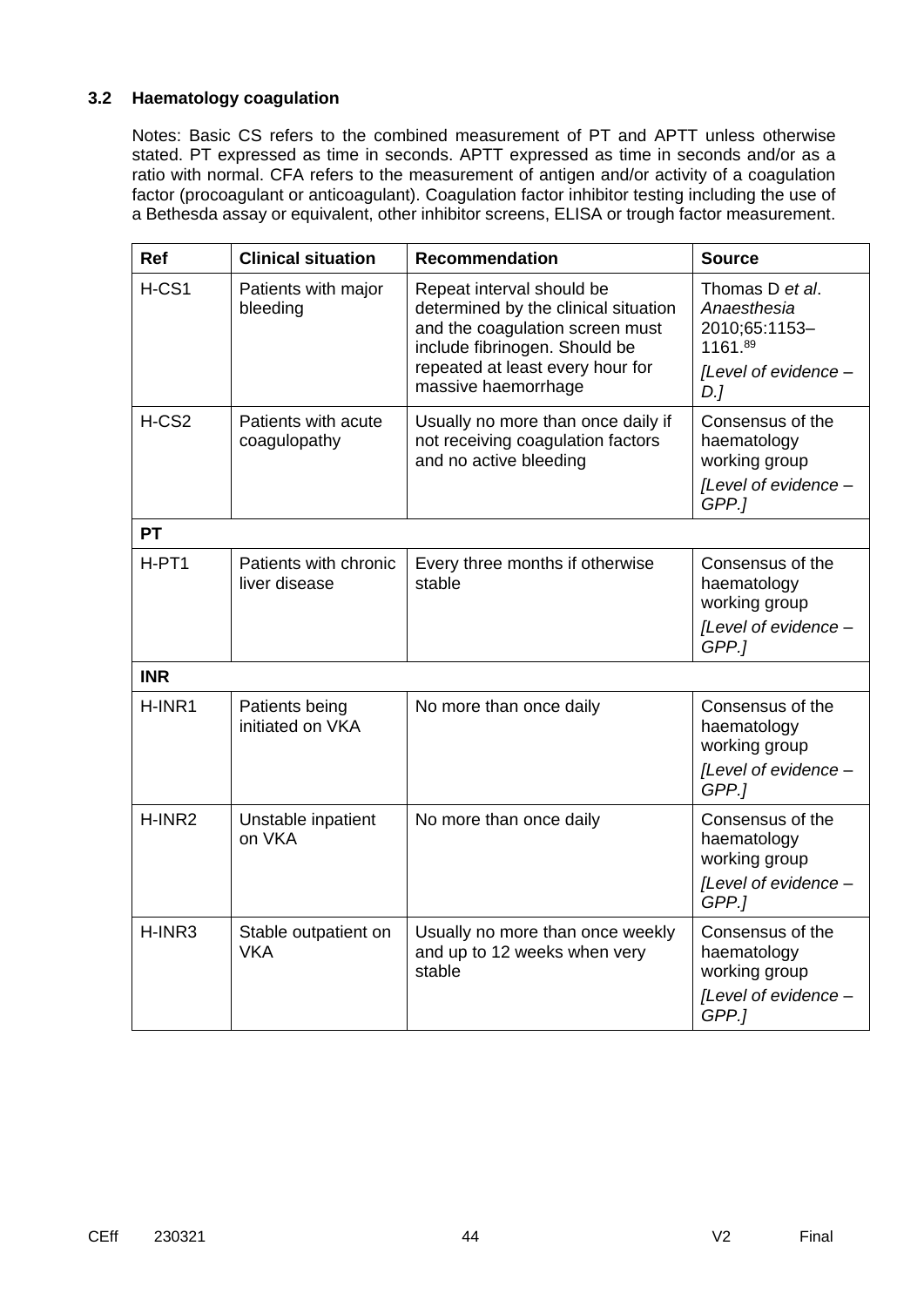| <b>Ref</b>     | <b>Clinical situation</b>                                                                                                                                        | <b>Recommendation</b>                                                                                                                  | <b>Source</b>                                                                              |
|----------------|------------------------------------------------------------------------------------------------------------------------------------------------------------------|----------------------------------------------------------------------------------------------------------------------------------------|--------------------------------------------------------------------------------------------|
| H-INR4         | Patient requiring<br>urgent reversal of<br>VKA (or to treat any<br>acquired deficiency<br>of vitamin K<br>dependent<br>coagulation factors)<br>with vitamin K    | Repeat only after at least six hours<br>following IV dose and the following<br>day after an oral dose                                  | Consensus of the<br>haematology<br>working group<br>[Level of evidence -<br>GPP.]          |
| H-INR5         | Patient requiring<br>urgent reversal of<br>VKA with a four-<br>factor PCC                                                                                        | Repeat within an hour of<br>administration                                                                                             | Consensus of the<br>haematology<br>working group<br>[Level of evidence -<br>GPP.]          |
| <b>APTT</b>    |                                                                                                                                                                  |                                                                                                                                        |                                                                                            |
| H-APTT1        | Patient receiving<br>intravenous infusion<br>of unfractionated<br>heparin                                                                                        | Repeat 6 hours after dose<br>adjustment (2 hours if previous<br>APTT ratio > 5.0) and daily when<br>APTT in the target range           | Raschke RA et al.<br>Ann Intern Med<br>1993;119:874-881.93<br>[Level of evidence -<br>B/C. |
| H-APTT2        | Patients receiving<br>intravenous infusion<br>of a parenteral direct<br>thrombin inhibitor<br>(bivalirudin,<br>argatroban)                                       | Repeat two hours after each dose<br>adjustment then daily when in the<br>target range                                                  | Summary of product<br>characteristics<br>[Level of evidence -<br>GPP.]                     |
|                | <b>Clauss fibrinogen assay</b>                                                                                                                                   |                                                                                                                                        |                                                                                            |
| $H-F1$         | Patients with acute<br>coagulopathy                                                                                                                              | Usually no more than daily if not<br>receiving coagulation factors and<br>no active bleeding                                           | Consensus of the<br>haematology<br>working group<br>[Level of evidence<br>GPP.1            |
| $H-F2$         | Patients with major<br>bleeding                                                                                                                                  | Repeat interval should be<br>determined by the clinical situation.<br>Should be repeated at least every<br>hour in massive haemorrhage | Thomas D et al.<br>Anaesthesia<br>2010;65:1153-<br>1161.89<br>[Level of evidence -<br>D.J  |
| Anti-Xa assay  |                                                                                                                                                                  |                                                                                                                                        |                                                                                            |
| H-Anti-<br>Xa1 | Patient on<br>therapeutic dose of<br><b>LMWH</b> with<br>significant renal<br>impairment, extreme<br>weight, pregnancy or<br>other indication for<br>measurement | At least three days after initiation or<br>dose adjustment, then no more<br>than once weekly if the dose is<br>unchanged               | Consensus of the<br>haematology<br>working group<br>[Level of evidence -<br>GPP.1          |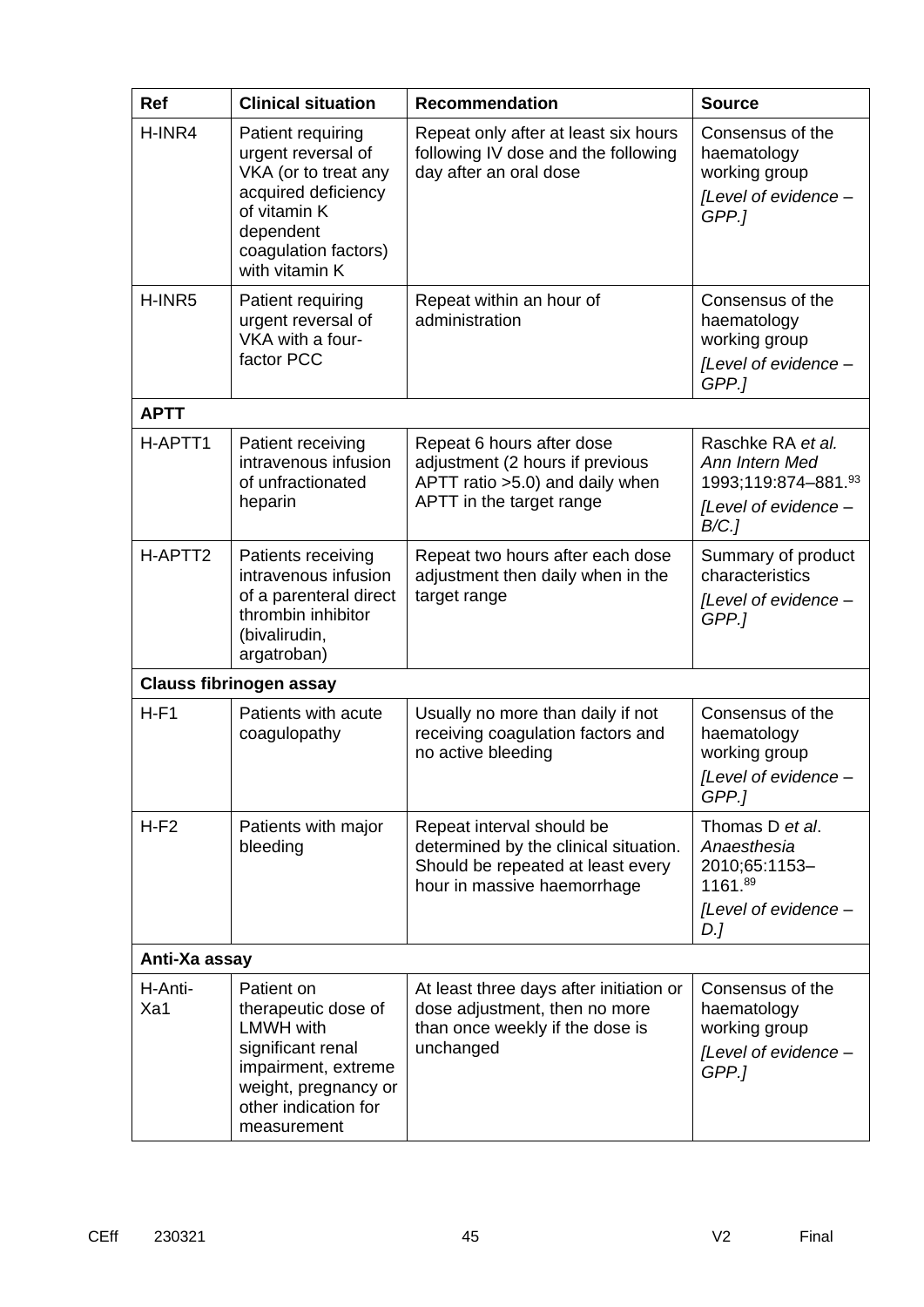| <b>Ref</b>         | <b>Clinical situation</b>                                                                   | <b>Recommendation</b>                                                                                                                                                                                         | <b>Source</b>                                                                                        |
|--------------------|---------------------------------------------------------------------------------------------|---------------------------------------------------------------------------------------------------------------------------------------------------------------------------------------------------------------|------------------------------------------------------------------------------------------------------|
| <b>LA screen</b>   |                                                                                             |                                                                                                                                                                                                               |                                                                                                      |
| H-LA1              | Investigation of<br>suspected<br>antiphospholipid<br>syndrome                               | Repeat after 12 weeks if abnormal                                                                                                                                                                             | Keeling D et al. Br J<br>Haematol<br>2012;157:47-58.94<br>[Level of evidence -<br>D.]                |
| H-LA <sub>2</sub>  | Investigation for<br>antiphospholipid<br>syndrome after<br>completion of<br>anticoagulation | At least seven days after stopping<br>anticoagulation                                                                                                                                                         | Keeling D et al. Br J<br>Haematol<br>2012;157:47-58.94<br>[Level of evidence -<br>B.]                |
| <b>CFA</b>         |                                                                                             |                                                                                                                                                                                                               |                                                                                                      |
| H-CF1              | A patient under<br>investigation for<br>suspected<br>coagulation factor<br>deficiency       | An abnormal result can be<br>repeated for confirmation at a<br>clinically appropriate interval                                                                                                                | Consensus of the<br>haematology<br>working group<br>[Level of evidence -<br>GPP.]                    |
| H-CF <sub>2</sub>  | A patient receiving<br>coagulation factor<br>replacement therapy                            | An assay immediately before and<br>up to 60 minutes after<br>administration and then as clinically<br>indicated, usually no more than<br>once daily (either trough, peak or<br>both)                          | Consensus of the<br>haematology<br>working group<br>[Level of evidence -<br>GPP.1                    |
|                    | <b>Coagulation factor inhibitor testing</b>                                                 |                                                                                                                                                                                                               |                                                                                                      |
| H-CFI1             | Surveillance in<br>patients with severe<br>haemophilia A or B                               | After every third factor ED or every<br>three months (whichever is sooner)<br>until 20 ED, then every three to six<br>months until 150 ED (then<br>one to two times per year in severe<br>haemophilia A only) | Collins PW et al.<br><b>Br J Haematol</b><br>2013;160:153-170.95<br>[Level of evidence -<br>$B/C$ .] |
| H-CFI <sub>2</sub> | Surveillance after<br>change of factor<br>concentrate in<br>severe haemophilia<br>A         | Before the change and then twice<br>in the first six months after the<br>change                                                                                                                               | Collins PW et al.<br><b>Br J Haematol</b><br>2013;160:153-170.95<br>[Level of evidence -<br>B/C.     |
| H-CFI3             | Surveillance in<br>patients with<br>moderate or mild<br>haemophilia A                       | Annually if exposed to factor<br>concentrate or after intensive<br>exposure (>5 ED) or surgery                                                                                                                | Collins PW et al.<br><b>Br J Haematol</b><br>2013;160:153-170.95<br>[Level of evidence -<br>$C$ .]   |
| H-CFI4             | Monitoring of ITT<br>during treatment                                                       | Monthly                                                                                                                                                                                                       | Collins PW et al.<br><b>Br J Haematol</b><br>2013;160:153-170.95<br>[Level of evidence -<br>C.J      |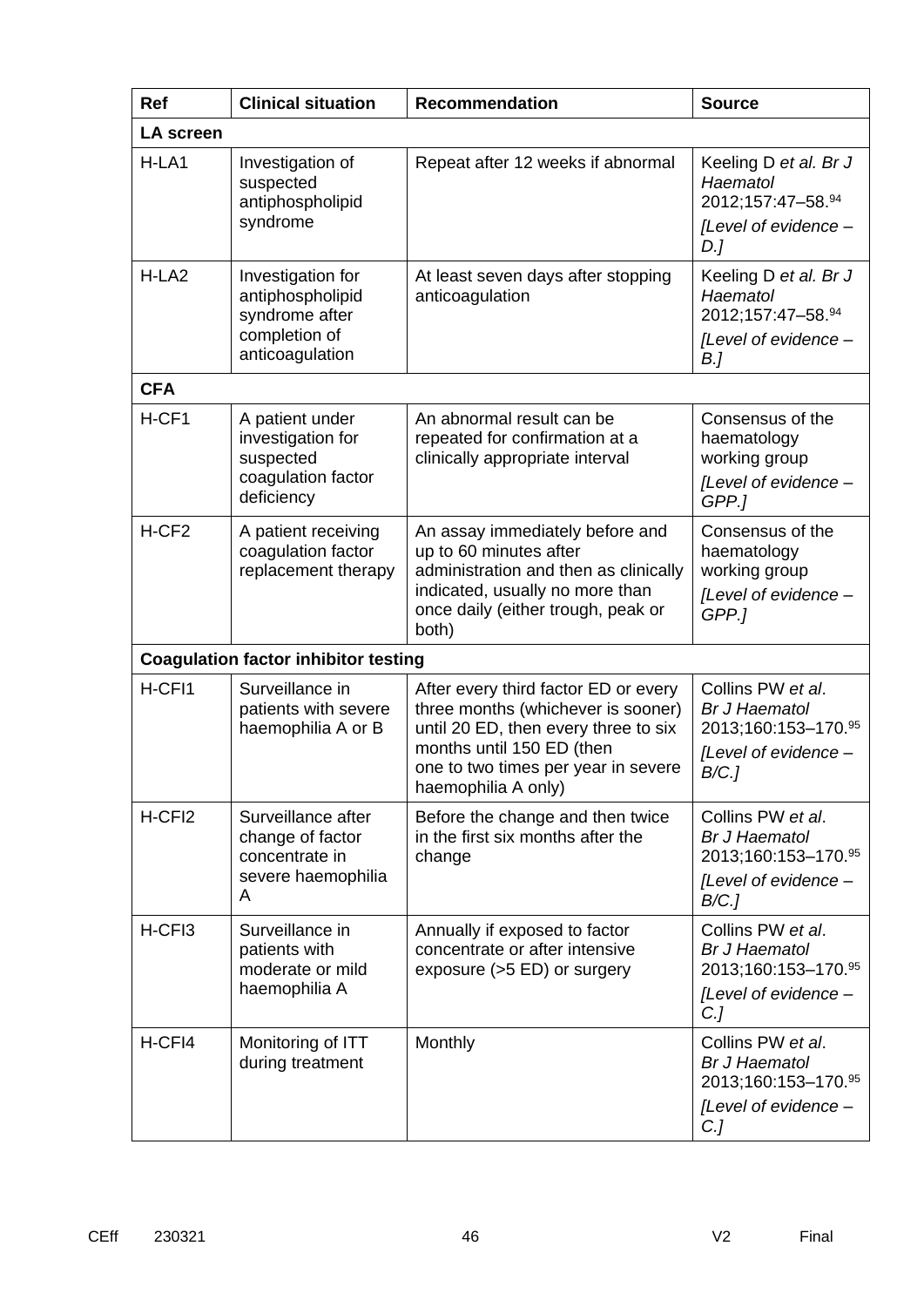| <b>Ref</b> | <b>Clinical situation</b>                                                                  | <b>Recommendation</b>                                            | <b>Source</b>                                                                                                                                   |
|------------|--------------------------------------------------------------------------------------------|------------------------------------------------------------------|-------------------------------------------------------------------------------------------------------------------------------------------------|
| H-CFI5     | After completion of<br>successful ITT                                                      | Monthly for six months then every<br>two months for up to a year | Collins PW et al.<br>Br J Haematol<br>2013;160:153-170.95<br>[Level of evidence -<br>$C$ .]                                                     |
| H-CFI6     | Monitoring patients<br>with newly<br>diagnosed acquired<br>coagulation factor<br>inhibitor | Monthly until six months after<br>remission                      | Consensus of<br>haematology<br>working group<br>Collins PW et al.<br><b>Br J Haematol</b><br>2013;162:758-773.96<br>[Level of evidence -<br>D.] |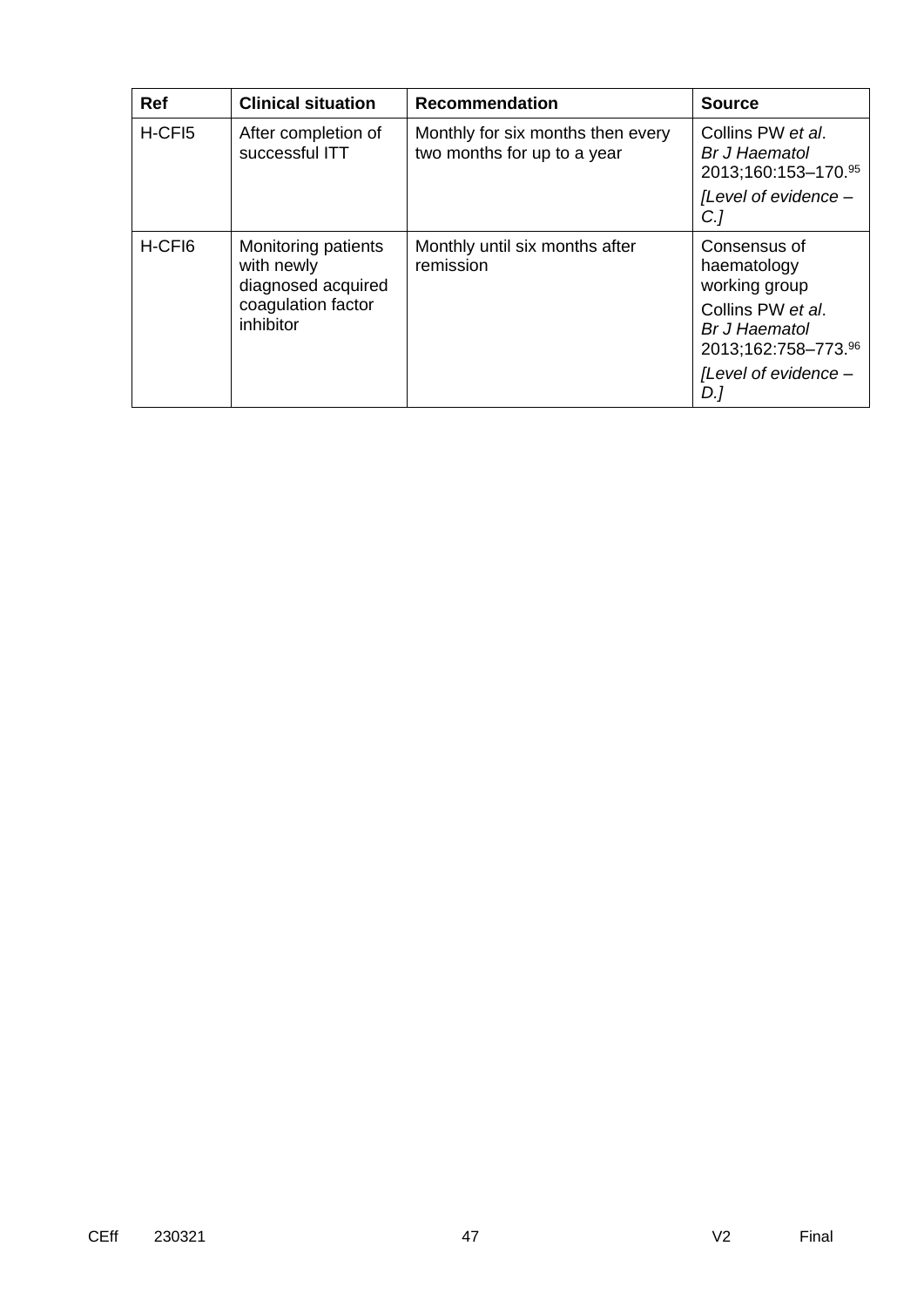### **3.3 Haematology transfusion (general and screening group in PBLC)**

Note: Estimation of FMH refers to the measurement of FMH by Kleihauer and/or flow cytometry

| <b>Ref</b>               | <b>Clinical situation</b>                                                                                                                       | <b>Recommendation</b>                                                                                                                                                                      | <b>Source</b>                                                                               |
|--------------------------|-------------------------------------------------------------------------------------------------------------------------------------------------|--------------------------------------------------------------------------------------------------------------------------------------------------------------------------------------------|---------------------------------------------------------------------------------------------|
|                          | Blood group and antibody screen                                                                                                                 |                                                                                                                                                                                            |                                                                                             |
| H-BGAS1                  | A first-time patient<br>prior to transfusion                                                                                                    | A second sample should be<br>requested prior to transfusion                                                                                                                                | Milkins C et al.<br><b>Transfus Med</b><br>2013;23:3-35.97<br>[Level of evidence -          |
|                          |                                                                                                                                                 |                                                                                                                                                                                            | D.]                                                                                         |
| H-BGAS2                  | A patient who has<br>not had a<br>transfusion or<br>pregnancy within the<br>previous three<br>months                                            | The original sample can be valid<br>for up to three months                                                                                                                                 | Milkins C et al.<br><b>Transfus Med</b><br>2013;23:3-35.97<br>[Level of evidence -<br>D.]   |
| H-BGAS3                  | A patient who has<br>had a transfusion or<br>pregnancy within the<br>previous three<br>months                                                   | The original sample is valid for up<br>to three days                                                                                                                                       | Milkins C et al.<br><b>Transfus Med</b><br>2013;23:3-35.97<br>[Level of evidence -<br>D.]   |
| H-BGAS4                  | A pregnant woman<br>who requires blood<br>on standby for<br>obstetric<br>emergencies (e.g.<br>placenta praevia)                                 | A sample may be considered valid<br>for up to seven days                                                                                                                                   | Milkins C et al.<br><b>Transfus Med</b><br>2013;23:3-35.97<br>[Level of evidence -<br>D.]   |
| H-BGAS5                  | A chronically<br>transfused patient<br>with no red cell<br>alloantibodies                                                                       | A sample may be considered valid<br>for up to seven days after individual<br>risk assessment                                                                                               | Milkins C et al.<br><b>Transfus Med</b><br>2013;23:3-35.97<br>[Level of evidence -<br>D.]   |
| H-BGAS6                  | A pregnant woman<br>over 20 weeks<br>gestation who has<br>anti-D, -c or -K<br>antibodies                                                        | Repeat with quantification of c and<br>D antibodies, and anti-K by titration<br>every four weeks until 28 weeks<br>and then every two weeks until<br>delivery                              | White J et al.<br><b>Transfus Med</b><br>2016;26:246-263.98<br>[Level of evidence -<br>C/D. |
| <b>Estimation of FMH</b> |                                                                                                                                                 |                                                                                                                                                                                            |                                                                                             |
| H-FMH1                   | An antenatal<br>sensitising event in<br>RhD-negative<br>women after 20<br>weeks gestation who<br>are at risk of<br>developing RhD<br>antibodies | Repeat for each new sensitising<br>event unless there is an ongoing<br>sensitising event (e.g. intermittent<br>uterine bleeding) then repeat no<br>more frequently than every two<br>weeks | Qureshi H et al.<br><b>Transfus Med</b><br>2014;24:8-20.99<br>[Level of evidence -<br>C.J   |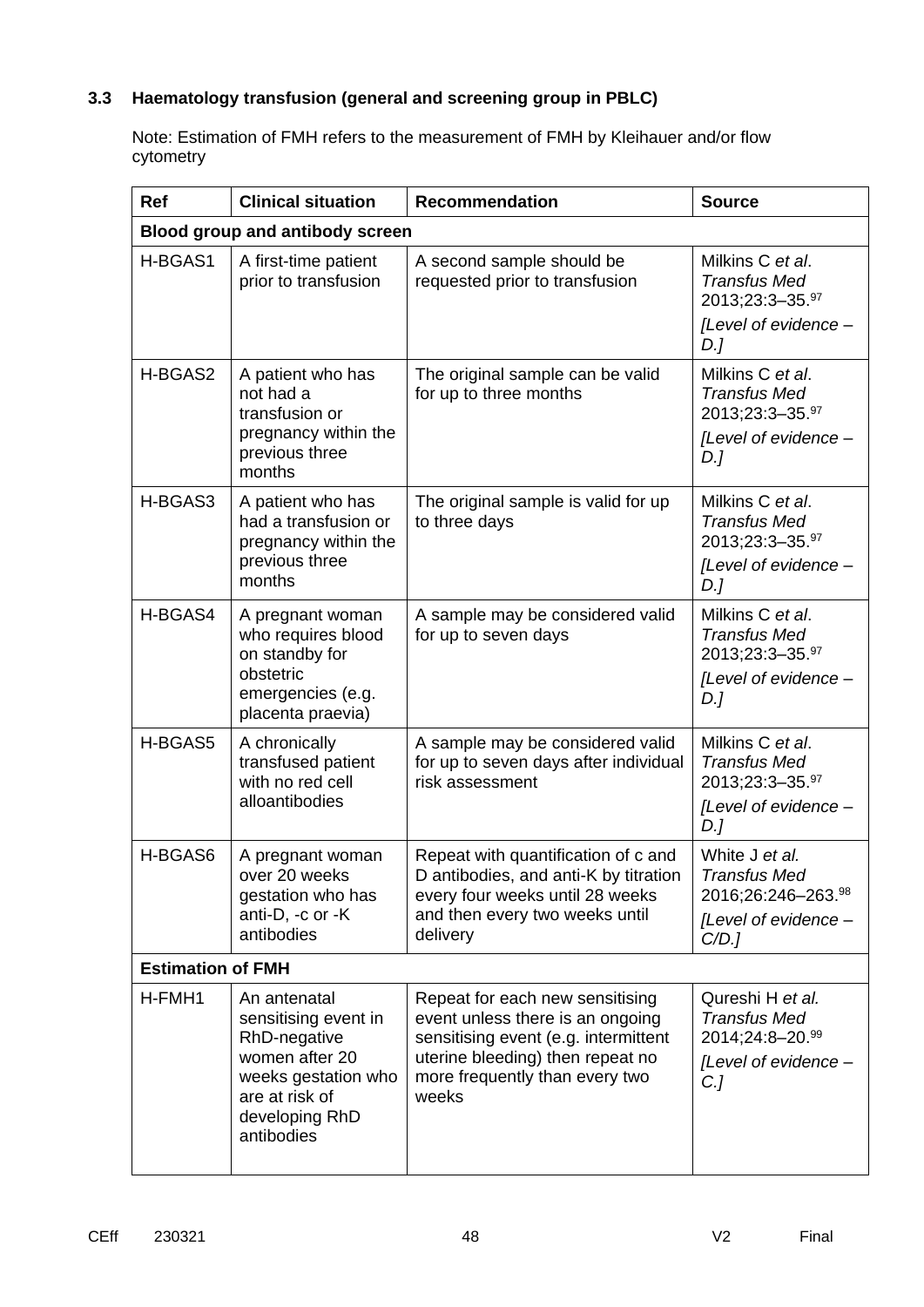| <b>Ref</b>         | <b>Clinical situation</b>                                                                                                                                                         | <b>Recommendation</b>                                                                                                   | <b>Source</b>                                                                                     |
|--------------------|-----------------------------------------------------------------------------------------------------------------------------------------------------------------------------------|-------------------------------------------------------------------------------------------------------------------------|---------------------------------------------------------------------------------------------------|
| H-FMH <sub>2</sub> | $FMH > 4$ ml in RhD-<br>negative women<br>after 20 weeks<br>gestation who are at<br>risk of developing<br>RhD antibodies<br>(RhD-positive baby<br>or fetal RhD status<br>unknown) | Repeat 48 hours after IV anti-D or<br>72 hours after IM anti-D and repeat<br>process until no detectable fetal<br>cells | Qureshi H et al.<br><b>Transfus Med</b><br>2014;24:8-20.99<br>[Level of evidence -<br>$C$ .]      |
| H-FMH3             | After cell salvage in<br>RhD-negative<br>women                                                                                                                                    | Check 30–45 minutes after<br>reinfusion of salvaged cells then as<br>per FMH1                                           | Qureshi H et al.<br><b>Transfus Med</b><br>2014;24:8-20.99<br>[Level of evidence -<br>$C_{\cdot}$ |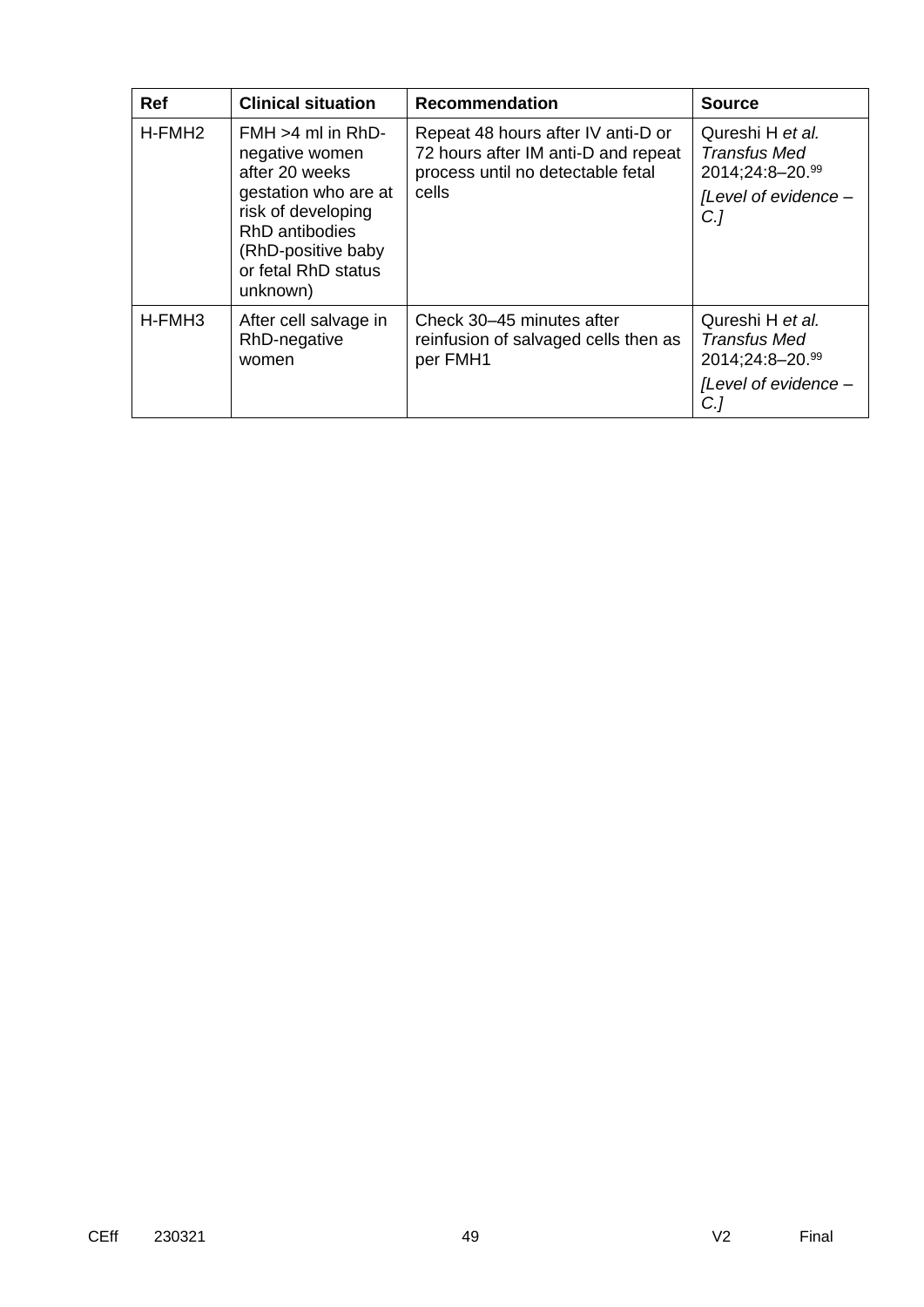# **4 Immunology recommendations**

If no source is quoted, then the recommendation is based on the response from the RCPath SAC for immunology.

| <b>Ref</b> | <b>Test</b>                                   | <b>Recommendation</b>                                                                                                | <b>Source</b>                                                                               |
|------------|-----------------------------------------------|----------------------------------------------------------------------------------------------------------------------|---------------------------------------------------------------------------------------------|
| $I-1$      | A3 ganglionic<br>receptor antibody            | Repeat testing once diagnosis is<br>confirmed is of limited value                                                    | [Level of evidence -<br>GPP.1                                                               |
| $I-2$      | Acetyl choline<br>receptor antibody           | Frequency determined by clinical<br>context. Every six months while on<br>treatment                                  | [Level of evidence -<br>GPP.]                                                               |
| $I-3$      | Adrenal cortex<br>antibody                    | Repeat testing of limited value.<br>Frequency to be determined by<br>clinical context                                | [Level of evidence -<br>GPP.1                                                               |
| $I - 4$    | aPL antibody                                  | Once diagnosis is confirmed using<br>BCSH guidelines, repeat testing is<br>of limited value                          | Keeling D et al.<br><b>Br J Haematol</b><br>2012;157:47-58.94<br>[Level of evidence -<br>D. |
| $I-5$      | Alpha-1 antitrypsin<br>genotype               | Not routinely required                                                                                               | [Level of evidence -<br>GPP.]                                                               |
| $I-6$      | <b>AMPA</b> receptor<br>antibody              | Repeat testing of limited value.<br>Frequency to be determined by<br>clinical context                                | [Level of evidence -<br>GPP.]                                                               |
| $I - 7$    | Anti-nuclear<br>antibody (HEP2)               | Once diagnosis is established,<br>repeat testing is of limited value                                                 | [Level of evidence -<br>GPP.]                                                               |
| $I-8$      | Aquaporin 4<br>antibodies (NMO)<br><b>CSF</b> | Repeat testing guided by clinical<br>context and discussion with<br>specialist laboratory service<br>providing assay | [Level of evidence -<br>GPP.]                                                               |
| $I-9$      | Aquaporin 4<br>antibodies (NMO)<br>serum      | Repeat testing guided by clinical<br>context and discussion with<br>specialist laboratory service<br>providing assay | [Level of evidence -<br>GPP.]                                                               |
| $I-10$     | Basal ganglia<br>antibody                     | Repeat testing of limited value.<br>Frequency to be determined by<br>clinical context                                | [Level of evidence -<br>GPP.]                                                               |
| $I-11$     | Beta-2 microglobulin                          | Repeat testing of limited value.<br>Frequency to be determined by<br>clinical context                                | [Level of evidence -<br>GPP.]                                                               |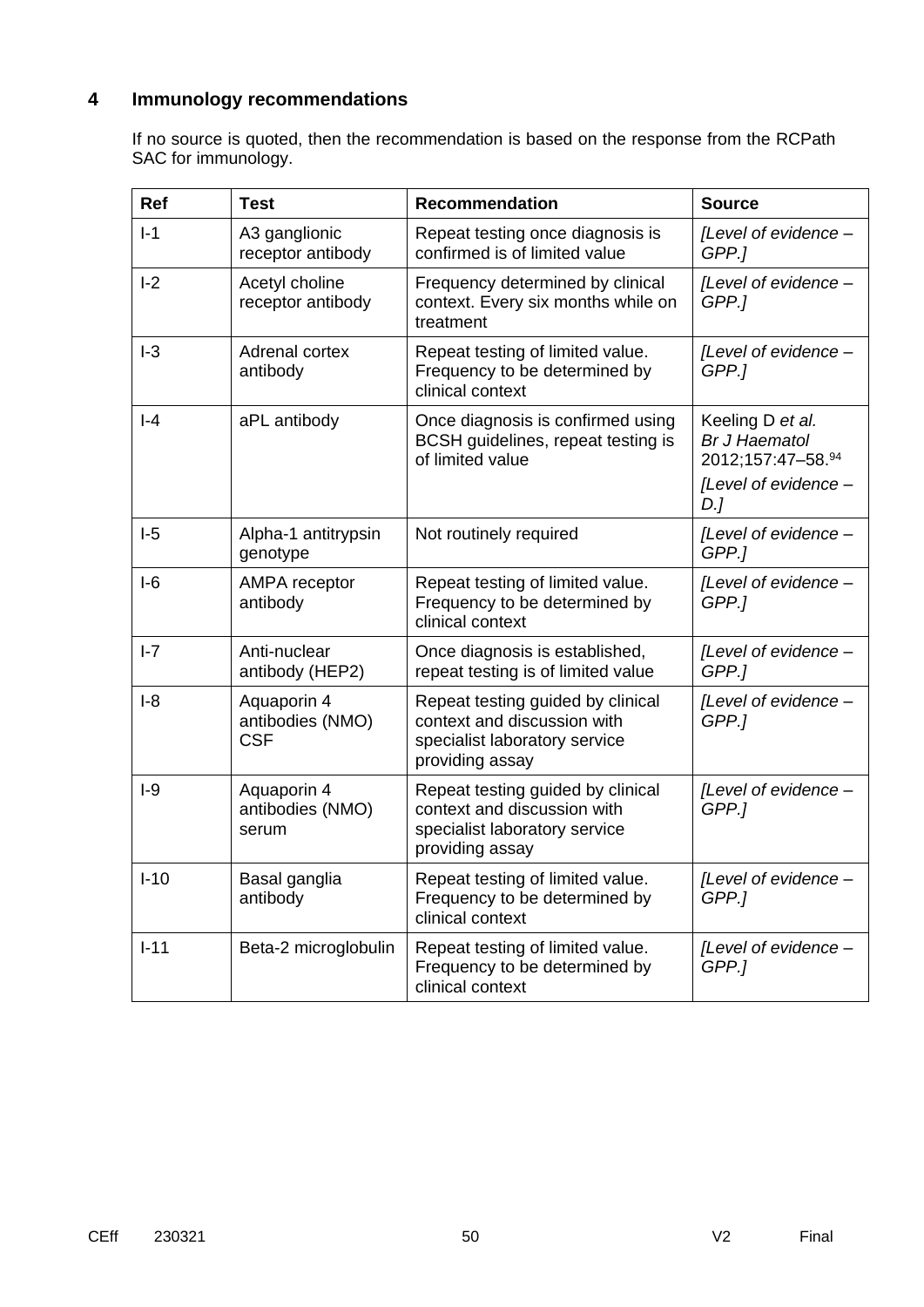| Ref      | <b>Test</b>                                 | <b>Recommendation</b>                                                                                                                                        | <b>Source</b>                                                                                                                    |
|----------|---------------------------------------------|--------------------------------------------------------------------------------------------------------------------------------------------------------------|----------------------------------------------------------------------------------------------------------------------------------|
| $I-12$   | Beta-2 glycoprotein I<br>antibody           | Once diagnosis is confirmed using<br>BCSH guidelines, repeat testing is<br>of limited value                                                                  | Keeling D et al.<br><b>Br J Haematol</b><br>2012;157:47-58.94<br>[Level of evidence -<br>$D$ .]                                  |
| $I-13$   | C <sub>3/4</sub>                            | 90 days (earlier frequency of<br>testing maybe required in<br>exceptional cases)                                                                             | Consensus of<br>surveyed labs<br>[Level of evidence -<br>GPP.]                                                                   |
| $I-14$   | C <sub>3</sub> nephritic factor             | Not routinely required if positive.<br>Only allowed if C3 below reference<br>range                                                                           | [Level of evidence -<br>GPP.]                                                                                                    |
| $I-15$   | Cardiac muscle<br>antibody                  | Not routinely required                                                                                                                                       | [Level of evidence -<br>GPP.]                                                                                                    |
| $I-16$   | Cardiolipin antibody                        | Once diagnosis is confirmed using<br>BCSH guidelines, repeat testing is<br>of limited value                                                                  | Keeling D et al.<br><b>Br J Haematol</b><br>2012;157:47-58.94<br>[Level of evidence -<br>D.]                                     |
| $I - 17$ | <b>CCP</b>                                  | Repeat testing once diagnosis is<br>confirmed is of limited value                                                                                            | Consensus of<br>surveyed labs<br>[Level of evidence -<br>GPP.]<br><b>NICE. NG100,</b><br>2018.100<br>[Level of evidence -<br>D.] |
| $I-18$   | CD62 ligand<br>shedding                     | Discuss with lab                                                                                                                                             | [Level of evidence -<br>GPP.]                                                                                                    |
| $I-19$   | Complement C1q                              | Repeat testing of limited value.<br>Frequency to be determined by<br>clinical context                                                                        | Tarzi MD et al. Clin<br>Exp Immunol 2007;<br>149:513-516.101<br>[Level of evidence -<br>D.J                                      |
| $I-20$   | Complement 1<br>inhibitor<br>immunochemical | Only once to confirm; repeat<br>testing limited to exceptional cases<br>Generally, only performed if C4 is<br>low or with compatible clinical<br>information | [Level of evidence -<br>GPP.]                                                                                                    |
| $I-21$   | Complement AP100                            | Only once to confirm<br>Only allowed with compatible<br>clinical information                                                                                 | [Level of evidence -<br>GPP.]                                                                                                    |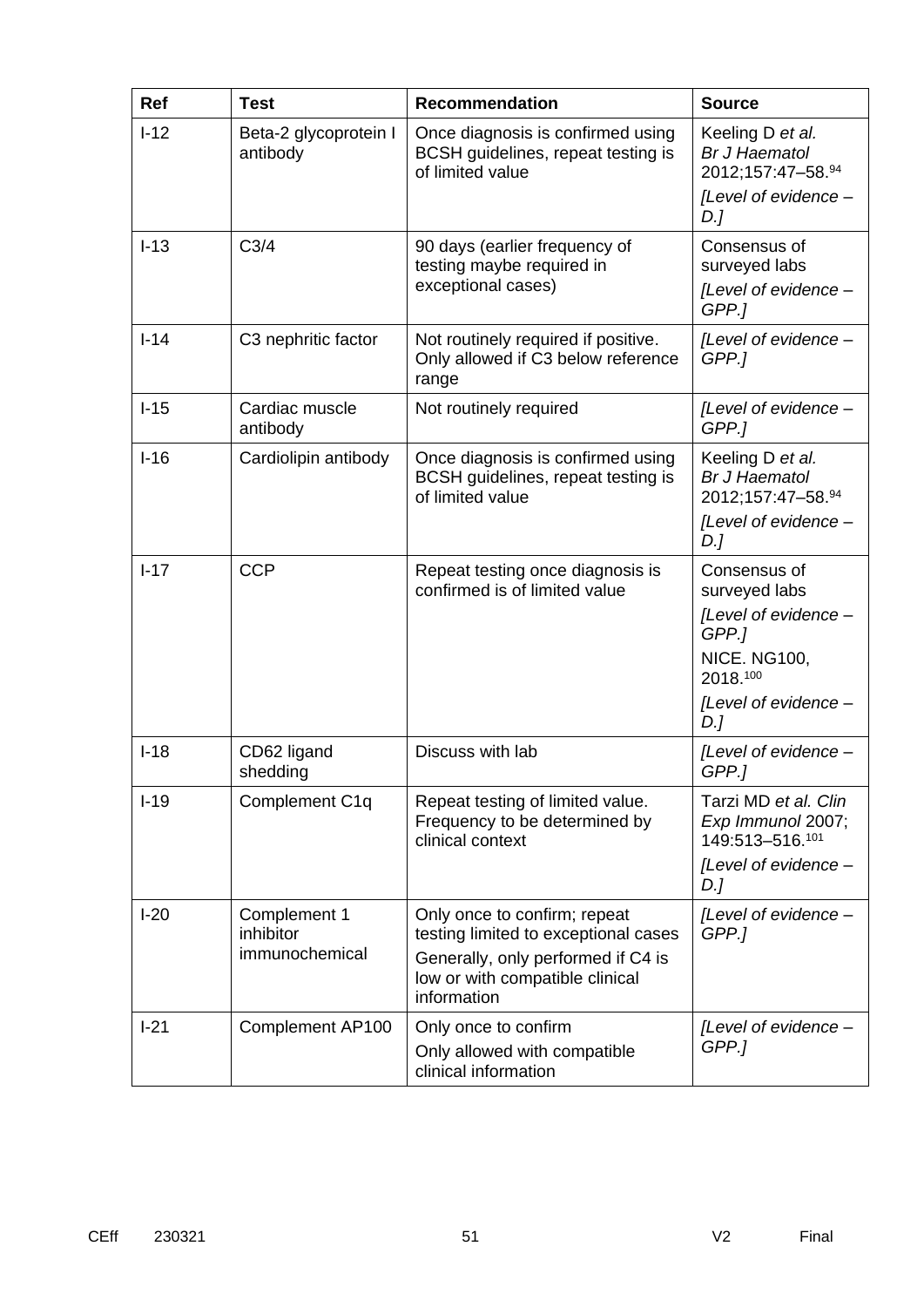| Ref    | <b>Test</b>                                        | <b>Recommendation</b>                                                                                                                                                                            | <b>Source</b>                 |
|--------|----------------------------------------------------|--------------------------------------------------------------------------------------------------------------------------------------------------------------------------------------------------|-------------------------------|
| $I-22$ | Complement C2                                      | Only once to confirm<br>Only allowed with compatible<br>clinical information                                                                                                                     | [Level of evidence -<br>GPP.] |
| $I-23$ | Complement CH100                                   | Only once to confirm<br>Only allowed with compatible<br>clinical information                                                                                                                     | [Level of evidence -<br>GPP.] |
| $I-24$ | Complement factor<br>В                             | Only once to confirm<br>Only allowed with compatible<br>clinical information                                                                                                                     | [Level of evidence -<br>GPP.] |
| $I-25$ | Complement factor<br>H                             | Only allowed with compatible<br>clinical information                                                                                                                                             | [Level of evidence -<br>GPP.] |
| $I-26$ | CSF oligoclonal                                    | Repeat testing of limited value.<br>Frequency to be determined by<br>clinical context                                                                                                            | [Level of evidence -<br>GPP.] |
| $I-27$ | Cryoglobulin screen                                | After initial confirmation of<br>cryoglobulin, which may<br>require testing more than once,<br>repeat testing of limited value.<br>Frequency to be determined by<br>clinical context             | [Level of evidence -<br>GPP.] |
| $I-28$ | Cryoglobulin type                                  | Repeat testing of limited value.<br>Frequency to be determined by<br>clinical context                                                                                                            | [Level of evidence -<br>GPP.] |
| $I-29$ | dsDNA Ab ELISA                                     | Every three to six months while on<br>treatment                                                                                                                                                  | [Level of evidence -<br>GPP.] |
| $I-30$ | Endomysial antibody<br>(lgA)                       | Not routinely required<br>Only for confirmation of tTg<br>positives                                                                                                                              | [Level of evidence -<br>GPP.] |
| $I-31$ | Endomysial antibody<br>(lgG)                       | Only for patients with complete IgA<br>deficiency and confirmation of<br>positive tTG IgG<br>Indicate that this test should not be<br>undertaken and refer to relevant<br><b>NICE</b> guidelines | [Level of evidence -<br>GPP.1 |
| $I-32$ | ENA RNP, Sm, Ro,<br>La, Scl, Jo1 and<br>centromere | Repeat testing of limited value.<br>Frequency to be determined by<br>clinical context                                                                                                            | [Level of evidence -<br>GPP.] |
| $I-33$ | GABA receptor<br>antibody                          | Repeat testing of limited value.<br>Frequency to be determined by<br>clinical context                                                                                                            | [Level of evidence -<br>GPP.] |
| $I-34$ | GAD65 antibody                                     | Not routinely required                                                                                                                                                                           | [Level of evidence -<br>GPP.] |
| $I-35$ | Ganglioside GD1b<br>antibody                       | Not routinely required                                                                                                                                                                           | [Level of evidence -<br>GPP.  |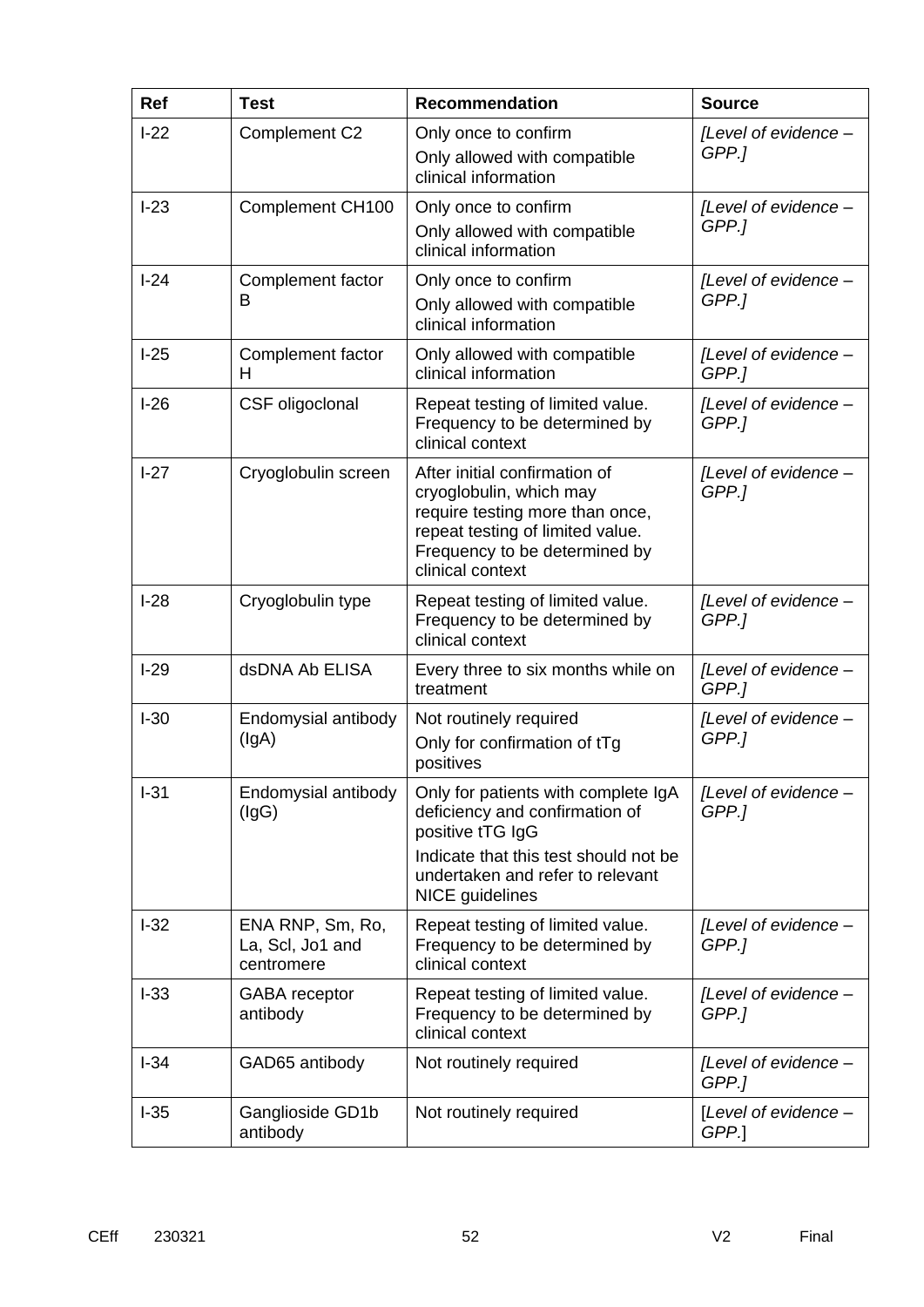| Ref    | <b>Test</b>                                              | <b>Recommendation</b>                                                                                    | <b>Source</b>                                                                                                      |
|--------|----------------------------------------------------------|----------------------------------------------------------------------------------------------------------|--------------------------------------------------------------------------------------------------------------------|
| $I-36$ | Ganglioside GM1<br>antibody                              | Not routinely required                                                                                   | [Level of evidence -<br>GPP.]                                                                                      |
| $I-37$ | Ganglioside GQ1b<br>antibody                             | Not routinely required                                                                                   | [Level of evidence -<br>GPP.]                                                                                      |
| $I-38$ | <b>GBM</b> antibody                                      | Every three to six months while on<br>treatment or more frequent if<br>receiving plasma exchange therapy | [Level of evidence -<br>GPP.]                                                                                      |
| $I-39$ | Glycine receptor<br>antibody                             | Repeat testing of limited value.<br>Frequency to be determined by<br>clinical context                    | [Level of evidence -<br>GPP.]                                                                                      |
| $I-40$ | Hib antibody                                             | Repeat testing to assess response<br>to test immunisation. Serial<br>monitoring of limited value         | [Level of evidence -<br>GPP.]                                                                                      |
| $I-41$ | Histone antibody                                         | Not routinely required                                                                                   | [Level of evidence -<br>GPP.]                                                                                      |
| $I-42$ | IA2 antibody                                             | Not routinely required                                                                                   | [Level of evidence -<br>GPP.]                                                                                      |
| $I-43$ | IgA low level                                            | Not routinely required                                                                                   | [Level of evidence -<br>GPP.]                                                                                      |
| $-44$  | IgE                                                      | Not routinely required                                                                                   | [Level of evidence -<br>GPP.1                                                                                      |
| $I-45$ | IgG low level                                            | Not routinely required                                                                                   | [Level of evidence -<br>GPP.]                                                                                      |
| $I-46$ | IgG subclasses<br>(1, 2, 3, 4)                           | Not routinely required                                                                                   | [Level of evidence -<br>GPP.1                                                                                      |
| $I-47$ | IgG4                                                     | Repeat testing of limited value,<br>although it may be useful for<br>monitoring in certain patients      | Abraham M et al.<br><b>Expert Rev Clin</b><br><b>Immunol</b><br>2017;13:867-875.102<br>[Level of evidence -<br>D.] |
| $I-48$ | Insulin antibody                                         | Not routinely required                                                                                   | [Level of evidence -<br>GPP.1                                                                                      |
| $I-49$ | Intrinsic factor<br>antibody                             | Not routinely required                                                                                   | Khan S et al. J Clin<br>Path 2009;62:439-<br>441.103                                                               |
|        |                                                          |                                                                                                          | [Level of evidence -<br>D.J                                                                                        |
| $I-50$ | Islet cell antibody                                      | Not routinely required                                                                                   | [Level of evidence -<br>GPP.]                                                                                      |
| $I-51$ | Liver antibody line<br>blot, including M2-<br><b>PDH</b> | Not routinely required                                                                                   | [Level of evidence -<br>GPP.]                                                                                      |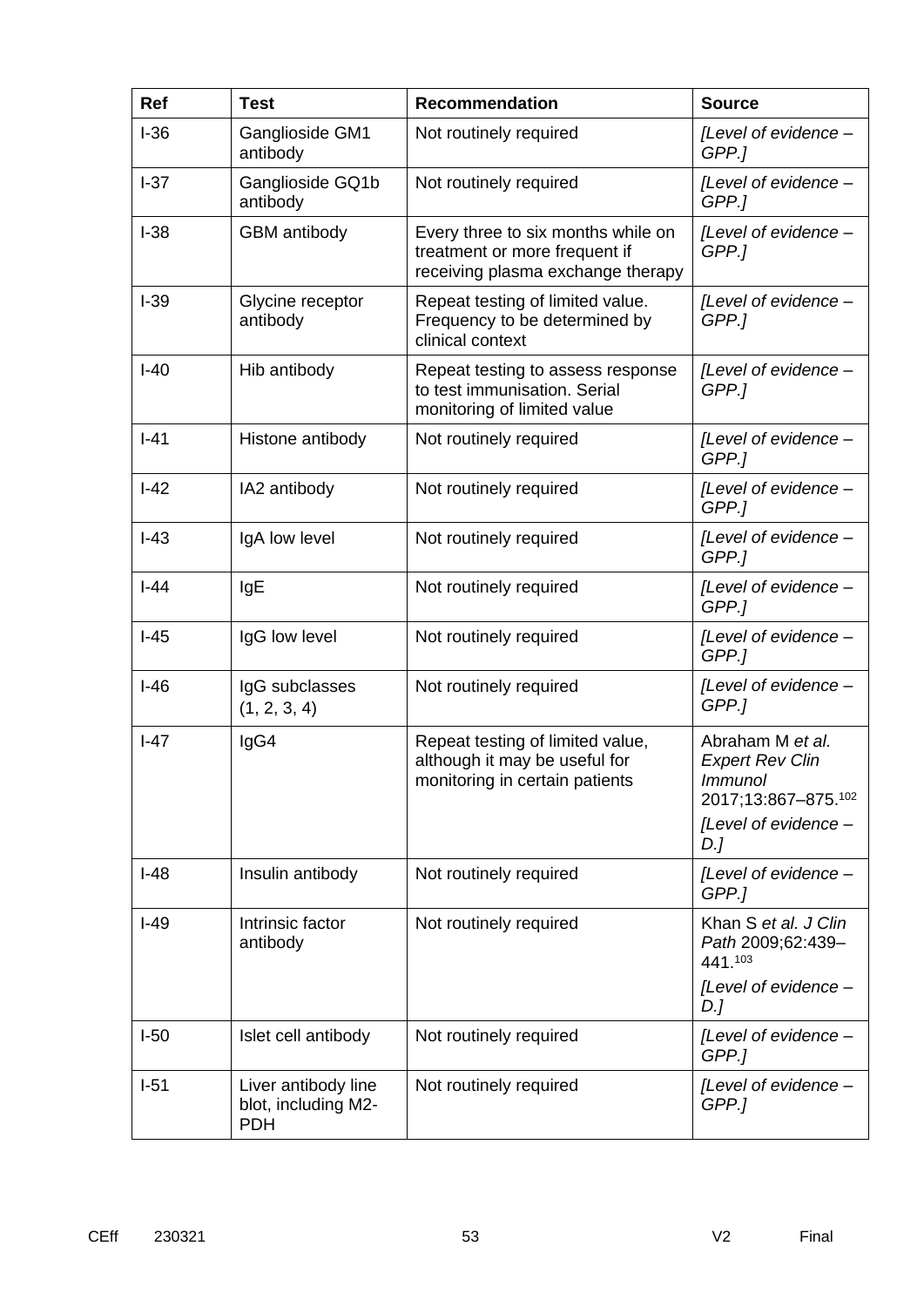| <b>Ref</b> | <b>Test</b>                                  | <b>Recommendation</b>                                                                                                                                                                                                                                                                                                                                                                | <b>Source</b>                                                                                 |
|------------|----------------------------------------------|--------------------------------------------------------------------------------------------------------------------------------------------------------------------------------------------------------------------------------------------------------------------------------------------------------------------------------------------------------------------------------------|-----------------------------------------------------------------------------------------------|
| $I-52$     | Liver autoantibodies                         | Repeat testing of limited value.<br>Frequency to be determined by<br>clinical context                                                                                                                                                                                                                                                                                                | [Level of evidence -<br>GPP.1                                                                 |
| $I-53$     | Lymphocyte<br>phenotype CD3, 4,<br>8, 19, 56 | Discuss with lab                                                                                                                                                                                                                                                                                                                                                                     | [Level of evidence -<br>GPP.]                                                                 |
| $I-54$     | Leucocyte adhesion<br>molecules              | Discuss with lab                                                                                                                                                                                                                                                                                                                                                                     | [Level of evidence -<br>GPP.]                                                                 |
| $I-55$     | Lymphocyte<br>phenotyping<br>extended panel  | Discuss with lab                                                                                                                                                                                                                                                                                                                                                                     | [Level of evidence -<br>GPP.]                                                                 |
| $I-56$     | Mast cell tryptase                           | Three samples over a 24-hour<br>period for assessment of<br>anaphylaxis<br>(Resuscitation Council UK<br>guidelines advise that samples<br>should be taken at as close to time<br>0 as possible, and 2 hours after<br>onset with a baseline sample<br>greater than 24 hours.)<br>Repeat testing may be required in<br>mastocytosis. Frequency to be<br>determined by clinical context | <b>NICE. CG134,</b><br>2011.104<br>[Level of evidence -<br>D.]                                |
| $I-57$     | <b>MPO ANCA</b>                              | On treatment: six months or more<br>frequent if receiving plasma<br>exchange therapy<br>Off treatment: annually                                                                                                                                                                                                                                                                      | Ntatsaki E et al.<br>Rheumatology<br>2014;53:2306-<br>2309.105<br>[Level of evidence -<br>D.] |
| I-58       | Muscle-specific<br>kinase antibody           | Repeat testing of limited value.<br>Frequency to be determined by<br>clinical context                                                                                                                                                                                                                                                                                                | [Level of evidence -<br>GPP.1                                                                 |
| $I-59$     | MAG antibody                                 | Repeat testing of limited value.<br>Frequency to be determined by<br>clinical context                                                                                                                                                                                                                                                                                                | [Level of evidence -<br>GPP.]                                                                 |
| $I-60$     | MOG antibody                                 | Not routinely required                                                                                                                                                                                                                                                                                                                                                               | [Level of evidence -<br>GPP.]                                                                 |
| $I-61$     | Myositis antibody<br>profile                 | Repeat testing of limited value.<br>Frequency to be determined by<br>clinical context                                                                                                                                                                                                                                                                                                | [Level of evidence -<br>GPP.]                                                                 |
| $I-62$     | Neutrophil<br>cytoplasmic antibody           | On treatment: six months or more<br>frequent if receiving plasma<br>exchange therapy<br>Off treatment: annually                                                                                                                                                                                                                                                                      | Ntatsaki E et al.<br>Rheumatology<br>2014;53:2306-<br>2309.105<br>[Level of evidence -<br>D.] |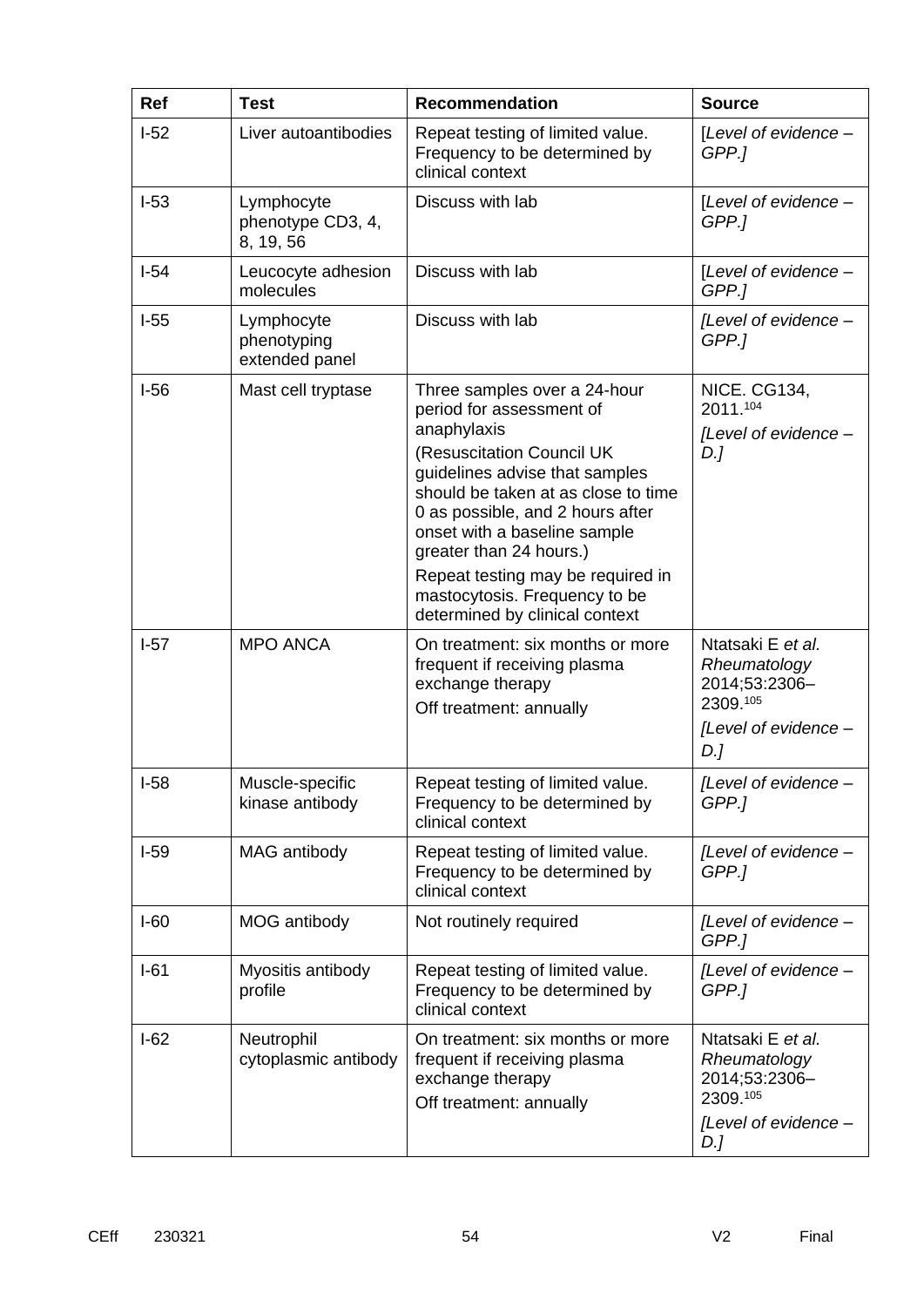| Ref      | <b>Test</b>                                     | <b>Recommendation</b>                                                                                           | <b>Source</b>                                                                          |
|----------|-------------------------------------------------|-----------------------------------------------------------------------------------------------------------------|----------------------------------------------------------------------------------------|
| $I-63$   | Neutrophil oxidative<br>burst                   | Discuss with lab                                                                                                | [Level of evidence -<br>GPP.]                                                          |
| $I-64$   | NMDA receptor<br>antibody CSF                   | Repeat testing of limited value.<br>Frequency to be determined by<br>clinical context                           | [Level of evidence -<br>GPP.]                                                          |
| $I-65$   | NMDA receptor<br>antibody serum                 | Repeat testing of limited value.<br>Frequency to be determined by<br>clinical context                           | [Level of evidence -<br>GPP.1                                                          |
| $I-66$   | Ovarian antibody                                | Not routinely required                                                                                          | [Level of evidence -<br>GPP.]                                                          |
| $I-67$   | Paraneoplastic<br>antibody profile              | Not routinely required                                                                                          | [Level of evidence -<br>GPP.]                                                          |
| $I-68$   | Paraprotein<br>(monolonal band)<br>quantitation | Three months                                                                                                    | [Level of evidence -<br>GPP.                                                           |
| $I-69$   | Parathyroid antibody                            | Not routinely required                                                                                          | [Level of evidence -<br>GPP.]                                                          |
| $I-70$   | Parietal cell antibody                          | Not routinely required                                                                                          | [Level of evidence -<br>GPP.]                                                          |
| $1 - 71$ | Pemphigoid<br>antibody                          | On treatment: six months<br>Off treatment: annually                                                             | [Level of evidence -<br>GPP.]                                                          |
| $I-72$   | Pemphigus antibody                              | On treatment: six months<br>Off treatment: annually                                                             | [Level of evidence -<br>GPP.]                                                          |
| $I - 73$ | Phospholipase A2<br>receptor antibody           | Repeat testing of limited value.<br>Frequency to be determined by<br>clinical context                           | [Level of evidence -<br>GPP.]                                                          |
| $I - 74$ | Pituitary antibody                              | Not routinely required                                                                                          | [Level of evidence -<br>GPP.1                                                          |
| $I-75$   | PR3 ANCA                                        | On treatment: six months or more<br>frequent if receiving plasma<br>exchange therapy<br>Off treatment: annually | Ntatsaki E et al.<br>Rheumatology<br>2014;53:2306-<br>2309.105<br>[Level of evidence - |
|          |                                                 |                                                                                                                 | D.J                                                                                    |
| $I-76$   | Protein (serum)<br>electrophoresis              | Three months                                                                                                    | Smellie WS et al.<br>J Clin Pathol<br>2005;58:1016-<br>1024.23                         |
|          |                                                 |                                                                                                                 | [Level of evidence -<br>$D$ .]                                                         |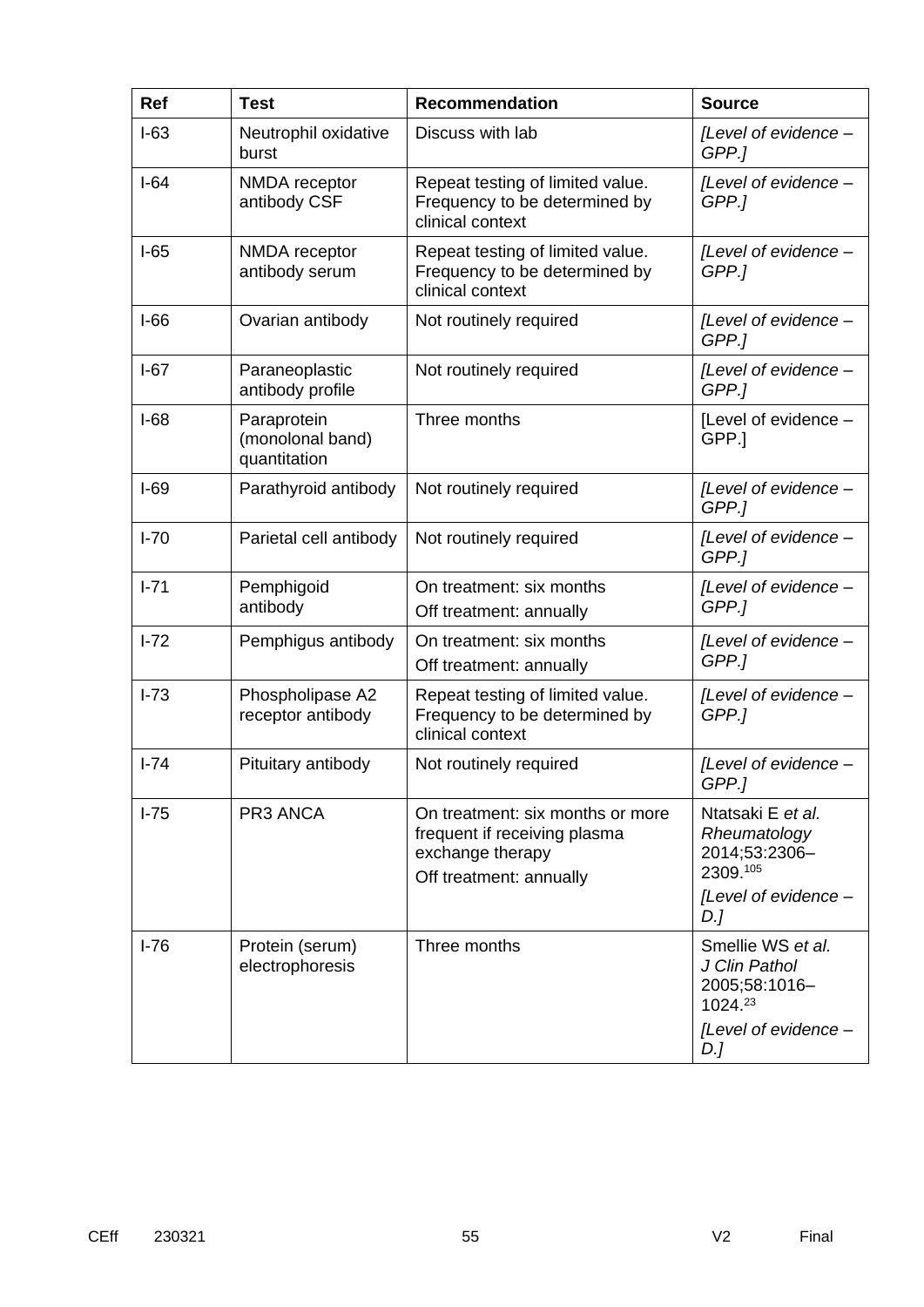| Ref      | <b>Test</b>                                              | <b>Recommendation</b>                                                                                                                                                                                            | <b>Source</b>                                                  |
|----------|----------------------------------------------------------|------------------------------------------------------------------------------------------------------------------------------------------------------------------------------------------------------------------|----------------------------------------------------------------|
| $I - 77$ | Protein (serum)<br>electrophoresis                       | <b>Annually for MGUS</b>                                                                                                                                                                                         | Smellie WS et al.<br>J Clin Pathol<br>2005;58:1016-<br>1024.23 |
|          |                                                          |                                                                                                                                                                                                                  | [Level of evidence -<br>D.]                                    |
| $I-78$   | <b>Quantiferon TB IFN</b><br>gamma                       | Discuss with lab                                                                                                                                                                                                 | [Level of evidence -<br>GPP.]                                  |
| $I-79$   | Rheumatoid factor                                        | Not routinely required                                                                                                                                                                                           | [Level of evidence -<br>GPP.]                                  |
| $I-80$   | Scleroderma<br>antibody profile                          | Repeat testing of limited value.<br>Frequency to be determined by<br>clinical context                                                                                                                            | [Level of evidence -<br>GPP.                                   |
| $I-81$   | Serotype-specific<br>anti-pneumococcal<br>antibody (APA) | Repeat testing to assess response<br>to test immunisation. Serial<br>monitoring of limited value                                                                                                                 | [Level of evidence -<br>GPP.]                                  |
| $I-82$   | Serum amyloid A                                          | Repeat testing of limited value.<br>Frequency to be determined by<br>clinical context                                                                                                                            | [Level of evidence -<br>GPP.]                                  |
| $I-83$   | Serum free light<br>chains                               | If available, local guidance and<br>treatment regimens should be<br>followed when requesting<br>paraprotein concentrations for<br>patients on active treatment                                                   | [Level of evidence -<br>GPP.]                                  |
|          |                                                          | If no local advice or treatment<br>regimens are available, then the<br>MRI is three months. This is only<br>for diagnosis/monitoring of<br>amyloidosis, non-secretory<br>myeloma and light chain only<br>myeloma |                                                                |
| $I-84$   | Serum<br>immunofixation                                  | Not routinely required unless there<br>is a change in serum<br>electrophoresis<br>Not performed as follow up to<br>electrophoresis unless for<br>remission confirmation                                          | [Level of evidence -<br>GPP.]                                  |
| $I-85$   | Skeletal (striated)<br>muscle antibody                   | Not routinely required<br>Comment on ordering that imaging<br>is superior for thymoma<br>investigation                                                                                                           | [Level of evidence -<br>GPP.]                                  |
| $I-86$   | Specific IgE                                             | Not routinely required                                                                                                                                                                                           | [Level of evidence -<br>GPP.]                                  |
| $I-87$   | Submaxillary gland<br>antibody                           | Never                                                                                                                                                                                                            | [Level of evidence -<br>GPP.]                                  |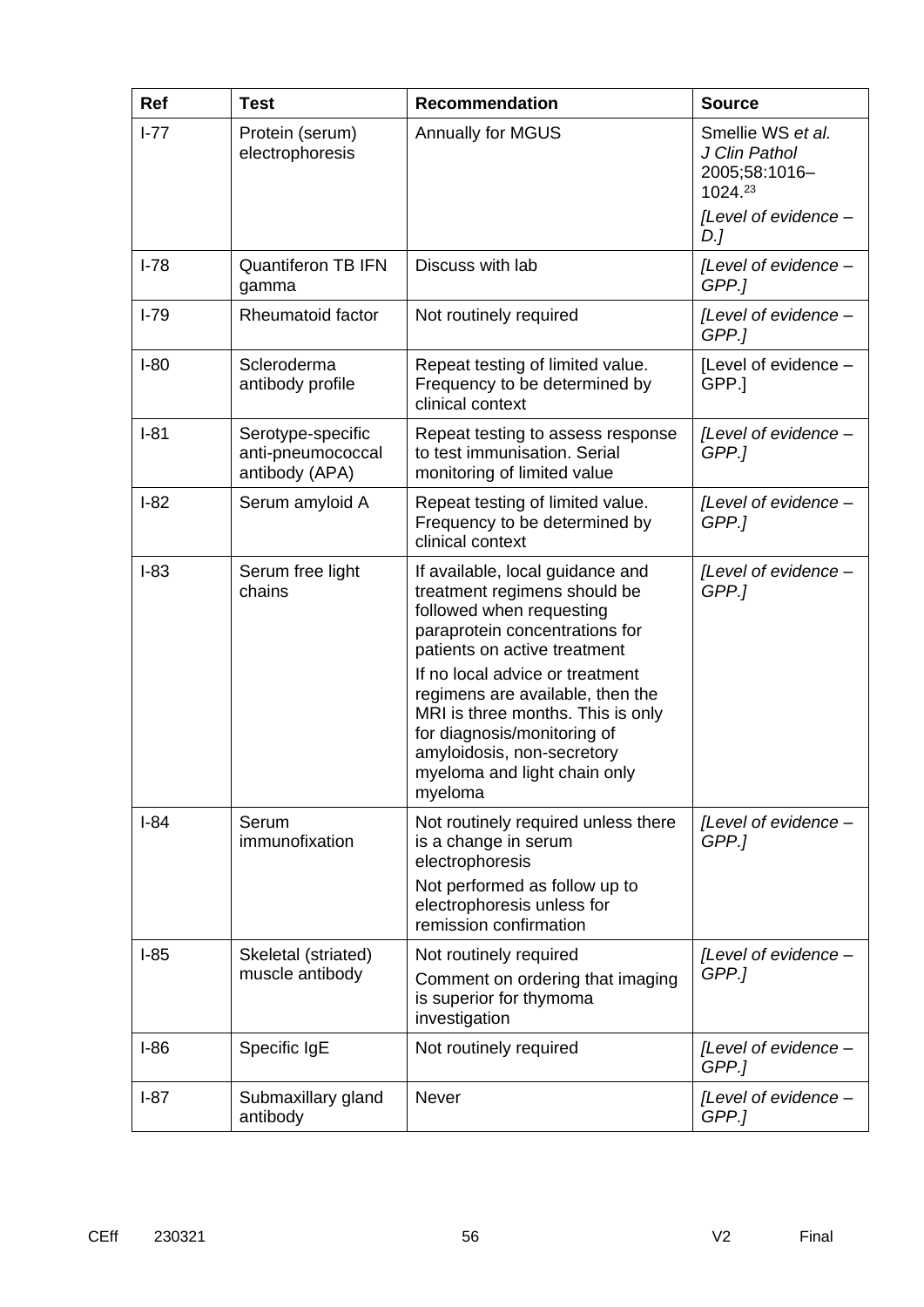| <b>Ref</b> | <b>Test</b>                            | <b>Recommendation</b>                                                                 | <b>Source</b>                 |
|------------|----------------------------------------|---------------------------------------------------------------------------------------|-------------------------------|
| $I-88$     | Tetanus antibody                       | Repeat testing to assess response<br>to test immunisation. Serial                     | Consensus of<br>surveyed labs |
|            |                                        | monitoring of limited value                                                           | [Level of evidence -<br>GPP.1 |
| $I-89$     | tlgE                                   | Repeat testing of limited value.<br>Frequency to be determined by                     | Consensus of<br>surveyed labs |
|            |                                        | clinical context                                                                      | [Level of evidence -<br>GPP.] |
| $I-90$     | Thyroid peroxidase<br>antibody         | Not routinely required                                                                | [Level of evidence -<br>GPP.] |
| $I-91$     | T-lymphocyte subset<br>CD3, 4, 8       | Discuss with lab                                                                      | [Level of evidence -<br>GPP.] |
| $I-92$     | tTg IgA antibody                       | IgA tTG can be used to monitor<br>response to a gluten-free diet                      | Wolters Kluwer,<br>2019.49    |
|            |                                        | Retesting at six to twelve months<br>depending on pre-treatment value                 | [Level of evidence -<br>GPP.] |
| $I-93$     | tTg IgG antibody                       | Retesting at six to twelve months<br>Only in IgA-deficient patients                   | [Level of evidence -<br>GPP.] |
| $I-94$     | Urine<br>electrophoresis               | Not routinely required                                                                | [Level of evidence -<br>GPP.] |
| $I-95$     | Urine Free Light<br><b>Chain Quant</b> | Repeat testing of limited value.<br>Frequency to be determined by<br>clinical context | [Level of evidence -<br>GPP.] |
| $I-96$     | VGCC antibody                          | Repeat testing of limited value.<br>Frequency to be determined by<br>clinical context | [Level of evidence -<br>GPP.] |
| $I-97$     | VGKC antibody CSF                      | Repeat testing of limited value.<br>Frequency to be determined by<br>clinical context | [Level of evidence -<br>GPP.] |
| $I-98$     | VGKC antibody<br>serum                 | Repeat testing of limited value.<br>Frequency to be determined by<br>clinical context | [Level of evidence -<br>GPP.1 |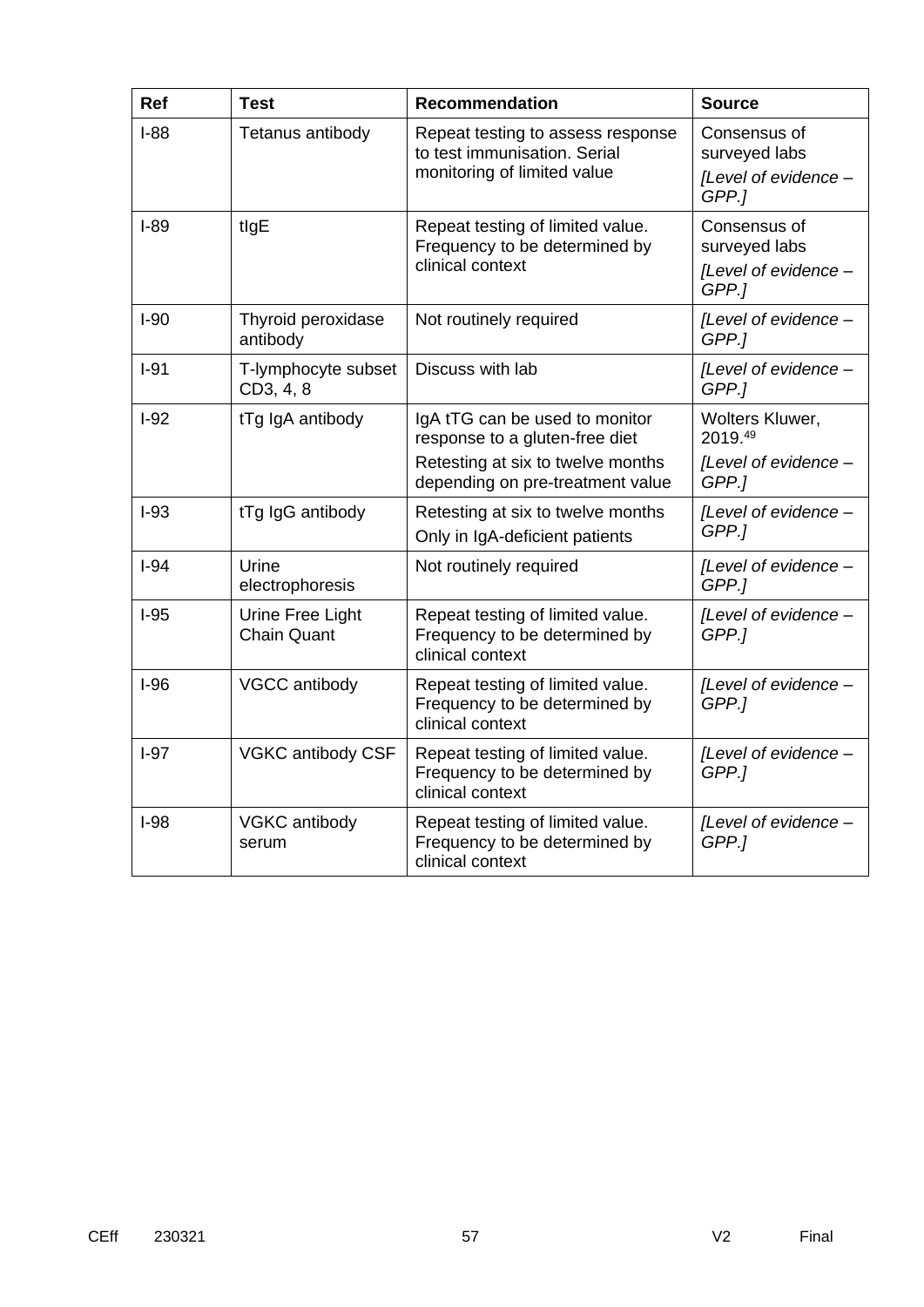# **5 Microbiology recommendations**

# **5.1 General microbiology**

| Ref    | <b>Clinical situation</b>                                                                                                                                                                                    | <b>Recommendation</b> | <b>Source</b>                 |
|--------|--------------------------------------------------------------------------------------------------------------------------------------------------------------------------------------------------------------|-----------------------|-------------------------------|
| $M-1$  | AFB microscopy and<br>culture                                                                                                                                                                                | N/A                   | N/A                           |
| $M-2$  | Antrum washings                                                                                                                                                                                              | Seven days            | [Level of evidence -<br>GPP.] |
| $M-3$  | <b>ASO</b> titre                                                                                                                                                                                             | 14 days               | [Level of evidence -<br>GPP.] |
| $M-4$  | Aspirates and fluids<br>from sterile sites                                                                                                                                                                   | N/A                   | N/A                           |
| $M-5$  | <b>Blood culture</b>                                                                                                                                                                                         | N/A                   | N/A                           |
| $M-6$  | Borrelia burgdorferi<br>(Lyme)                                                                                                                                                                               | 14 days               | [Level of evidence -<br>GPP.] |
| $M-7$  | <b>CSF</b>                                                                                                                                                                                                   | N/A                   | N/A                           |
| $M-8$  | Chlamydia NAAT                                                                                                                                                                                               | N/A                   | N/A                           |
| $M-9$  | <b>GC NAAT</b>                                                                                                                                                                                               | 14 days               | [Level of evidence -<br>GPP.] |
| $M-10$ | <b>CFT</b>                                                                                                                                                                                                   | 14 days               | [Level of evidence -<br>GPP.] |
| $M-11$ | Cough swab                                                                                                                                                                                                   | Seven days            | [Level of evidence -<br>GPP.] |
| $M-12$ | CSF for molecular<br>investigation, e.g.<br>Meningococcus                                                                                                                                                    | N/A                   | N/A                           |
| $M-13$ | CSF microscopy and<br>culture                                                                                                                                                                                | N/A                   | N/A                           |
| $M-14$ | Drug monitoring:<br>glycopeptides<br>(vancomycin,<br>teicoplanin, etc.)                                                                                                                                      | 24 hours              | [Level of evidence -<br>GPP.] |
| $M-15$ | Drug monitoring:<br>aminoglycoside<br>(gentamicin,<br>amikacin, etc.)<br>Note: this only<br>applies to once-daily<br>dosing. If patient is<br>on multiple doses<br>per day please refer<br>to local guidance | 24 hours              | [Level of evidence -<br>GPP.] |
| $M-16$ | Ear swab                                                                                                                                                                                                     | Seven days            | [Level of evidence -<br>GPP.] |
| $M-17$ | Ear/nose and throat<br>swab                                                                                                                                                                                  | Seven days            | [Level of evidence -<br>GPP.] |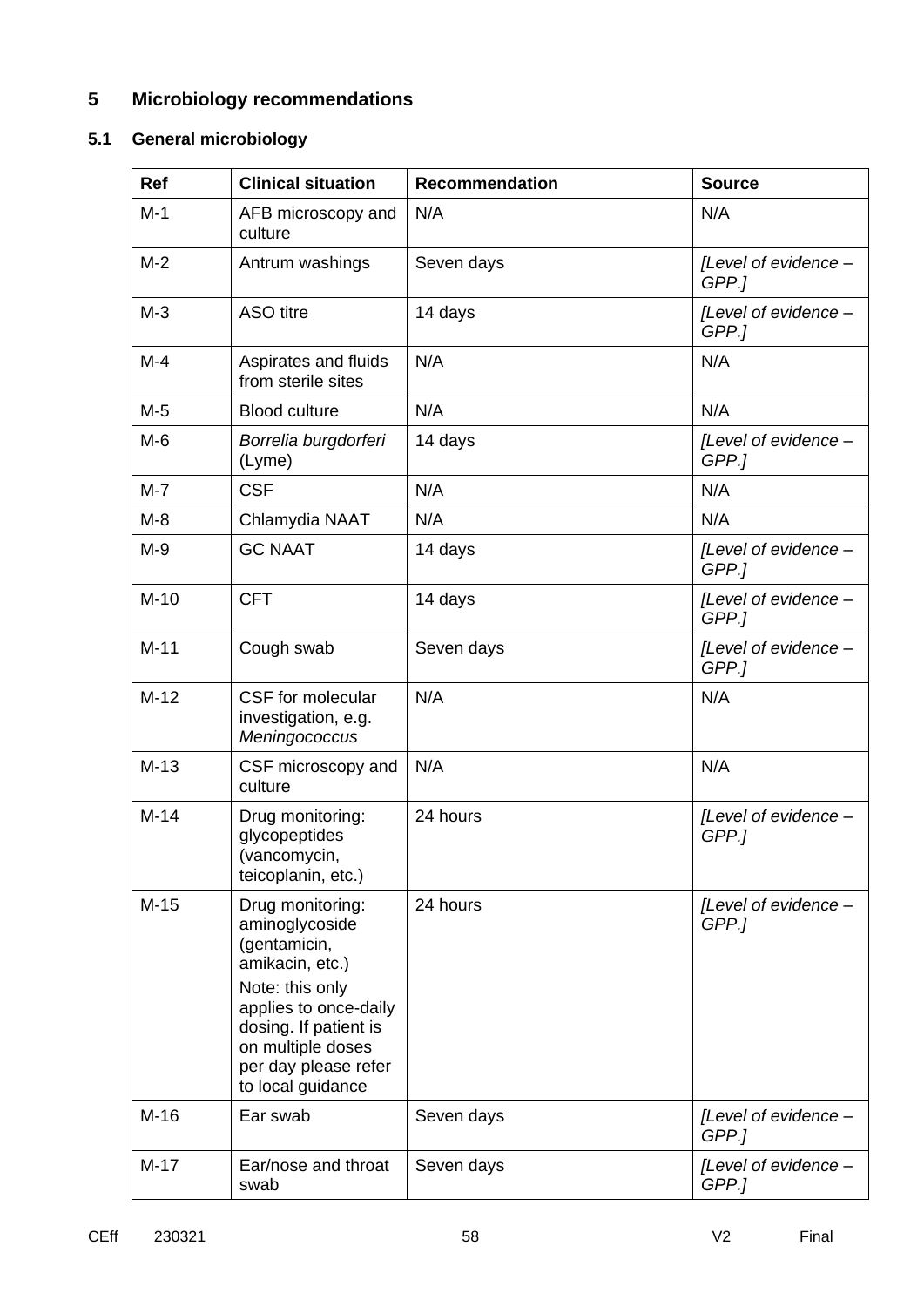| Ref    | <b>Clinical situation</b>                  | <b>Recommendation</b>                                                                                                                                                                                                                                                                                                                                                                                                                                                                                                                                                                        | <b>Source</b>                                                                                                 |
|--------|--------------------------------------------|----------------------------------------------------------------------------------------------------------------------------------------------------------------------------------------------------------------------------------------------------------------------------------------------------------------------------------------------------------------------------------------------------------------------------------------------------------------------------------------------------------------------------------------------------------------------------------------------|---------------------------------------------------------------------------------------------------------------|
| $M-18$ | Endocervical swab                          | N/A                                                                                                                                                                                                                                                                                                                                                                                                                                                                                                                                                                                          |                                                                                                               |
| $M-19$ | Eye swab on same<br>eye                    | Seven days                                                                                                                                                                                                                                                                                                                                                                                                                                                                                                                                                                                   | [Level of evidence -<br>GPP.]                                                                                 |
| $M-20$ | Faeces-<br>Clostridium difficile           | Repeated testing after a first<br>positive sample during the same<br>diarrhoeal episode is not<br>recommended in an endemic<br>situation<br>Repeated testing after a first<br>negative sample during the same<br>diarrhoeal episode may be useful<br>in selected cases with ongoing<br>clinical suspicion during an<br>epidemic situation or in cases with<br>high clinical suspicion during<br>endemic situations<br>Dependent on result:<br>Confirmed positive: 28 days<br>Equivocal*: 24 hours<br>Negative: 24 hours<br>A test of cure is not recommended<br>*GDH positive/toxin negative | Crobach MJT et al.<br><b>Clin Microbiol Infect</b><br>2016;22:S63-<br>S81.106<br>[Level of evidence -<br>A/B. |
| $M-21$ | Faeces – ova, cysts<br>and parasites       | 24 hours                                                                                                                                                                                                                                                                                                                                                                                                                                                                                                                                                                                     |                                                                                                               |
| $M-22$ | Faeces - routine                           | Seven days                                                                                                                                                                                                                                                                                                                                                                                                                                                                                                                                                                                   | [Level of evidence -<br>GPP.1                                                                                 |
| $M-23$ | Genital swab (GC<br>only)                  | 14 days if symptoms remain after<br>treatment (see also M-9)                                                                                                                                                                                                                                                                                                                                                                                                                                                                                                                                 | [Level of evidence -<br>GPP.]                                                                                 |
| $M-24$ | Genital swab<br>microscopy and<br>culture  | N/A                                                                                                                                                                                                                                                                                                                                                                                                                                                                                                                                                                                          | N/A                                                                                                           |
| $M-25$ | Helicobacter pylori-<br>negative serology  | 28 days                                                                                                                                                                                                                                                                                                                                                                                                                                                                                                                                                                                      | [Level of evidence -<br>GPP.]                                                                                 |
| $M-26$ | Helicobacter pylori-<br>positive serology  | Never                                                                                                                                                                                                                                                                                                                                                                                                                                                                                                                                                                                        | [Level of evidence -<br>GPP.]                                                                                 |
| $M-27$ | High vaginal swab                          | N/A                                                                                                                                                                                                                                                                                                                                                                                                                                                                                                                                                                                          | N/A                                                                                                           |
| $M-28$ | <b>IUCD</b>                                | N/A                                                                                                                                                                                                                                                                                                                                                                                                                                                                                                                                                                                          | N/A                                                                                                           |
| M-29   | <b>IUCD</b> for<br>Actinomyces             | N/A                                                                                                                                                                                                                                                                                                                                                                                                                                                                                                                                                                                          | N/A                                                                                                           |
| M-30   | Joint fluids,<br>microscopy and<br>culture | N/A                                                                                                                                                                                                                                                                                                                                                                                                                                                                                                                                                                                          | N/A                                                                                                           |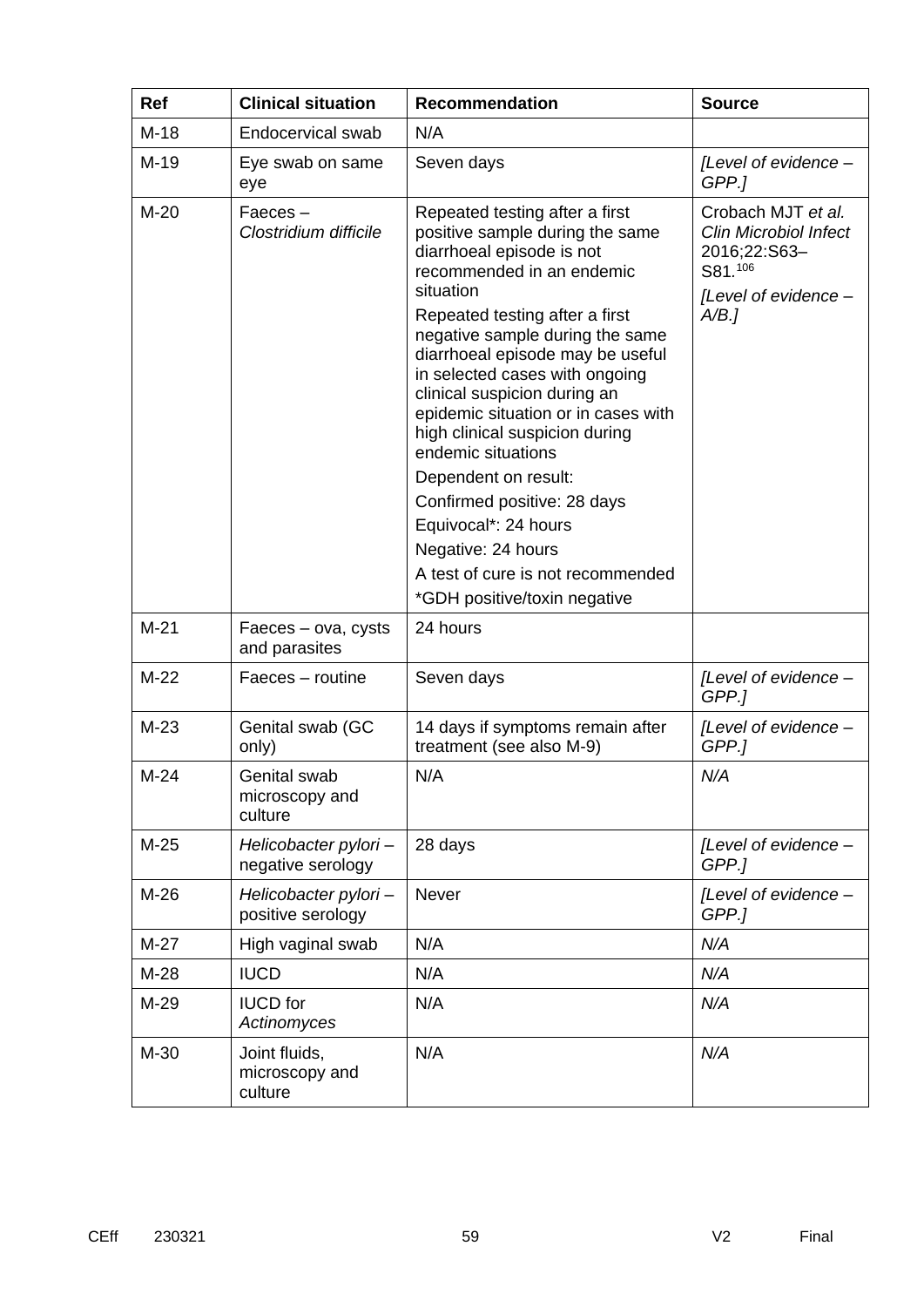| Ref    | <b>Clinical situation</b>                                     | <b>Recommendation</b>                                                                                                                                                                                                              | <b>Source</b>                 |
|--------|---------------------------------------------------------------|------------------------------------------------------------------------------------------------------------------------------------------------------------------------------------------------------------------------------------|-------------------------------|
| $M-31$ | Mouth swab                                                    | Seven days                                                                                                                                                                                                                         | [Level of evidence -<br>GPP.] |
| $M-32$ | <b>MRSA</b> screen                                            | Seven days                                                                                                                                                                                                                         | [Level of evidence -<br>GPP.] |
| M-33   | MRSA post-<br>eradication therapy                             | 48 hours                                                                                                                                                                                                                           | [Level of evidence -<br>GPP.] |
| $M-34$ | M. pneumoniae only                                            | 14 days (if CFT antibody tested; if<br>PCR used no repeat)<br>When testing for Mycoplasma IgM,<br>a second sample should be taken<br>seven to ten days after a negative<br>if the initial sample was taken early<br>in the illness | [Level of evidence -<br>GPP.1 |
| $M-35$ | Nasal swab                                                    | Seven days                                                                                                                                                                                                                         | [Level of evidence -<br>GPP.] |
| M-36   | Nasopharyngeal<br>aspirate                                    | Seven days                                                                                                                                                                                                                         | [Level of evidence -<br>GPP.] |
| $M-37$ | PD fluids,<br>microscopy and<br>culture                       | N/A                                                                                                                                                                                                                                | N/A                           |
| M-38   | Peritoneal fluid                                              | N/A                                                                                                                                                                                                                                | N/A                           |
| M-39   | Pernasal swab (for<br>pertussis)                              | N/A                                                                                                                                                                                                                                | N/A                           |
| $M-40$ | Pernasal swabs                                                | Seven days                                                                                                                                                                                                                         |                               |
| $M-41$ | Pleural<br>effusion/chest fluids                              | N/A                                                                                                                                                                                                                                | N/A                           |
| $M-42$ | <b>Pleural fluid</b>                                          | N/A                                                                                                                                                                                                                                | N/A                           |
| $M-43$ | Pneumocystis<br>jirovecii (DIF/PCR)                           | N/A                                                                                                                                                                                                                                | N/A                           |
| M-44   | Pus swab                                                      | Three days or once per episode of<br>drainage                                                                                                                                                                                      | [Level of evidence -<br>GPP.] |
| $M-45$ | Pus/exudate                                                   | N/A                                                                                                                                                                                                                                | N/A                           |
| M-46   | Seminal fluid                                                 | 28 days                                                                                                                                                                                                                            | [Level of evidence -<br>GPP.1 |
| $M-47$ | Skin, nail and hair<br>for mycology                           | Three months                                                                                                                                                                                                                       | [Level of evidence -<br>GPP.] |
| M-48   | Sputum (this<br>excludes<br>investigation of TB,<br>see M-56) | Three days                                                                                                                                                                                                                         | [Level of evidence -<br>GPP.1 |
| M-49   | <b>Syphilis</b>                                               | 14 days after a negative result in<br>an at-risk individual<br>For treatment response, test rapid<br>plasma regain (RPR) three monthly                                                                                             | [Level of evidence -<br>GPP.] |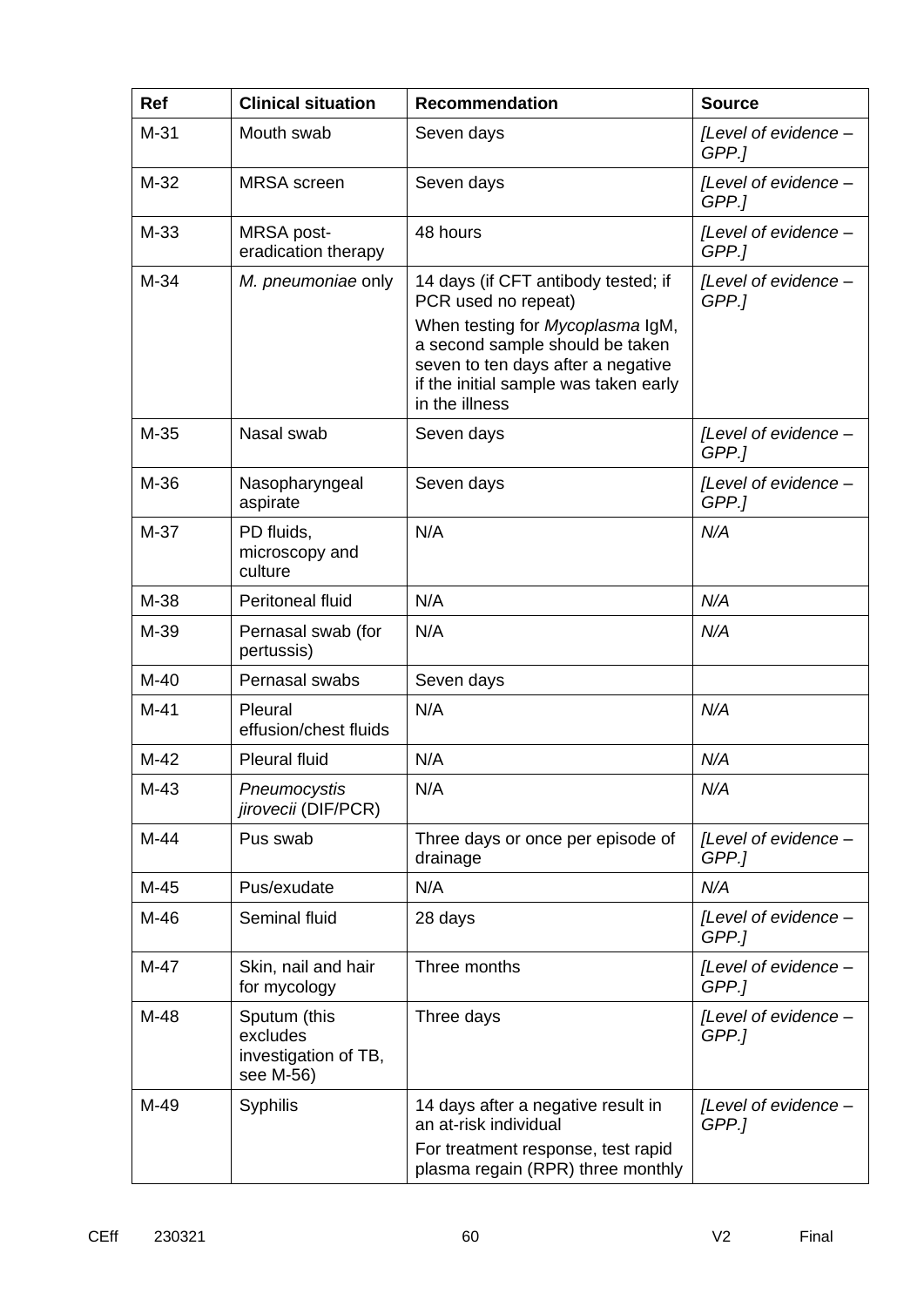| <b>Ref</b> | <b>Clinical situation</b>                | <b>Recommendation</b>                                                | <b>Source</b>                 |
|------------|------------------------------------------|----------------------------------------------------------------------|-------------------------------|
| M-50       | Throat swab                              | Dependent on result:<br>Positive: seven days<br>Negative: three days | [Level of evidence -<br>GPP.] |
| $M-51$     | Tissue/bone<br>microscopy and<br>culture | N/A                                                                  | N/A                           |
| $M-52$     | <b>Tissues and</b><br>biopsies           | N/A                                                                  | N/A                           |
| $M-53$     | Toxoplasma IgG<br>screen negative        | Seven days                                                           | [Level of evidence -<br>GPP.] |
| $M-54$     | Toxoplasma IgG<br>screen positive        | <b>Never</b>                                                         |                               |
| M-55       | <b>Tuberculosis</b>                      | N/A                                                                  | N/A                           |
| M-56       | Urethral swab                            | N/A                                                                  | N/A                           |
| $M-57$     | Urine for<br>tuberculosis                | N/A                                                                  | N/A                           |
| M-58       | Urine, microscopy<br>and culture         | Three days                                                           | [Level of evidence -<br>GPP.] |
| M-59       | Wound and ulcer<br>swab                  | Seven days                                                           | [Level of evidence -<br>GPP.] |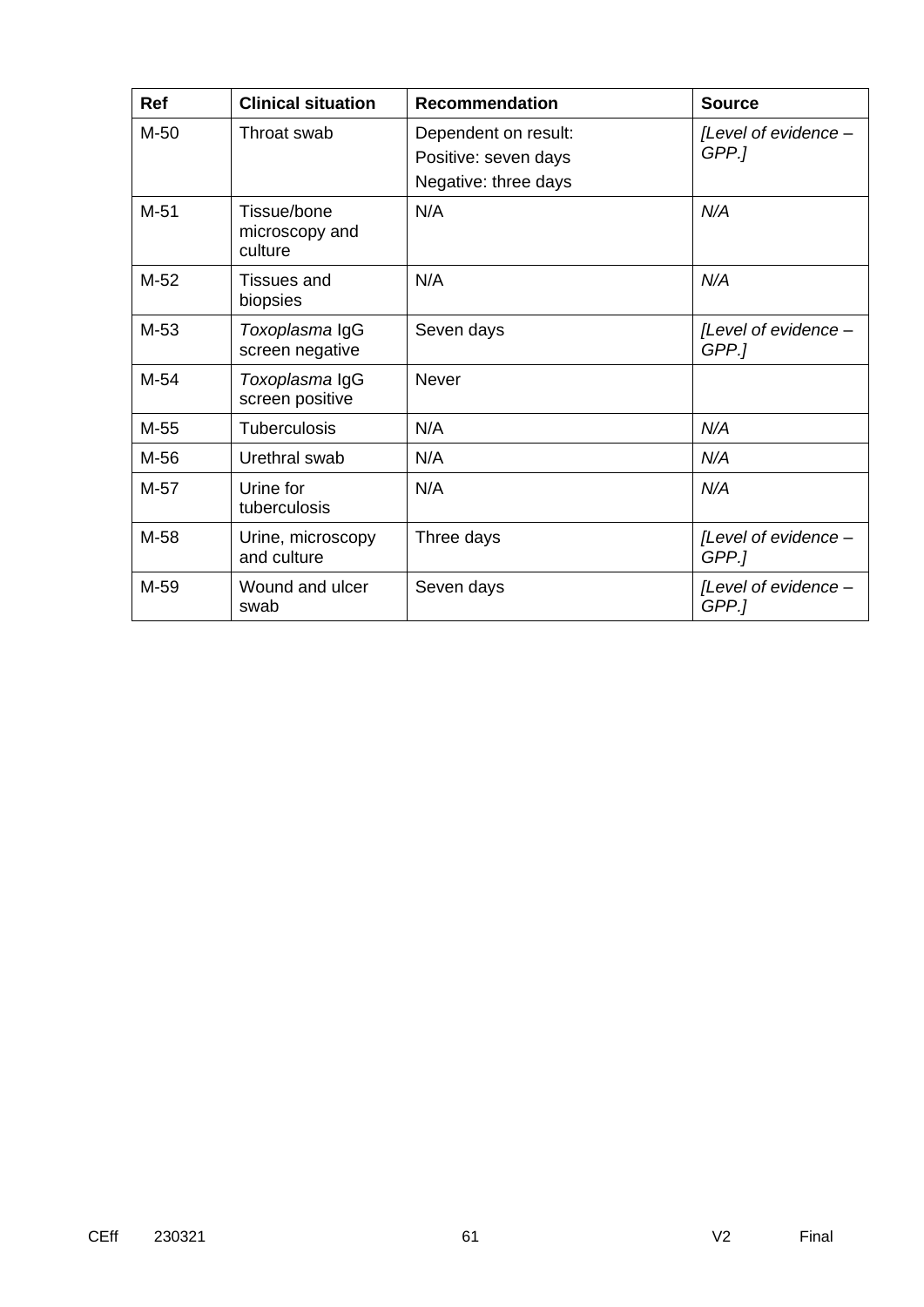### **5.2 Fungal recommendations**

Recommendations are based on consensus expert peer opinion with supporting references *[Level of evidence – GPP.]*

| Ref  | <b>Clinical situation</b>                                 | <b>Recommendation</b>                                                                                                                                                                                                                              | <b>Source</b>                                                               |
|------|-----------------------------------------------------------|----------------------------------------------------------------------------------------------------------------------------------------------------------------------------------------------------------------------------------------------------|-----------------------------------------------------------------------------|
| M-60 | Aspergillus GM<br>(Bio-Rad Platelia<br>Aspergillus ELISA) | Twice-weekly serial screening for<br>blood GM in high-risk haematology<br>patients*:                                                                                                                                                               | Maertens J et al.<br><b>Blood</b><br>2001;97:1604-<br>1610.107              |
|      |                                                           | single negative sample can be<br>used to exclude IA                                                                                                                                                                                                | Furfaro E et al.                                                            |
|      |                                                           | two consecutive positive<br>٠<br>samples provide good positive<br>predictive value                                                                                                                                                                 | <b>Transpl Infect Dis</b><br>2012;14:E38-<br>E39.108                        |
|      |                                                           | reduction of the GM index<br>during the first two weeks of<br>antifungal therapy is a reliable<br>predictor of treatment response                                                                                                                  | Leeflang MM et al.<br>Cochrane Database<br>Syst Rev 2008;4:<br>CD007394.109 |
|      |                                                           | Diagnostic GM on BAL is the most<br>sensitive test<br>*Neutropenic patients and<br>allogeneic stem cell transplantation<br>recipients during the early<br>engraftment phase, who are not on<br>mould-active antifungal prophylaxis<br>or treatment | Chai LY et al. J Clin<br><b>Microbiol</b><br>2012;50:2330-<br>2336.110      |
|      |                                                           |                                                                                                                                                                                                                                                    | Nouer SA et al. Clin<br><b>Infect Dis</b><br>2011;53:671-676.111            |
|      |                                                           |                                                                                                                                                                                                                                                    | Bergeron A et al.<br>J Clin Microbiol<br>2012;50:823-830.112                |
|      |                                                           |                                                                                                                                                                                                                                                    | Schelenz S et al.<br><b>Lancet Infect Dis</b><br>2015;15:461-474.113        |
|      |                                                           |                                                                                                                                                                                                                                                    | Lass-Florl C.<br><b>Med Mycol</b><br>2019;57:S155-<br>S160.114              |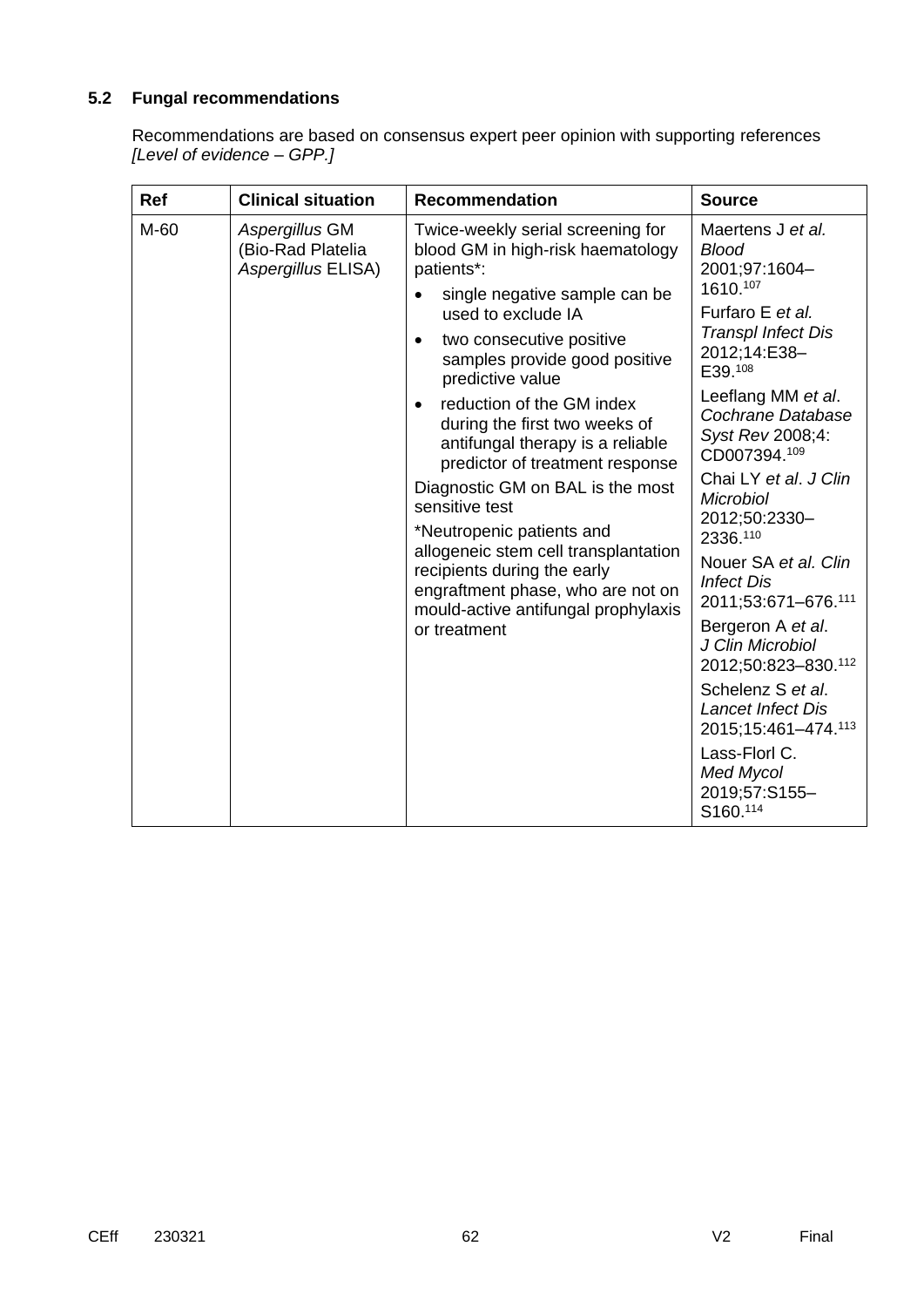| Ref  | <b>Clinical situation</b>                                                                                                                                      | <b>Recommendation</b>                                                                        | <b>Source</b>                                                                           |                                                               |
|------|----------------------------------------------------------------------------------------------------------------------------------------------------------------|----------------------------------------------------------------------------------------------|-----------------------------------------------------------------------------------------|---------------------------------------------------------------|
| M-61 | <b>BDG</b>                                                                                                                                                     | Twice-weekly screening for<br>severely ill intensive care unit<br>patients and patients with | Eggimann P et al.<br><b>Crit Care</b><br>2011;15:1017.115                               |                                                               |
|      |                                                                                                                                                                | haematological malignancies and<br>post-allogeneic hematopoietic stem<br>cell transplants:   | Cuenca-Estrella M<br>et al. Clin Microbiol<br>Infect 2012;18:S9-<br>S <sub>18.116</sub> |                                                               |
|      | single negative sample can be<br>used to exclude diagnosis of<br>most invasive fungal infection<br>(notable exceptions include<br>mucoraceous mould infection, | Hammarström H<br>et al. Eur J Clin<br><b>Microbiol Infect Dis</b><br>2015;34:917-925.117     |                                                                                         |                                                               |
|      |                                                                                                                                                                | cryptococcosis, some<br>dimorphic fungi and other rare<br>fungi) repeating positive BDG      | results is not clinically helpful                                                       | Schelenz S et al.<br>Lancet Infect Dis<br>2015;15:461-474.113 |
|      | as it may take several weeks to<br>clear from system                                                                                                           | Rautemaa-<br>Richardson R et al.<br>J Antimicrob<br>Chemother<br>2018;73:3488-<br>3495.118   |                                                                                         |                                                               |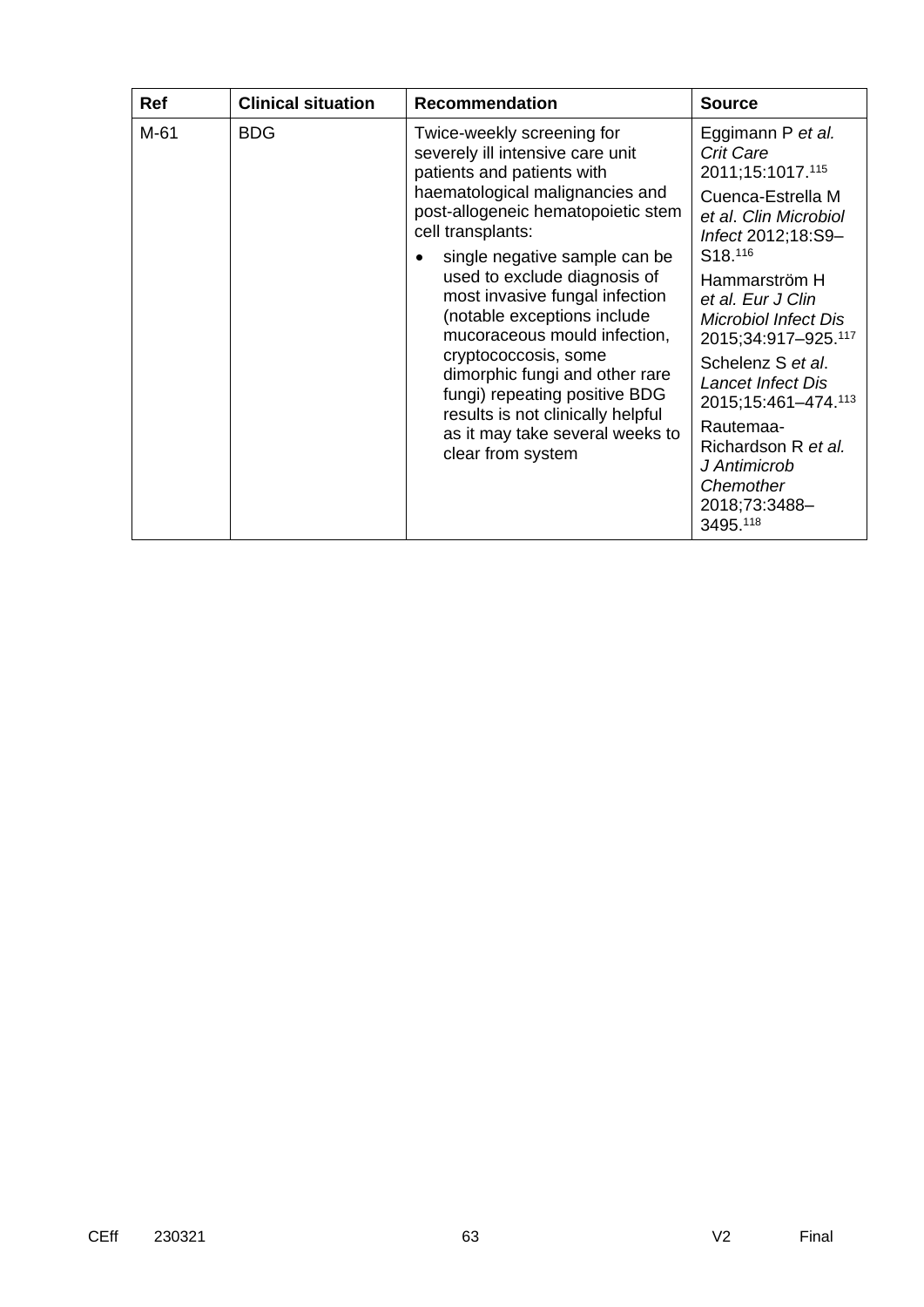### **6 Virology recommendations**

If no source is quoted, then the recommendation is based on the response from the RCPath SAC for virology.

Any life-threatening serology result must lead to resampling if this is the first occasion, and the result confirmed for specificity.

| Ref   | <b>Clinical situation</b>             | <b>Recommendation</b>                                                                     | <b>Source</b>                                                                   |
|-------|---------------------------------------|-------------------------------------------------------------------------------------------|---------------------------------------------------------------------------------|
| $V-1$ | <b>Maternal infection</b><br>with HIV | <b>Non-breastfed infant</b><br>Test infant blood (EDTA) for HIV<br>proviral DNA PCR:      | <b>British HIV</b><br>Association, 2018. <sup>119</sup><br>[Level of evidence - |
|       |                                       | during the first 48 hours<br>$\bullet$                                                    | C/D.                                                                            |
|       |                                       | at two weeks (if high risk*)<br>$\bullet$                                                 |                                                                                 |
|       |                                       | at six weeks (or two weeks<br>$\bullet$<br>after cessation of prophylaxis)                |                                                                                 |
|       |                                       | at 12 weeks (or eight weeks<br>$\bullet$<br>after cessation of prophylaxis)               |                                                                                 |
|       |                                       | On other occasions if additional<br>risk:                                                 |                                                                                 |
|       |                                       | test HIV Ag/Ab for<br>$\bullet$<br>seroreversion at 18-24 months                          |                                                                                 |
|       |                                       | <b>Breastfed infant</b>                                                                   |                                                                                 |
|       |                                       | Test infant blood (EDTA) for HIV<br>proviral DNA PCR:                                     |                                                                                 |
|       |                                       | during the first 48 hours<br>$\bullet$                                                    |                                                                                 |
|       |                                       | at two weeks<br>$\bullet$                                                                 |                                                                                 |
|       |                                       | monthly for the duration of<br>$\bullet$<br>breastfeeding                                 |                                                                                 |
|       |                                       | at four and eight weeks after<br>$\bullet$<br>cessation of breastfeeding                  |                                                                                 |
|       |                                       | On other occasions if additional<br>risk:                                                 |                                                                                 |
|       |                                       | test HIV Ag/Ab for<br>seroreversion at 18-24 months                                       |                                                                                 |
|       |                                       | *High risk denotes a detectable<br>maternal HIV RNA viraemia at 36<br>weeks and at birth) |                                                                                 |

### **6.1 Congenital/perinatal blood-borne viral infection – testing in asymptomatic infants**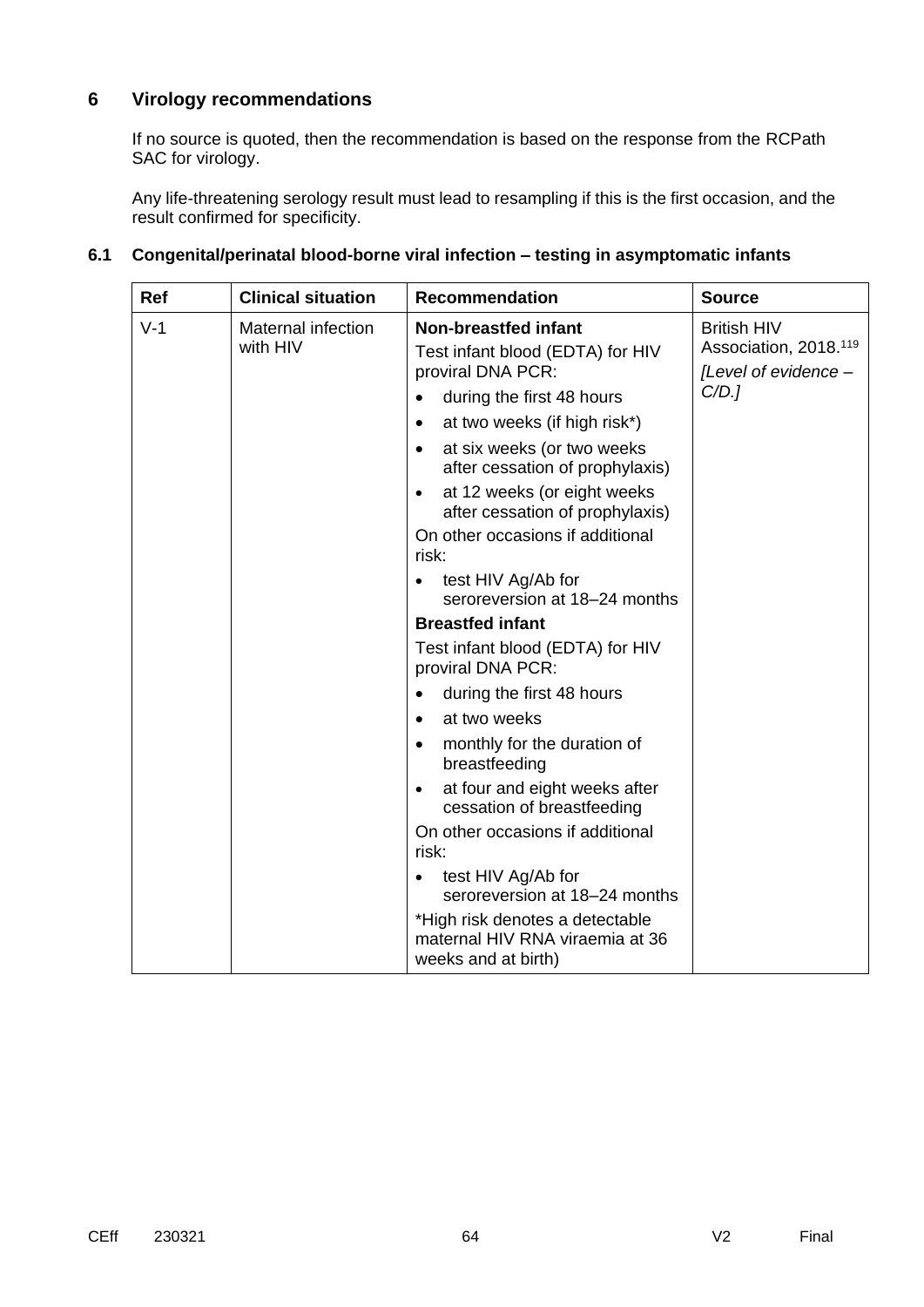| <b>Ref</b> | <b>Clinical situation</b>                                                                                                     | <b>Recommendation</b>                                                                                                                 | <b>Source</b>                                                                        |
|------------|-------------------------------------------------------------------------------------------------------------------------------|---------------------------------------------------------------------------------------------------------------------------------------|--------------------------------------------------------------------------------------|
| $V-2$      | Maternal infection<br>Test infant blood (clotted or dried<br>blood spot) for HBsAg at 12<br>with hepatitis B<br>months of age |                                                                                                                                       | <b>Public Health</b><br>England, 2021.120                                            |
|            |                                                                                                                               |                                                                                                                                       | [Level of evidence -<br>D.]                                                          |
| $V-3$      | Confirmed viraemic<br>HCV infection in<br>pregnancy                                                                           | Test infant blood (EDTA) for HCV<br>RNA PCR at two to three months<br>of age. If detected, repeat HCV<br>RNA PCR at six months of age | <b>Public Health</b><br>England, 2018. <sup>121</sup><br>[Level of evidence -<br>A.] |
|            |                                                                                                                               | In addition, test infant blood<br>(clotted or dried blood spot) for<br>anti-HCV at 12-18 months                                       |                                                                                      |
|            |                                                                                                                               | There is no further follow up if anti-<br>HCV negative and the HCV RNA<br>PCR at two to three months was<br>also negative             |                                                                                      |
|            |                                                                                                                               | If anti-HCV is positive, perform a<br>further HCV RNA PCR and refer to<br>the PHE algorithm                                           |                                                                                      |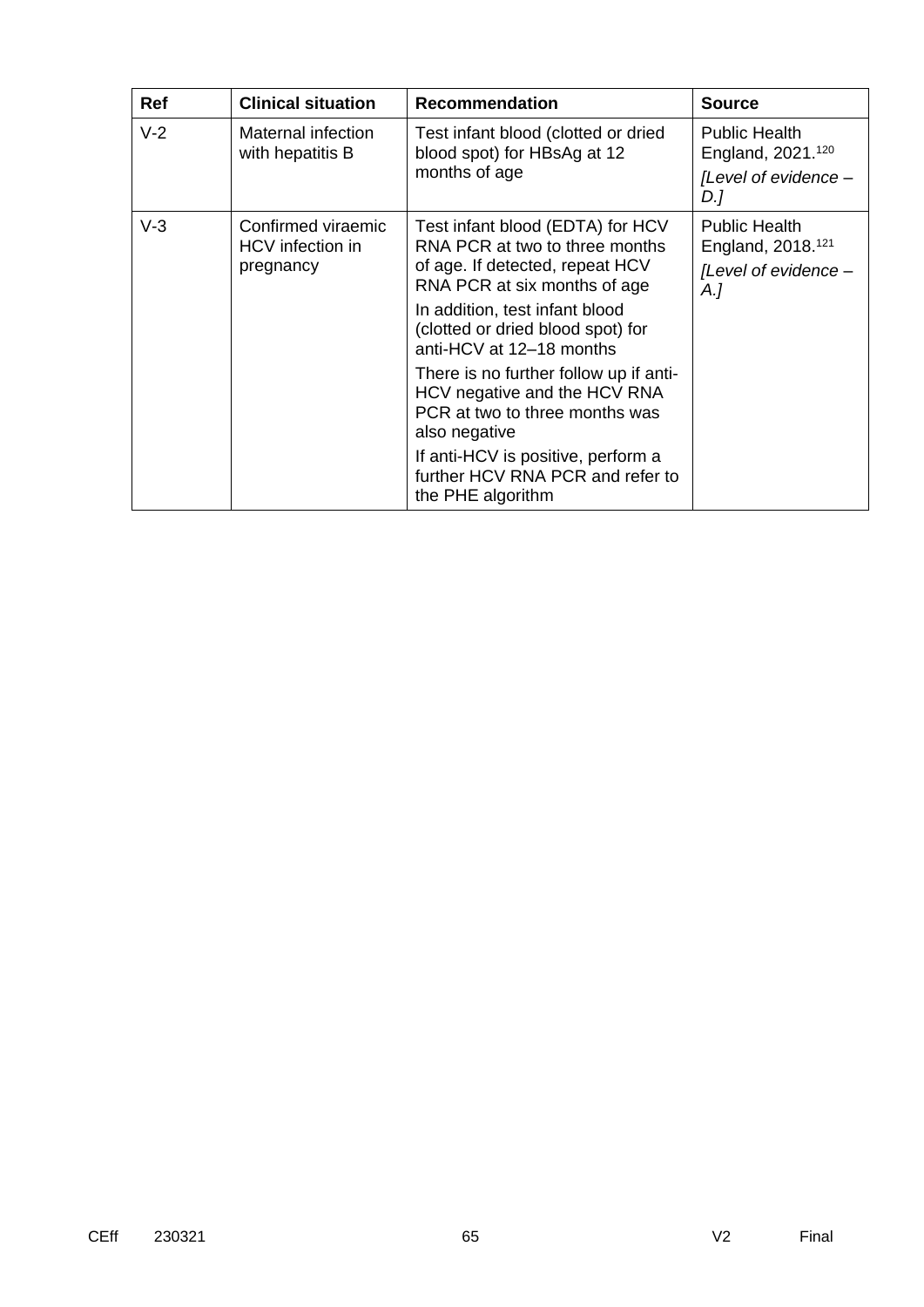## **6.2 Renal testing**

| <b>Ref</b> | <b>Clinical situation</b>                                                                                                                                                                                                                                               | <b>Recommendation</b>                                                                                                                                                                                                                                     | <b>Source</b>                                                                                                                  |
|------------|-------------------------------------------------------------------------------------------------------------------------------------------------------------------------------------------------------------------------------------------------------------------------|-----------------------------------------------------------------------------------------------------------------------------------------------------------------------------------------------------------------------------------------------------------|--------------------------------------------------------------------------------------------------------------------------------|
| $V-4$      | Renal failure -<br>BBV status of patients<br>starting HD in the UK                                                                                                                                                                                                      | Test HIV Ag/Ab, Anti-HCV and<br>HBsAg pre-dialysis<br>Include HCV RNA PCR if current<br>risk factors for HCV acquisition<br>Anti-HBV should be checked prior<br>to immunisation, especially in<br>patients with risk factors for<br>previous HBV exposure | <b>The Renal</b><br>Association, 2019. <sup>122</sup><br>[Level of evidence -<br>$A_{\cdot}$                                   |
| $V-5$      | Ongoing surveillance<br>for HIV in the<br>prevalent HD<br>population                                                                                                                                                                                                    | Test HIV Ag/Ab three-monthly (if<br>risk factors)                                                                                                                                                                                                         | <b>The Renal</b><br>Association, 2019. <sup>122</sup><br>[Level of evidence -<br>$C$ .]                                        |
| $V-6$      | Ongoing surveillance<br>for HCV in the<br>prevalent HD<br>population                                                                                                                                                                                                    | Test anti-HCV three-monthly<br>(include HCV RNA PCR if there<br>are current risk factors for HCV<br>acquisition)                                                                                                                                          | The Renal<br>Association, 2019. <sup>122</sup><br>[Level of evidence -<br>$C$ .]                                               |
| $V - 7$    | Ongoing surveillance<br>for HBV in the<br>prevalent HD<br>population                                                                                                                                                                                                    | Test HBsAg three-monthly (if anti-<br>HBs >100 IU/mL, then can<br>consider testing six monthly)                                                                                                                                                           | The Renal<br>Association, 2019. <sup>122</sup><br>[Level of evidence -<br>$C$ .]                                               |
| $V-8$      | Renal failure -<br>enhanced surveillance<br>for those at<br>intermediate/high risk<br>for new BBV following<br>dialysis abroad (all<br>BBV testing) or if a<br>new BBV infection is<br>identified in the HD<br>unit (only for the<br>specific BBV infection)<br>For HCV | Test HCV RNA PCR or HCV<br>antigen or HCV antigen/antibody<br>every two weeks for three months                                                                                                                                                            | Department of<br>Health, 2002. <sup>123</sup><br>The Renal<br>Association, 2019. <sup>122</sup><br>[Level of evidence -<br>B.] |
| $V-9$      | Renal failure -<br>enhanced surveillance<br>for those at<br>intermediate/high risk<br>for new BBV following<br>dialysis abroad (all<br>BBV testing) or if a<br>new BBV infection is<br>identified in the HD<br>unit (only for the<br>specific BBV infection)<br>For HBV | Test HBsAg or HBV PCR every<br>two weeks for three months<br>(independent of anti-HBs level)                                                                                                                                                              | The Renal<br>Association, 2019. <sup>122</sup><br>[Level of evidence -<br>B.]                                                  |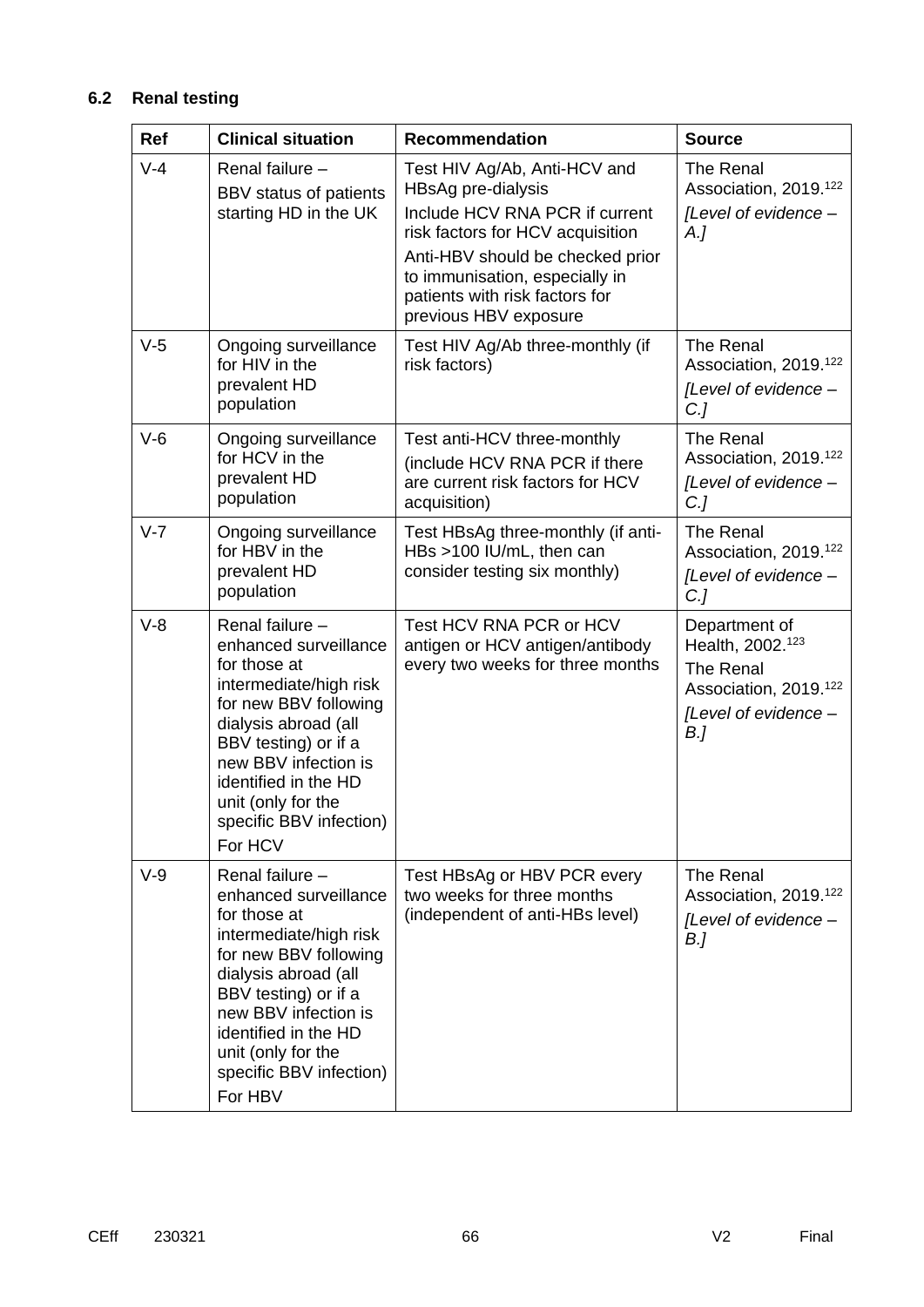| <b>Ref</b> | <b>Clinical situation</b>                                                                                                                                                                                                                                                 | <b>Recommendation</b>                                                                                                    | <b>Source</b>                                                                 |
|------------|---------------------------------------------------------------------------------------------------------------------------------------------------------------------------------------------------------------------------------------------------------------------------|--------------------------------------------------------------------------------------------------------------------------|-------------------------------------------------------------------------------|
| $V-10$     | Renal failure $-$<br>enhanced surveillance<br>for those at<br>intermediate/high risk<br>for new BBV following<br>dialysis abroad (all<br>BBV testing) or if a<br>new BBV infection is<br>identified in the HD<br>unit (only for the<br>specific BBV infection)<br>For HIV | Test HIV Ag/Ab or HIV RNA PCR<br>every two weeks for three months<br>(only if risk following dialysis away<br>from base) | The Renal<br>Association, 2019. <sup>122</sup><br>[Level of evidence -<br>B.] |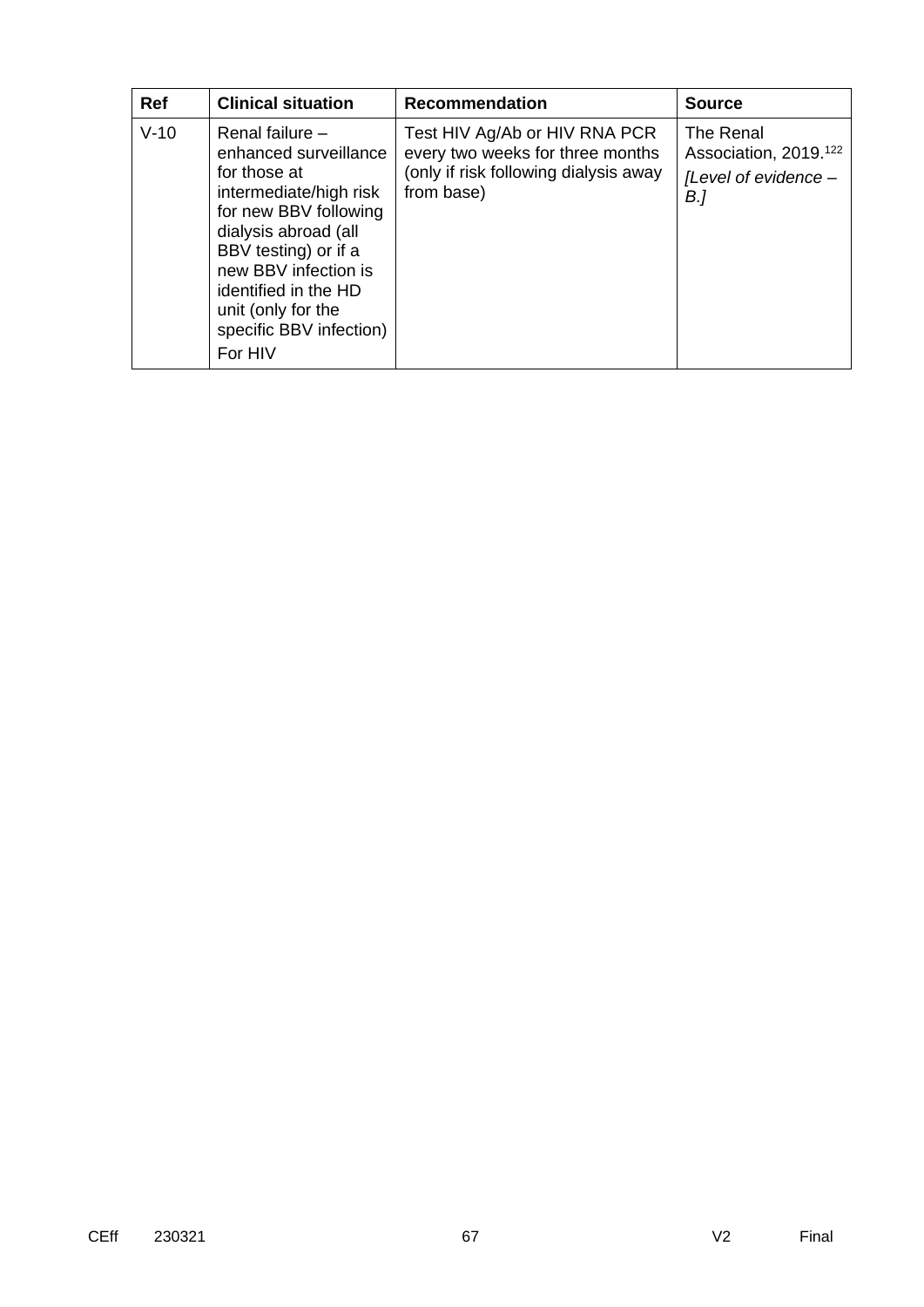## **6.3 Post-exposure to blood-borne viruses**

| Ref    | <b>Clinical situation</b>                                                                                                                                                                                                                                                                          | <b>Recommendation</b>                                                                                                                                                                                                                                                                                                                                                                                                                                                                                                                                                                                                                                                                                                                               | <b>Source</b>                                                                                                                                                                    |
|--------|----------------------------------------------------------------------------------------------------------------------------------------------------------------------------------------------------------------------------------------------------------------------------------------------------|-----------------------------------------------------------------------------------------------------------------------------------------------------------------------------------------------------------------------------------------------------------------------------------------------------------------------------------------------------------------------------------------------------------------------------------------------------------------------------------------------------------------------------------------------------------------------------------------------------------------------------------------------------------------------------------------------------------------------------------------------------|----------------------------------------------------------------------------------------------------------------------------------------------------------------------------------|
| $V-11$ | Potential significant<br>exposure to HBsAg<br>positive material,<br>hepatitis B susceptible                                                                                                                                                                                                        | Assess risk and<br>recipient HBV<br>immunity<br>Collect baseline blood                                                                                                                                                                                                                                                                                                                                                                                                                                                                                                                                                                                                                                                                              | [Level of evidence<br>– GPP.]                                                                                                                                                    |
|        |                                                                                                                                                                                                                                                                                                    | for storage from<br>recipient                                                                                                                                                                                                                                                                                                                                                                                                                                                                                                                                                                                                                                                                                                                       |                                                                                                                                                                                  |
|        |                                                                                                                                                                                                                                                                                                    | Intervene with HBV<br>vaccine $\pm$ HBIG as<br>appropriate to<br>scenario                                                                                                                                                                                                                                                                                                                                                                                                                                                                                                                                                                                                                                                                           |                                                                                                                                                                                  |
|        |                                                                                                                                                                                                                                                                                                    | Test HBsAg at three<br>months                                                                                                                                                                                                                                                                                                                                                                                                                                                                                                                                                                                                                                                                                                                       |                                                                                                                                                                                  |
|        |                                                                                                                                                                                                                                                                                                    | Test HBsAg, anti-HBc<br>at six months                                                                                                                                                                                                                                                                                                                                                                                                                                                                                                                                                                                                                                                                                                               |                                                                                                                                                                                  |
|        |                                                                                                                                                                                                                                                                                                    | Test anti-HBs one to<br>two months after<br>vaccine course                                                                                                                                                                                                                                                                                                                                                                                                                                                                                                                                                                                                                                                                                          |                                                                                                                                                                                  |
| $V-12$ | Potential significant<br>exposure to HIV<br>positive material but<br>no post-exposure<br>prophylaxis given<br>(Note: if the recipient<br>is taking PREP then<br>be aware that this can<br>alter the HIV Ag/Ab<br>responses and the<br>case should be<br>discussed with a<br>consultant virologist) | Collect baseline blood<br>for storage<br>If exposed to<br><b>Occupational Health</b><br>(OH), the guidance<br>states that minimum<br>testing should be an<br>HIV Ag/Ab test 12<br>weeks after exposure.<br>However, earlier<br>testing can also occur<br>in addition to this if<br>required (at four<br>weeks post-exposure)<br>In a non-occupational<br>health setting, the<br><b>BASHH</b> guidance<br>should be followed<br>stating that a negative<br>HIV Ag/Ab test on a<br>fourth-generation<br>assay performed at 4<br>weeks post-exposure<br>is likely to exclude HIV<br>infection. A further test<br>at eight weeks post-<br>exposure need only be<br>considered following<br>an event assessed as<br>carrying a high risk of<br>infection | Department of<br><b>Health and Social</b><br>Care, 2008. <sup>124</sup><br>[Level of evidence<br>$-D.$<br><b>BASHH</b><br>guidelines,<br>2019.125<br>[Level of evidence<br>$-D.$ |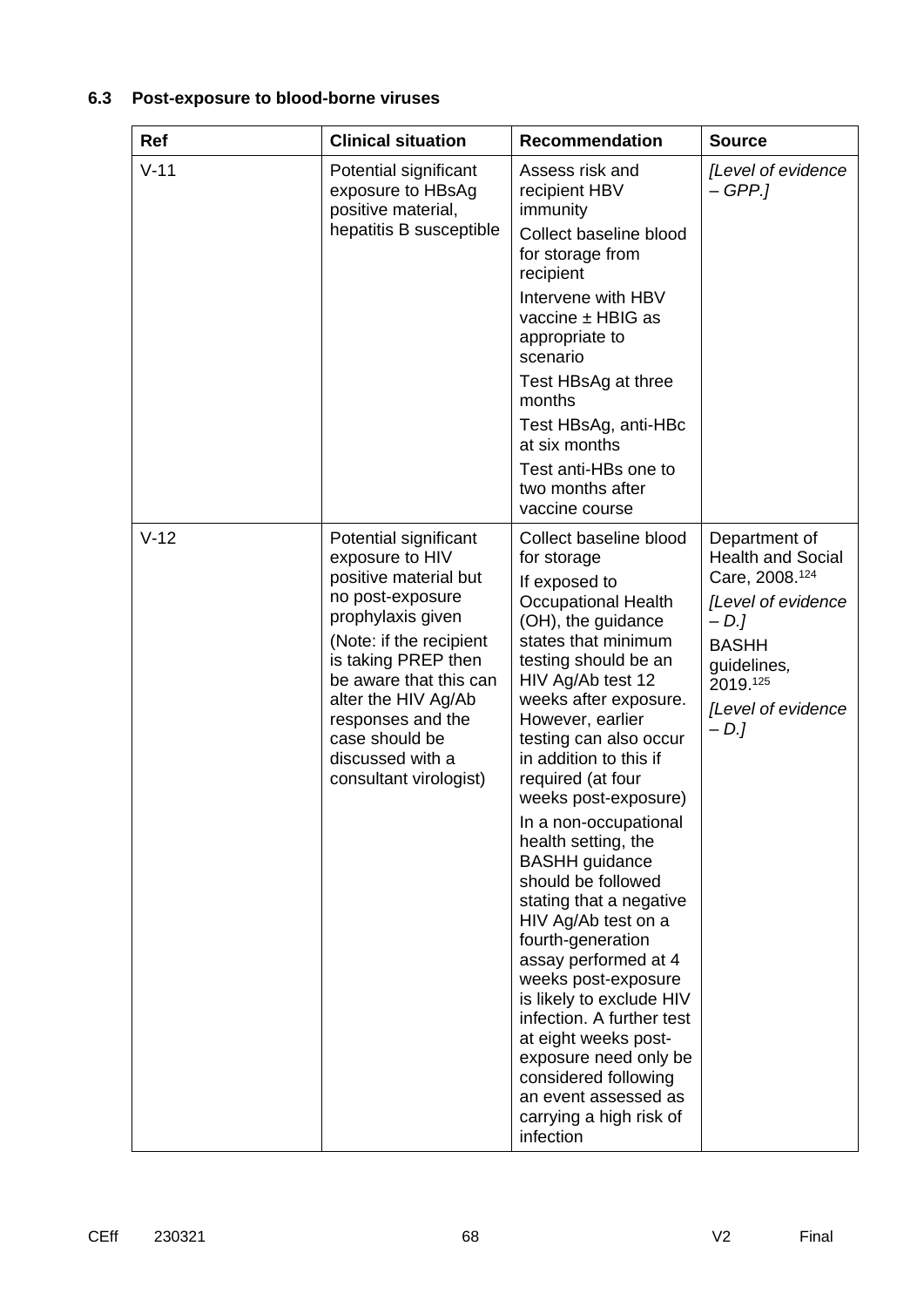| <b>Ref</b> | <b>Clinical situation</b>                                                                               | <b>Recommendation</b>                                                                                                                                                                                                                                                              | <b>Source</b>                                                                                                                                                                     |
|------------|---------------------------------------------------------------------------------------------------------|------------------------------------------------------------------------------------------------------------------------------------------------------------------------------------------------------------------------------------------------------------------------------------|-----------------------------------------------------------------------------------------------------------------------------------------------------------------------------------|
| $V-13$     | Potential significant<br>exposure to HIV<br>positive material and<br>post-exposure<br>prophylaxis given | Collect baseline blood<br>for storage<br>The DOH OH<br>guidance states that<br>minimum testing<br>should be an HIV<br>Ag/Ab test 12 weeks<br>after cessation of PEP<br>In addition, an earlier<br>test can be performed<br>as well (at four to six<br>weeks post-cessation<br>PEP) | Department of<br><b>Health and Social</b><br>Care, 2008. <sup>124</sup><br>[Level of evidence<br>$-D.$<br><b>BASHH</b><br>guidelines,<br>2019.125<br>[Level of evidence<br>$-D.1$ |
| $V-14$     | Potential significant<br>exposure to HCV-<br>positive material                                          | Test at six weeks by<br>HCV RNA PCR and<br>by both HCV RNA<br>PCR and anti-HCV at<br>12 weeks<br>If negative, test at 24<br>weeks with anti-HCV<br>alone                                                                                                                           | Ramsay ME.<br>Commun Dis<br><b>Public Health</b><br>1999;2:258-<br>262.126<br>[Level of evidence<br>$-D.$                                                                         |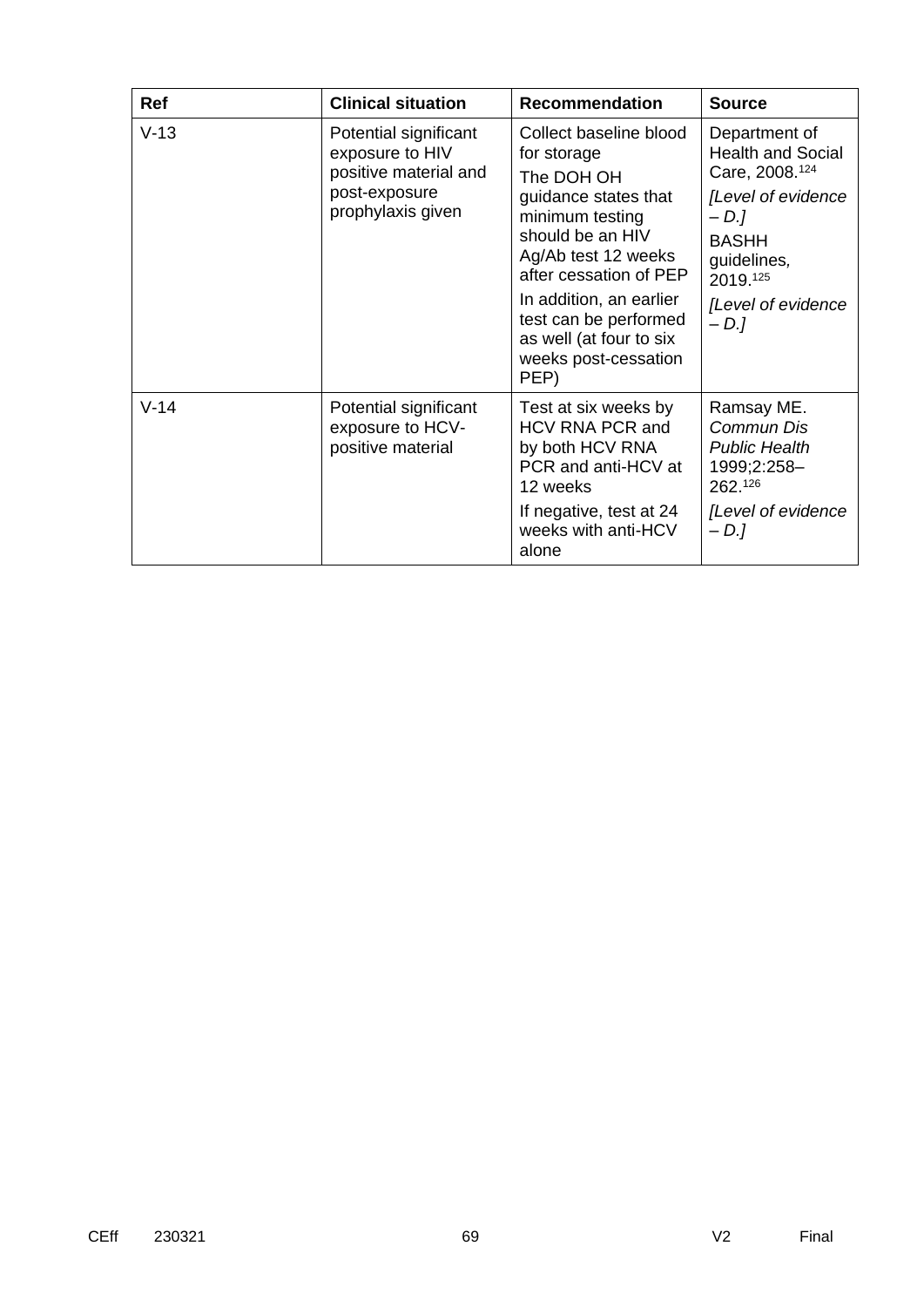### **7 Cellular pathology recommendations**

All recommendations in this area of pathology were based on consensus expert peer opinion.

#### *[Level of evidence – GPP.]*

Please note that the letters in parenthesis in the sections below refer to the recommendation number.

#### **7.1 General aspects of laboratory practice**

- a) It is not helpful to specify MRI for the majority of cellular pathology specimens, which tend to be unique to a particular clinical episode. The areas where repeat sampling/rebiopsy or laboratory testing may be considered are detailed in sections 2 and 3 (CP-1).
- b) When a diagnosis has been confidently established on preoperative biopsies, it is usually not necessary to confirm the immunohistochemical phenotype or molecular genetic changes on resection specimens. More specific guidance on retesting may be found in the RCPath's datasets for cancer histopathology reports and tissue pathways [\(www.rcpath.org/profession/guidelines/cancer-datasets-and-tissue-pathways.html\)](http://www.rcpath.org/profession/guidelines/cancer-datasets-and-tissue-pathways.html) (CP-2).
- c) No specific implications or roles have been identified for MRI in neuropathology or nonforensic autopsy (CP-3).

#### **7.2 Exfoliative and fine needle aspiration cytology**

- a) For patients whose tissues are sampled as part of national screening programmes, the sampling interval for asymptomatic patients will be determined by the programme. The investigation of symptoms or clinical abnormalities should be investigated as appropriate and is out with the screening service (CP-4).
- b) When considering the appropriate tests to request, the negative predictive value should be considered. Some tests, such as urine or nipple discharge cytology, are recognised as having a low negative predictive value and thus cannot be used to exclude significant disease. Repeating such tests does not provide further reassurance or negate previous equivocal results (CP-5).
- c) Repeatedly sending samples when a definitive diagnosis (e.g. positive for specific tumour type) has been established is a waste of resources. A repeat sample may be necessary if an initial specimen does not provide sufficient information for clinical management (CP-6).
- d) Cytological surveillance of asymptomatic patients following malignant disease (e.g. urine specimens as follow up for urothelial carcinoma) should not be performed more frequently than annually. The development of symptoms should be investigated as appropriate (CP-7).

### **7.3 Histopathology**

- a) In general, biopsies are taken for specific clinical indications. A repeat biopsy may be necessary if an initial biopsy does not provide sufficient information for clinical management (CP-8).
- b) When clinical features or disease progression do not fit with a previously established diagnosis then a review of previous biopsy material should be undertaken before considering a repeat biopsy (CP-9).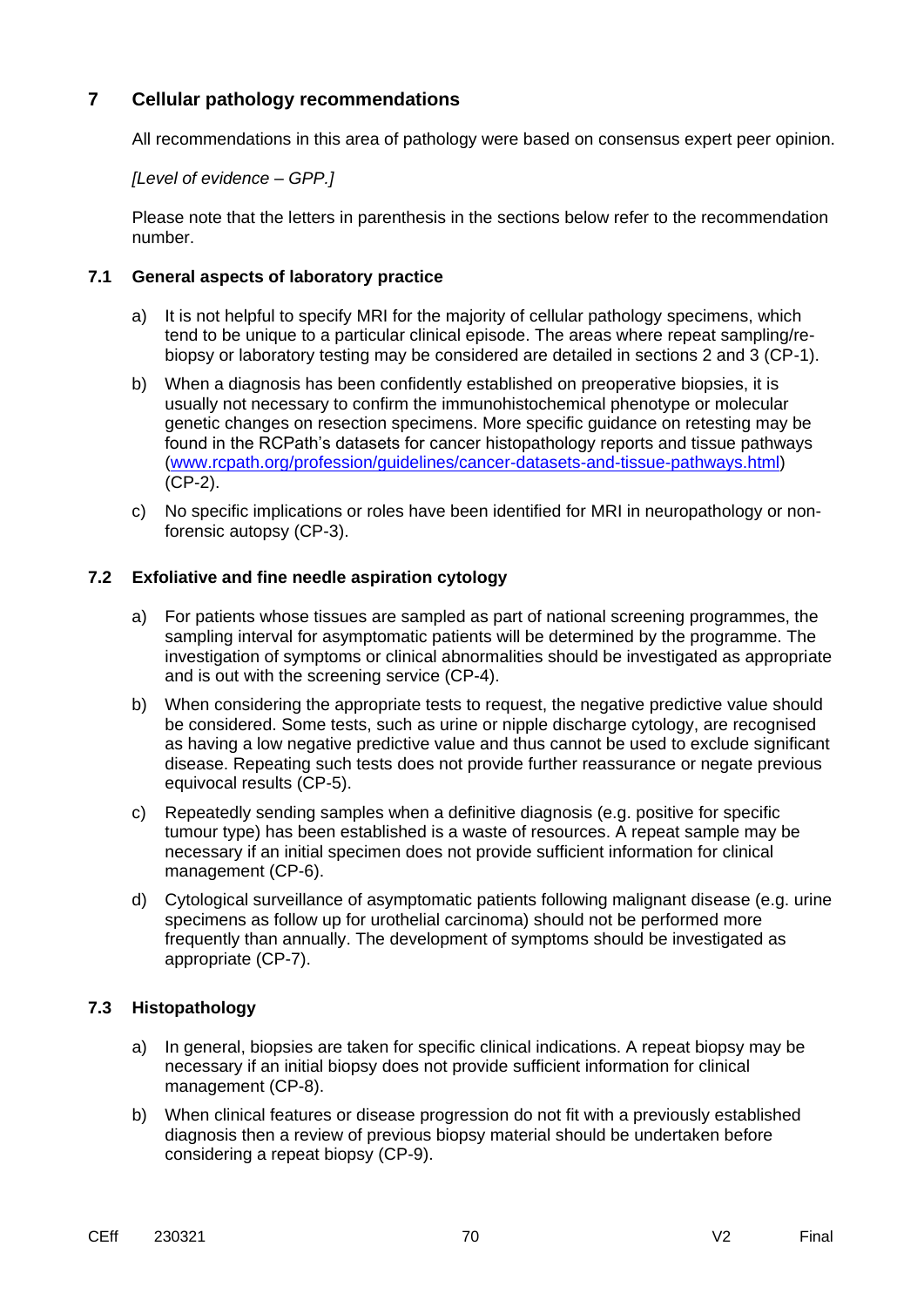- c) Where patients are undergoing regular clinical review (e.g. endoscopies for Barrett's or inflammatory bowel disease), repeated biopsies may be required to monitor response to treatment or to detect progressive disease at an early stage (CP-10).
- d) Re-biopsy in chronic renal disease an annual (for example) biopsy is recommended for monitoring and should not be repeated more frequently unless clinically indicated (CP-11).
- e) Repeat liver biopsies are only done by protocol for disease progression monitoring (e.g. post-transplant hepatitis C) or if the initial sample is insufficient for diagnosis (CP-12).

### **8 Criteria for audit**

- There should be a full consultation with all users prior to any implementation of a MRI
	- standard: 100%.
- There should be an education package supporting the introduction of a MRI
	- standard: 100%.
- The number of requests ordered earlier than the defined MRI out the total workload of that test
	- standard: no more than 5%.
- The number of requests ordered earlier than the defined MRI in which the MRI is overruled and a reason is recorded by the requestor
	- standard: 100%.

### **9 Contributors**

Many people were involved in the preparation and/or review of recommendations for MRI in pathology. The leads of the project would like to acknowledge all the work of the panel members, in particular in contributing to the preparation of this document.

The following individuals, groups and societies contributed directly or supported/endorsed the content:

- Ms Maria Marrero Feo, RCPath Clinical Effectiveness team
- Prof Mario Plebani, University-Hospital of Padova, Padova, Italy
- Members of the ACB Clinical Practice Section
- Members of the RCPath SAC for Cellular Pathology
- Members of the RCPath SAC for Immunology
- Members of the RCPath SAC for Virology
- Members of the RCPath SAC for Clinical Biochemistry
- Members of the RCPath SAC for Microbiology
- Members of the Intercollegiate Committee on Haematology
- Members of the Lab Tests Online Board
- Members of the National Demand Optimisation Group
- Members of the RCPath Lay Governance Group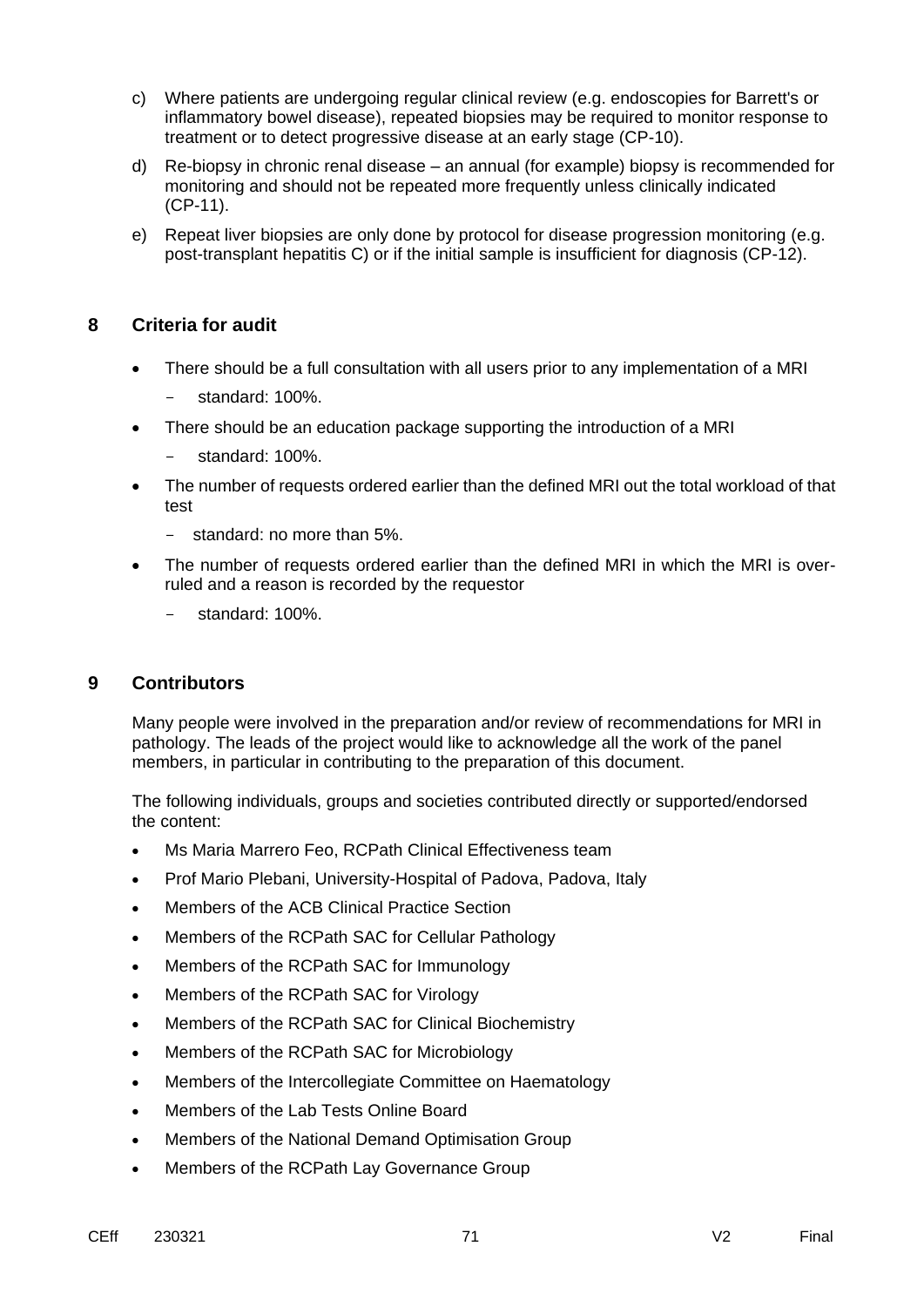#### **10 References**

- 1. Berg J, Lane V. Pathology Harmony; a pragmatic and scientific approach to unfounded variation in the clinical laboratory. *Ann Clin Biochem* 2011;48:195–197.
- 2. Smellie WS, Association for Clinical Biochemistry's Clinical Practice Section. Time to harmonise common laboratory test profiles. *BMJ* 2012;344:e11693.
- 3. Lang T. *National Minimum Re-testing Interval Project: A final report detailing consensus recommendations for minimum retesting intervals for use in Clinical Biochemistry*. London, UK: Association of Clinical Biochemistry and Laboratory Medicine, 2013.
- 4. Smellie WS, Finnigan DI, Wilson D, Freedman D, McNulty CA, Clark GJ. Methodology for constructing guidance. *J Clin Pathol* 2005;58:249–253.
- 5. Glaser EM. Using behavioral science strategies for defining the state-of-the-art. *J App Behavioral Sci* 1980;16:79–92.
- 6. Guidelines and Audit Implementation Network (GAIN). *Hyponatraemia in Adults (On or After 16th Birthday).* Belfast, UK: GAIN, 2010.
- 7. The Renal Association. *Clinical Practice Guidelines. Acute Kidney Injury (5th edition).* Hampshire, UK: The Renal Association, 2011.
- 8. NICE Clinical Knowledge Summary. *Hypertension – Not Diabetic*. Accessed July 2019. Available at:<https://cks.nice.org.uk/hypertension-not-diabetic>
- 9. GAIN and the Northern Ireland Nephrology Forum. *Northern Ireland Guidelines for the Management of Chronic Kidney Disease (CKD) Practical Points for Use of Estimated GFR and Albuminuria (ACR) in Assessing CKD.* Belfast, UK: GAIN, 2015.
- 10. NICE Clinical Knowledge Summary. *Atrial Fibrillation*. Accessed July 2019. Available at: <http://cks.nice.org.uk/atrial-fibrillation>
- 11. NICE Clinical Knowledge Summary. *Heart Failure – Chronic.* Accessed July 2019. Available at:<http://cks.nice.org.uk/heart-failure-chronic>
- 12. National Public Health Service for Wales. *Drug Monitoring: A Risk Management System (1st revision).* NPHS: Wales, 2008.
- 13. NICE Clinical Knowledge Summary. *Crohn's Disease.* Accessed July 2019. Available at: <http://cks.nice.org.uk/crohns-disease#!prescribinginfo>
- 14. Clinical Knowledge Summary. *Bipolar Disease*. Accessed July 2019. Available at: <http://cks.nice.org.uk/bipolar-disorder#!prescribinginfosub:1>
- 15. NICE. *Chronic Kidney Disease in Adults: Assessment and Management.* London, UK: NICE, 2014. Available at: [www.nice.org.uk/guidance/cg182](http://www.nice.org.uk/guidance/cg182)
- 16. The Royal College of Radiologists. *Standards for Intravascular Contrast Agent Administration to Adult Patients (3rd edition).* London, UK: Royal College of Radiologists, 2015.
- 17. Krutzén E, Bäck SE, Nilsson-Ehle I, Nilsson-Ehle P. Plasma clearance of a new contrast agent, iohexol: a method for the assessment of glomerular filtration rate. *J Lab Clin Med* 1984;104:955–961.
- 18. Sattar N, Welsh P, Panarelli M, Forouhi NG.Increasing requests for vitamin D measurement: costly, confusing, and without credibility. *Lancet* 2012;379:95–96.
- 19. Sattar N, Welsh P, Panarelli M, Forouhi NG. Vitamin D testing Authors' reply. *Lancet* 2012;379:1700–1701.
- 20. The Renal Association. *CKD-Mineral and Bone Disorders (CKD-MBD).* Bristol, UK: The Renal Association, 2015.
- 21. Smellie S, Galloway M, McNulty S. *Primary Care and Laboratory Medicine, Frequently Asked Questions.* London, UK: ACB Venture Publications, 2011.
- CEff 230321 72 V2 Final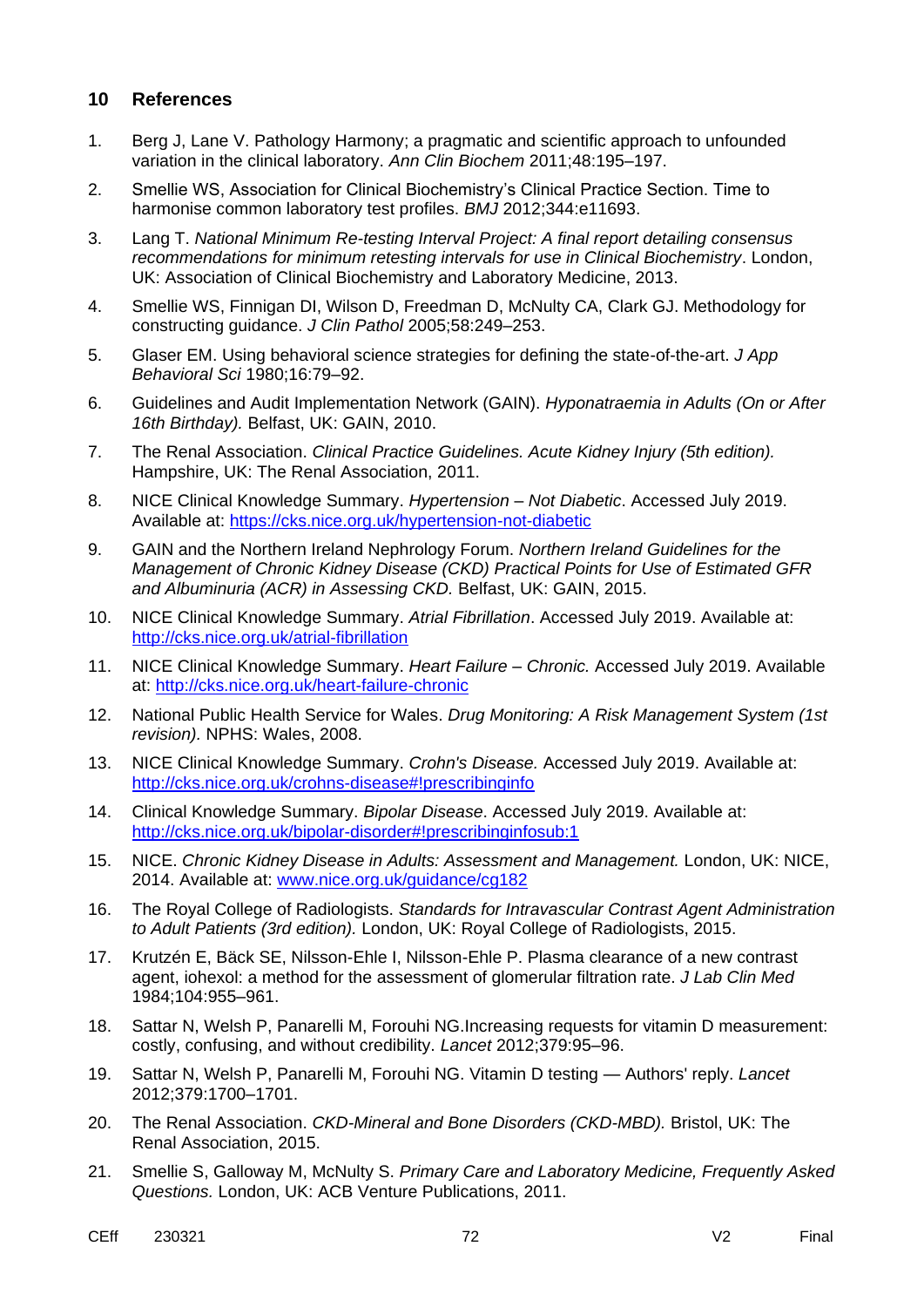- 22. NICE Clinical Knowledge Summaries. *Lipid Therapy − Primary Prevention of CVD.* Accessed July 2019. Available at: <https://cks.nice.org.uk/lipid-modification-cvd-prevention#!scenario>
- 23. Smellie WSA, Wilson D, McNulty CAM, Galloway MJ, Spickett GA, Finnigan DI *et al*. Best practice in primary care pathology: review 1. *J Clin Pathol* 2005;58:1016–1024.
- 24. Bahn Chair RS, Burch HB, Cooper DS, Garber JR, Greenlee MC, Klein I *et al.* Hyperthyroidism and other causes of thyrotoxicosis: management guidelines of the American Thyroid Association and American Association of Clinical Endocrinologists. *Thyroid* 2011;21:593–646.
- 25. Association for Clinical Biochemistry, British Thyroid Association and British Thyroid Foundation. *UK Guidelines for the Use of Thyroid Function Tests*. London, UK: Association for Clinical Biochemistry, British Thyroid Association, 2006.
- 26. British Thyroid Association, Royal College of Physicians. *Guidelines for the Management of Thyroid Cancer (3rd edition)*. London: Royal College of Physicians, 2014.
- 27. Laure Giraudet A, Al Ghulzan A, Aupérin A, Leboulleux S, Chehboun A, Troalen F *et al*. Progression of medullary thyroid carcinoma: assessment with calcitonin and carcinoembryonic antigen doubling times. *Eur J Endocrinol* 2008;158: 239–246.
- 28. NICE. *Fertility Problems: Assessment and Treatment*. London, UK: NICE, 2013. [www.nice.org.uk/guidance/cg156](http://www.nice.org.uk/guidance/cg156)
- 29. NICE. *Guideline NG23 Menopause: Diagnosis and Management*. Available at: [www.nice.org.uk/guidance/ng23](http://www.nice.org.uk/guidance/ng23)
- 30. Casanueva FF, Molitch ME, Schlechte JA, Abs R, Bonert V, Bronstein MD *et al*. Guidelines of the Pituitary Society for the diagnosis and management of prolactinomas. *Clin Endocrinol (Oxf)* 2006;65:265–273.
- 31. Melmed S, Casanueva FF, Hoffman AR, Kleinberg DL, Montori VM, Schlechte JA *et al.* Diagnosis and treatment of hyperprolactinemia: an Endocrine Society clinical practice guideline. *J Clin Endocrinol Metab* 2011;96:273–288.
- 32. American Diabetes Association. Clinical practice recommendations. *Diabetes Care* 2012;35 (Supplement 1):S11–S63.
- 33. World Health Organisation. *Use of Glycated Haemoglobin (HbA1C) in the Diagnosis of Diabetes Mellitus*. Geneva, Switzerland: WHO, 2011.
- 34. NICE. *Type 2 Diabetes*. London: NICE, 2015. Available at: [www.nice.org.uk/guidance/ng28](http://www.nice.org.uk/guidance/ng28)
- 35. Bhasin S, Cunningham GR, Hayes FJ, Matsumoto AM, Snyder PJ, Swerdloff RS *et al.* Testosterone therapy in adult men with androgen deficiency syndromes Endocrine Society CG. *J Clin Endocrinol Metab* 2010;95:2536–2559.
- 36. Petak SM, Nankin HR, Spark RF, Swerdloff RS, Rodriguez-Rigau LJ. American Association of Clinical Endocrinologists Medical Guidelines for clinical practice for the evaluation and treatment of hypogonadism in adult male patients—2002 update. *Endocr Pract 2002*;8:440– 456.
- 37. Martin KA, Chang RJ, Ehrmann DA, Ibanez L, Lobo RA, Rosenfield RL *et al.* Evaluation and treatment of hirsutism in premenopausal women: an endocrine society clinical practice guideline. *J Clin Endocrinol Metab* 2008;93:1105–1120.
- 38. Ho KK, GH Deficiency Consensus Workshop Participants. Consensus guidelines for the diagnosis and treatment of adults with GH deficiency II: a statement of the GH Research Society in association with the European Society for Pediatric Endocrinology, Lawson Wilkins Society, European Society of Endocrinology, Japan Endocrine Society and Endocrine Society of Australia. *Europ J Endocrinol* 2007;157:695–700.
- 39. Growth Hormone Research Society, Pituitary Society. Biochemical assessment and longterm monitoring in patients with acromegaly: statement from a joint consensus conference of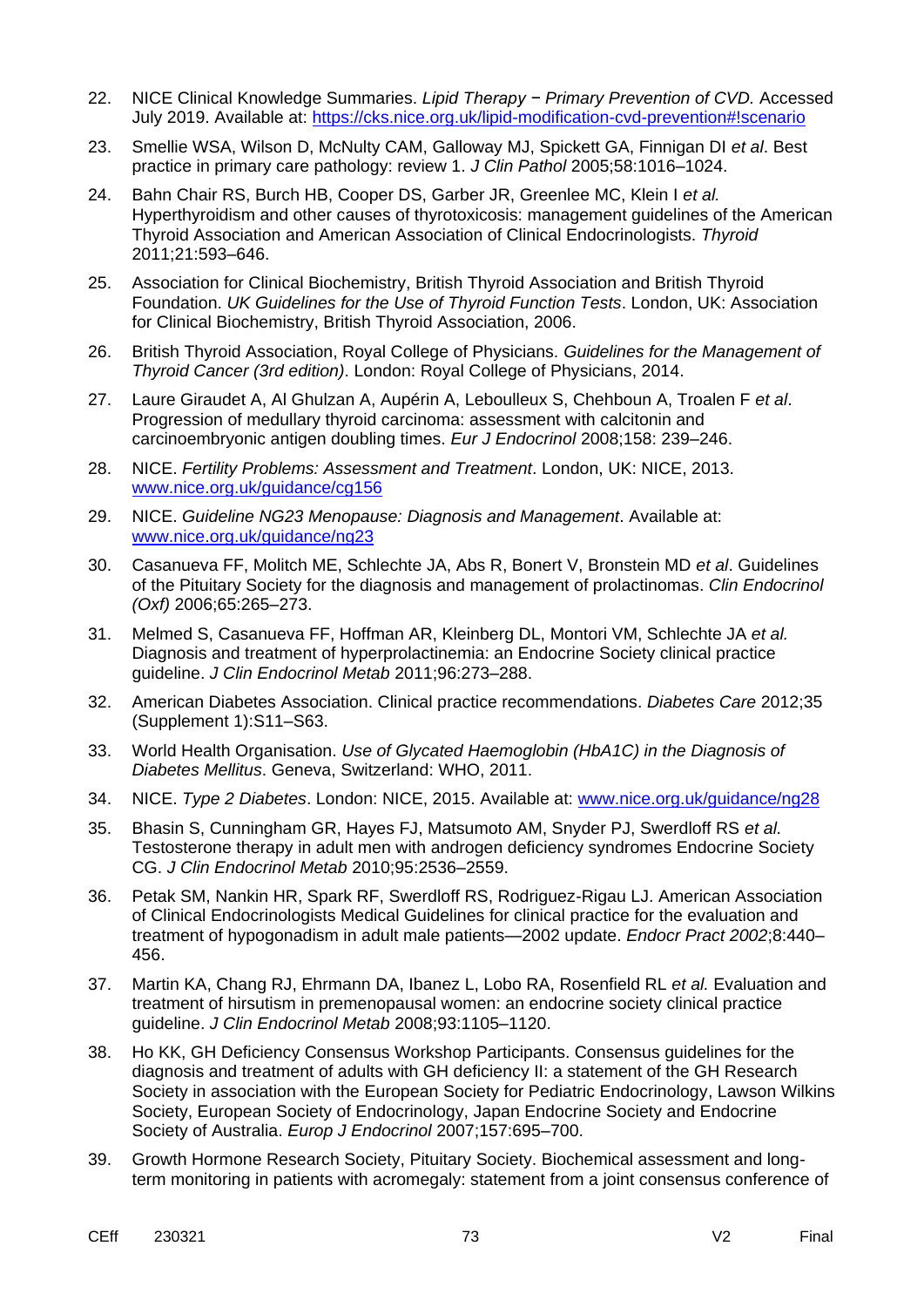Growth Hormone Research Society and Pituitary Society. *J Clin Endocrinol Metab* 2004;89:3099–3102.

- 40. Wu AHB, Christenson RH, Greene DN, Jaffe AS, Kavsak PA, Ordonez-Llanos J *et al.*  Clinical laboratory practice recommendations for the use of cardiac troponin in acute coronary syndrome: expert opinion from the Academy of the American Association for Clinical Chemistry and the Task Force on Clinical Applications of Cardiac Bio-Markers of the International Federation of Clinical Chemistry and Laboratory Medicine. *Clin Chem*  2018;64:645–655.
- 41. Boeddinghaus J, Twerenbold R, Nestelberger T, Badertscher P, Wildi K, Puelacher C *et al.* Clinical validation of a novel high-sensitivity cardiac troponin I assay for early diagnosis of acute myocardial infarction. *Clin Chem* 2018;64:1347–1360.
- 42. Hamm CW, Bassand JP, Agewall S, Bax J, Boersma E, Bueno H *et al*. ESC Guidelines for the management of acute coronary syndromes in patients presenting without persistent STsegment elevation. *Eur Heart J* 2011;32:2999–3054.
- 43. Thygesen K, Mair J, Katus H, Plebani M, Venge P, Collinson P *et al*. Recommendations for the use of cardiac troponin measurement in acute cardiac care. *Eur Heart J* 2010;31:2197– 2204.
- 44. Croal BL, Hillis GS, Gibson PH, Fazal MT, El-Shafei H, Gibson G *et al*. The relationship between post-operative cardiac troponin I levels and outcome from cardiac surgery. *Circulation* 2006;114:1468–1475.
- 45. Khan NA, Hemmelgarn BR, Tonelli M, Thompson CR, Levin A. Prognostic value of troponin T and I among asymptomatic patients with end-stage renal disease: a meta-analysis. *Circulation* 2005;112:3088–3096.
- 46. NICE. *Chronic Heart Failure: Management*. London, UK: NICE, 2010. Available at: [www.nice.org.uk/guidance/CG108](http://www.nice.org.uk/guidance/CG108)
- 47. NICE. *Acute Heart Failure*: *Management*. London, UK: NICE 2014. Available at: [www.nice.org.uk/guidance/CG187](http://www.nice.org.uk/guidance/CG187)
- 48. NICE. *Chronic Heart Failure in Adults: Diagnosis and Management*. London, UK: NICE, 2018. Available at: [www.nice.org.uk/guidance/ng106](http://www.nice.org.uk/guidance/ng106)
- 49. Wolters Kluwer. *UpToDate.* Accessed July 2019. Available at: [www.uptodate.com](file:///C:/Users/tlang/AppData/Local/Microsoft/Windows/INetCache/Content.Outlook/35YIO4RM/www.uptodate.com)
- 50. Molinari I, Souare K, Lamireau T, Fayon M, Lemieux C, Cassaigne A *et al.* Fecal chymotrypsin and elastase-1 determination on one single stool collected at random: diagnostic value for exocrine pancreatic status. *Clin Biochem* 2004;37:758–763.
- 51. van Rheenen PF, Van de Vijver E, Fidler V. Faecal calprotectin for screening of patients with suspected inflammatory bowel disease: diagnostic meta-analysis. *BMJ* 2010;341:c3369.
- 52. Turvill J, Turnock D, Holmes H, Jones A, Mclaughlan E, Hilton V *et al.* Evaluation of the clinical and cost-effectiveness of the York Faecal Calprotectin Care Pathway. *Frontline Gastroenterol* 2018;9:285–294.
- 53. NICE. *Nutrition Support in Adults: Oral Nutrition Support, Enteral Tube Feeding and Parenteral Nutrition.* London, UK: NICE, 2006. Available at: [www.nice.org.uk/guidance/CG32](http://www.nice.org.uk/guidance/CG32)
- 54. European Association for the Study of the Liver. EASL clinical practice guidelines for HFE hemochromatosis. *J Hepatol* 2010;53:3–22.
- 55. British Society for Haematology. *Diagnosis and Therapy of Genetic Haemochromatosis (Review and 2017 Update).* London, UK: British Society for Haematology, 2018
- 56. Goddard AF, James MW, McIntyre AS, Scott BB, British Society of Gastroenterology. Guidelines for the management of iron deficiency anaemia. *Gut* 2011;60:1309–1316.
- 57. GAIN. *Investigation and Management of the Adult Patient with Anaemia Microcytic Anaemia.* Available at: [www.rqia.org.uk/RQIA/files/1e/1e2a9adc-7517-4a47-858a-5192b0746456.pdf](http://www.rqia.org.uk/RQIA/files/1e/1e2a9adc-7517-4a47-858a-5192b0746456.pdf)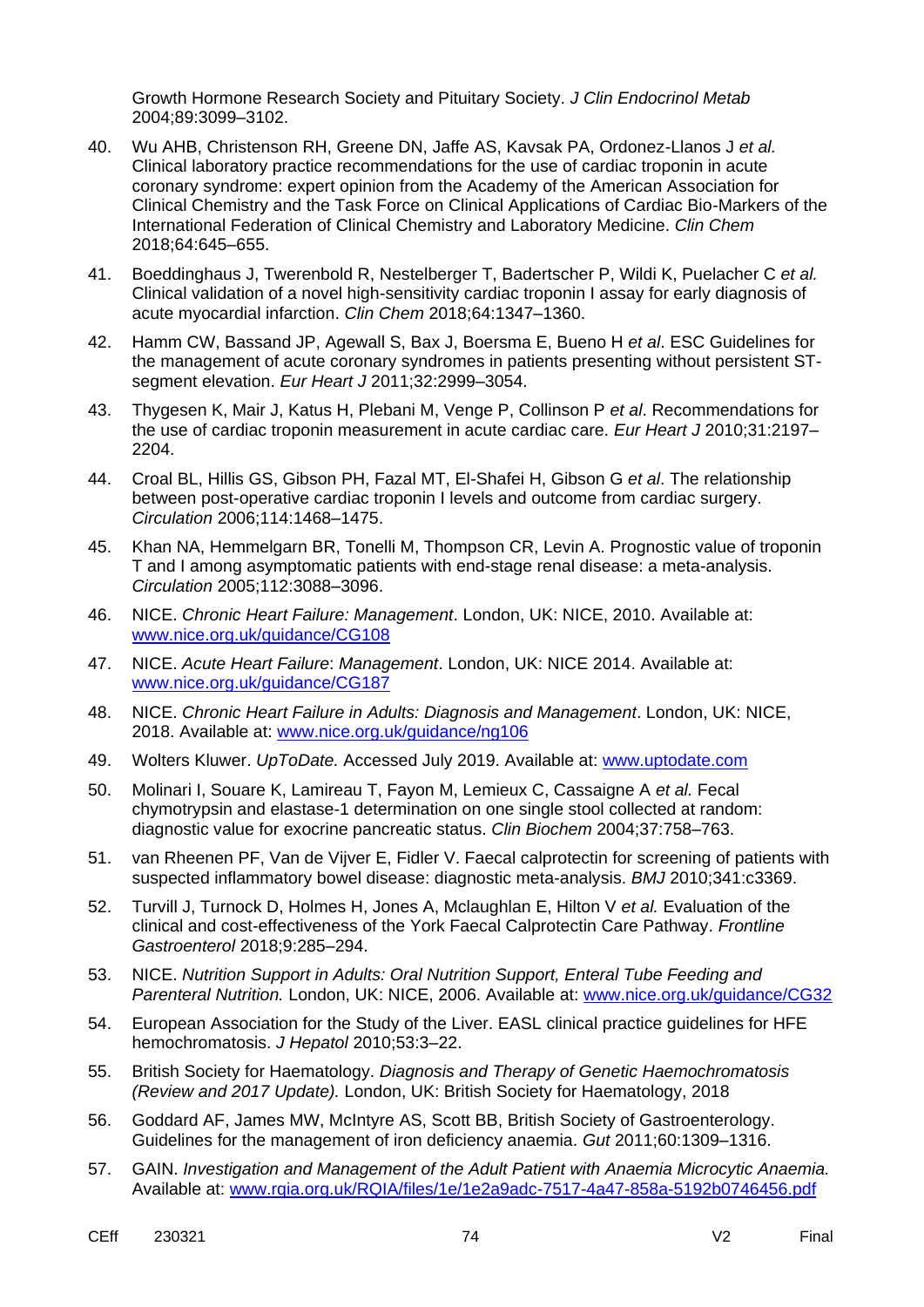- 58. NICE guideline. *Chronic Kidney Disease: Managing Anaemia.* London, UK: NICE, 2015. Available at: [www.nice.org.uk/guidance/ng8](http://www.nice.org.uk/guidance/ng8)
- 59. Smellie WS, Forth J, Bareford D, Twomey P, Galloway MJ, Logan EC *et al*. Best practice in primary care pathology: review 3. *J Clin Pathol* 2006;59:781–789.
- 60. Clinical Knowledge Summary*. Anaemia – B12 and Folate Deficiency.* Accessed July 2019. Available at: <http://cks.nice.org.uk/anaemia-b12-and-folate-deficiency>
- 61. Bird J, Behrens J, Westin J, Turesson I, Drayson M, Beetham R *et al.* UK Myeloma Forum (UKMF) and Nordic Myeloma Study Group (NMSG): guidelines for the investigation of newly detected M-proteins and the management of monoclonal gammopathy of undetermined significance (MGUS). *Brit J Haemat* 2009:147;22–42.
- 62. UK Primary Immunodeficiency Network. *Standards of Care: CVID Diagnosis and Management (Version 2).* Newcastle, UK: UK Primary Immunodeficiency Network, 2011.
- 63. Hutton HD, Drummond HS, Fryer AA. The rise and fall of C-reactive protein: managing demand within clinical biochemistry. *Ann Clin Biochem* 2009;46:155–158.
- 64. Hochreiter M, Köhler T, Schweiger AM, Keck FS, Bein B, von Spiegel T *et al.* Procalcitonin to guide duration of antibiotic therapy in intensive care patients: a randomized prospective controlled trial. *Crit Care* 2009;13:R83.
- 65. Seguela PE, Joram N, Romefort B, Manteau C, Orsonneau JL, Branger B *et al*. Procalcitonin as a marker of bacterial infection in children undergoing cardiac surgery with cardiopulmonary bypass. *Cardiol Young* 2011;21:392–399.
- 66. Sturgeon CM, Duffy MJ, Hofmann BR, Lamerz R, Fritsche HA, Gaarenstroom K *et al*. National Academy of Clinical Biochemistry Laboratory Medicine Practice Guidelines for use of tumor markers in liver, bladder, cervical, and gastric cancers. *Clin Chem* 2010:56;e1–48.
- 67. NICE. *Ovarian Cancer: The Recognition and Initial Management*. London, UK: NICE, 2011. Available at: [www.nice.org.uk/guidance/CG122](http://www.nice.org.uk/guidance/CG122)
- 68. Public Health England. *Prostate Cancer Risk Management Programme: Overview*. Accessed July 2019. Available at: [www.cancerscreening.nhs.uk/prostate/index.html](http://www.cancerscreening.nhs.uk/prostate/index.html)
- 69. Smellie WS, Forth J, Sundar S, Kalu E, McNulty CA, Sherriff E *et al.* Best practice in primary care pathology: review 4. *J Clin Pathol* 2006;59:1116.
- 70. Molina R, Barak V, van Dalen A, Duffy MJ, Einarsson R, Gion M *et al.* Tumor markers in breast cancer – European Group on Tumor Markers recommendations. *Tumour Biol* 2005;26:281–293.
- 71. Bidart JM, Thuillier F, Augereau C, Chalas J, Daver A, Jacob N *et al.* Kinetics of serum tumour marker concentrations and usefulness in clinical monitoring. *Clin Chem* 1999;45:1695–1707.
- 72. Sturgeon CM, Hoffman BR, Chan DW, Ch'ng SL, Hammond E, Hayes DF *et al*. National Academy of Clinical Biochemistry Laboratory Medicine Practice Guidelines use of tumour markers in clinical practice: quality requirements. *Clin Chem* 2008;54:1935–1939.
- 73. Brunton LL, Chabner BA, Knollman BC (eds). *Goodman and Gilman's The Pharmacological Basis of Therapeutics (12th edition)*. New York, USA: McGraw-Hill, 2011.
- 74. Baker R, Jardine A, Andrews P. *Post-operative Care of the Kidney Transplant Recipient*. Hampshire, UK: The Renal Association, 2011.
- 75. Piard C, Bressolle F, Fakhoury M, Zhang D, Yacouben K, Rieutord A *et al.* A limited sampling strategy to estimate individual pharmacokinetic parameters of methotrexate in children with acute lymphoblastic leukemia. *Cancer Chemother Pharmacol* 2007;60:609– 620.
- 76. Joint Formulary Committee. *British National Formulary (77th edition).* London, UK: BMJ Group and Pharmaceutical Press, 2019.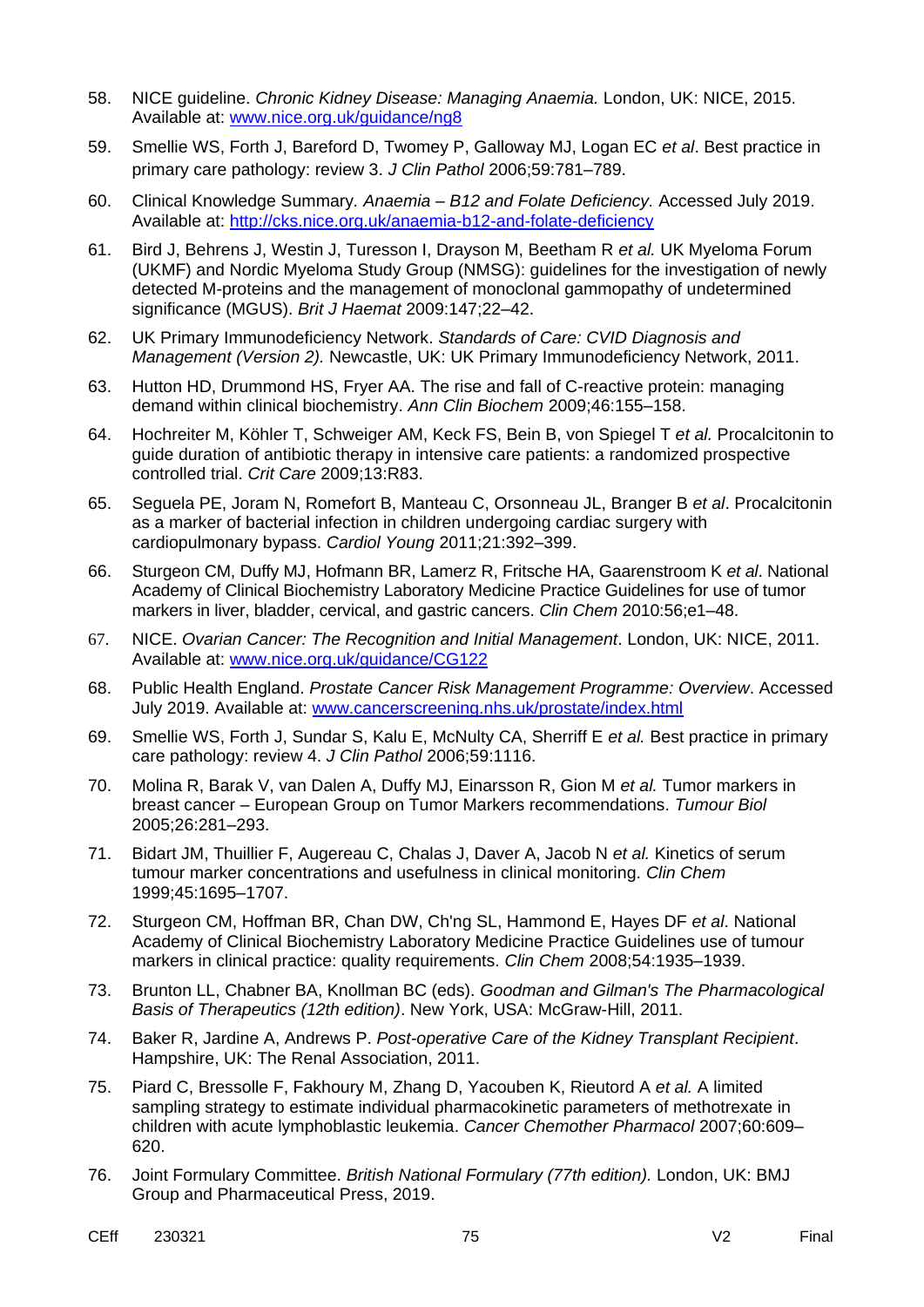- 77. Health and Safety Executive*. Control of Lead at Work (3rd edition).* Surrey, UK: HSE Books, 2002.
- 78. TOXBASE. *TOXBASE.* Accessed July 2019. Available at: [www.toxbase.org](http://www.toxbase.org/)
- 79. NICE. *Ectopic Pregnancy and Miscarriage: Diagnosis and Initial Management*. London, UK: NICE, 2019. Available at: [www.nice.org.uk/guidance/ng126](http://www.nice.org.uk/guidance/ng126)
- 80. Royal College of Obstetricians and Gynaecologists. *Obstetric Cholestasis: Green-top Guideline No 43.* London, UK: Royal College of Obstetricians and Gynaecologists, 2011.
- 81. NICE. *Antenatal Care for Uncomplicated Pregnancies.* London, UK: NICE, 2008. Available at: [www.nice.org.uk/guidance/cg62](https://www.nice.org.uk/guidance/cg62)
- 82. NICE. *Hypertension in Pregnancy: Diagnosis and Management.* London, UK: NICE, 2019. Available at: [www.nice.org.uk/guidance/ng133](https://www.nice.org.uk/guidance/ng133)
- 83. Royal College of Obstetricians and Gynaecologists. *Severe Pre-eclampsia/Eclampsia, Management: Green-top Guideline No 10A*. London, UK: Royal College of Obstetricians and Gynaecologists, 2006.
- 84. Stagnaro-Green A, Abalovich M, Alexander E, Azizi F, Mestman J, Negro R *et al.* Guidelines of the American Thyroid Association for the diagnosis and management of thyroid disease during pregnancy and postpartum. *Thyroid* 2011;21:1081–1125.
- 85. NICE. *Diabetes in Pregnancy: Management from Preconception to the Postnatal Period.* London, UK: NICE: 2015. Available at:<https://www.nice.org.uk/guidance/ng3>
- 86. GAIN. *Management of Hyponatraemia in Labour and the Immediate Postpartum Period.* Belfast, UK: GAIN, 2017.
- 87. NICE. *Type 1 Diabetes: Diagnosis and Management of Type 1 Diabetes in Children and Young People*. London, UK: NICE, 2004.
- 88. Murch S, Jenkins H, Auth M, Bremner R, Butt A, France S *et al*. Joint BSPGHAN and Coeliac UK guidelines for the diagnosis and management of coeliac disease in children. *Arch Dis Child* 2013;98:806–811.
- 89. Thomas D, Wee M, Clyburn P, Walker I, Brohi K, Collins P *et al*. Blood transfusion and the anaesthetist: management of massive haemorrhage. *Anaesthesia* 2010;65:1153–1161.
- 90. British Committee for Standards in Haematology. *UK Guidelines on the Management of Iron Deficiency in Pregnancy*. London, UK: BCSH, 2011.
- 91. Dasgupta B, Borg FA, Hassan N, Barraclough K, Bourke B, Fulcher J *et al*. BSR and BHPR guidelines for the management of polymyalgia rheumatica. *Rheumatology* 2010;49:186–190.
- 92. NICE. *Rheumatoid Arthritis: The Management of Rheumatoid Arthritis in Adults*. London, UK: NICE, 2009. Available at: [www.nice.org.uk/guidance/CG79](http://www.nice.org.uk/guidance/CG79)
- 93. Raschke RA, Reilly BM, Guidry JR, Fontana JR, Srinivas S. The weight-based heparin dosing nomogram compared with a "standard care" nomogram. A randomized controlled trial. *Ann Intern Med* 1993;119:874–881.
- 94. Keeling D, Mackie I, Moore GW, Greer IA, Greaves M, British Committee for Standards in Haematology. Guidelines on the investigation and management of antiphospholipid syndrome. *Br J Haematol* 2012;157:47–58.
- 95. Collins PW, Chalmers E, Hart DP, Liesner R, Rangarajan S, Talks K *et al*. Diagnosis and treatment of factor VIII and IX inhibitors in congenital haemophilia: (4th edition). UK Haemophilia Centre Doctors Organization. *Br J Haematol* 2013;160:153–170.
- 96. Collins PW, Chalmers E, Hart D, Jennings I, Liesner R, Rangarajan S *et al*. Diagnosis and management of acquired coagulation inhibitors: a guideline from UKHCDO. *Br J Haematol*  2013;162:758–773.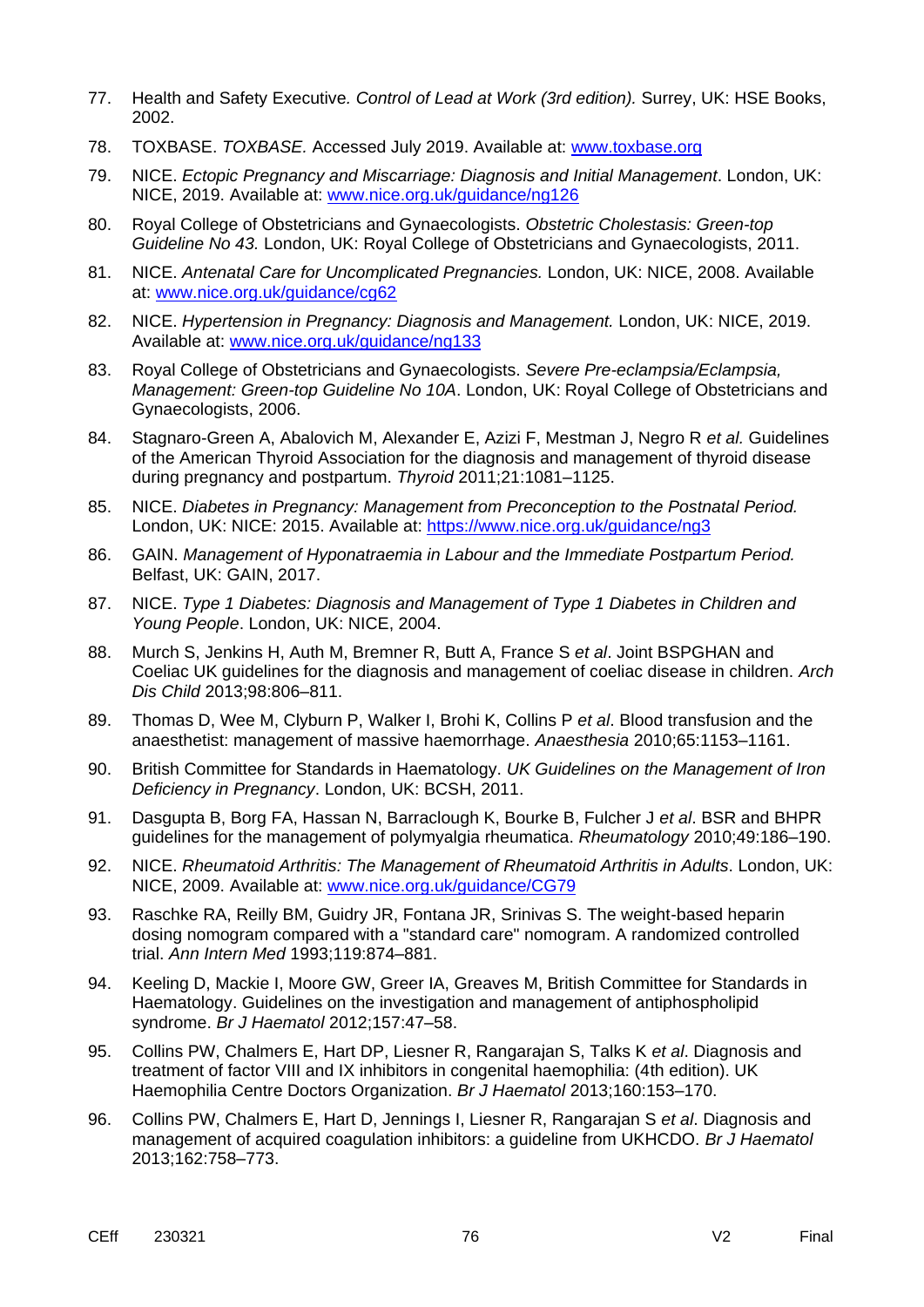- 97. Milkins C, Berryman J, Cantwell C, Elliott C, Haggas R *et al*. British Committee for Standards in Haematology, Guidelines for pre-transfusion compatibility procedures in blood transfusion laboratories. British Committee for Standards in Haematology. *Transfus Med* 2013;23:3–35.
- 98. White J, Qureshi H, Massey E, Needs M, Byrne G, Daniels G *et al.* Guideline for blood grouping and red cell antibody testing in pregnancy British Committee for Standards in Haematology. *Transfus Med* 2016;26:246–263.
- 99. Qureshi H, Massey E, Kirwan D, Davies T, Robson S, White J *et al.* BCSH guideline for the use of anti-D immunoglobulin for the prevention of haemolytic disease of the fetus and newborn. *Transfus Med* 2014;24:8–20.
- 100. NICE. *Rheumatoid arthritis in adults: management.* London, UK: NICE, 2018. Available at: [www.nice.org.uk/guidance/ng100](http://www.nice.org.uk/guidance/ng100)
- 101. Tarzi MD, Hickey A, Förster T, Mohammadi M, Longhurst HJ. An evaluation of tests used for the diagnosis and monitoring of C1 inhibitor deficiency: normal serum C4 does not exclude hereditary angioedema. *Clin Exp Immunol* 2007;149:513–516.
- 102. Abraham M, Khosroshahi, A. Diagnostic and treatment workup for IgG4-related disease. *Expert Rev Clin Immunol* 2017;13:867–875.
- 103. Khan S, Del-Duca C, Fenton E, Holding S, Hirst J, Doré PC *et al*. Limited value of testing for intrinsic factor antibodies with negative gastric parietal cell antibodies in pernicious anaemia. *J Clin Path* 2009;62:439–441.
- 104. NICE. *Anaphylaxis: Assessment and Referral After Emergency Treatment.* London, UK: NICE, 2011. Available at: [www.nice.org.uk/guidance/cg134](http://www.nice.org.uk/guidance/cg134)
- 105. Ntatsaki E, Carruthers D, Chakravarty K, D'Cruz D, Harper L, Jayne D *et al.* BSR and BHPR guideline for the management of adults with ANCA-associated vasculitis. *Rheumatology*  2014;53:2306–2309.
- 106. Crobach MJT, Planche T, Eckert C, Barbut F, Terveer EM, Dekkers OM *et al.* European Society of Clinical Microbiology and Infectious Diseases: update of the diagnostic guidance document for *Clostridium difficile* infection. *Clin Microbiol Infect* 2016;22:S63– S81.
- 107. Maertens J, Verhaegen J, Lagrou K, Van Eldere J, Boogaerts M. Screening for circulating galactomannan as a noninvasive diagnostic tool for invasive aspergillosis in prolonged neutropenic patients and stem cell transplantation recipients: a prospective validation. *Blood* 2001;97:1604–1610.
- 108. Furfaro E, Mikulska M, Miletich F, Viscoli C. Galactomannan: testing the same sample twice? *Transpl Infect Dis* 2012;14:E38–E39.
- 109. Leeflang MM, Debets-Ossenkopp YJ, Vissers CE, Scholten RJ, Hooft L, Bijlmer HA *et al*. Galactomannan detection for invasive aspergillosis in immunocompromized patients (Review). *Cochrane Database Syst Rev* 2008;4:CD007394.
- 110. Chai LY, Kullberg BJ, Johnson EM, Teerenstra S, Khin LW, Vonk AG *et al*. Early serum galactomannan trend as a predictor of outcome of invasive aspergillosis. *J Clin Microbiol* 2012;50:2330–2336.
- 111. Nouer SA, Nucci M, Kumar NS, Grazziutti M, Barlogie B, Anaissie E. Earlier response assessment in invasive aspergillosis based on the kinetics of serum aspergillus galactomannan: proposal for a new definition. *Clin Infect Dis* 2011;53:671–676.
- 112. Bergeron A, Porcher R, Menotti J, Poirot JL, Chagnon K, Vekhoff A *et al*. Prospective evaluation of clinical and biological markers to predict the outcome of invasive pulmonary aspergillosis in hematological patients. *J Clin Microbiol* 2012;50:823–830.
- 113. Schelenz S, Barnes RA, Barton RC, Cleverley JR, Lucas SB, Kibbler CC *et al*. British Society for Medical Mycology best practice recommendations for the diagnosis of serious fungal diseases. *Lancet Infect Dis* 2015;15:461–474.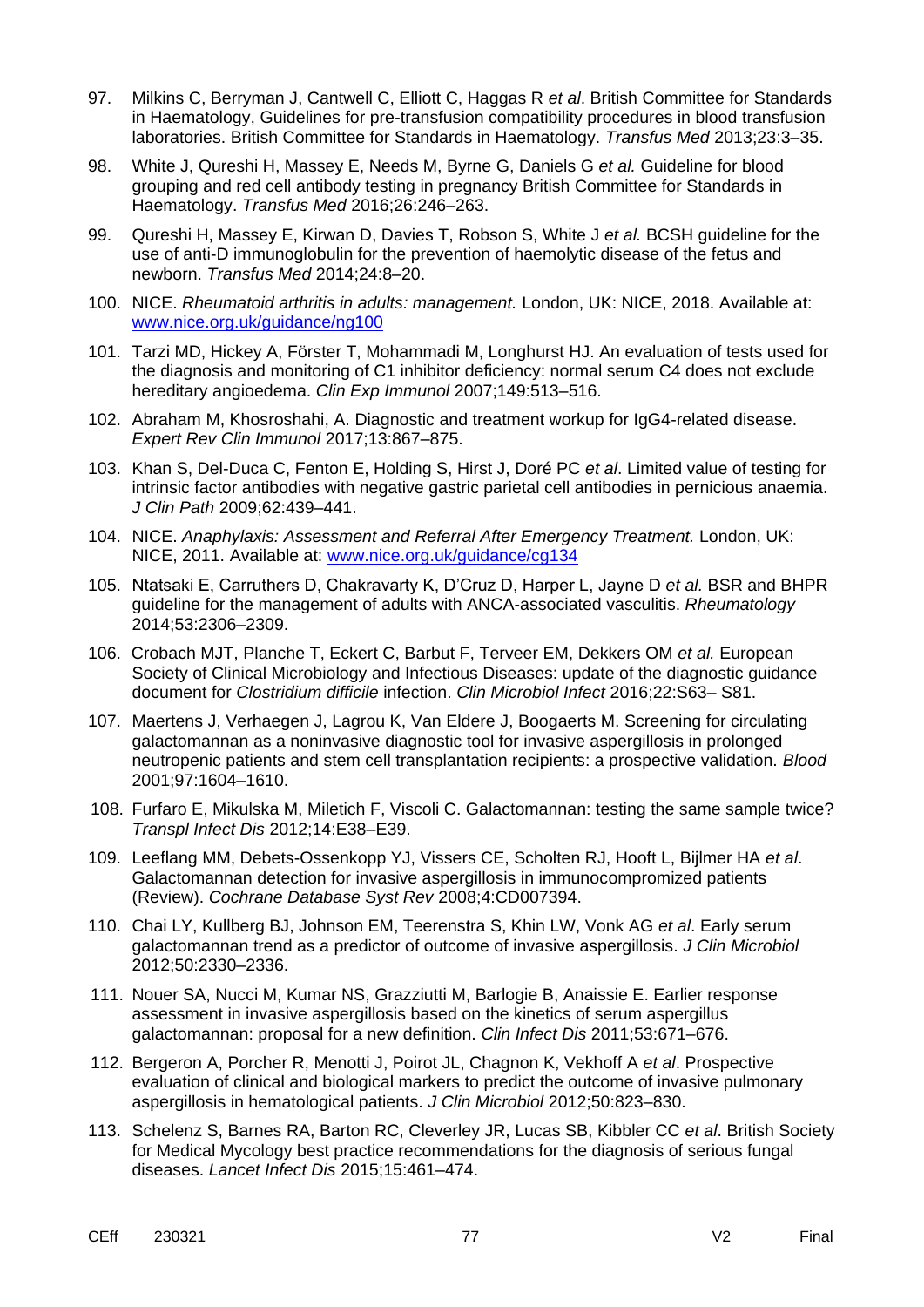- 114. Lass-Florl C. How to make a fast diagnosis in invasive aspergillosis. *Med Mycol* 2019;57:S155–S160.
- 115. Eggimann P, Marchetti O. Is (1→3)-β-D-glucan the missing link from bedside assessment to pre-emptive therapy of invasive candidiasis? *Crit Care* 2011;15:1017.
- 116. Cuenca-Estrella M, Verweij PE, Arendrup MC, Arikan-Akdagli S, Bille J, Donnelly JP *et al*. ESCMID\* guideline for the diagnosis and management of Candida diseases 2012: diagnostic procedures. *Clin Microbiol Infect* 2012;18:S9–S18.
- 117. Hammarström H, Kondori N, Friman V, Wennerås C. How to interpret serum levels of betaglucan for the diagnosis of invasive fungal infections in adult high-risk hematology patients: optimal cut-off levels and confounding factors. *Eur J Clin Microbiol Infect Dis* 2015;34:917– 925.
- 118. Rautemaa-Richardson R, Rautemaa V, Al-Wathiqi F, Moore CB, Craig L, Felton TW *et al.* Impact of a diagnostics-driven antifungal stewardship programme in a UK tertiary referral teaching hospital. *J Antimicrob Chemother* 2018;73:3488–3495.
- 119. British HIV Association. *British HIV Association Guidelines for the Management of HIV in pregnancy and postpartum*. London, UK: British HIV Association, 2018.
- 120. Public Health England. Hepatitis B Guidance on the antenatal screening and selective neonatal immunisation programme.2021.. Available at https://www.gov.uk/government/publications/hepatitis-b-antenatal-screening-and-selectiveneonatal-immunisation-pathway
- 121. Public Health England. *UK Standards for Microbiological Investigations V8: Vertical and Perinatal Transmission of Hepatitis C*. London, UK: Public Health England, 2018.
- 122. The Renal Association. *Clinical Practice Guideline Management of Blood Borne Viruses within the Haemodialysis Unit.* Bristol, UK: The Renal Association, 2019.
- 123. Department of Health. *Good Practice Guidelines for Renal Dialysis/Transplantation Units: Prevention and Control of Blood-borne Virus Infection.* London, UK: Department of Health, 2002.
- 124. Department of Health. HIV Post-Exposure Prophylaxis. *In: Guidance from the UK Chief Medical Officers' Expert Advisory Group on AIDS*. London, UK: Department of Health, 2008.
- 125. BASHH Guidelines. *BASHH/EAGA Statement on HIV Window Period.* Accessed July 2019. Available at: [www.bashhguidelines.org/media/1069/bashh-eaga-statement-on-hiv-wp-nov-](http://www.bashhguidelines.org/media/1069/bashh-eaga-statement-on-hiv-wp-nov-14.pdf)[14.pdf](http://www.bashhguidelines.org/media/1069/bashh-eaga-statement-on-hiv-wp-nov-14.pdf)
- 126. Ramsay ME. Guidance on the investigation and management of occupational exposure to hepatitis C. *Commun Dis Public Health* 1999;2:258–262.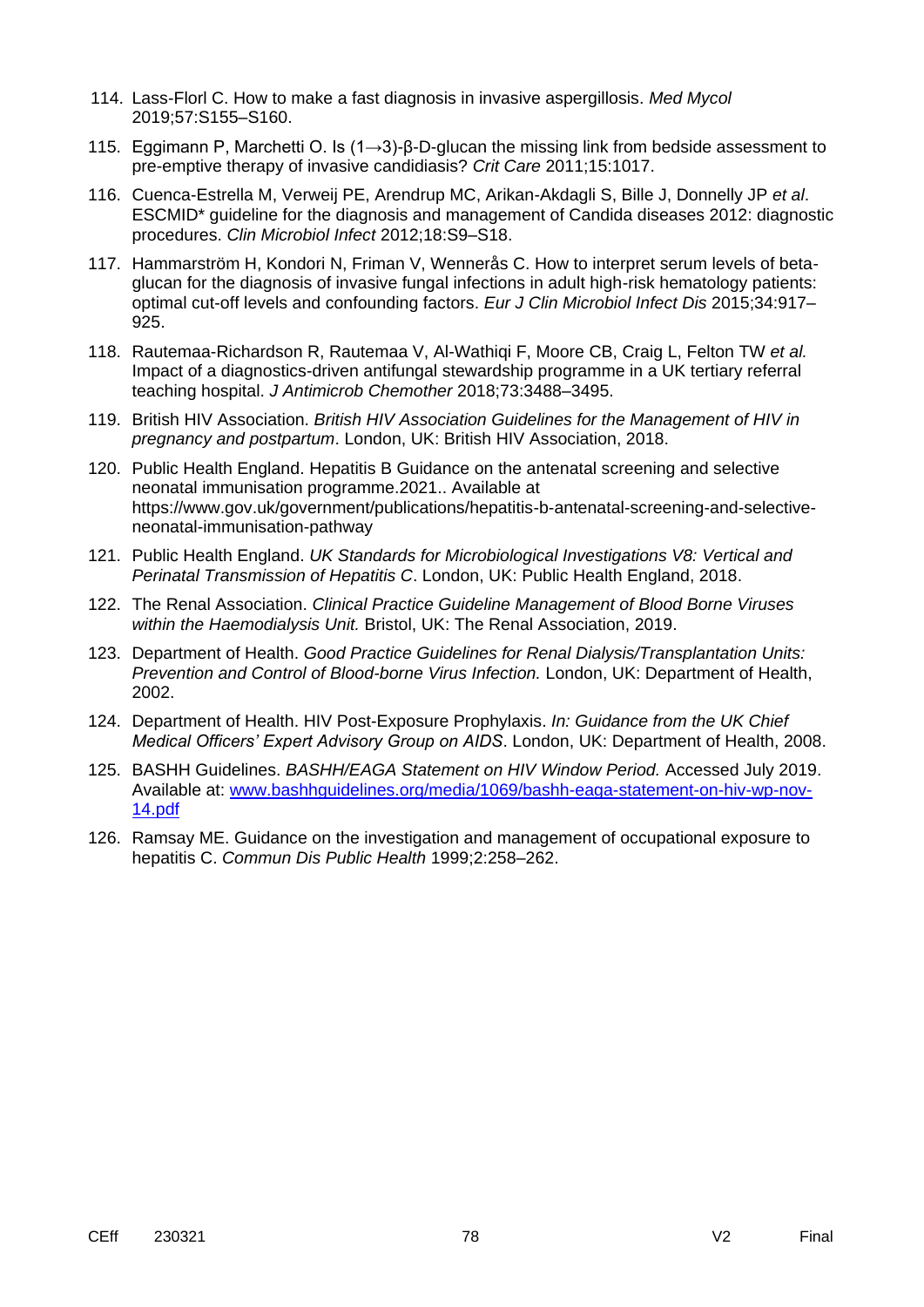## **Appendix A Summary table – explanation of grades of evidence**

(modified from Palmer K *et al. BMJ* 2008;337:1832)

| Grade (level) of evidence | <b>Nature of evidence</b>                                                                                                                                                                                                                                                                                                                                                             |  |
|---------------------------|---------------------------------------------------------------------------------------------------------------------------------------------------------------------------------------------------------------------------------------------------------------------------------------------------------------------------------------------------------------------------------------|--|
| Grade A                   | At least one high-quality meta-analysis, systematic review of<br>randomised controlled trials or a randomised controlled trial with a<br>very low risk of bias and directly attributable to the target population                                                                                                                                                                     |  |
|                           | or                                                                                                                                                                                                                                                                                                                                                                                    |  |
|                           | A body of evidence demonstrating consistency of results and<br>comprising mainly well-conducted meta-analyses, systematic reviews<br>of randomised controlled trials or randomised controlled trials with a<br>low risk of bias, directly applicable to the target population.                                                                                                        |  |
| Grade B                   | A body of evidence demonstrating consistency of results and<br>comprising mainly high-quality systematic reviews of case-control or<br>cohort studies and high-quality case-control or cohort studies with a<br>very low risk of confounding or bias and a high probability that the<br>relation is causal and which are directly applicable to the target<br>population<br><b>or</b> |  |
|                           | Extrapolation evidence from studies described in A.                                                                                                                                                                                                                                                                                                                                   |  |
|                           |                                                                                                                                                                                                                                                                                                                                                                                       |  |
| Grade C                   | A body of evidence demonstrating consistency of results and<br>including well-conducted case-control or cohort studies and high-<br>quality case-control or cohort studies with a low risk of confounding<br>or bias and a moderate probability that the relation is causal and<br>which are directly applicable to the target population<br>or                                       |  |
|                           | Extrapolation evidence from studies described in B.                                                                                                                                                                                                                                                                                                                                   |  |
| Grade D                   | Non-analytic studies such as case reports, case series or expert<br>opinion<br>or                                                                                                                                                                                                                                                                                                     |  |
|                           | Extrapolation evidence from studies described in C.                                                                                                                                                                                                                                                                                                                                   |  |
|                           |                                                                                                                                                                                                                                                                                                                                                                                       |  |
| Good practice point (GPP) | Recommended best practice based on the clinical experience of the<br>authors of the writing group.                                                                                                                                                                                                                                                                                    |  |